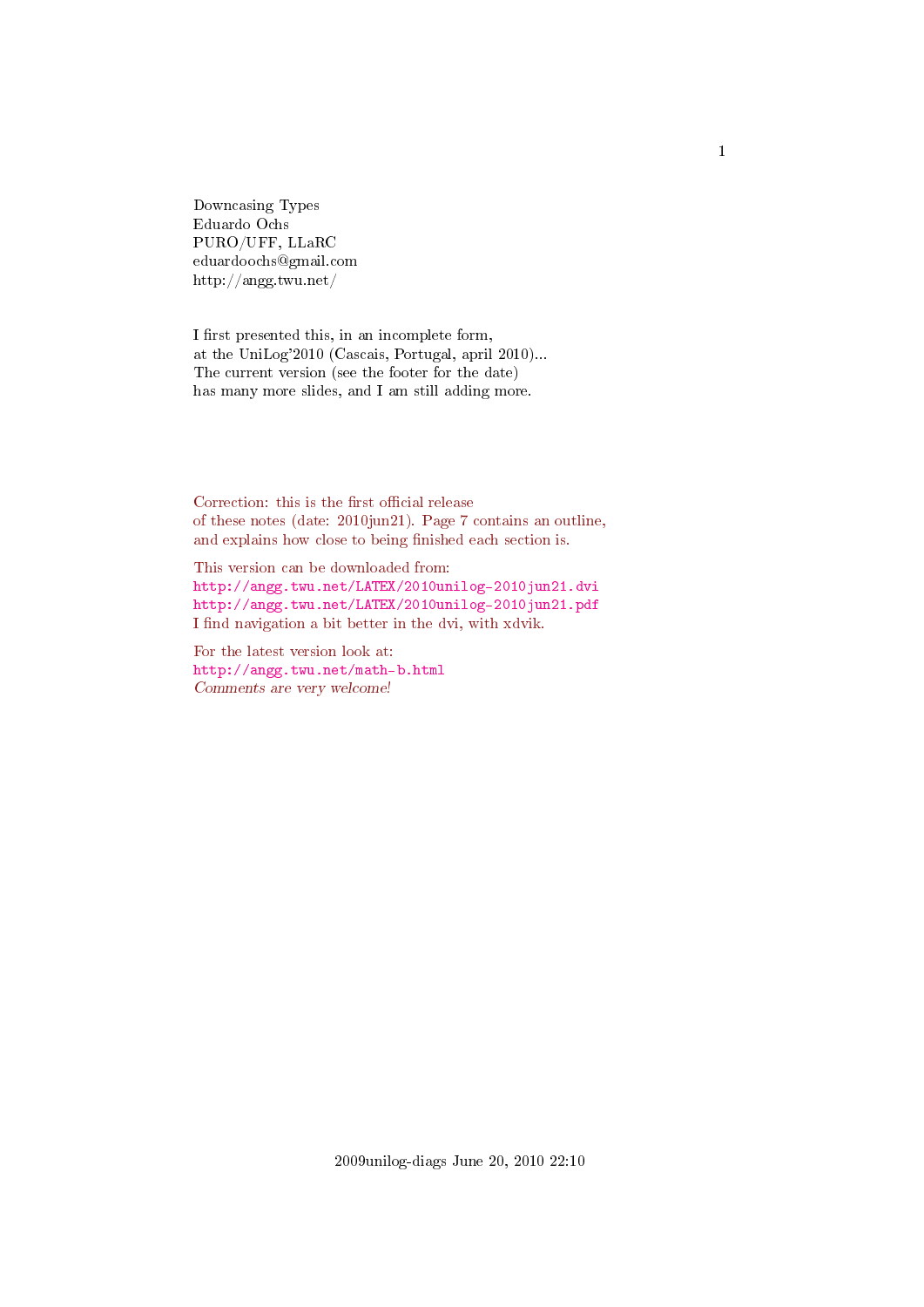Index of the slides:

<span id="page-1-31"></span><span id="page-1-30"></span><span id="page-1-29"></span><span id="page-1-28"></span><span id="page-1-27"></span><span id="page-1-26"></span><span id="page-1-25"></span><span id="page-1-24"></span><span id="page-1-23"></span><span id="page-1-22"></span><span id="page-1-21"></span><span id="page-1-20"></span><span id="page-1-19"></span><span id="page-1-18"></span><span id="page-1-17"></span><span id="page-1-16"></span><span id="page-1-15"></span><span id="page-1-14"></span><span id="page-1-13"></span><span id="page-1-12"></span><span id="page-1-11"></span><span id="page-1-10"></span><span id="page-1-9"></span><span id="page-1-8"></span><span id="page-1-7"></span><span id="page-1-6"></span><span id="page-1-5"></span><span id="page-1-4"></span><span id="page-1-3"></span><span id="page-1-2"></span><span id="page-1-1"></span><span id="page-1-0"></span>

| Introduction:      |
|--------------------|
|                    |
|                    |
|                    |
|                    |
|                    |
|                    |
|                    |
|                    |
|                    |
|                    |
|                    |
|                    |
| Ambiguities (3) 20 |
|                    |
|                    |
|                    |
|                    |
|                    |
|                    |
|                    |
| The Yoneda Lemma:  |
|                    |
|                    |
| Monads:            |
|                    |
|                    |
|                    |
|                    |
|                    |
|                    |
|                    |
|                    |
|                    |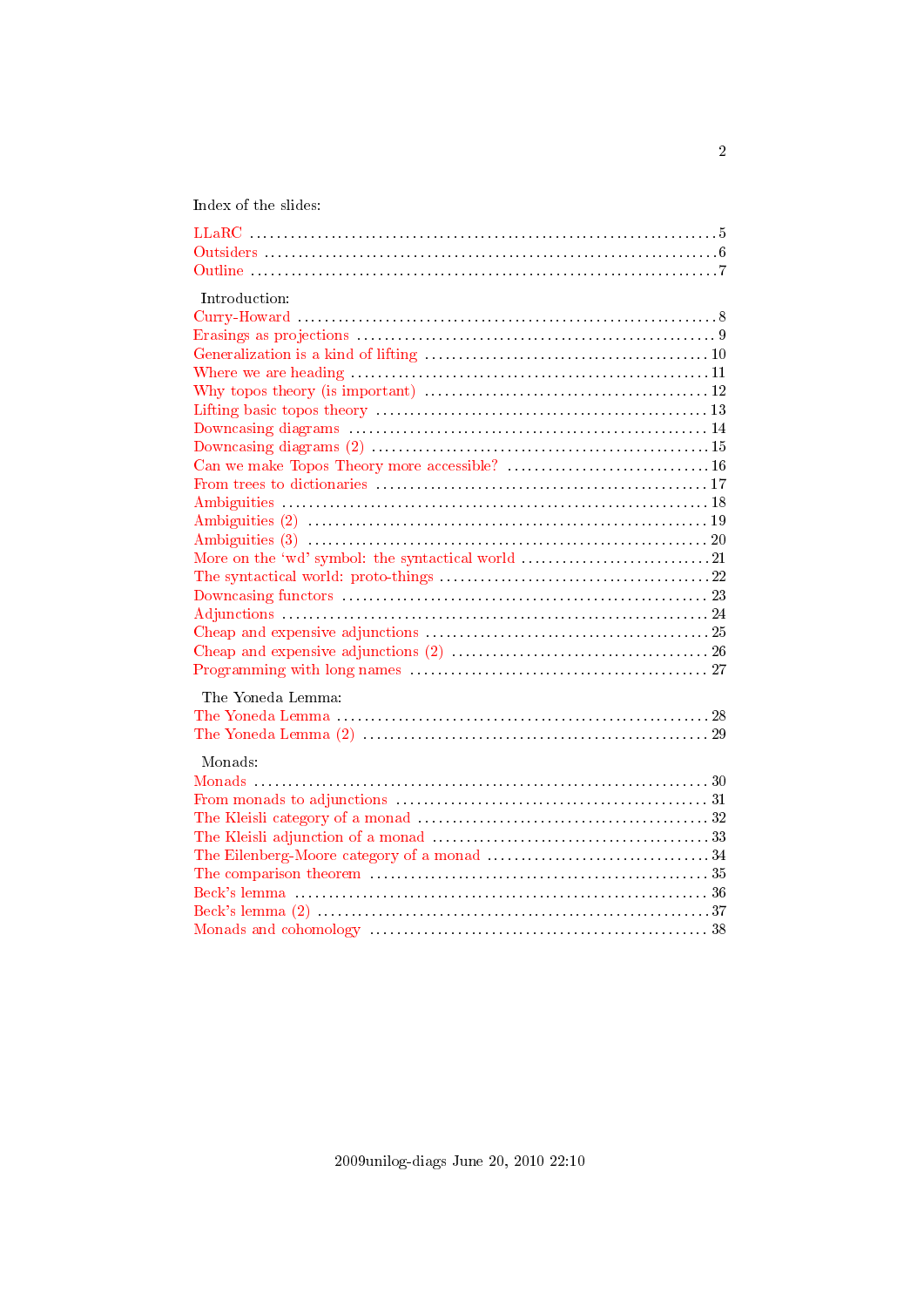| Cartesian Closed Categories: |  |
|------------------------------|--|
|                              |  |
|                              |  |
|                              |  |
|                              |  |
|                              |  |
|                              |  |
|                              |  |
|                              |  |
|                              |  |
|                              |  |
|                              |  |
| Hyperdoctrines:              |  |
|                              |  |
|                              |  |
|                              |  |
|                              |  |
|                              |  |
|                              |  |
|                              |  |
|                              |  |
|                              |  |
|                              |  |
|                              |  |
|                              |  |
|                              |  |
|                              |  |
|                              |  |
|                              |  |
|                              |  |
|                              |  |
|                              |  |
|                              |  |
|                              |  |
|                              |  |
|                              |  |
|                              |  |
|                              |  |
|                              |  |
|                              |  |
|                              |  |
|                              |  |
|                              |  |
|                              |  |
|                              |  |
|                              |  |
|                              |  |
|                              |  |
|                              |  |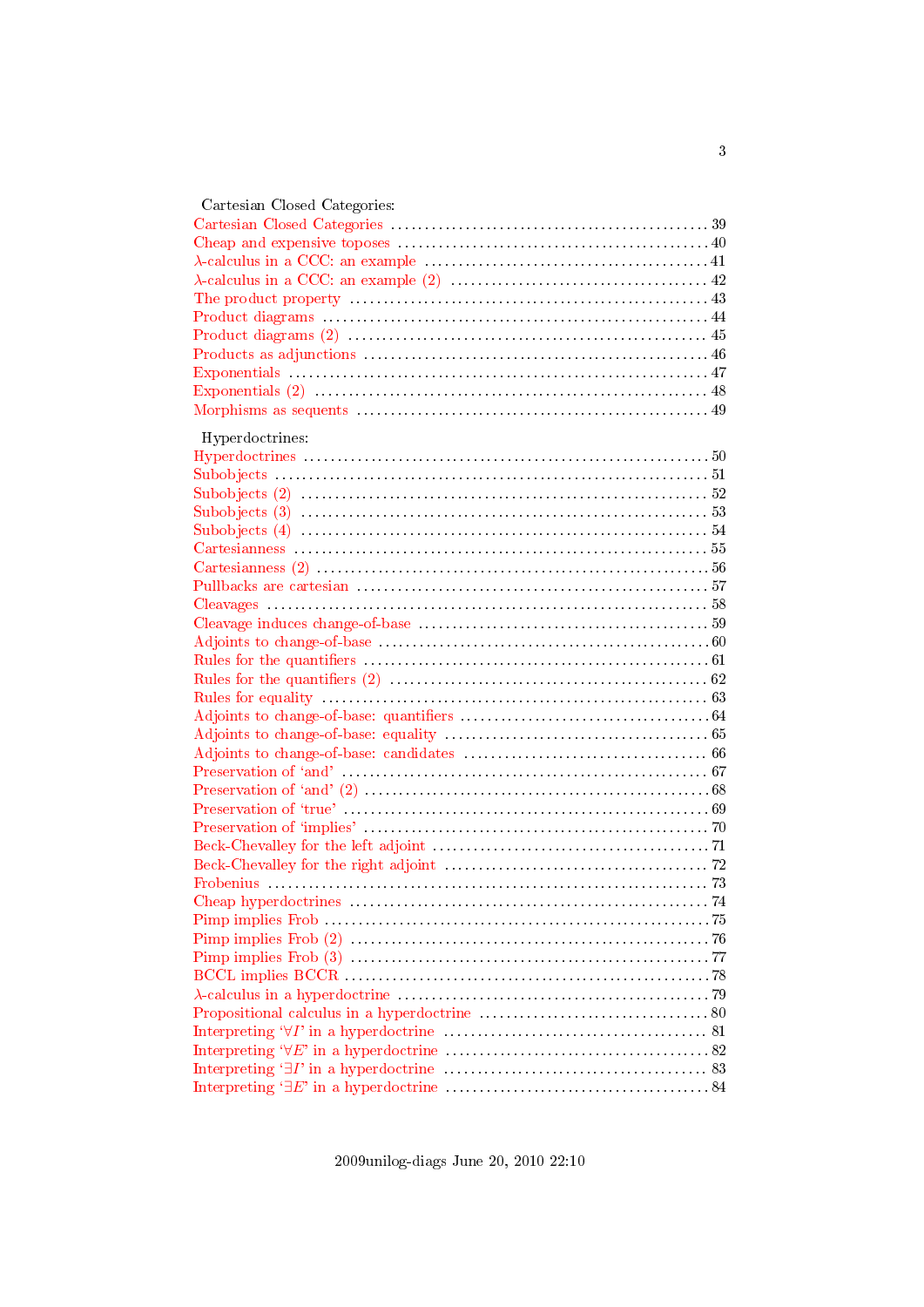| Models for polymorphism: |
|--------------------------|
|                          |
|                          |
| Typing proto-categories: |
|                          |
|                          |
|                          |
|                          |
|                          |
|                          |
| $_{\rm Etc}$             |
|                          |
|                          |
|                          |
|                          |
|                          |
|                          |
|                          |
|                          |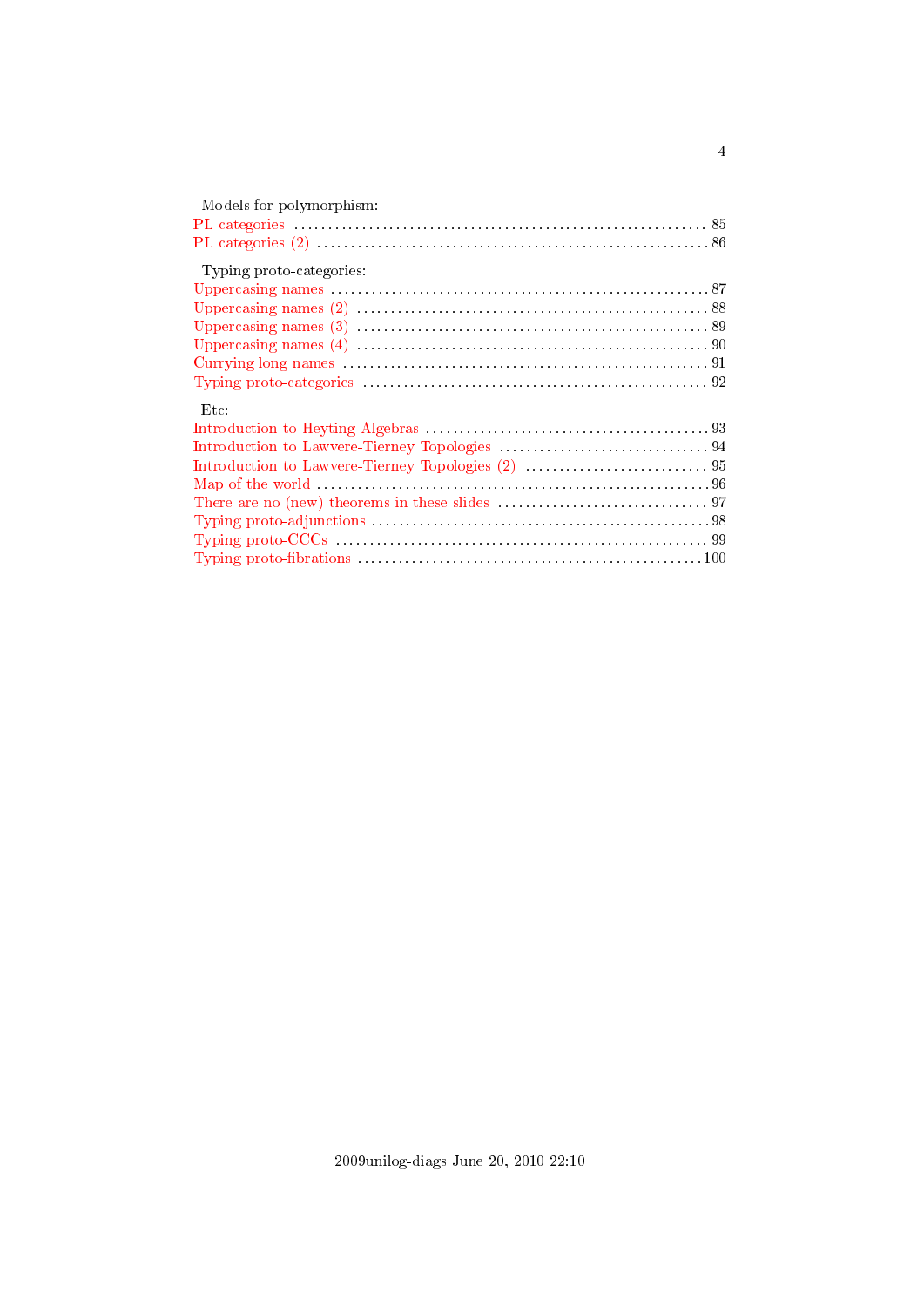# <span id="page-4-0"></span>[LLaRC](#page-1-0)

 $LLaRC =$ Laboratório de Lógica e Representação do Conhecimento = Laboratory of Logic and Representation of Knowledge at  $PURO/UFF =$ Pólo Universitário de Rio das Ostras/ Universidade Federal Fluminense

Rio das Ostras is city in the countryside of the state of Rio de Janeiro, Brazil. RO is ∼180Km away from Rio de Janeiro and ∼150Km away from Niterói, which is where the main campi of UFF are situated.

The LLaRC is a research laboratory that, despite our efforts in the last two years,  $8-($ , still doesn't have a physical room, (the PURO has been facing severe space problems), neither a decent internet connection (we still have only about 3KB/s per machine at PURO), and from nov/2009 to mar/2010 none of the printers at PURO had toner...

We have decided that in order to give some kind of official existence to our current research we would temporarily lower the bar for what we would "publish", and work-in-progress versions of seminar notes, like these, could be put in the LLaRC home page.

(We do not get brownie points for these).

This page should be removed for the final version,  $I$  guess... But the Silent Majority just repealed in the last departmental meeting an informal agreement that in my opinion was the main tool that kept everyone working together and in good spirits in spite of all difficulties... Anyway: the details don't fit here, I am saddened and pissed off, and this page will be part of the first official release of these notes. Cheers.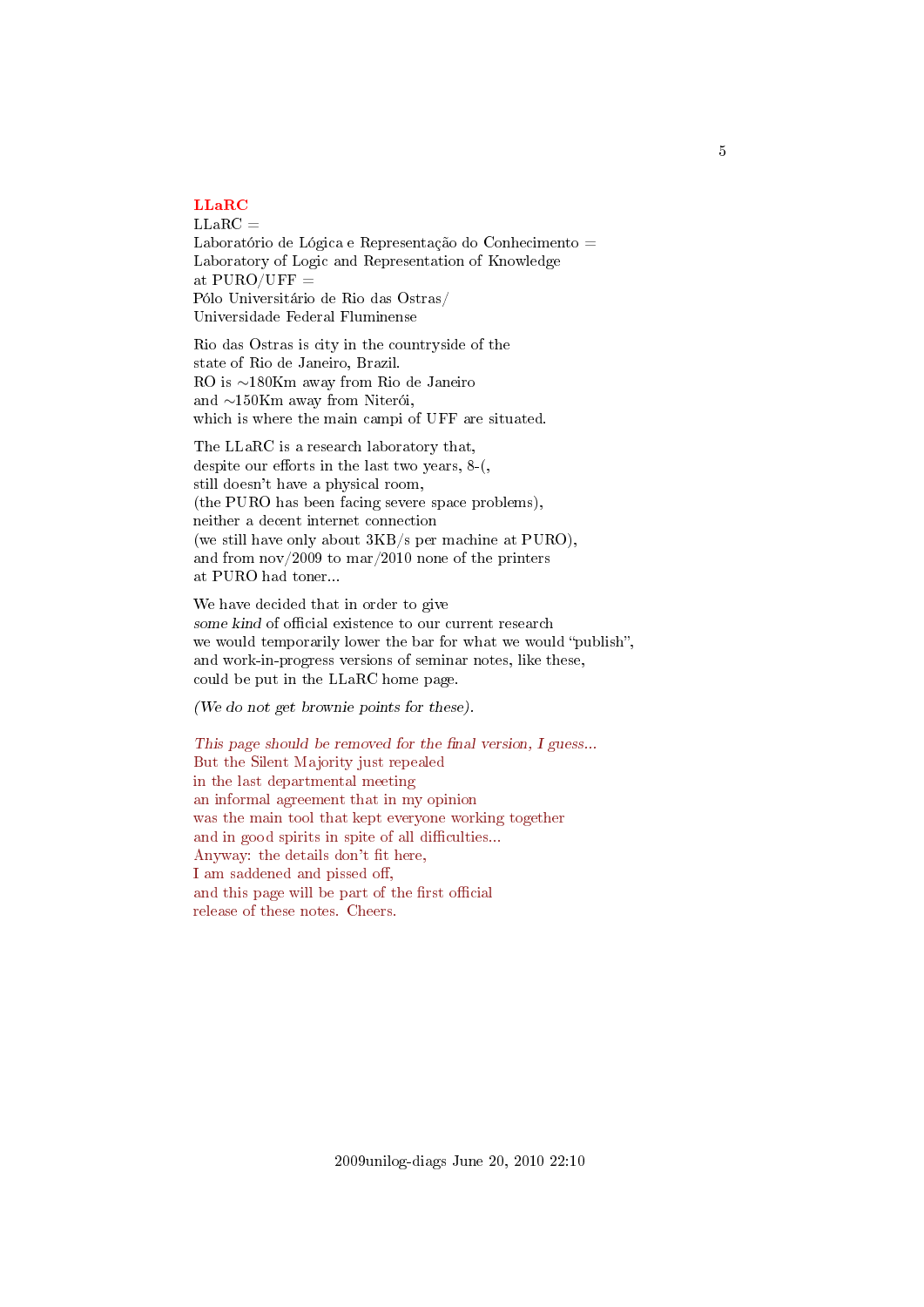#### <span id="page-5-0"></span>**[Outsiders](#page-1-1)**

This is Category Theory (from here on: " $CT$ ") done by an outsider, in a place where no one else is doing research in CT, or even using CT in non-trivial ways...

If the ideas in these notes were perfect AND crystal-clear AND had the best impact possible then this is more or less what would happen:

• Local people close to me (non-CT-ists) would become able to read CT books and articles;

• CT-ists (would...) find the method described here trivial, and would start to circulate notes describing the archetypical models behind several constructions that I've been struggling to understand (sheafification, classifying toposes,  $*$ autonomous categories, differential categories, Kan extensions, the Grothendieck construction on a fibration, schemes, parametric models,  $DTT$  on  $LCCCs$ , etc); I get hold of their notes and understand everything;

• Type theorists find out the right type systems for the syntactical world, the real world and the projection; they also find classes of type equations (for the "hints") that can be extracted from the diagrams and solved automatically;

• Proof-assistants people come up with very good ways to formalize CT proofs by doing the syntactical part first, then completing the details;

• Parametricity people grok immediately everything here, and we work together on the missing meta-theorems;

 $\bullet$  Philolophical Logic people would help me to fit these ideas in a grander scheme of things: synthetical vs. analytical reasoning, external diagrams vs. internal diagrams, the roles of intuition, of archetypal models and generalization;

• Diagrammatic logic people find out how to enrich my categorical diagrams with some extra hints, so that diagrams like these, when stored in a computer with the those extra hints would automatically generate the derivation trees  $$ and the code for proof-assistants.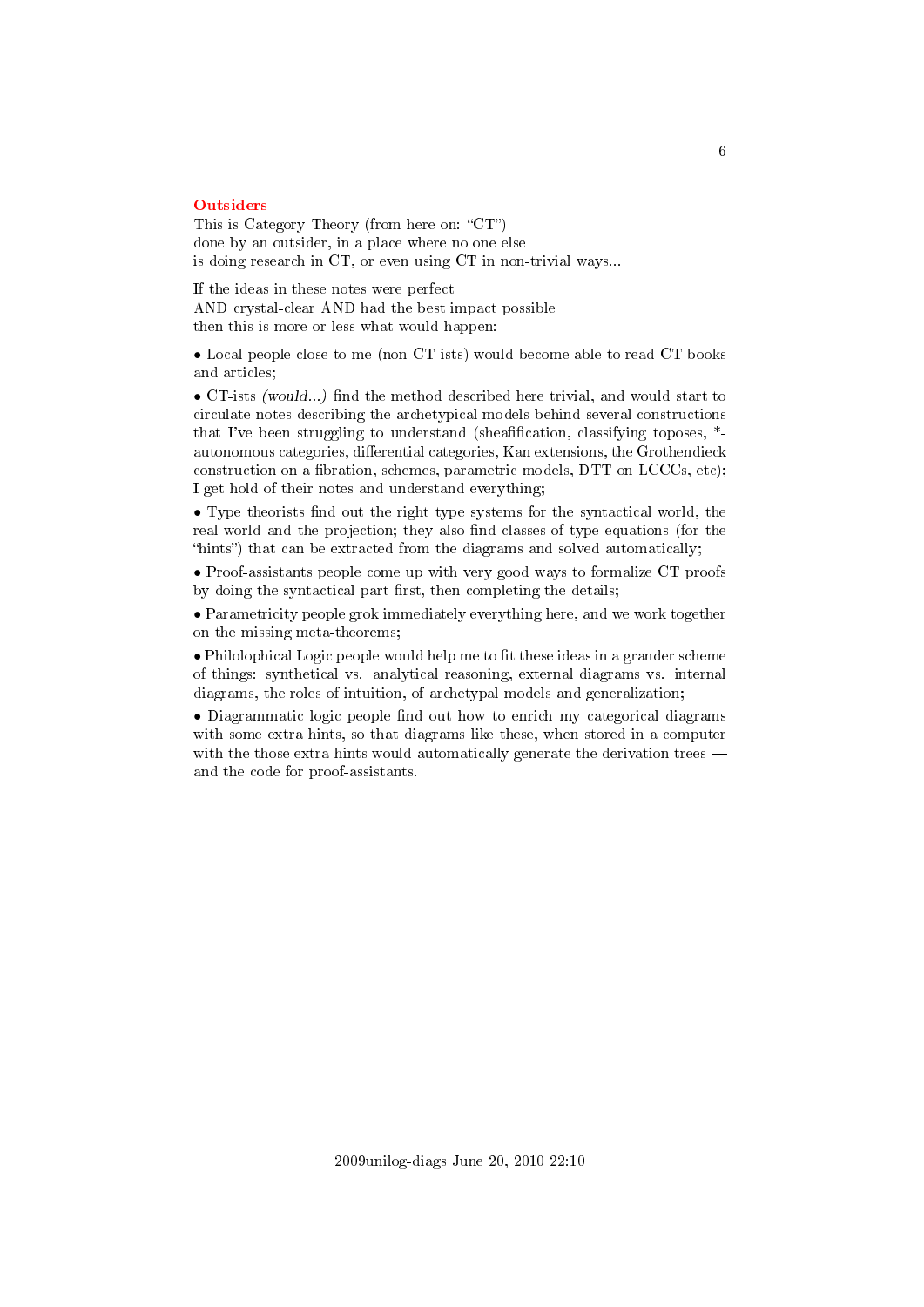#### <span id="page-6-0"></span>[Outline](#page-1-2)

- Introduction
- The Yoneda Lemma
- Monads
- Cartesian Closed Categories
- Hyperdoctrines
- Models for polymorphism
- Typing (proto-)fibrations
- Etc

The introduction is quite good as it is now  $-$  no urgent changes needed.

The section about the Yoneda Lemma needs more details it shows just the first ideas, and doesn't show the implementation in Coq.

The section about monads is a curiosity, and it is there mostly to show the power of the method. It is not especially interesting to type theorists.

The section about CCCs is quite good as it is now  $-$  no urgent changes needed.

The section about hyperdoctrines is huge, but it still needs a lot of work it is the main basic application (and the main testbed) for Downcasing Types. I need to make the translation between hyperdoctrine operations and first-order logic very clear (for many reasons), and in comparison with how complete and clear I need that section to be it is still vary incomplete, and very messy.

The section on "models for polymorphism" is in a very preliminary stage. It should show how to translate (or: how to "understand") at least four texts on models for polymorphic  $\lambda$ -calculus: Seely's "Categorical Semantics for Higher Order Polymorphic  $\lambda$ -Calculus", Reynolds's "Polymorphism is not Set-Theoretic", Pitts's "Polymorphism is Set-Theoretic, constructively", and chapter 8 of Jacobs's book, "Categorical Logic and Type Theory".

The section on "typing proto-fibrations" is in a very preliminary stage too.

The section "Etc" is currently just a handful of slides pointing to other applications (works in progress).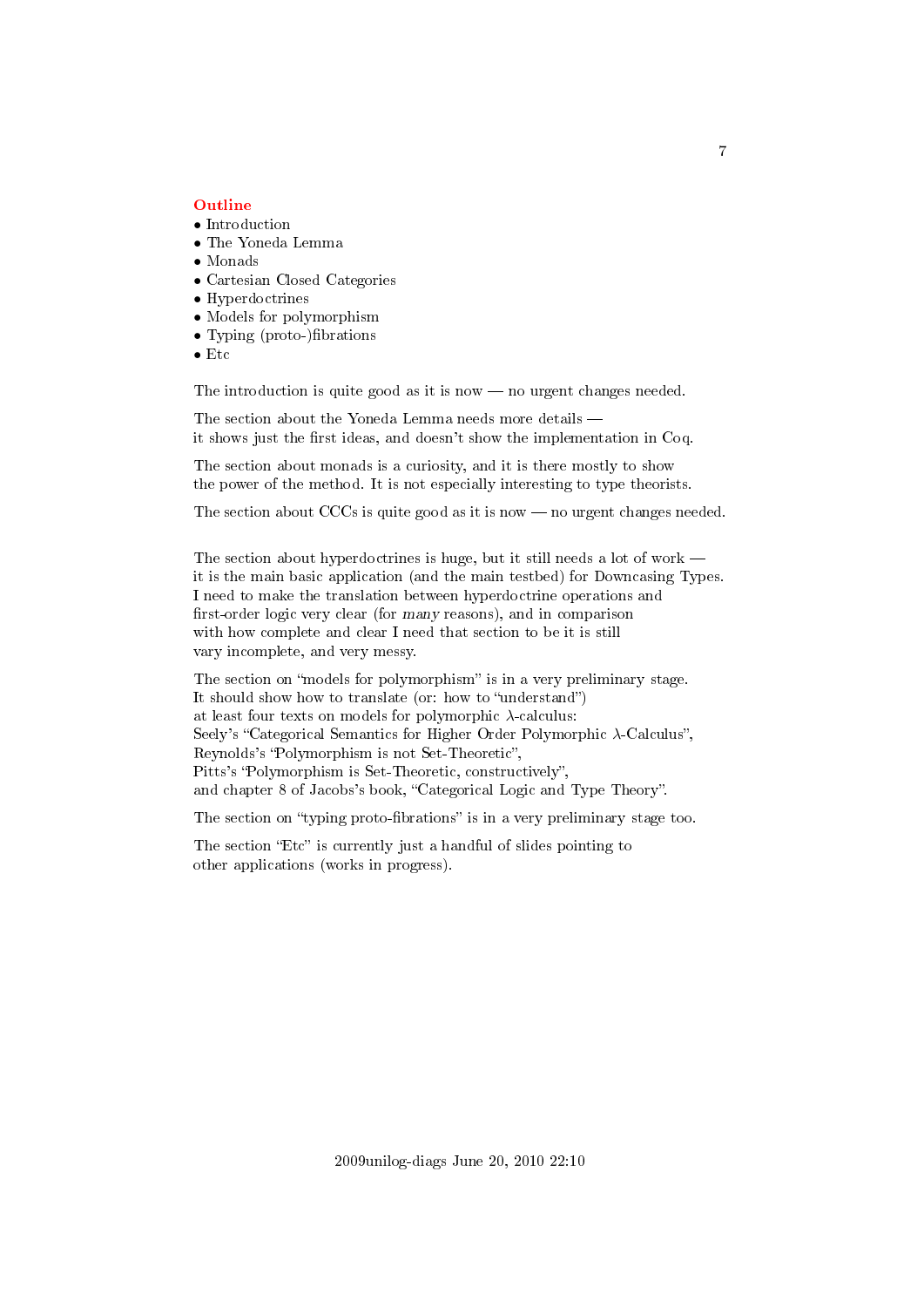# <span id="page-7-0"></span>[Curry-Howard](#page-1-3)

$$
\frac{[P \wedge Q]^1}{P} \xrightarrow{\qquad \qquad} \frac{[P \wedge Q]^1}{R} \qquad \qquad \frac{[p: A \times B]^1}{\pi} \pi \xrightarrow{\qquad \qquad} \frac{\pi' p: B}{f(\pi' p): C} \pi' \qquad f: B \to C \text{ and } P \wedge R
$$
\n
$$
\frac{P \wedge R}{P \wedge Q \supset P \wedge R} 1 \qquad \qquad \frac{\langle \pi p: A \times B \rangle^1}{\lambda p: (A \times B) \cdot \langle \pi p, f(\pi' p) \rangle: A \times C} \langle \varphi, \varphi \rangle
$$

$$
\frac{[a,b]^1}{a} \quad \frac{[b \rightarrow b \rightarrow c]}{c} \quad \frac{[p:A \times B]^1}{\pi p:A} \pi \quad \frac{\pi' p:B}{f(\pi' p):C} \quad \text{app}
$$
\n
$$
\frac{a,c}{a,b \mapsto a,c} \quad 1 \quad \frac{\pi p:A}{\lambda p:(A \times B).\langle \pi p, f(\pi' p) \rangle : A \times C} \quad \langle,\rangle
$$

The Curry-Howard isomorphism (in its simplest form — there are several) establishes a correspondence between trees in (propositional) Natural Deduction and trees in (simply-typed)  $\lambda$ -calculus.

λ-calculus is the language for expressing constructions. The terms in the bottom of  $\lambda$ -calculus trees get bigger and bigger, so people usually don't draw  $\lambda$ -calculus trees they work "algebraically", just with term at the bottom. A  $\lambda\text{-}calculus$  tree can be reconstructed from its bottom term. Humans like full  $\lambda$ -calculus trees, though, because the trees explain the types of all subterms.

The tree at the bottom left above describes the "intuitive meaning" behind the  $\lambda\text{-calculus tree.}$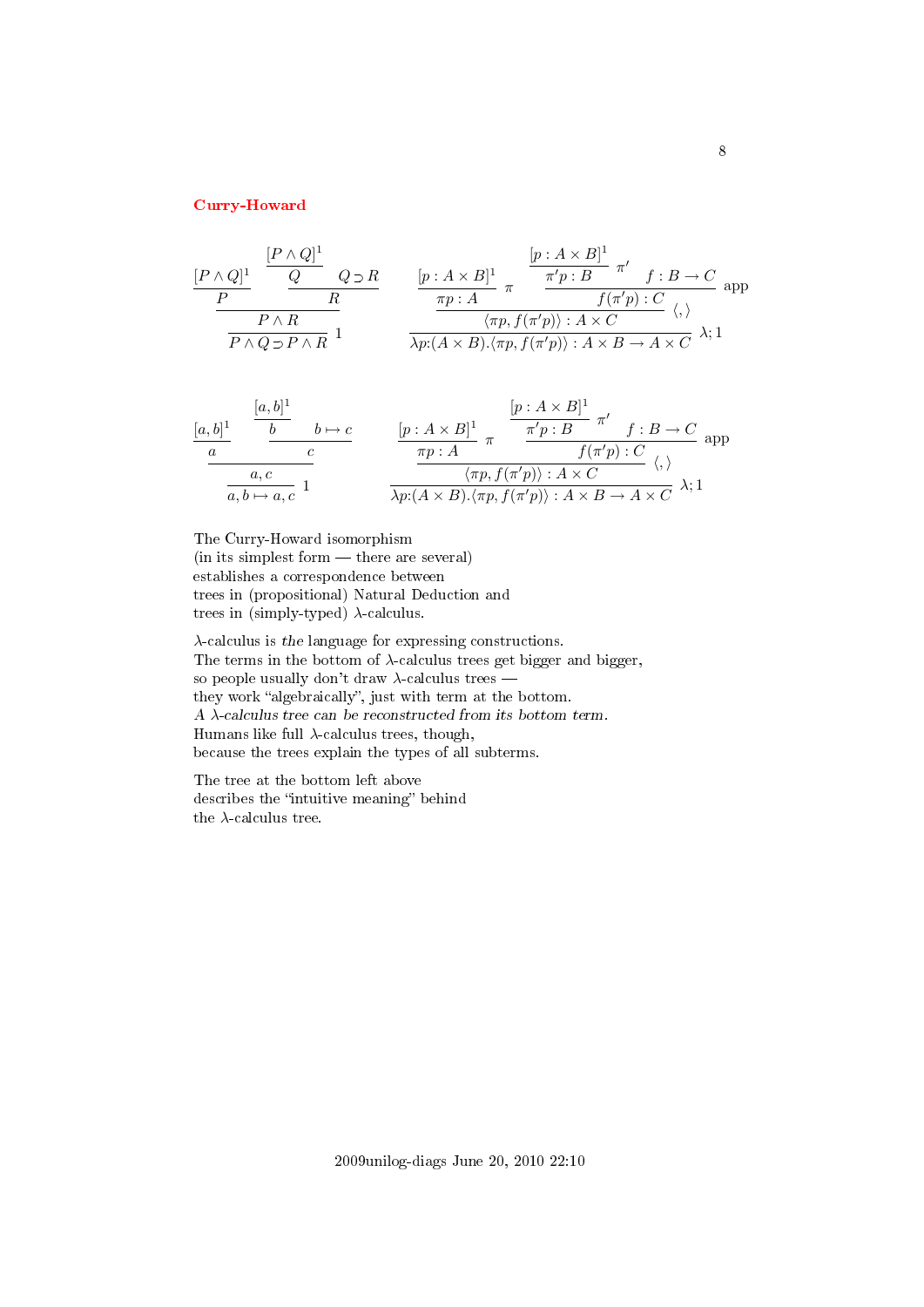# <span id="page-8-0"></span>[Erasings as projections](#page-1-4)



The "downcased tree" at the bottom right above is an "intuitive view" of the  $(\lambda$ -calculus) construction. How do we formalize an "intuitive construction" like that? Answer: erasings act like projections. We add the missing information by lifting and then we erase some things.

Here's how we read the "downcased tree" aloud. "If we have a meaning for 'b' and a meaning for  $b \mapsto c'$ we have a natural meaning for  $c$ <sup>"</sup>... Linguistic tricks:

- long names:  $b \mapsto c'$  is a name
- no syntactical distinction between variables and non-atomic terms
- $b \mapsto c'$  to  $B \to C'$ : the types can be recovered by uppercasing
- $\bullet$  each bar is a definition
- indefinite articles: "if I have a 'b' and a ' $b \mapsto c'$  I have a 'c'...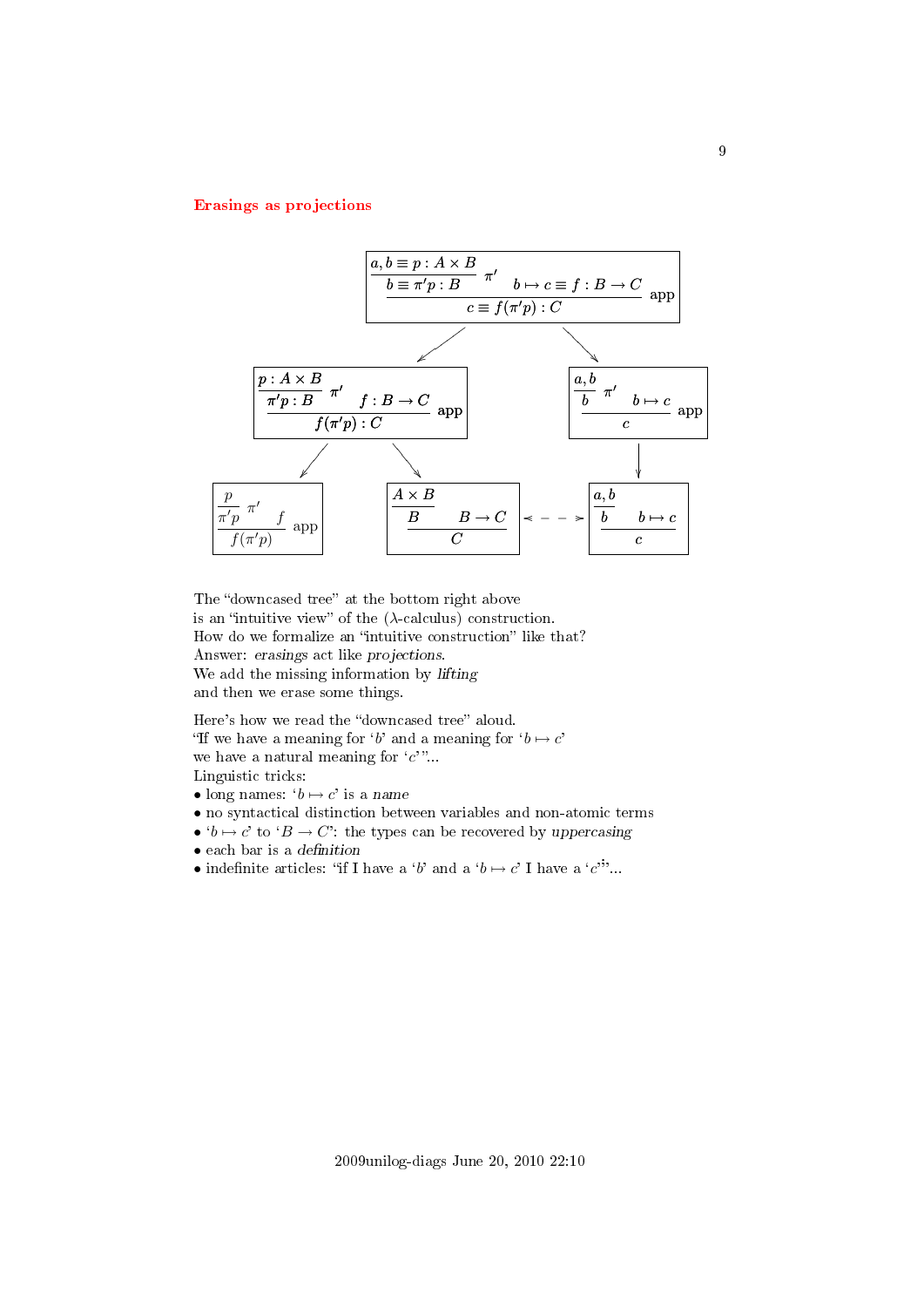# <span id="page-9-0"></span>[Generalization is a kind of lifting](#page-1-5)

To generalize is the opposite of to specialize, and specialization is obviously a projection.



 $2^{99+1} - 2^{99} = 2^{99}$  holds "for any value of 99"... We are going to see how to do something like this for categories (esp. hyperdoctrines,  $\approx$  toposes), using "dictionary tricks".

How generalizations work? How do we think? What are the possible/usual roles of diagrams? Which kinds of reasonings are closer to intuition? I discovered something quite surprising at UniLog'2010... (at the talks of Danielle Macbeth and Juan Luis Gastaldi) it is time to look for further conceptual tools

in Kant and Frege!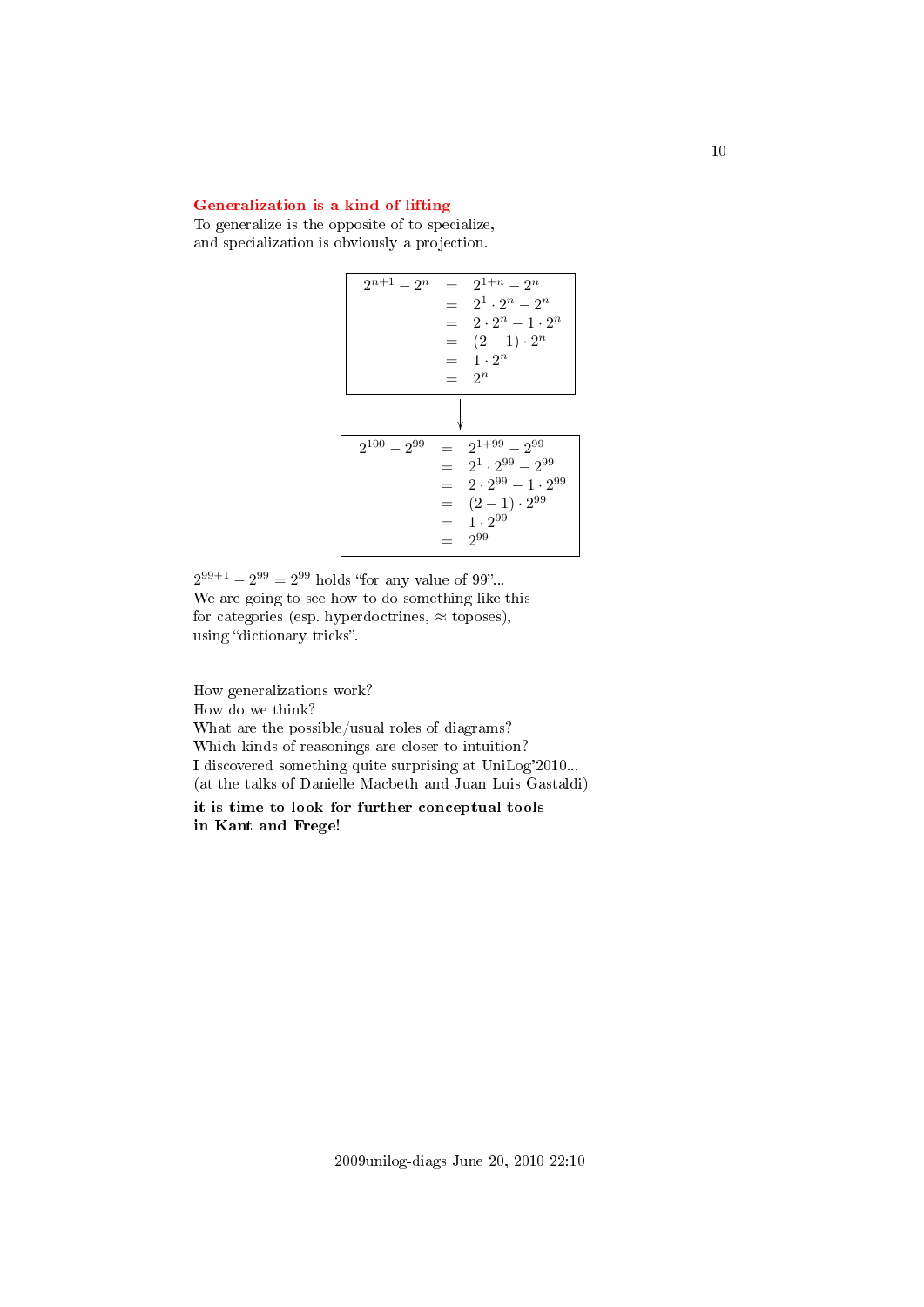# <span id="page-10-0"></span>[Where we are heading](#page-1-6)

Fact: every "pure" term that deserves the name

 $(A, B) \mapsto (a, b \mapsto b, a)$ 

is the (polymorphic) "flip" function.

More precisely: we have a procedure,  $T \mapsto P_T$ , that produces for each "pure" type  $T$  (a term is pure when it has no constants besides the sorts) a property  $P_T$  that every pure term  $t : T$  obeys.

This is called parametricity. (A good introductory reference: Phil Wadler's "Theorems for Free", 1988).

All the categorical constructions that I will show are "pure", and it must be possible to use tools from parametricity to prove meta-theorems about properties of pure constructions.

However, these tools (from parametricity) are hard to understand, especially if we are outside the Category Theory/ $\lambda$ -calculus communities, without much acess to the "oral culture" of these areas.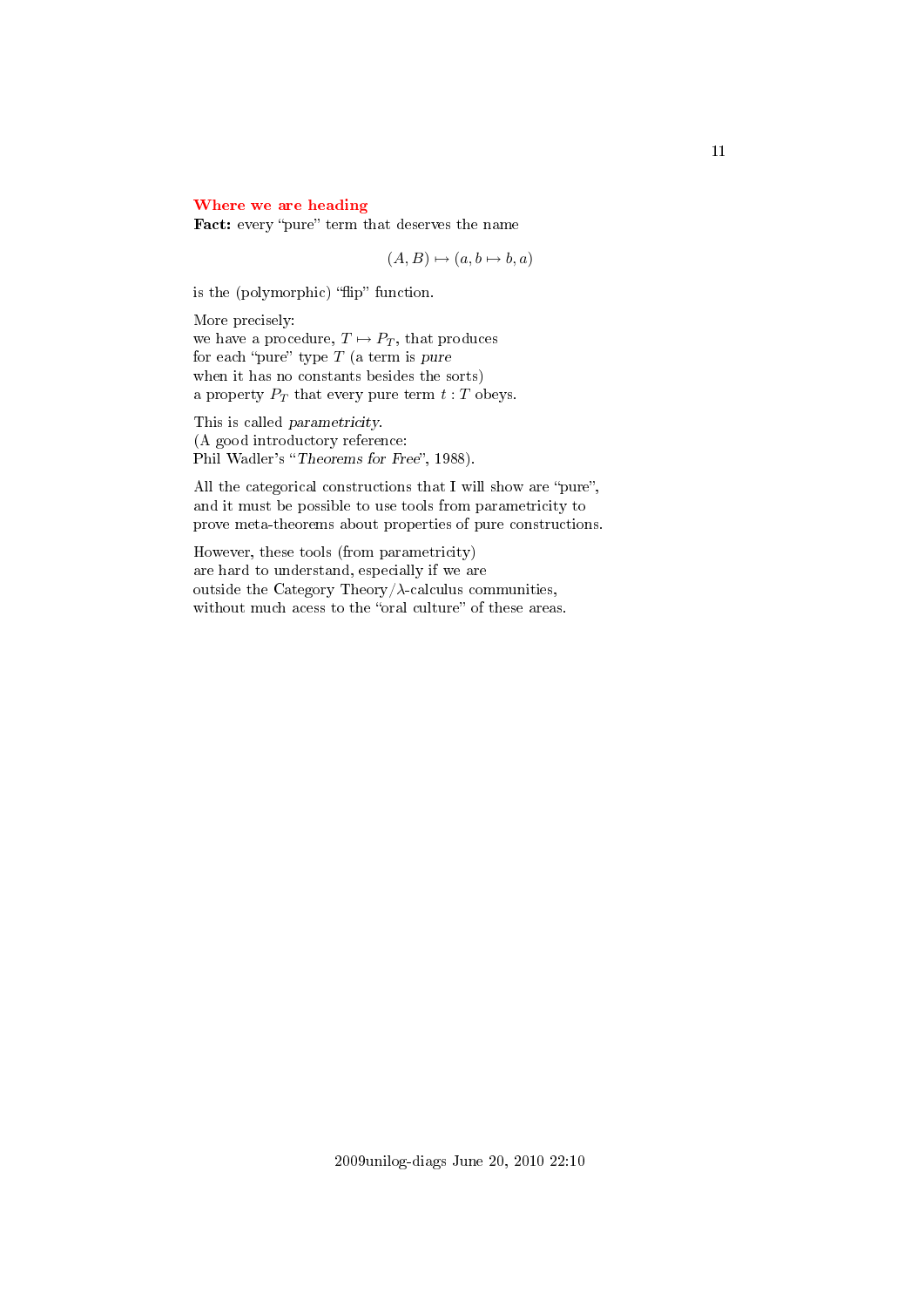# <span id="page-11-0"></span>[Why topos theory \(is important\)](#page-1-7)

Models:

- Sheaves form (Grothendieck) toposes
- Every  $\mathbf{Set}^{\mathcal{U}}$  is a topos ( $\leftarrow$  Non-Standard Analysis)
- There are toposes with nilpotent infinitesimals  $(\leftarrow SDG)$
- There are toposes with polymorphism and parametricity
- There are toposes in which everything is constructive/computable

By realizing that a certain category C is (or can be enlarged to) a topos we immediately know a lot about it... We can carry a lot of our knowledge about Set (constructions, properties) to C, and important constructions in C may turn out to correspond to something simple and well-known in Set...

Topos theory (and Categorical Semantics in general) is about translating knowledge and recycling theorems.

And this point is becoming more and more important: most proof assistants are based on (intuitionistic) type theories whose models do not fit well in ZFC  $(Reynolds 1984: "Polymorphism is not Set-Theoretic")$ and learning Topos Theory is (perhaps) one of the best ways to make all this make sense...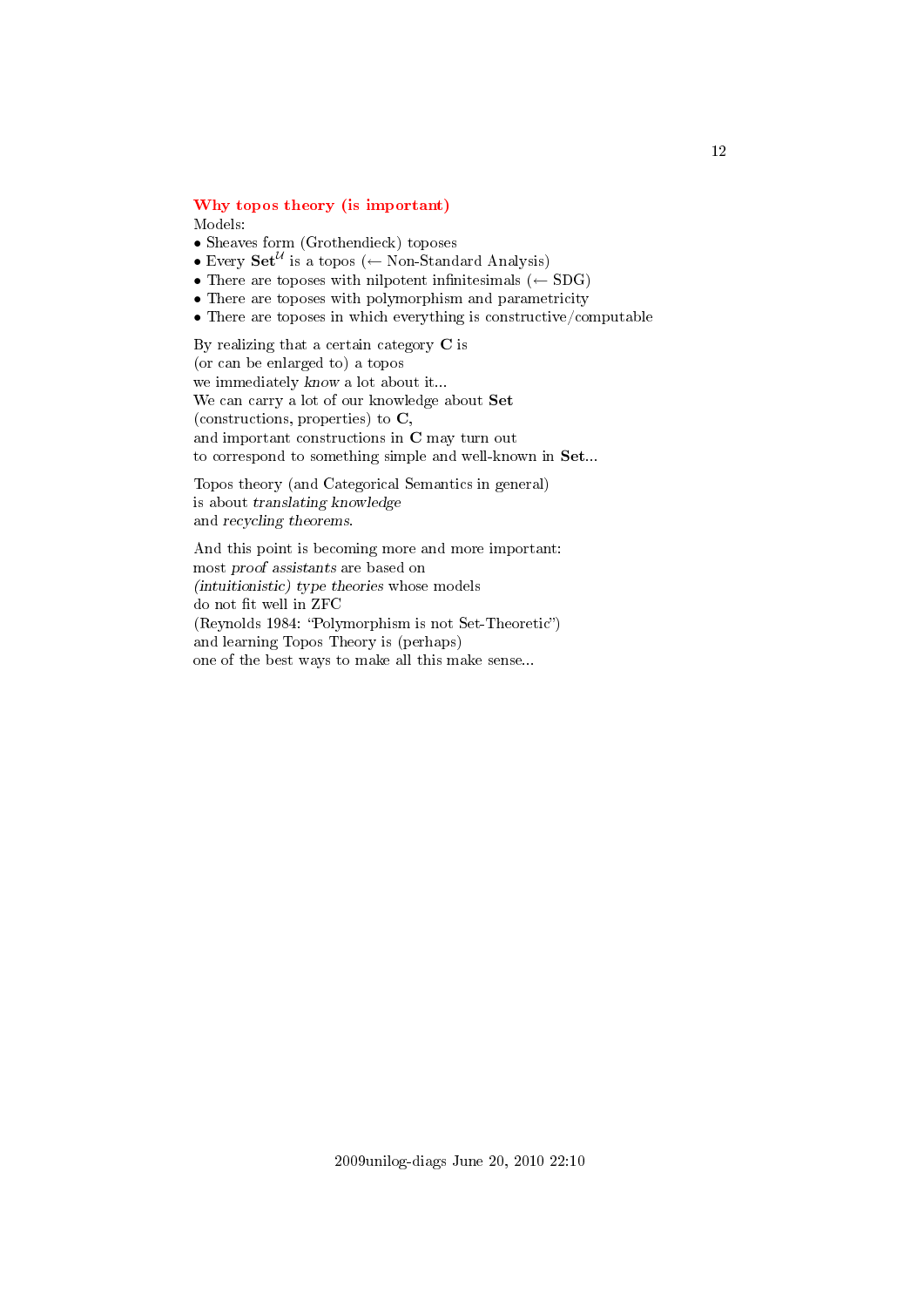# <span id="page-12-0"></span>[Lifting basic topos theory](#page-1-8)

Here's a conjecture, whose technical details should not be deep: it should be possible to develop and prove almost all of the basic theory of toposes, modalities, sheaves and geometrical morphisms in the archetypical cases (i.e., in ' $\textbf{Set}^{\mathbb{D}}$ 's), where everything is very concrete, and then lift all the constructions and proofs to the general case.

13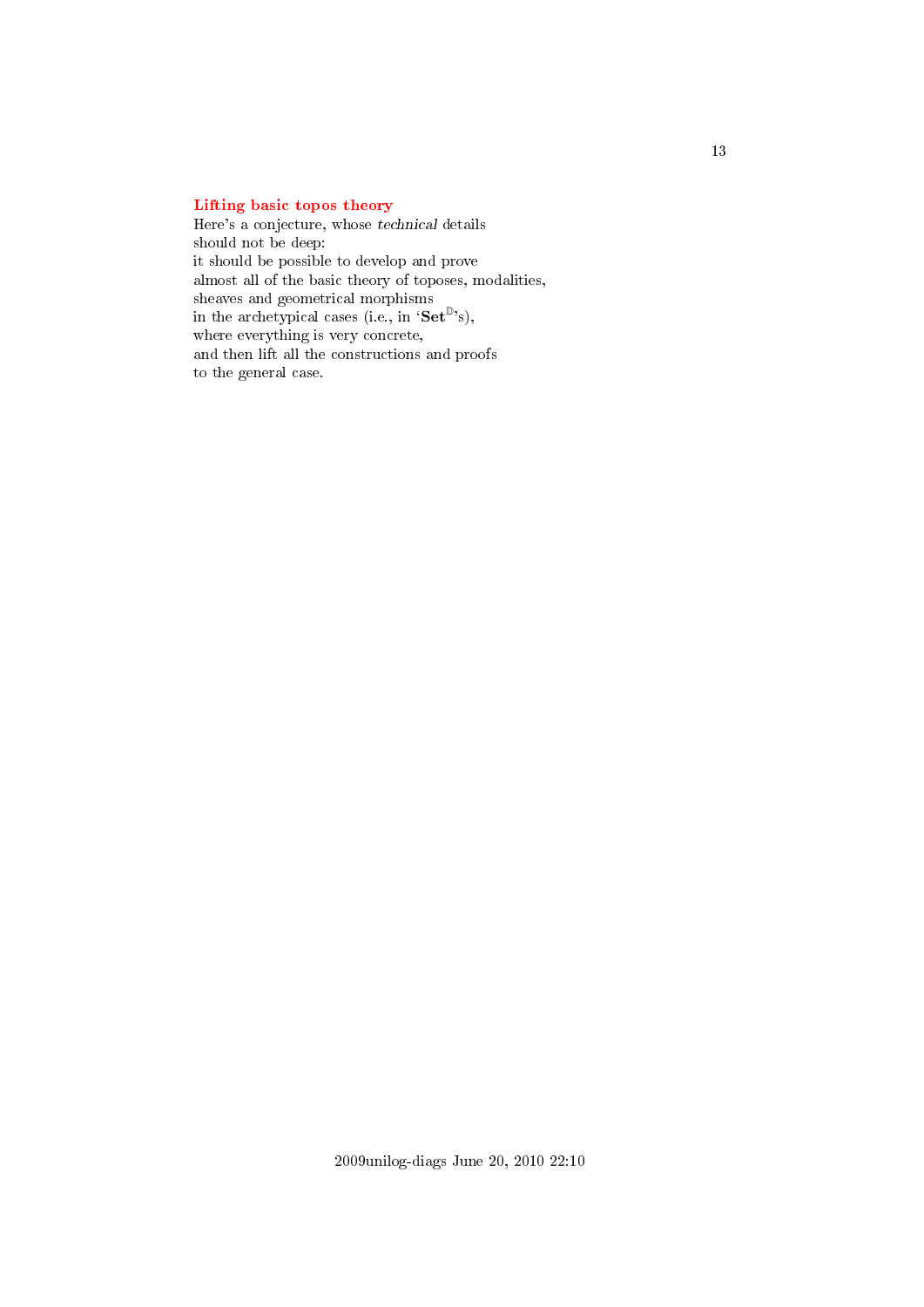# <span id="page-13-0"></span>[Downcasing diagrams](#page-1-9)



The ideas from the method of "downcasing types" are often used in disguise... The way of structuring diagrams (both for the generic case, in abstract notation, and for the archetypal case  $-$  plus its shorthands) comes from what has to be done to make the corresponding diagrams make sense in downcased notation. The dictionary tricks  $-$  which include making  ${}^{\prime}P \mapsto g^*P'$  stand for a functor, and putting corresponding diagrams side to side  $$ also come from downcased notation. (Also the ideas like lifting, etc.)

2009unilog-diags June 20, 2010 22:10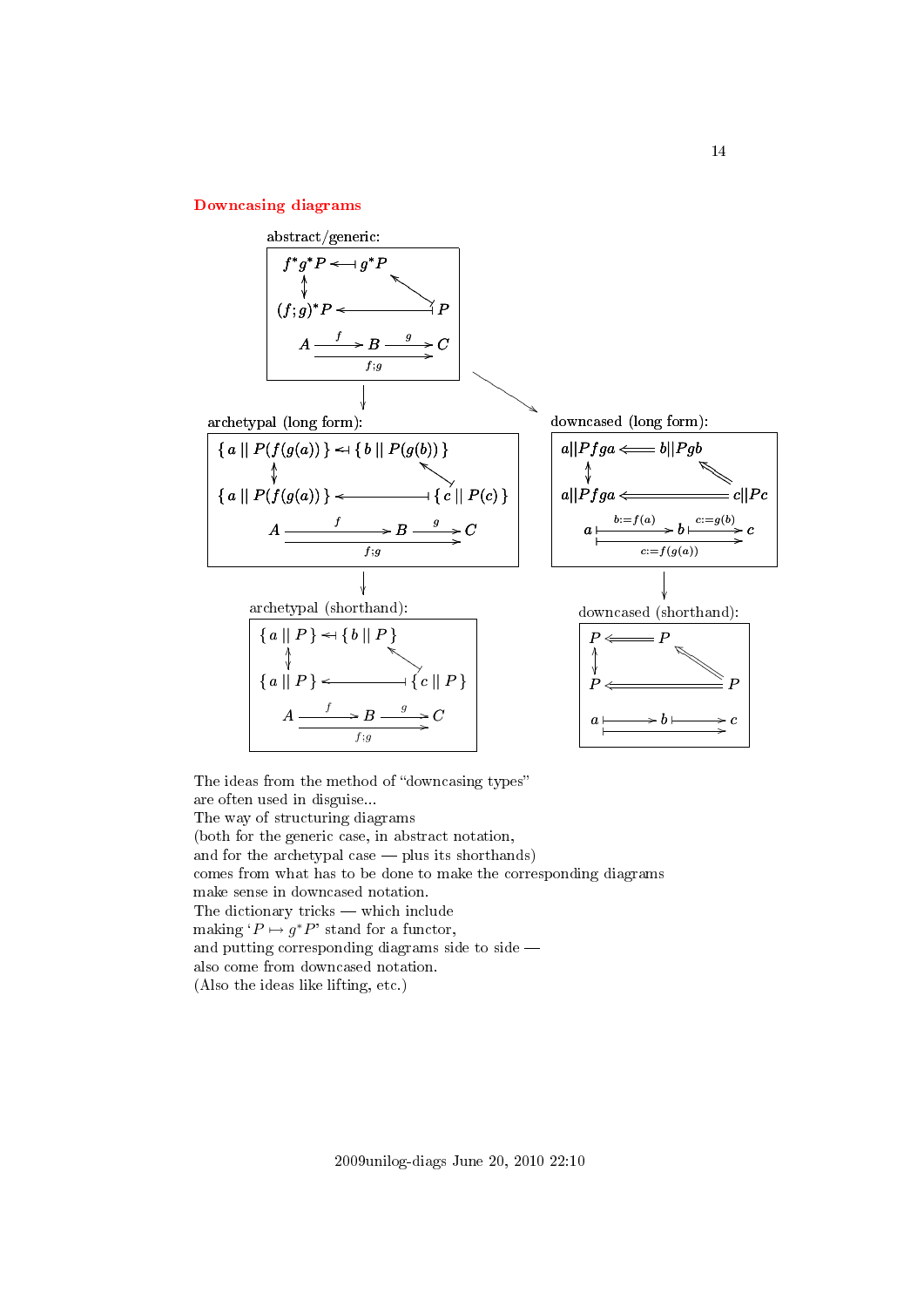<span id="page-14-0"></span>[Downcasing diagrams \(2\)](#page-1-10)



Also, the abstract/generic case often makes distinctions that disappear when we look at the archetypical case... For example, the archetypal fibration,  $CanSub(\mathbf{Set}),$ is split, and so  $f^*g^*\{c \mid P\} = (f; g)^*\{c \mid P\};$ in the generic case there's a canonical iso  $f^*g^*P \leftrightarrow (f;g)^*P$ , but it doesn't need to be the identity.

If we are trying to model categorically a certain archetypical case (by generalizing it "in the right way") then certain equalities in the archetypical case should become at least canonical isos in the generic case... in CCCs and hyperdoctrines "one half" (i.e., one direction) of these canonical isos will comes from natural constructions; what we will do is to *impose* that the these natural constructions should be invertible.

As we will work with (proto-)structure instead of with properties we will require "proto-inverses" instead of requiring invertibility.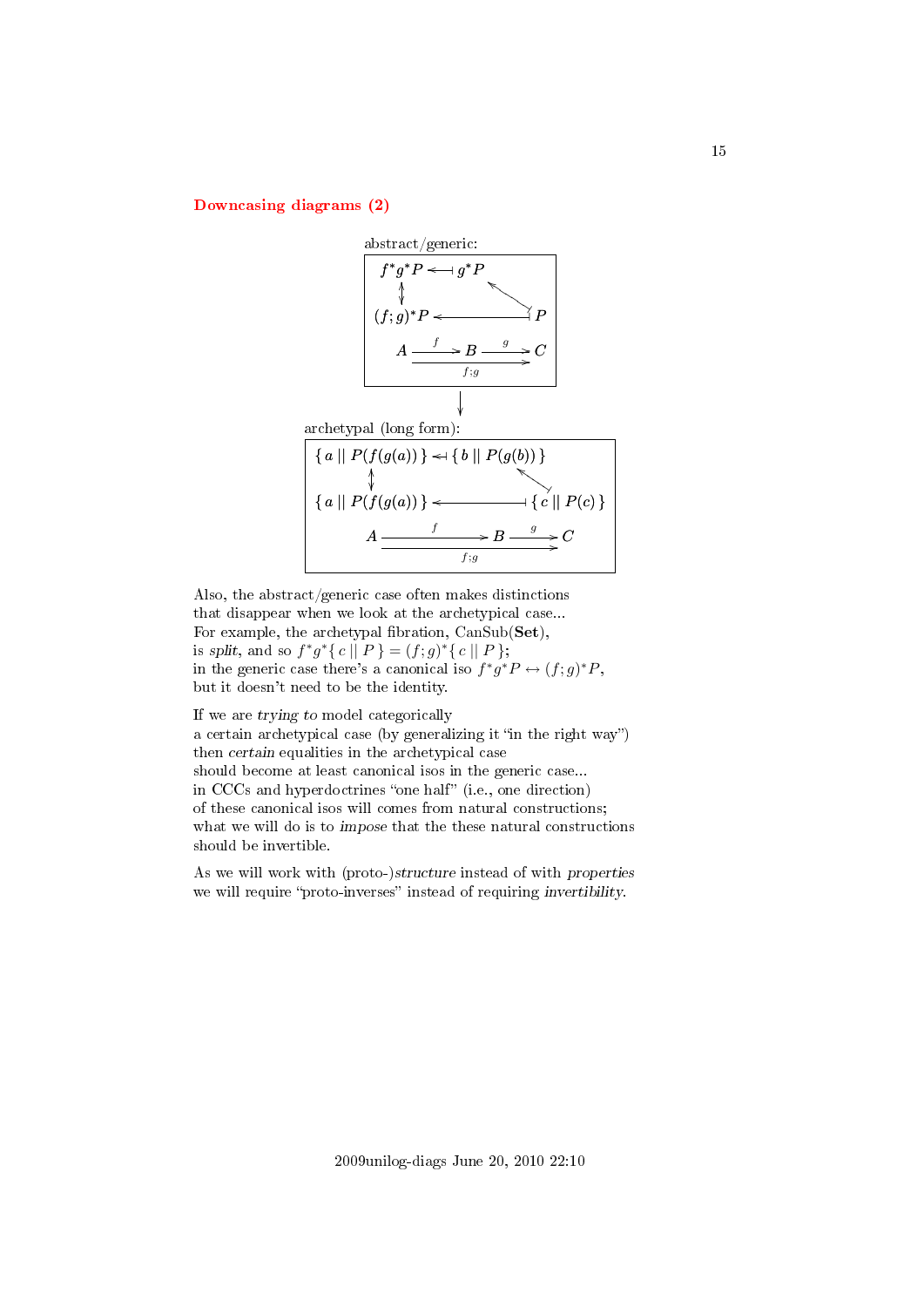# <span id="page-15-0"></span>[Can we make Topos Theory more accessible?](#page-1-11)

Can we make Topos Theory more accessible using these techniques? At the moment, unfortunately, not really the rules for the classifier object are problematic. However, one of the most interesting ideas in Topos Theory is how we can interpret first-order logic inside a topos  $$ and this can also be done in hyperdoctrines.

Hyperdoctrines came a few years before toposes. Hyperdoctrines are exactly the categories where we can interpret (intuitionistic, typed) first-order logic. The definition of a hyperdoctrine seems much more convoluted that the definition of a topos, but that's because the presence of a classifier object simplifies everything  $$ if we add a classifier rule to the hyperdoctrine rules we see that many of the rules that we had before can be discarded  $-$  they become redundant.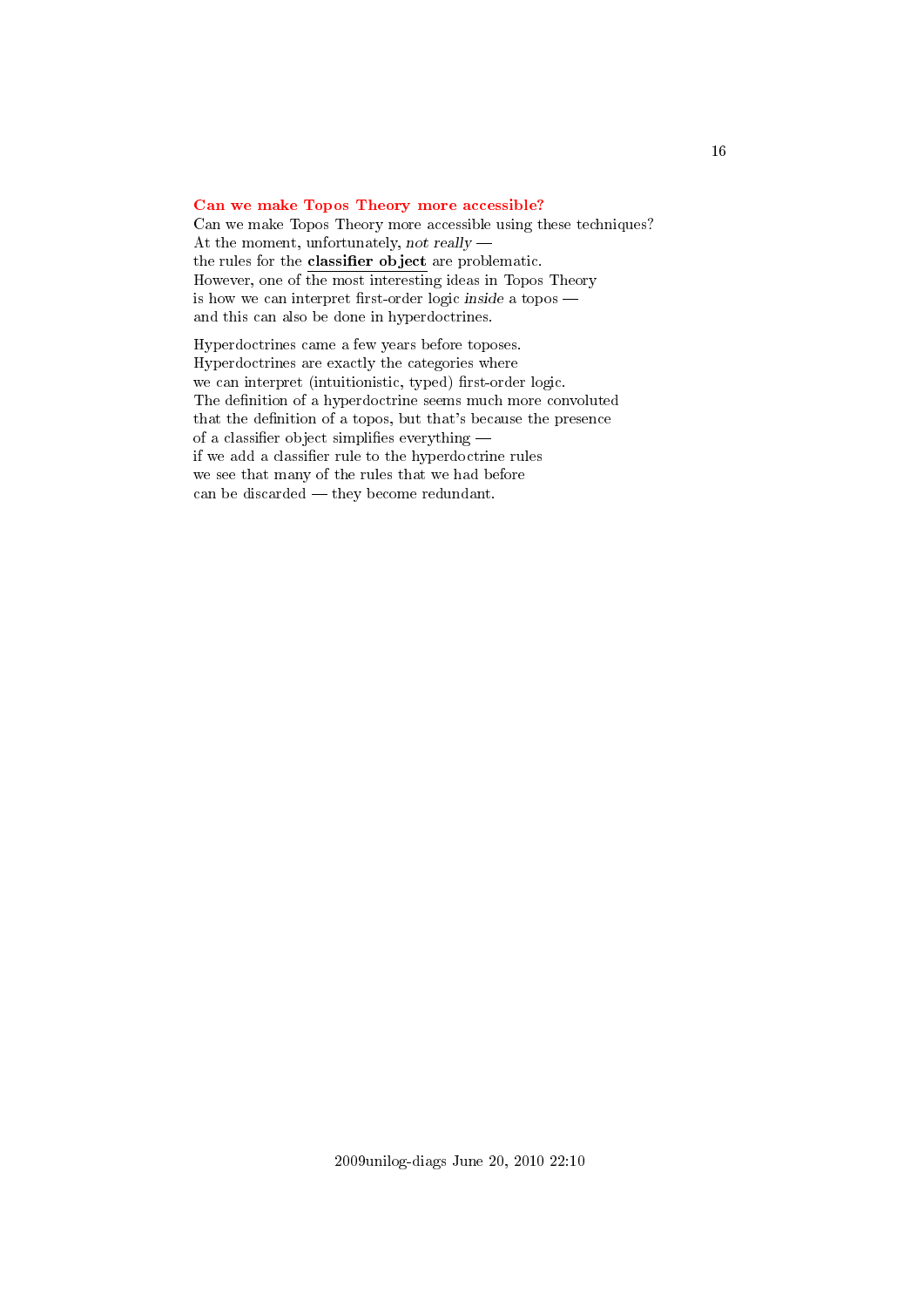#### <span id="page-16-0"></span>[From trees to dictionaries](#page-1-12)



Each bar of a downcased tree is a definition. If we list all these definitions together we get a "dictionary" that almost gives us back the  $\lambda$ -tree... we need just a few more hints — the standard names of the variables and the constants.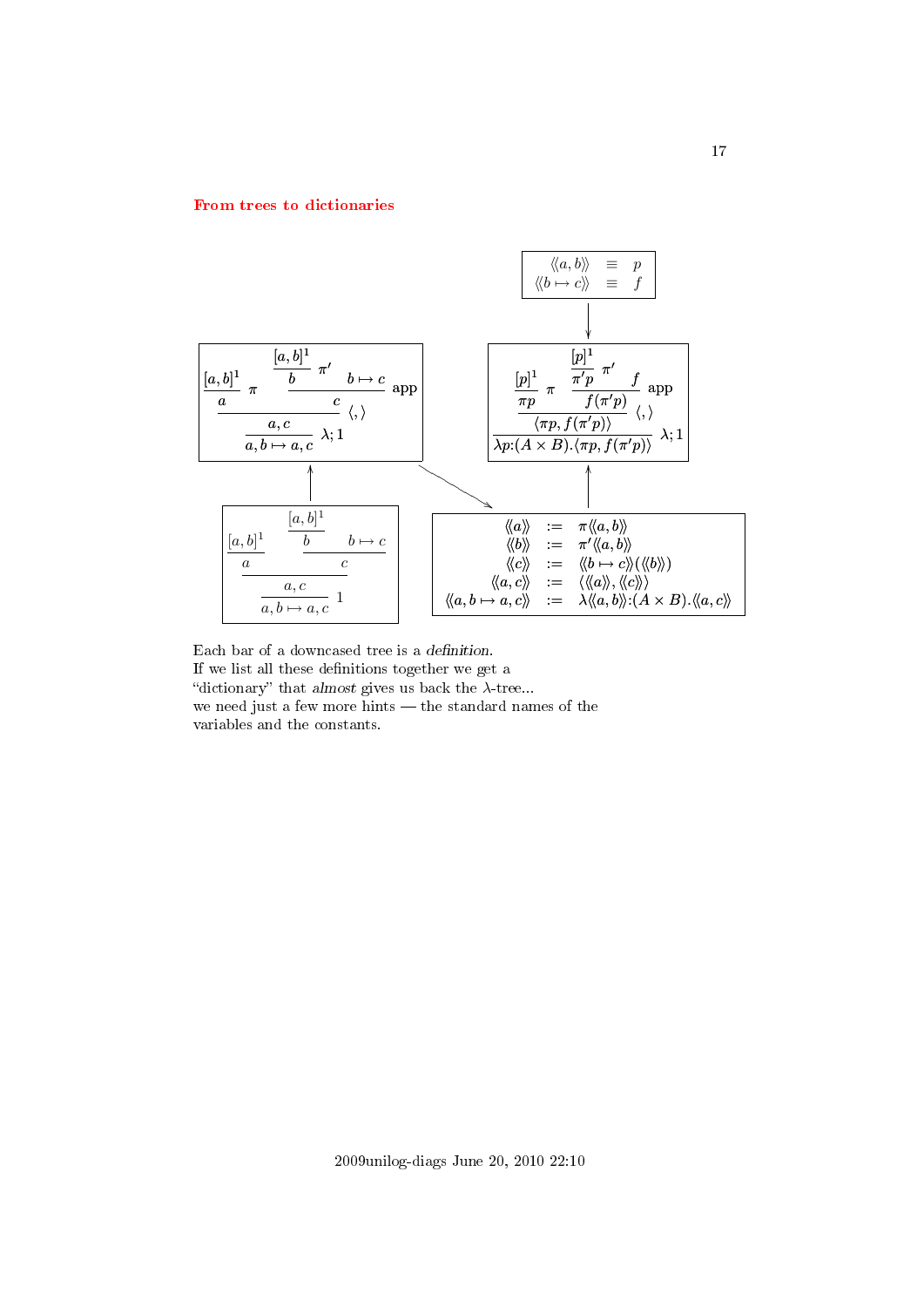# <span id="page-17-0"></span>[Ambiguities](#page-1-13)

Liftings are not usually unique... What should be the type of  $a$ ? A or  $A$ ? To lift we usually need "hints". The downcasing that starts with " $a, a$ " below is (apparently?) valid, but ambiguous.  ${\cal I}$ am not going to define what a good downcasing is.

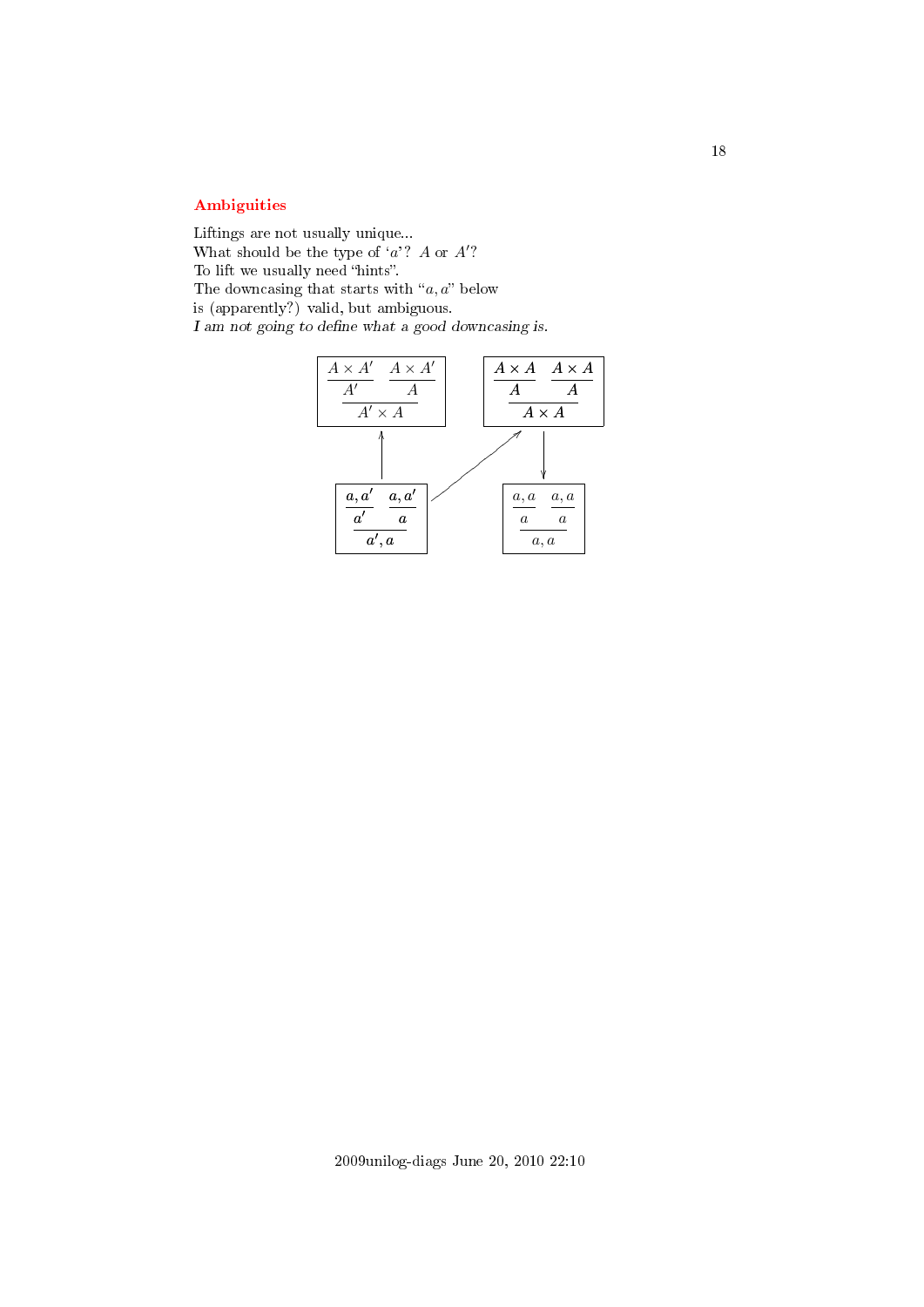# <span id="page-18-0"></span>[Ambiguities \(2\)](#page-1-14)

Composition is not well-behaved syntactically. One solution  $(? - or workaround)$  is to have a rule 'ren' that renames objects (i.e., create aliases)...

$$
\frac{\pi: A \times A \to A \quad f: A \to B}{\pi; f: A \times A \to B} \qquad \frac{a, a' \mapsto a \quad a \mapsto b}{a, a' \mapsto b}
$$
\n
$$
\frac{\pi': A \times A \to A \quad f: A \to B}{\pi'; f: A \times A \to B} \qquad \frac{a, a' \mapsto a' \quad a \mapsto b}{a, a' \mapsto b'} \qquad \frac{a, a' \mapsto a' \quad \frac{a \mapsto b}{a', a' \mapsto b'}}{\dots \qquad a, a' \mapsto b'}
$$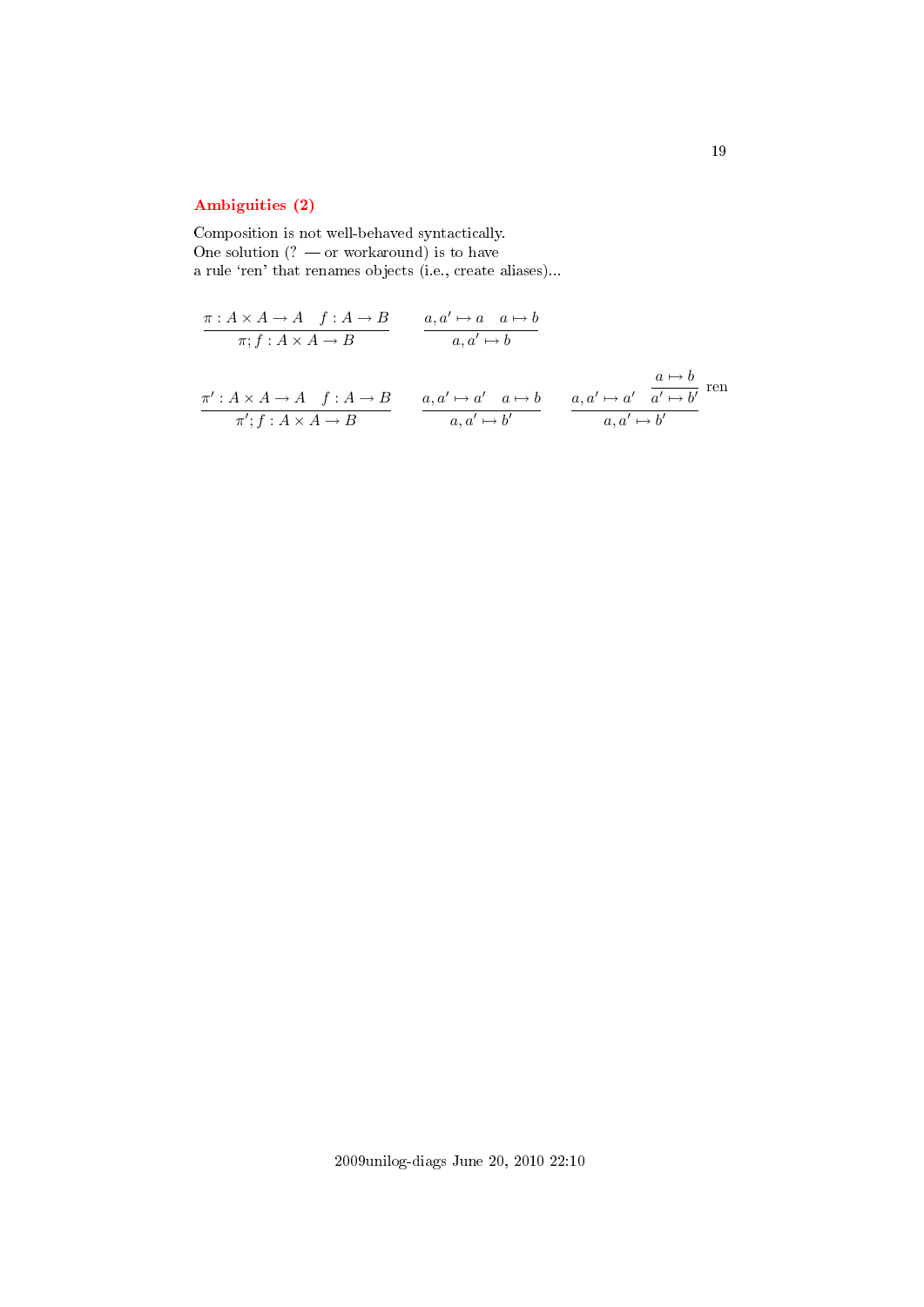# <span id="page-19-0"></span>[Ambiguities \(3\)](#page-1-15)

Composition is associative, and that's the reason why we can write  $f; g; h$ .

$$
A \xrightarrow{f:g} B \xrightarrow{g} C \xrightarrow{h} D
$$
  

$$
g; h \longrightarrow B
$$

Twisting this idea a bit:

we write  $f; g; h$  to indicate that  $(f; g); h = f; (g; h)$ . We have two different "natural constructions" for things that "deserve the name"  $f; g; h$ . Downcasing them, we get:



I used to express that the two "obvious" natural constructions for  $(a \mapsto d)$  from  $(a \mapsto b)$ ,  $(b \to c)$ ,  $(c \to d)$  give the same result by:

$$
\operatorname{wd}\left[\begin{array}{c|c} a \mapsto b & b \mapsto c & c \mapsto d \\ \hline & a \mapsto d \end{array}\right]
$$

The entry for that  $\langle \langle \text{wd}[\ldots] \rangle \rangle$  in the dictionary would have to say which "obvious constructions" were involved.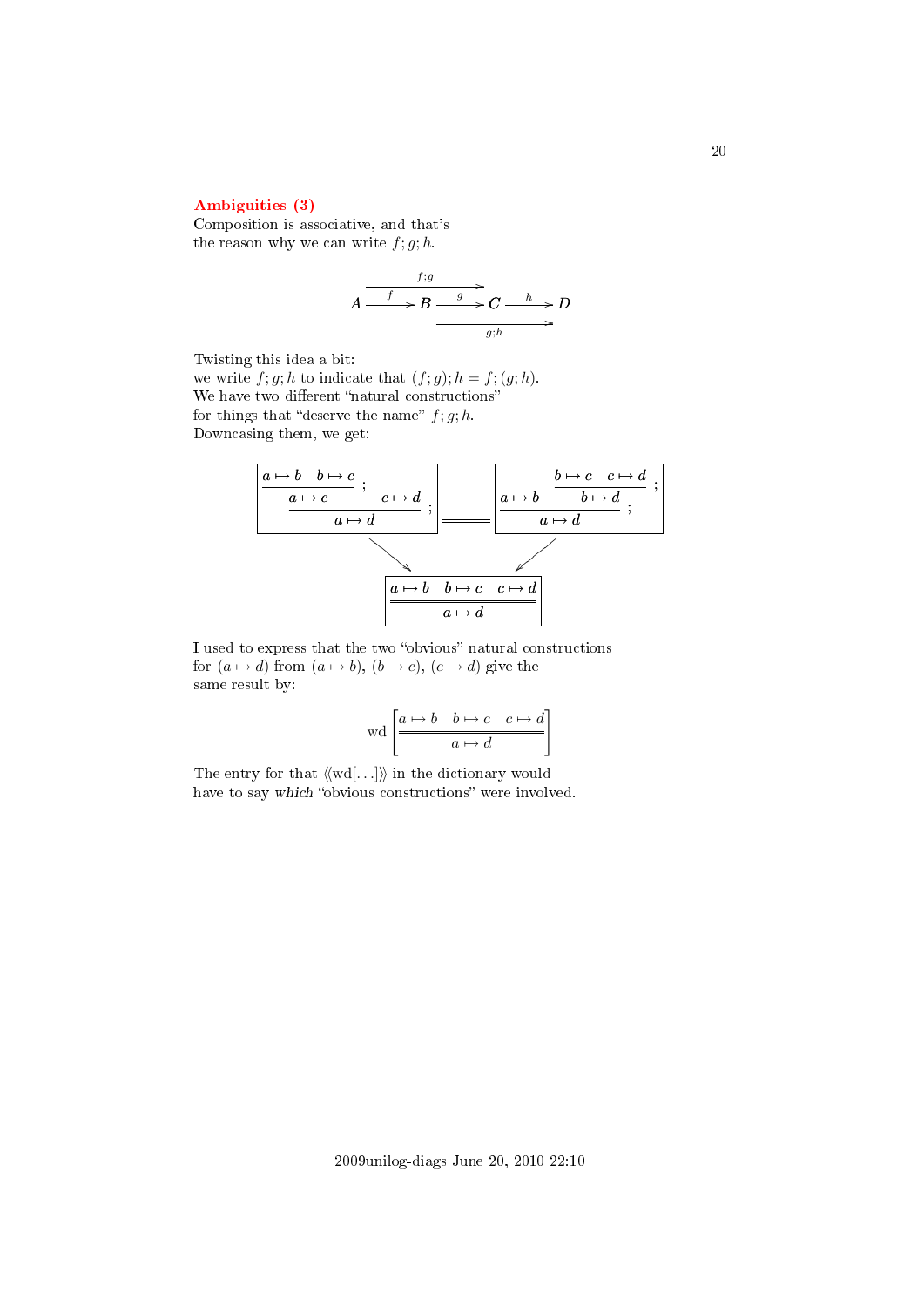# <span id="page-20-0"></span>More on the 'wd' symbol: the syntactical world

A category C is a tuple:

 $(C_0, \text{Hom}_\mathbf{C}, \text{id}_\mathbf{C}, \circ_\mathbf{C}; \text{assoc}_\mathbf{C}, \text{idL}_\mathbf{C}, \text{idR}_\mathbf{C})$ 

Where the first four components are "structure" and the last three are "properties"  $-$  equations. The last three are 'wd' things.

I used to carry all the `wd's around, as if they were very very important. I don't anymore. It turns out that we can define a projection

$$
\frac{(\mathbf{C}_0,\mathrm{Hom}_{\mathbf{C}},\mathrm{id}_{\mathbf{C}},\circ_{\mathbf{C}};\mathsf{assoc}_\mathbf{C},\mathsf{idL}_\mathbf{C},\mathsf{idR}_\mathbf{C})}{(\mathbf{C}_0,\mathrm{Hom}_{\mathbf{C}},\mathrm{id}_{\mathbf{C}},\circ_{\mathbf{C}})}\;\; \mathsf{psyn}
$$

that drops the equations.

This works for isos, functors, NTs, adjunctions, monads, etc, also. We can do a "projected version" of Category Theory and then lift the results back to the "Real World" (not automatically  $-$  many steps have to be done by hand  $-$  but whatever). I call the "projected version" the "Syntactical World". The projection keeps the "syntactical part"  $-$  the "structure"  $$ and drops the "equational part"  $\frac{d}{dt}$  the "properties".

The "projection on the syntactical world", psyn, is the main operation that we are studying here. Warning: it will often be used implicitly! Warning 2: psyn can be defined in many different, slightly incompatible ways, so before studying its meta-properties we need to collect enough non-trivial examples of it at work...

Each projection of a non-trivial categorical theorem, T into the syntactical world,  $T^- := \text{psyn}(T)$ , gives a non-trivial example of a lifting:  $T^-$  lifts to T.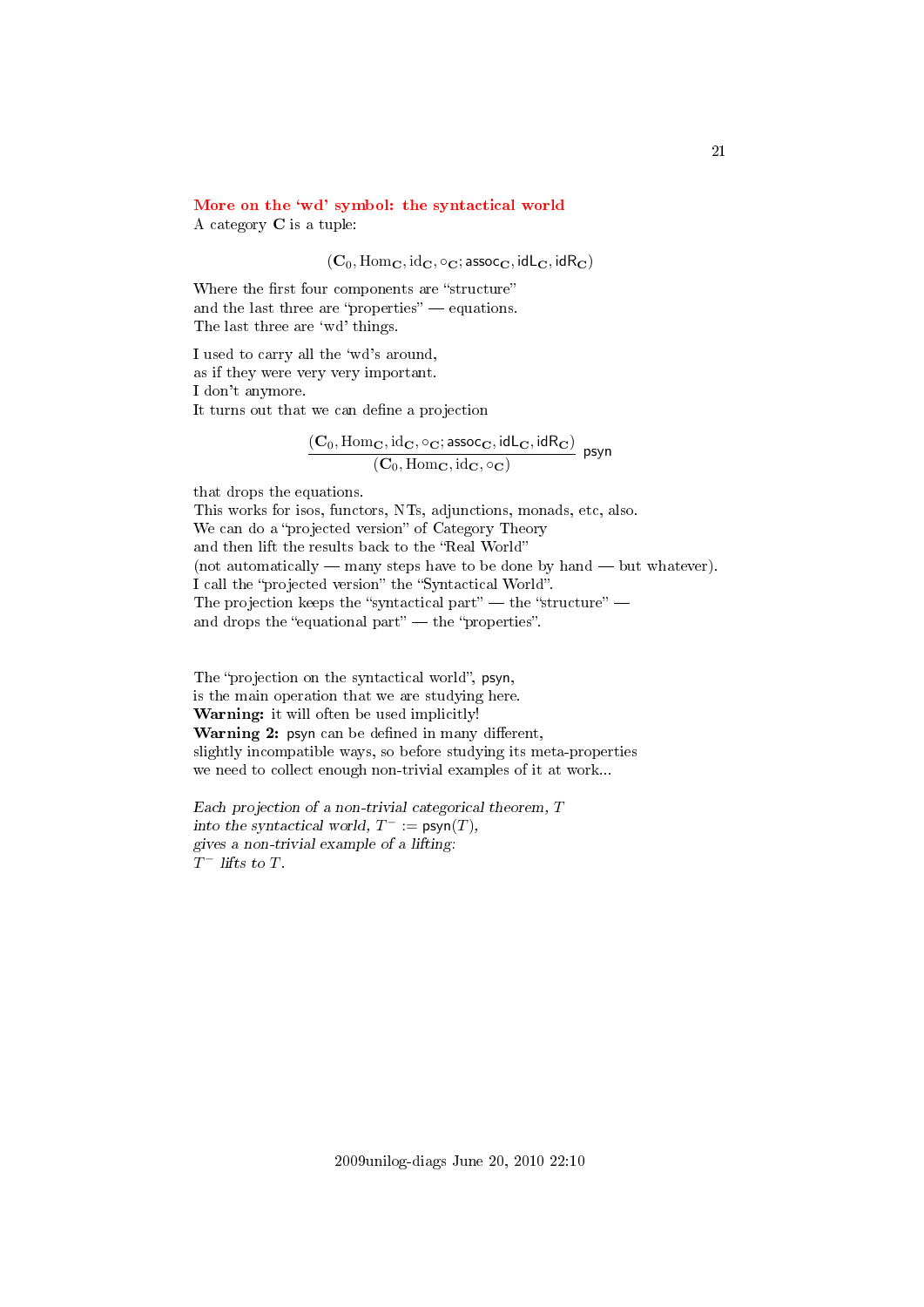#### <span id="page-21-0"></span>[The syntactical world: proto-things](#page-1-17)

I use the prefix "proto" to refer to the projected structures. A proto-category is a 4-uple  $(C_0, \text{Hom}_\mathbf{C}, \text{id}_\mathbf{C}, \circ_\mathbf{C})$ . A proto-functor  $F: \mathbf{A} \to \mathbf{B}$  is a 2-uple:  $(F_0, F_1)$ (an "action on objects" and an "action on morphisms"  $$ the equational components, respcomp and respids, have been dropped).

Sometimes there are several possible "design choices" for a proto-structure... I will just say which denitions of proto-things work best. (No time for the full rationale today!)

A proto-inverse for a morphism  $f : A \to B$ is a just a morphism  $f^{-1}: B \to A$ . Note that we don't have the conditions  $f$ ;  $f^{-1} = id_A$  and  $f^{-1}$ ;  $f = id_B$ , so the name  $f^{-1}$  may be a bit misleading. A proto-iso is a pair  $(f, f^{-1})$ , where  $f^{-1}$ is a proto-inverse for  $f$ .

A proto-natural transformation ("proto-NT")  $T : F \to G$ is just an operation  $A \mapsto (FA \stackrel{T_A}{\rightarrow} GA)$ (we drop the "square condition" that says that for each  $f: A \to B$  the "obvious square" must commute). A proto-inverse for a (proto-)natural transformation  $T : F \to G$ is just a (proto-)natural transformation  $T^{-1}: G \to F$  —

for each object  $A$  the morphisms  $TA$  and  $T^{-1}A$  are the two directions of a proto-iso.

A proto-natural isomorphism is a proto-NT plus a proto-inverse for it.

What are proto-products, proto-exponentials, proto-fibrations...?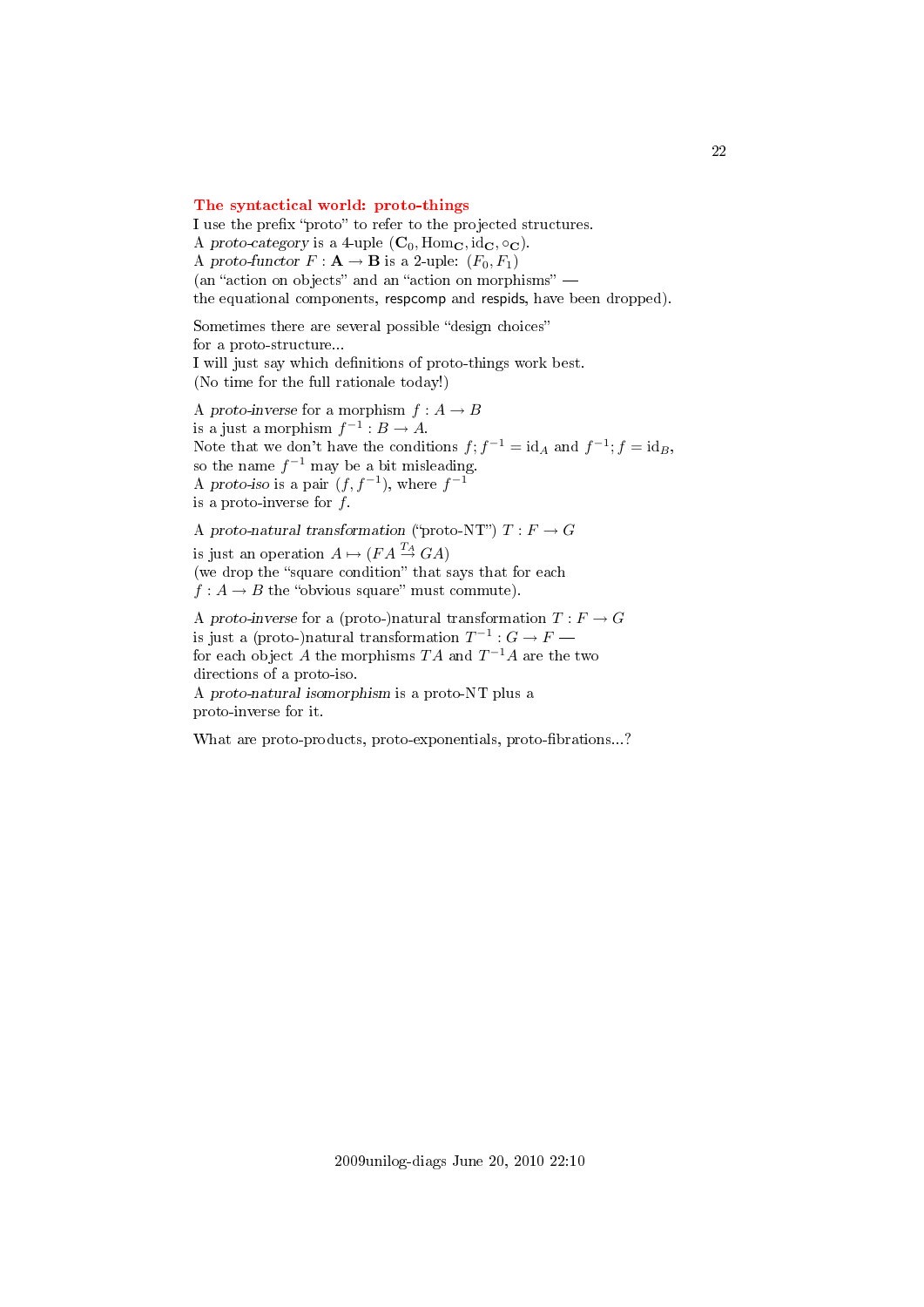# <span id="page-22-0"></span>[Downcasing functors](#page-1-18)

Fix a set A. Let  $(A\times)$ : Set  $\rightarrow$  Set denote the functor that takes each set  $B$  to  $A\times B.$ 

" $The$ " functor?

In some contexts the action on morphisms,  $(A\times)_{1}$ , is "obvious" once the action on objects,  $(A\times)_{0}$ , is given. How?

$$
b \longrightarrow a, b
$$
\n
$$
B \longrightarrow A \times B
$$
\n
$$
\downarrow \qquad \qquad f \downarrow \qquad \qquad \downarrow \qquad \downarrow \qquad \downarrow \qquad \downarrow \qquad \downarrow \qquad \downarrow \qquad \downarrow \qquad \downarrow \qquad \downarrow \qquad \downarrow \qquad \downarrow \qquad \downarrow \qquad \downarrow \qquad \downarrow \qquad \downarrow \qquad \downarrow \qquad \downarrow \qquad \downarrow \qquad \downarrow \qquad \downarrow \qquad \downarrow \qquad \downarrow \qquad \downarrow \qquad \downarrow \qquad \downarrow \qquad \downarrow \qquad \downarrow \qquad \downarrow \qquad \downarrow \qquad \downarrow \qquad \downarrow \qquad \downarrow \qquad \downarrow \qquad \downarrow \qquad \downarrow \qquad \downarrow \qquad \downarrow \qquad \downarrow \qquad \downarrow \qquad \downarrow \qquad \downarrow \qquad \downarrow \qquad \downarrow \qquad \downarrow \qquad \downarrow \qquad \downarrow \qquad \downarrow \qquad \downarrow \qquad \downarrow \qquad \downarrow \qquad \downarrow \qquad \downarrow \qquad \downarrow \qquad \downarrow \qquad \downarrow \qquad \downarrow \qquad \downarrow \qquad \downarrow \qquad \downarrow \qquad \downarrow \qquad \downarrow \qquad \downarrow \qquad \downarrow \qquad \downarrow \qquad \downarrow \qquad \downarrow \qquad \downarrow \qquad \downarrow \qquad \downarrow \qquad \downarrow \qquad \downarrow \qquad \downarrow \qquad \downarrow \qquad \downarrow \qquad \downarrow \qquad \downarrow \qquad \downarrow \qquad \downarrow \qquad \downarrow \qquad \downarrow \qquad \downarrow \qquad \downarrow \qquad \downarrow \qquad \downarrow \qquad \downarrow \qquad \downarrow \qquad \downarrow \qquad \downarrow \qquad \downarrow \qquad \downarrow \qquad \downarrow \qquad \downarrow \qquad \downarrow \qquad \downarrow \qquad \downarrow \qquad \downarrow \qquad \downarrow \qquad \downarrow \qquad \downarrow \qquad \downarrow \qquad \downarrow \qquad \downarrow \qquad \downarrow \qquad \downarrow \qquad \downarrow \qquad \downarrow \qquad \downarrow \qquad \downarrow \qquad \downarrow \qquad \downarrow \qquad \downarrow \qquad \downarrow \qquad \downarrow \qquad \downarrow \qquad \downarrow \qquad \downarrow \qquad \downarrow \qquad \downarrow \qquad
$$

By lifting:



(a double bar is like a folded accordion)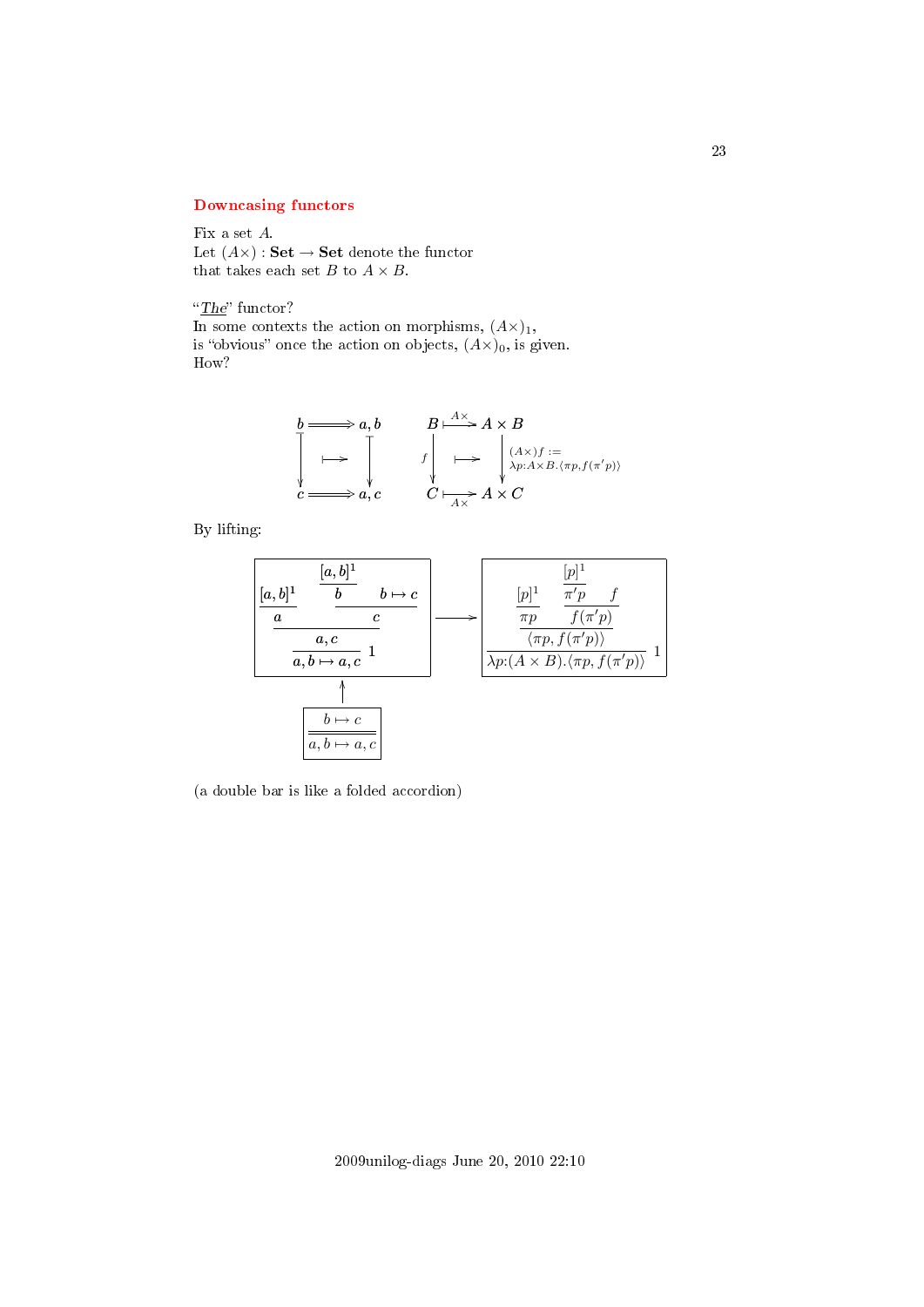# 24

# <span id="page-23-0"></span>[Adjunctions](#page-1-19)

If  $L$  and  $R$  are functors going in opposite directions between two categories, say,

$$
\mathbf{B}\frac{L}{\sum\limits_{R}^{L}\mathbf{A}}
$$

then a proto-adjunction,  $L \dashv R$ , is an 8-uple,

$$
(\mathbf{A},\mathbf{B},L,R,\flat,\sharp,\eta,\epsilon)
$$

that we draw as:

$$
\begin{array}{ccc}\nLRB & LA \leftarrow & A & A \\
\epsilon_B & g^{\flat} & \underset{B}{\iff} & g^{\flat} \\
B & B \longmapsto RB & RLA\n\end{array}
$$

There is a lot of redundancy in this definition... Most operations can be reconstructed from the others.

Our archetypal adjunction will be this one: (not the usual  $F \dashv U!$ )

$$
(B\to C) \times C \qquad A \times B \longleftarrow A \qquad A
$$
  
every  

$$
C \qquad \xrightarrow{\text{uncur } g} \qquad \xrightarrow{g} \qquad \downarrow g
$$
  

$$
C \qquad \xleftarrow{X-B} \to C \qquad B \to (A \times B)
$$
  

$$
\xrightarrow{\text{Set}} \xrightarrow{\xrightarrow{B}} \text{Set}
$$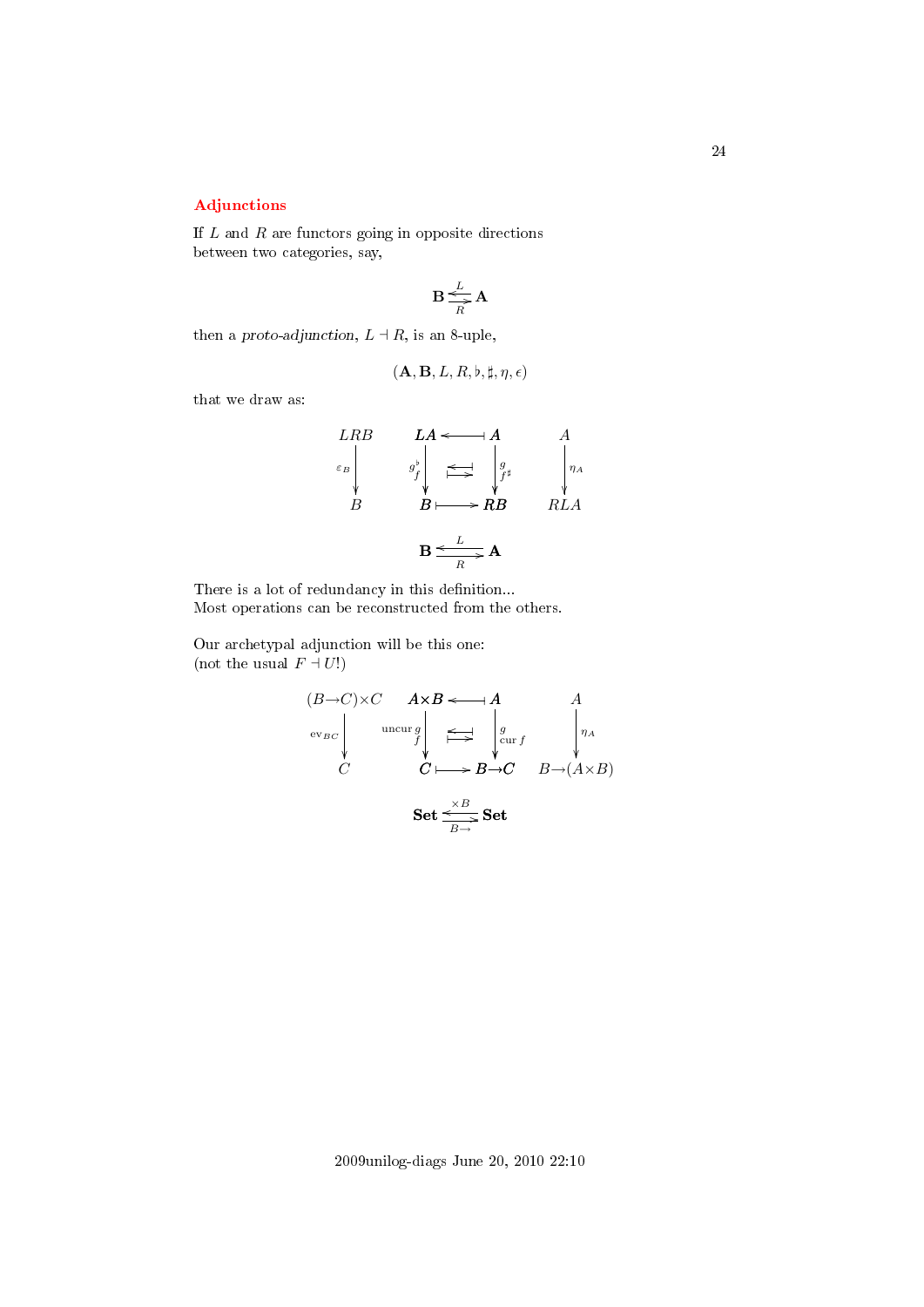# <span id="page-24-0"></span>[Cheap and expensive adjunctions](#page-1-20)

In the supermarket you can buy DeLuxe adjunctions, that are expensive but come with all the bells and whistles, and you can buy the cheap, minimal, economy models, that come in kit form, and (apparently) do much less...

There are theorems that take cheap adjunctions and produce expensive adjunctions from them  $-$  for free.

In the Real World cheap and expensive adjunctions are equivalent: if you do



you get the original expensive adjunction back. In the Syntactical World you may get something different, but that doesn't matter.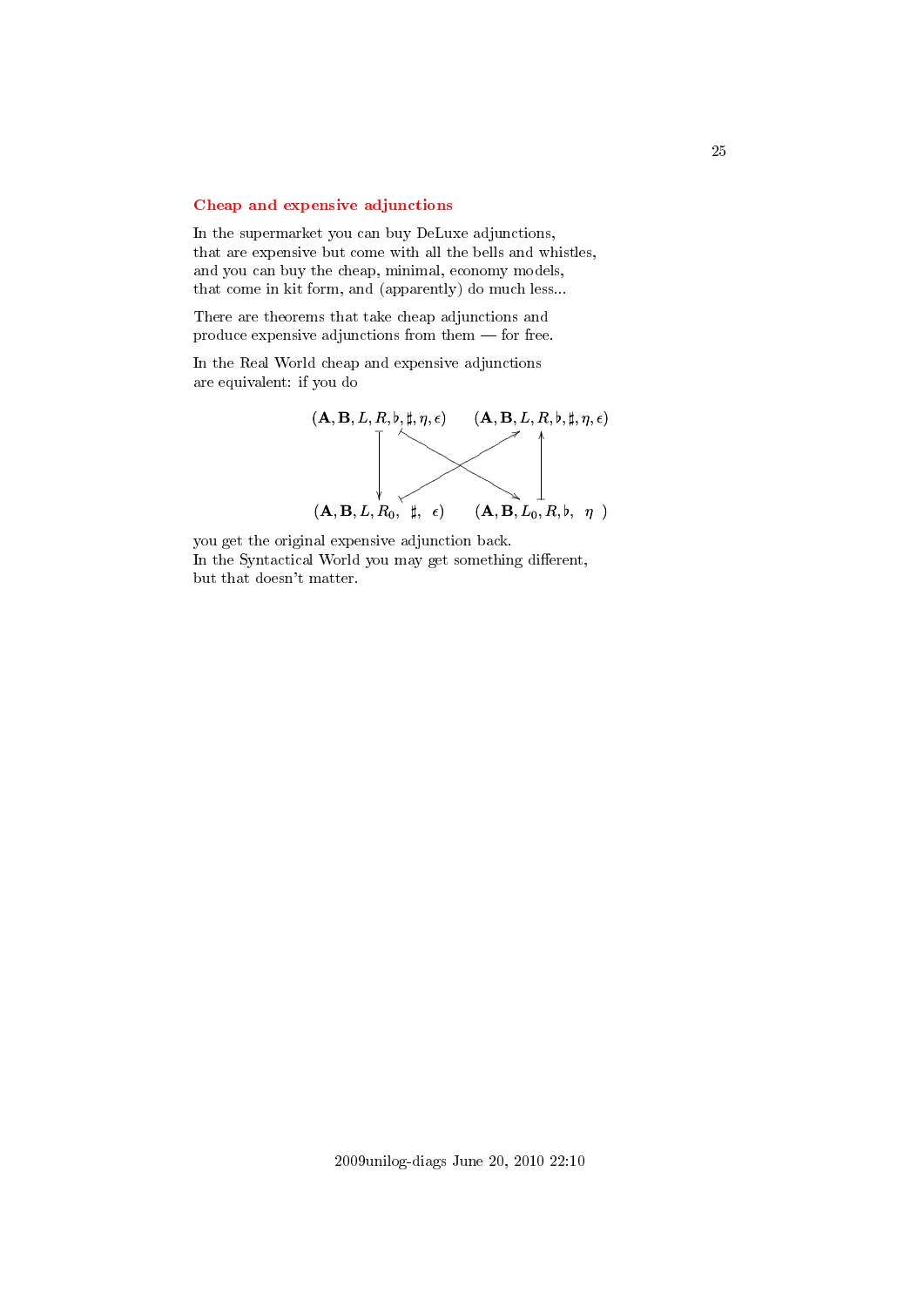#### <span id="page-25-0"></span>[Cheap and expensive adjunctions \(2\)](#page-1-21)

An "expensive" proto-adjunction  $L \dashv R$  is an 8-uple:

$$
(\mathbf{A}, \mathbf{B}, L, R, \mathfrak{b}, \sharp, \eta, \epsilon).
$$

Here is how to reconstruct some of its components from the other ones.

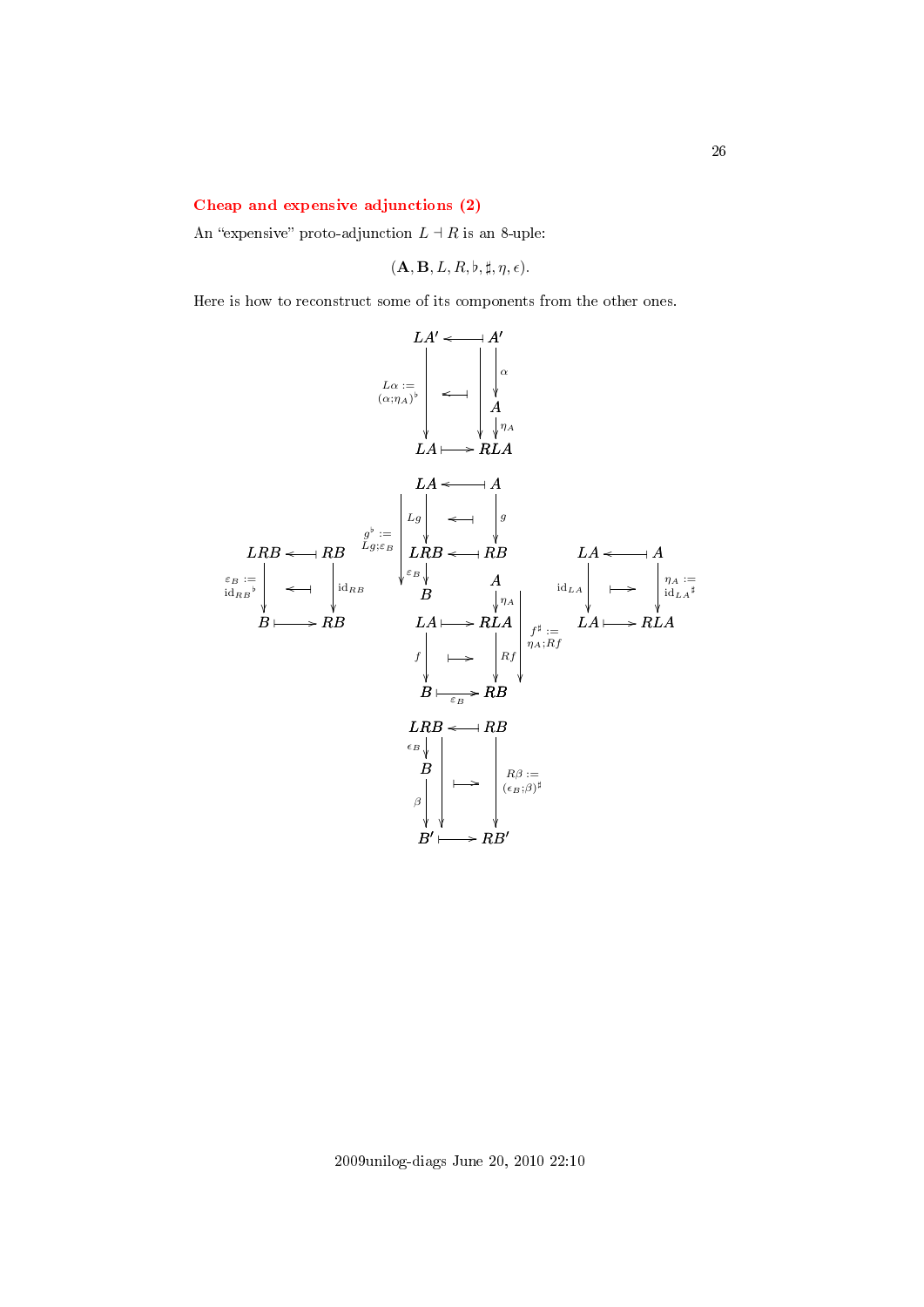# <span id="page-26-0"></span>[Programming with long names](#page-1-22)



Note that diagrams are perfectly good as names. We can have:

$$
\begin{array}{ccc}\na, b & \longleftarrow & a \\
\langle\langle & \uparrow & \longrightarrow & \downarrow \\
c & \longrightarrow & b \rightarrow c\n\end{array}
$$
 := {\ldots}

In the (ascii) source code this would be:

 $\langle\langle\langle \text{diag}\{\text{adjunction1}\rangle\}\rangle := \{... \}$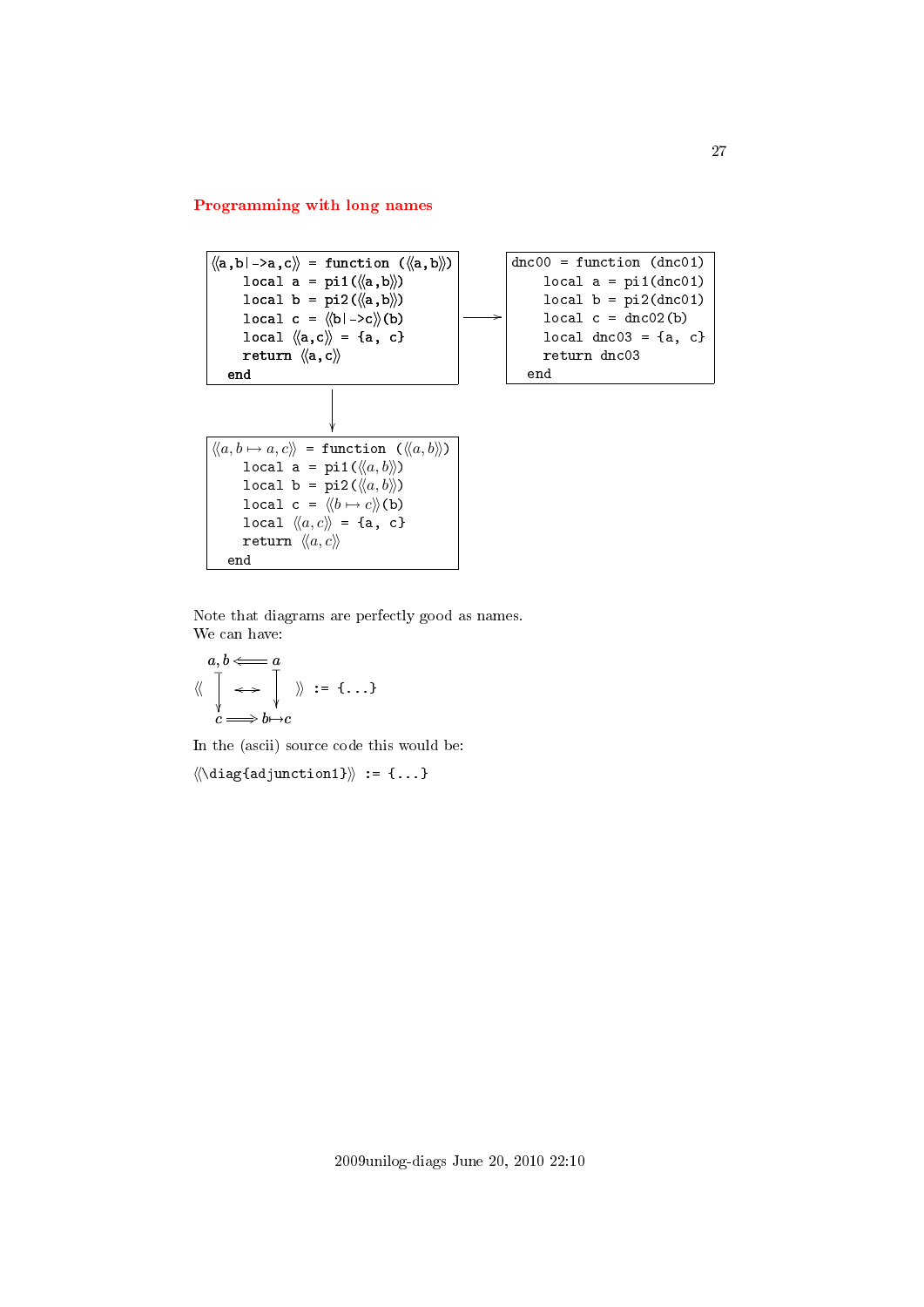# <span id="page-27-0"></span>[The Yoneda Lemma](#page-1-23)



2009unilog-diags June 20, 2010 22:10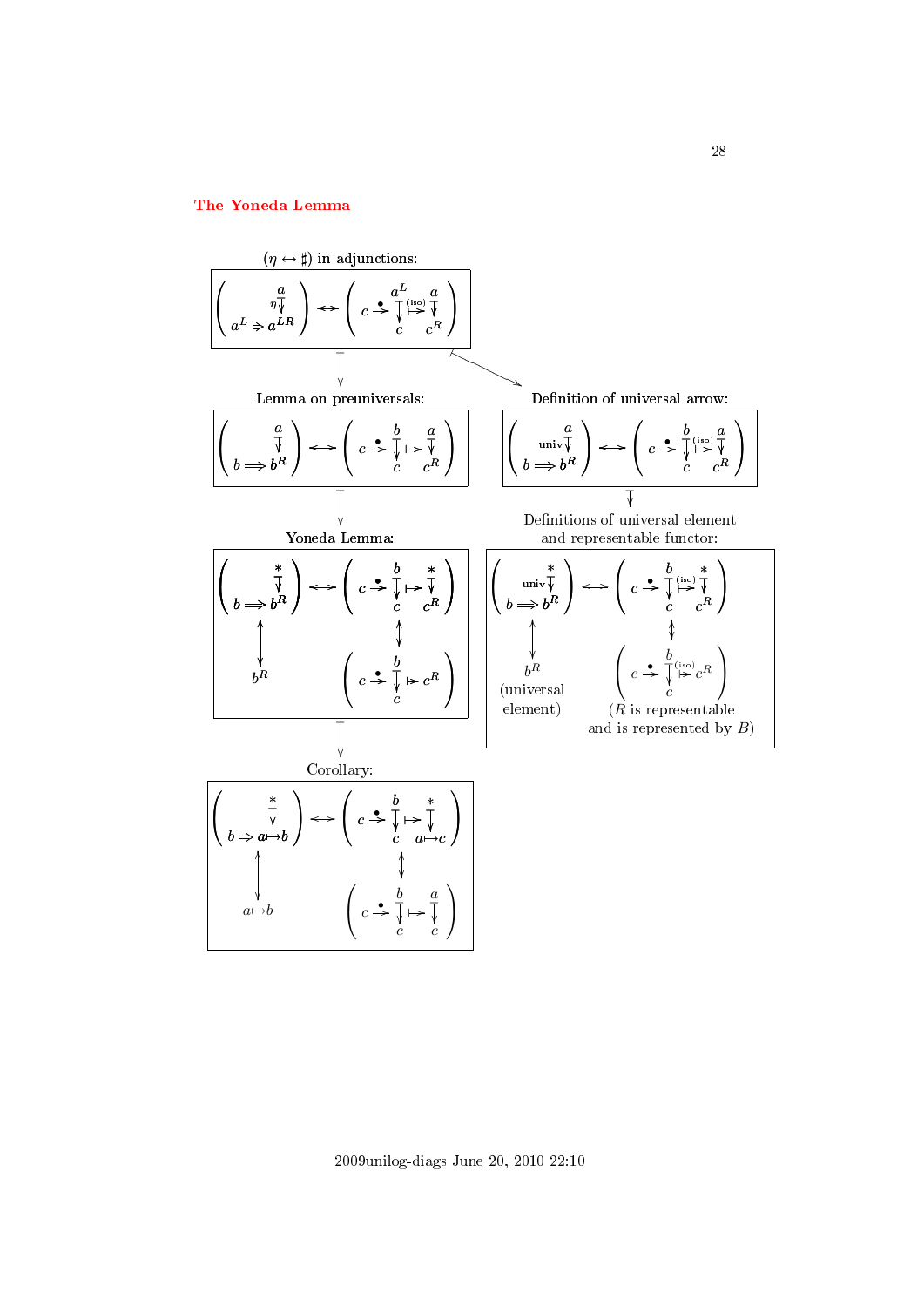# <span id="page-28-0"></span>[The Yoneda Lemma \(2\)](#page-1-24)

We can formalize the previous diagram in type system (or in a programming language  $-$  say, ML or Coq). Let's look at a miniature.



In the top box:

$$
B : B_0
$$
  
\n
$$
A : A_0
$$
  
\n
$$
R : B \to Set
$$
  
\n
$$
a \mapsto b^R \equiv g : \text{Hom}_{\mathbf{A}}(A, RB)
$$
  
\n
$$
\begin{pmatrix} a \\ \overline{v} \\ b \Rightarrow b^R \end{pmatrix} \equiv (A, B, g)
$$
  
\n
$$
c \Rightarrow (b \mapsto c) \equiv \text{Hom}_{\mathbf{B}}(B, -) : \mathbf{B} \to Set
$$
  
\n
$$
c \Rightarrow (a \mapsto c^R) \equiv C \mapsto \text{Hom}_{\mathbf{A}}(A, RC) \equiv \text{Hom}_{\mathbf{A}}(A, R-) : \mathbf{B} \to Set
$$
  
\n
$$
\begin{pmatrix} b & a \\ c & \overline{v} \\ c & c^R \end{pmatrix} \equiv T : \text{Nat}(\text{Hom}_{\mathbf{B}}(B, -), \text{Hom}_{\mathbf{A}}(A, R-))
$$
  
\n
$$
g \mapsto T := \lambda T. (T B id_B)
$$
  
\n
$$
g \mapsto T := \lambda f. (\lambda C . \lambda g. (f; Rg))
$$

When we move to the bottom box we specialize:  $\mathbb{A} := \mathbf{Set}$  $A := 1 \equiv \{ * \}$ ∗ : 1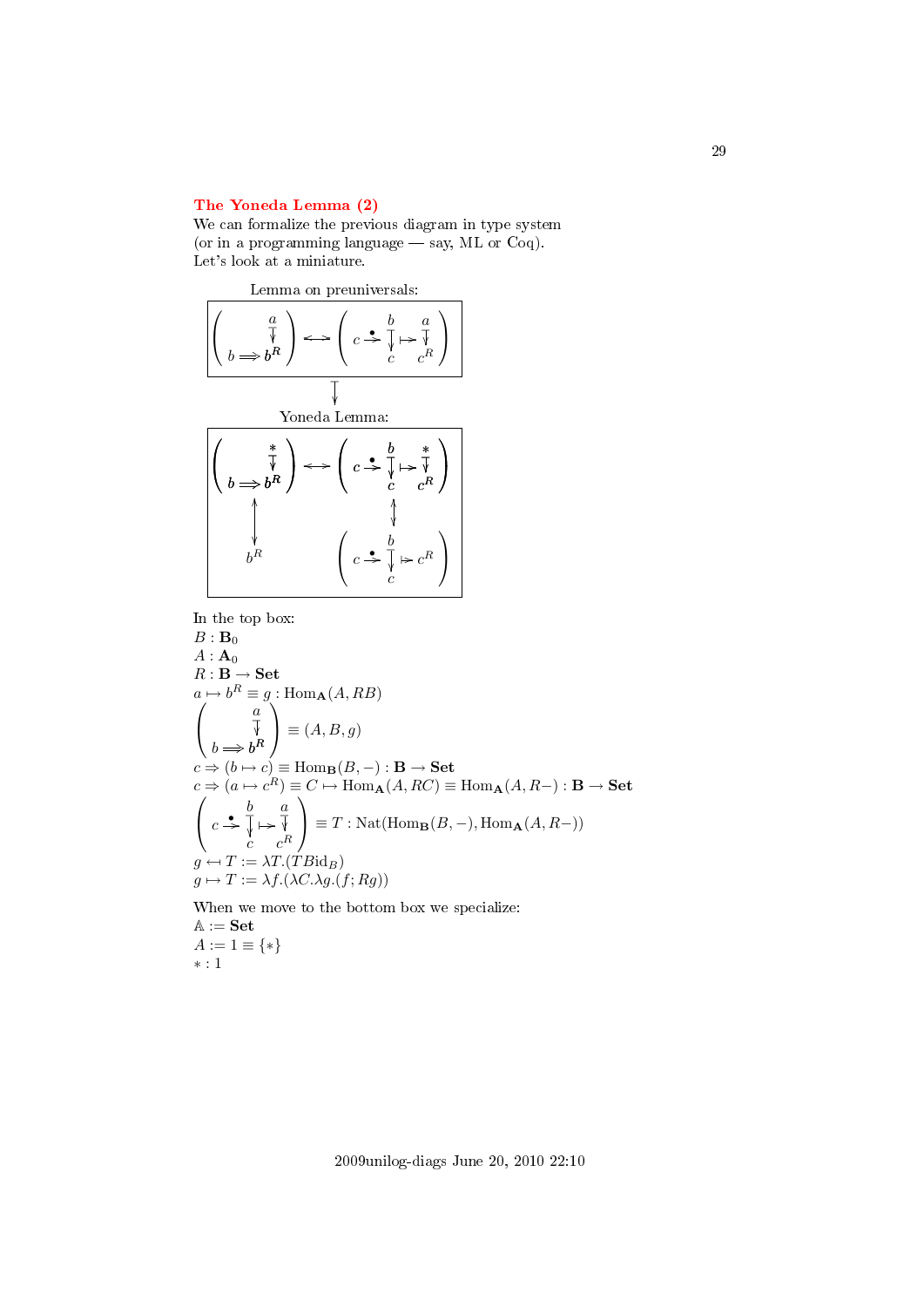# <span id="page-29-0"></span>[Monads](#page-1-25)

A protomonad for a proto-endofunctor  $T : A \rightarrow A$  is a 4-uple:

$$
(\mathbf{A},T,\eta,\mu)
$$

that we draw as:

$$
A \xrightarrow{\eta_A} TA \xleftarrow{\mu_A} TTA
$$

A proto-comonad for a proto-endofunctor  $S : \mathbf{B} \to \mathbf{B}$  is a 4-uple:

$$
(\mathbf{B},S,\varepsilon,\delta)
$$

that we draw as:

$$
B \stackrel{\varepsilon_B}{\Longleftarrow} SB \stackrel{\delta_B}{\longrightarrow} SSB
$$

Each proto-adjunction induces both a proto-monad and a proto-comonad. We draw all these together as:



$$
\frac{LA}{\mu_A: LRLA \to LA} \epsilon
$$
\n
$$
\frac{RB}{\mu_A: = Re_{LA}: RLRLA \to RLA} \cdot R
$$
\n
$$
\frac{RB}{\delta_B: = L\eta_{RB}: RB \to RLRB} \downarrow L
$$

2009unilog-diags June 20, 2010 22:10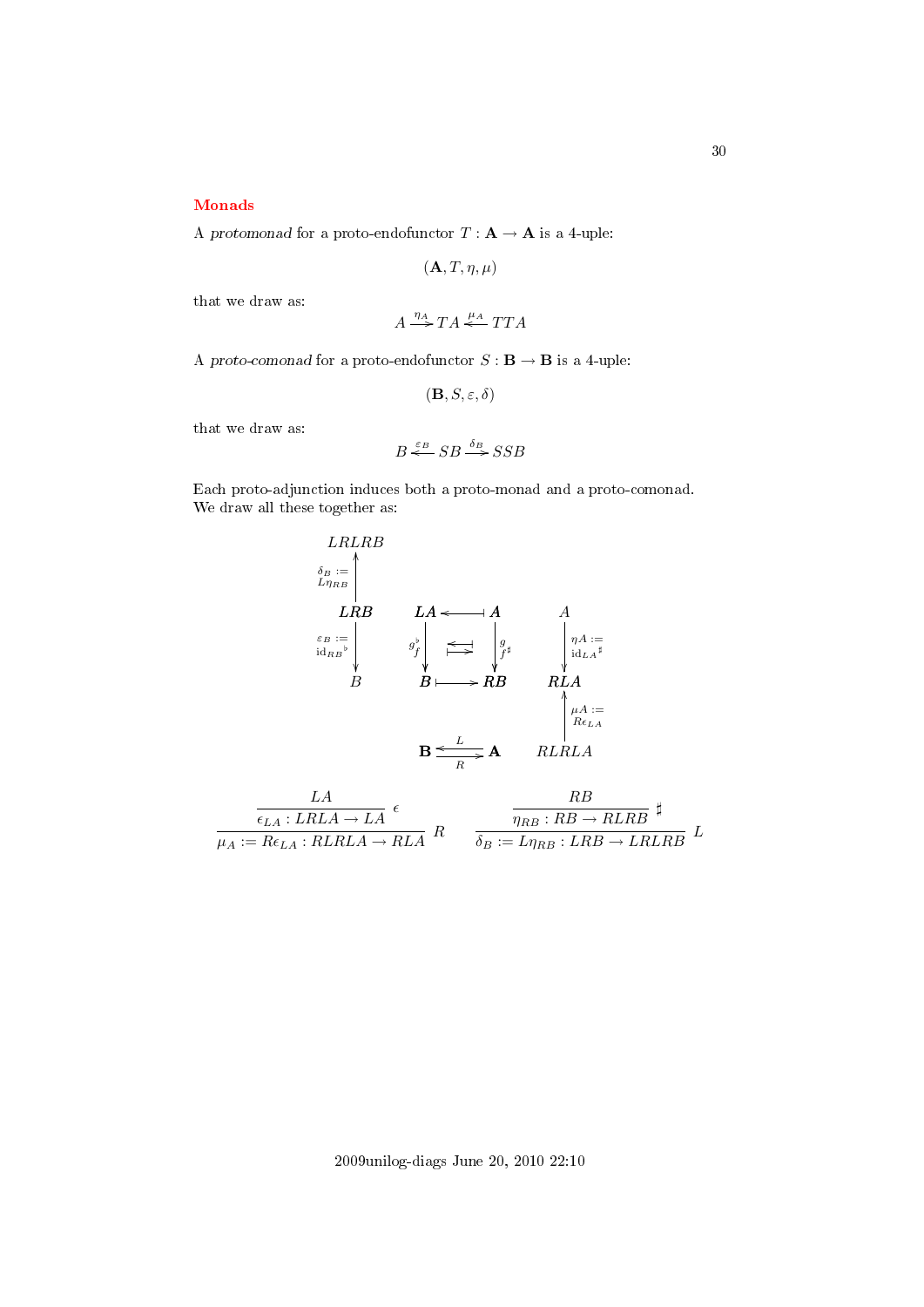# <span id="page-30-0"></span>[From monads to adjunctions](#page-1-26)

An expensive adjunction comes with a monad. If we erase the 'b', the ' $\sharp$ ', etc of this adjunction and leave only the monad, can we reconstruct the original adjunction from that? The answer is no.

But we can construct two adjunctions from the monad,

$$
\mathbf{A}_{T} \overset{L_{T}}{\underset{R_{T}}{\rightleftharpoons}} \mathbf{A}
$$
 (Kleisli)  

$$
\mathbf{A}^{T} \overset{L^{T}}{\underset{R^{T}}{\rightleftharpoons}} \mathbf{A}
$$
 (Eilenberg-Moore)

that are related to the original adjunction

$$
\mathbf{B} \underset{R}{\overset{L}{\Longleftrightarrow}} \mathbf{A}
$$

in interesting ways by comparison functors  $F_T$  and  $F^T$ .

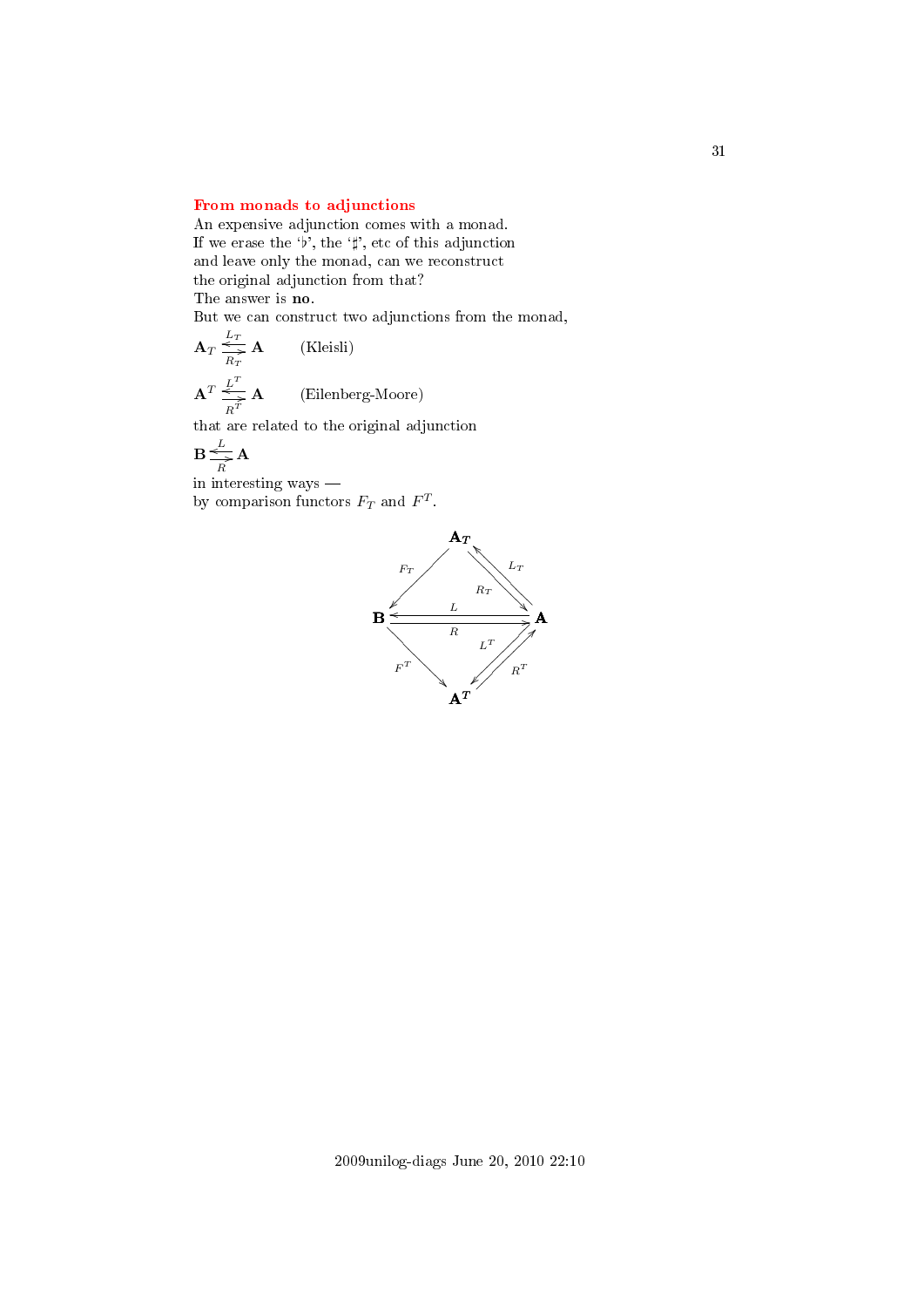# <span id="page-31-0"></span>[The Kleisli category of a monad](#page-1-27)

 $\mathbf{A}_T$  has the same objects as  $\mathbf{A}$ , but we write them in a funny way  $[A - \rightarrow TA]$  instead of  $A$  because  $\text{Hom}_{\mathbf{A}_T} \neq \text{Hom}_{\mathbf{A}}$  and  $\circ_{\mathbf{A}_T} \neq \circ_{\mathbf{A}}$ .  $[f] : [A - \rightarrow TA] \rightarrow [C - \rightarrow TC]$  (in  $A_T$ ) is  $f : A \to TC$  in **A**.  $[f]; [g] := [f; Tg; \mu_E].$ 



Proving that  $\circ_{\mathbf{A}_T}$  is non-trivial, by the way but in the syntactical world that doesn't matter.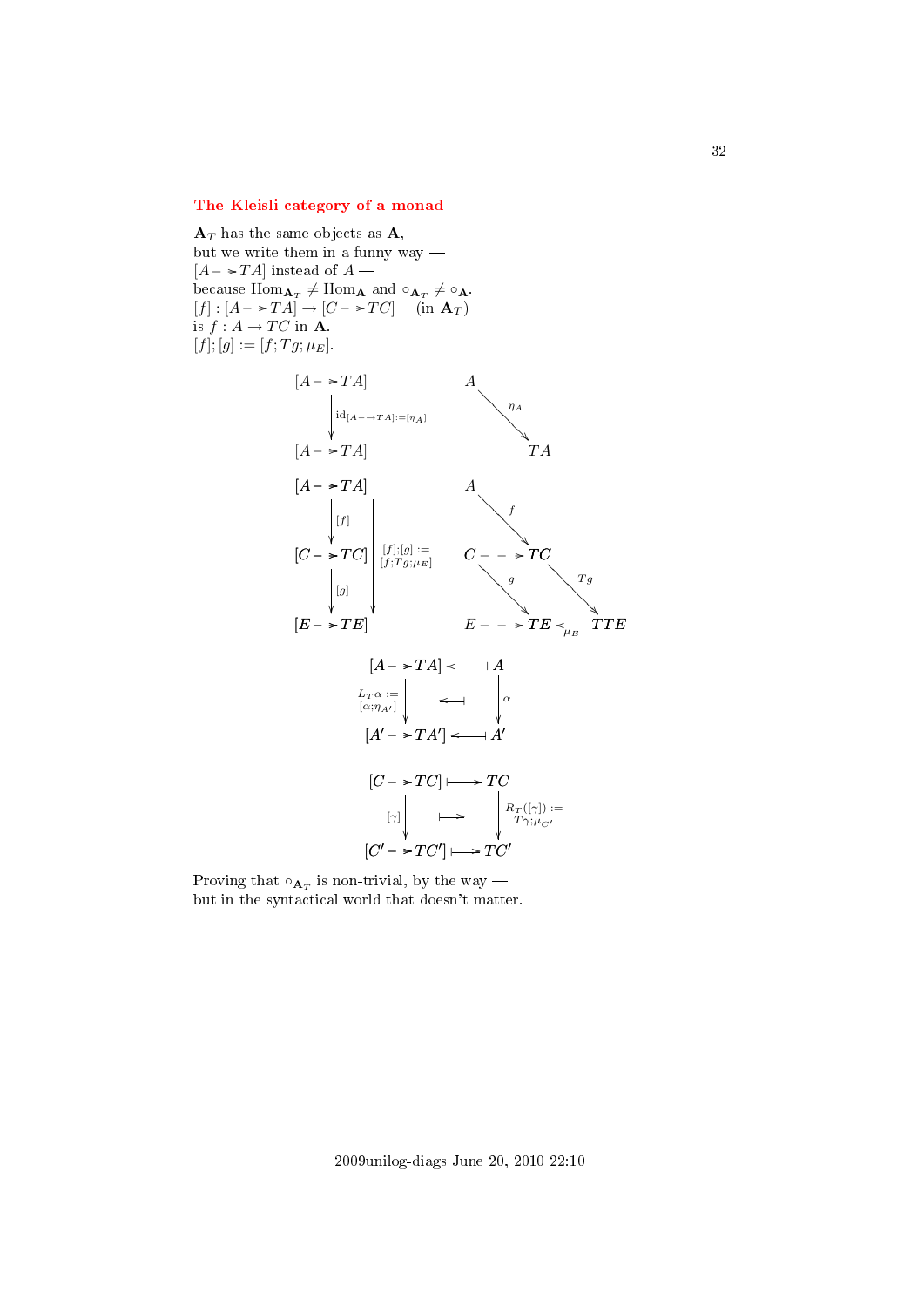# <span id="page-32-0"></span>[The Kleisli adjunction of a monad](#page-1-28)

$$
[TTC \rightarrow TTTC] \quad [A' \rightarrow TA'] \leftarrow A'
$$
\n
$$
L_{T}(\eta_{(R_{T}[C \rightarrow TC])}) = \begin{vmatrix} 1 & 1 & 1 \\ 1 & 1 & 1 \\ 1 & 1 & 1 \\ 1 & 1 & 1 \\ 1 & 1 & 1 \\ 1 & 1 & 1 \\ 1 & 1 & 1 \\ 1 & 1 & 1 \\ 1 & 1 & 1 \\ 1 & 1 & 1 \\ 1 & 1 & 1 \\ 1 & 1 & 1 \\ 1 & 1 & 1 \\ 1 & 1 & 1 \\ 1 & 1 & 1 \\ 1 & 1 & 1 \\ 1 & 1 & 1 \\ 1 & 1 & 1 \\ 1 & 1 & 1 \\ 1 & 1 & 1 \\ 1 & 1 & 1 \\ 1 & 1 & 1 \\ 1 & 1 & 1 \\ 1 & 1 & 1 \\ 1 & 1 & 1 \\ 1 & 1 & 1 \\ 1 & 1 & 1 \\ 1 & 1 & 1 \\ 1 & 1 & 1 \\ 1 & 1 & 1 \\ 1 & 1 & 1 \\ 1 & 1 & 1 \\ 1 & 1 & 1 \\ 1 & 1 & 1 \\ 1 & 1 & 1 \\ 1 & 1 & 1 \\ 1 & 1 & 1 \\ 1 & 1 & 1 \\ 1 & 1 & 1 \\ 1 & 1 & 1 \\ 1 & 1 & 1 \\ 1 & 1 & 1 \\ 1 & 1 & 1 \\ 1 & 1 & 1 \\ 1 & 1 & 1 \\ 1 & 1 & 1 \\ 1 & 1 & 1 \\ 1 & 1 & 1 \\ 1 & 1 & 1 \\ 1 & 1 & 1 \\ 1 & 1 & 1 \\ 1 & 1 & 1 \\ 1 & 1 & 1 \\ 1 & 1 & 1 \\ 1 & 1 & 1 \\ 1 & 1 & 1 \\ 1 & 1 & 1 \\ 1 & 1 & 1 \\ 1 & 1 & 1 \\ 1 & 1 & 1 \\ 1 & 1 & 1 \\ 1 & 1 & 1 \\ 1 & 1 & 1 \\ 1 & 1 & 1 \\ 1 & 1 & 1 \\ 1 & 1 & 1 \\ 1 & 1 & 1 \\ 1 & 1 & 1 \\ 1 & 1 & 1 \\ 1 & 1 & 1 \\ 1 & 1 & 1 \\ 1 & 1 & 1 \\ 1 & 1 & 1 \\ 1 & 1 & 1 \\ 1 & 1 & 1 \\ 1 & 1 & 1 \\ 1 & 1 & 1 \\ 1 & 1 & 1 \\
$$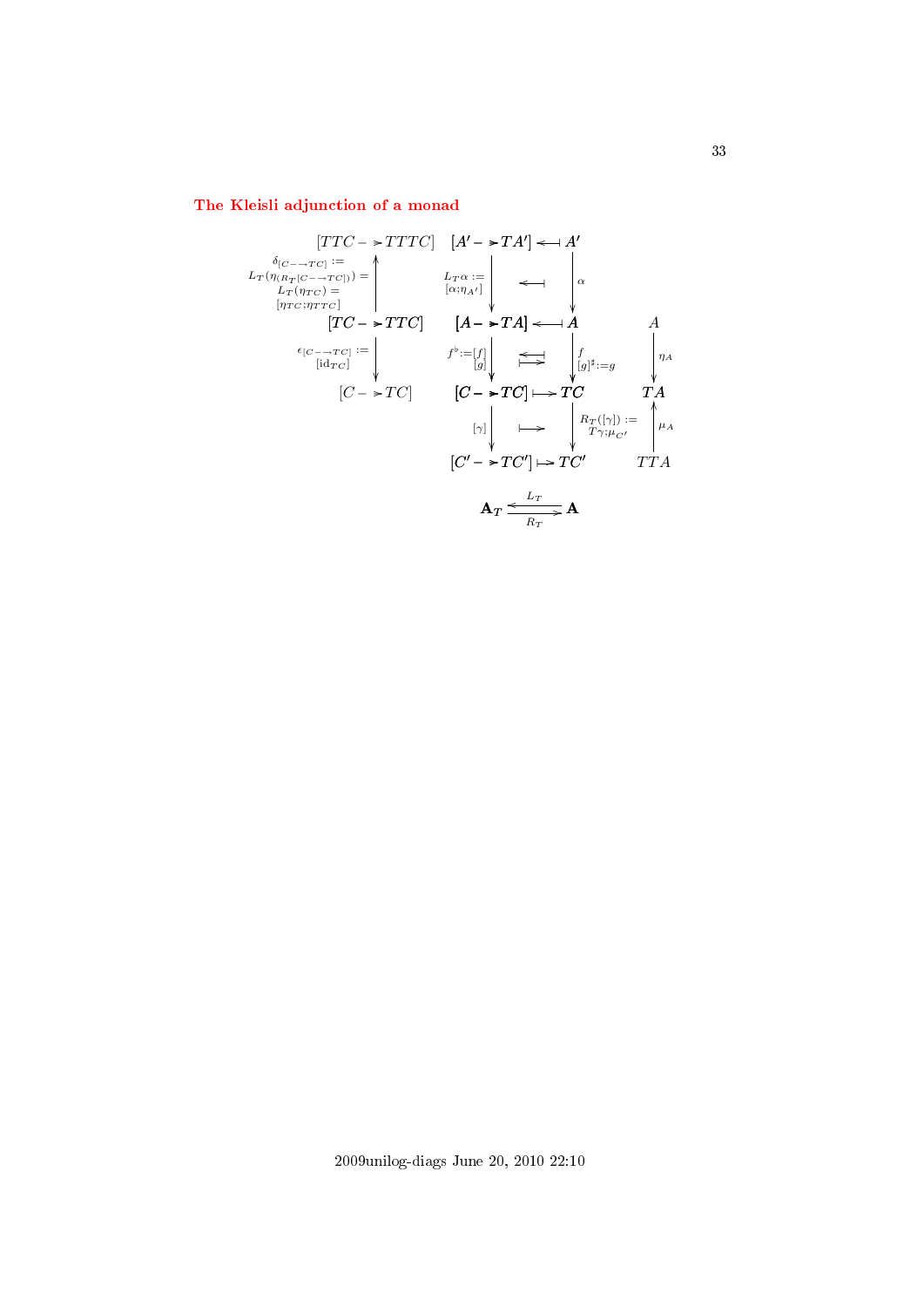# <span id="page-33-0"></span>[The Eilenberg-Moore category of a monad](#page-1-29)

A proto-algebra for a monad  $(\mathbf{A}, T, \eta, \mu)$  is a pair  $(A, \alpha : T A \to T)$ . An algebra for a monad  $(\mathbf{A}, T, \eta, \mu)$  is a proto-algebra  $(A, \alpha)$ that obeys  $T\alpha$ ;  $\alpha = \mu_A$ ;  $\alpha$ . A proto-morphism  $f : (A, \alpha) \to (C, \gamma)$  of (proto-)algebras is just a morphism  $f : A \rightarrow C$ . A morphism of algebras is a proto-morphism f that obeys  $\alpha$ ;  $f = Tf$ ;  $\gamma$ . The proto-Eilenberg-Moore category of a monad  $(\mathbf{A}, T, \eta, \mu)$ has the proto-algebras as objects and the proto-morphisms of (proto-)algebras as morphisms. We write it as  $A<sup>T</sup>$ . The Eilenberg-Moore category of a monad  $(A, T, \eta, \mu)$ ,  ${\bf A}^T,$  has the algebras as objects and the morphisms of algebras as morphisms. We also write it as  $\mathbf{A}^T$ , T

Here is the adjunction 
$$
\mathbf{A}^T \stackrel{L^T}{\underset{R^T}{\rightleftharpoons}} \mathbf{A}
$$
:  
\n[*TTC*  $\stackrel{TT\gamma}{\longleftarrow}$  *TTTC*]  
\n
$$
\stackrel{\delta_{\gamma}:=T\eta_{C}\uparrow}{\left|\begin{matrix}TC \stackrel{T\gamma}{\longleftarrow} TTC \end{matrix}\right|} \quad \begin{matrix}TA \stackrel{\mu_{A}}{\longleftarrow} TTA] \longleftarrow A & A \\ f^{\flat}:=Tf_{\uparrow}\uparrow \\ g^{\flat} \end{matrix}\right| \stackrel{f}{\underset{N}{\longleftarrow}} \longrightarrow \begin{matrix}A & A & A \\ g^{\sharp}:=\eta_{A};g & \eta_{A} \\ g^{\sharp}:=\eta_{A};g & \eta_{A} \\ \downarrow & \eta_{A} \\ \downarrow & \downarrow & \eta_{A} \end{matrix}
$$
\n[*C*  $\stackrel{\gamma}{\longleftarrow}$  *TC*]  $\stackrel{\text{def}}{\longleftarrow}$  *TC*  $\stackrel{\text{def}}{\longleftarrow}$  *TA*  
\n
$$
\mathbf{A}^T \stackrel{L^T}{\longleftarrow} \mathbf{A} \qquad TTA
$$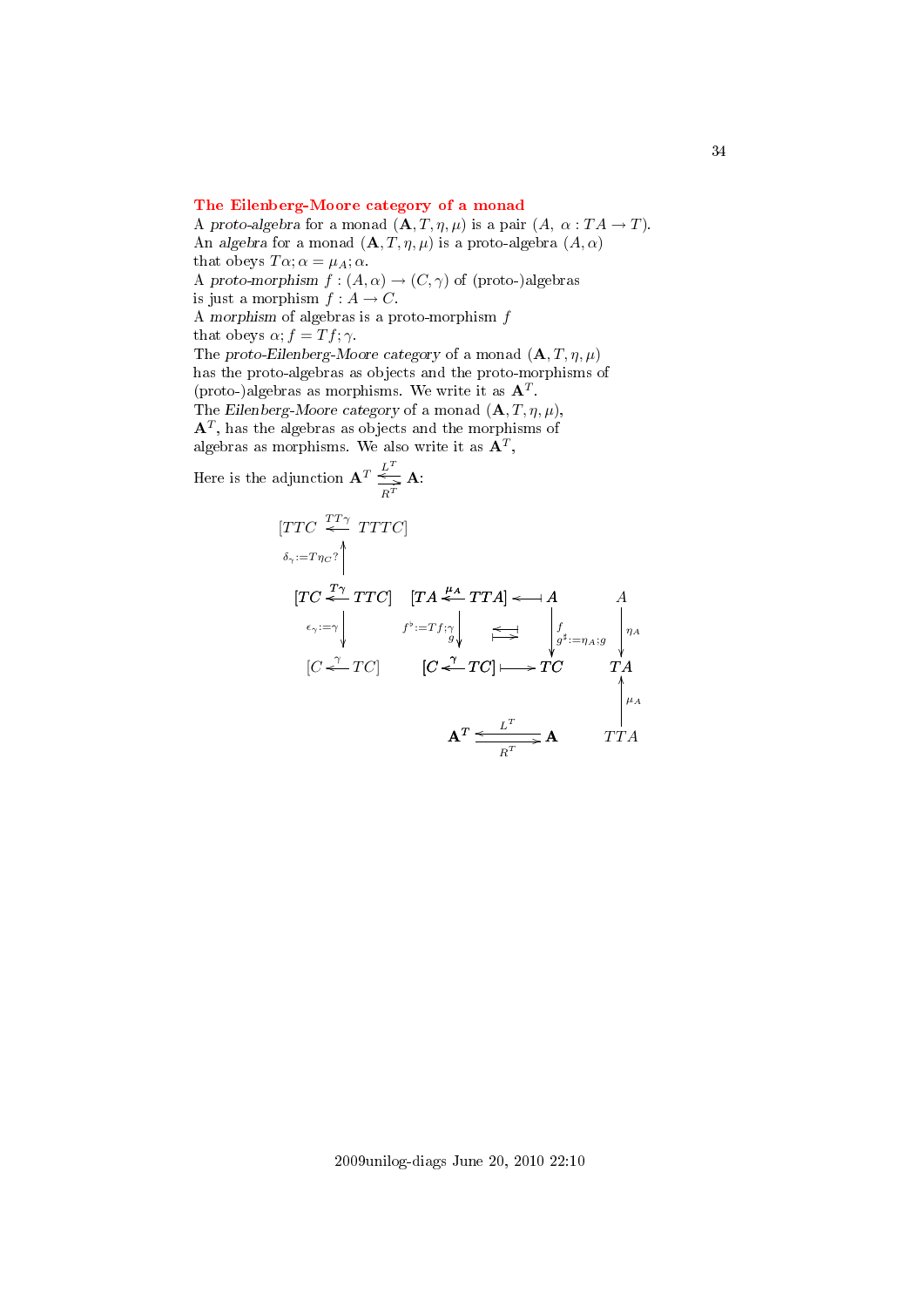# <span id="page-34-0"></span>[The comparison theorem](#page-1-30)

Everything fits in this diagram:



2009unilog-diags June 20, 2010 22:10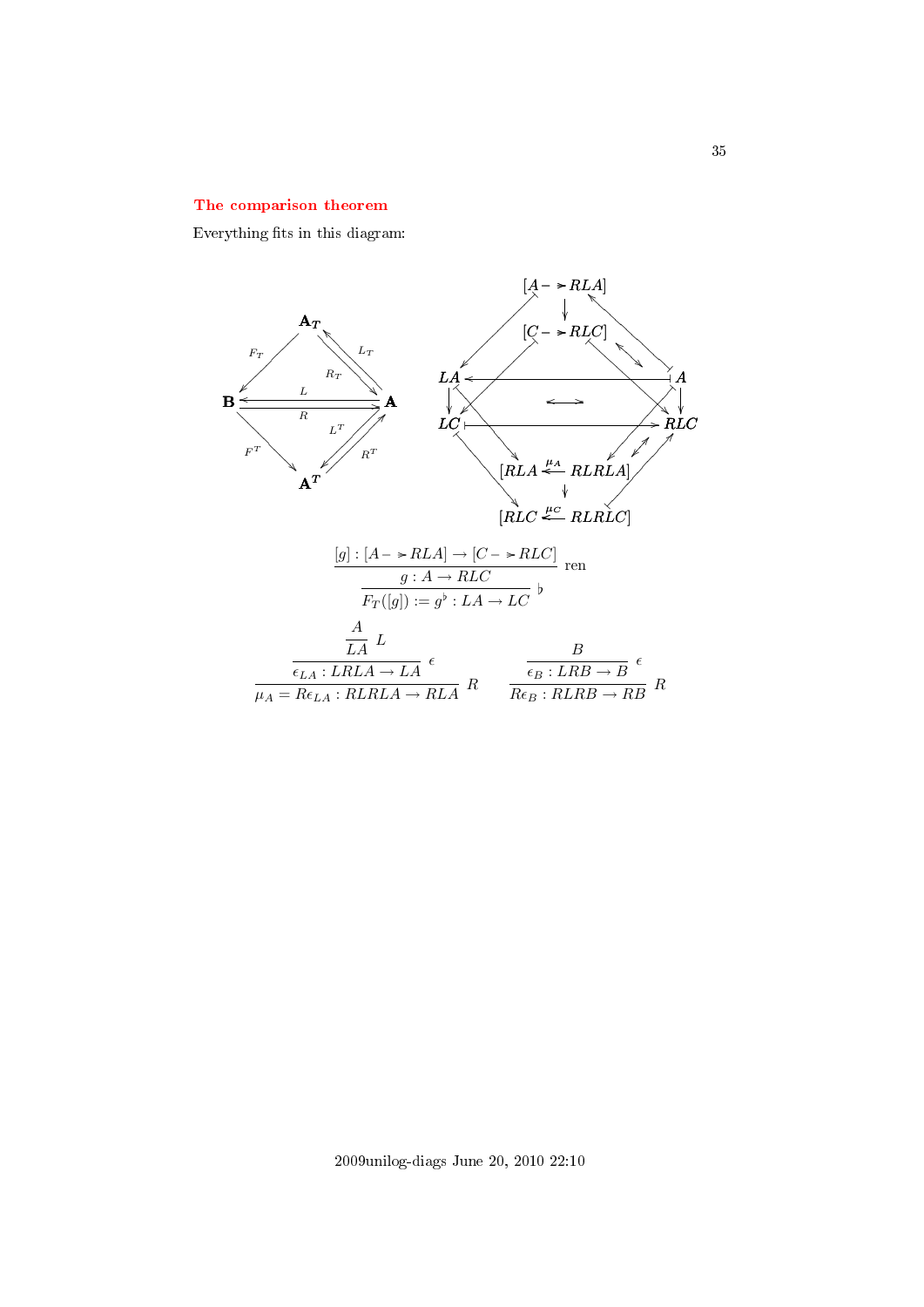#### <span id="page-35-0"></span>[Beck's lemma](#page-1-31)

From Beck's thesis (1967), reprinted at: <http://www.tac.mta.ca/tac/reprints/articles/2/tr2abs.html>

DEFINITION 3. The adjoint pair  $\alpha$  :  $F \dashv U$  is tripleable if  $\Phi : B \to$  $A<sup>T</sup>$  is an equivalence of categories.

DEFINITION 3'. A functor  $U : B \to A$  is tripleable if U has a left adjoint F and the adjoint pair  $F \dashv U$  is tripleable.

(...)

THEOREM 1. Let  $\alpha$  :  $F \dashv U$  be an adjoint pair.

(1) If B has coequalizers, then there exists a left adjoint  $\hat{\Phi} \dashv \Phi$ .

Assuming the existence of  $\hat{\Phi}$ :

(2) If U preserves coequalizers, then the unit of  $\hat{\Phi} \dashv \Phi$  is an isomorphism  $AT \stackrel{\equiv}{\Rightarrow} \hat{\Phi}\Phi$ .

(3) If  $U$  reflects coequalizers, then the counit is an isomorphism  $\Phi \hat{\Phi} \stackrel{\equiv}{\rightarrow} B.$ 

Finally, in the presence of (2), (3) can be replaced by:

 $(3')$  If U reflects isomorphisms, then the counit is an isomorphism  $\Phi \overset{\equiv}{\rightarrow} B.$ 

I will call item (1) of Theorem 1 "Beck's Lemma". In our notation this will be:

if in an adjunction  $B \leq$ L  $\frac{1}{R}$ **A** 

the category B has coequalizers then the comparison functor  $F^T:\mathbf{B}\to \mathbf{A}^T$ has a left adjoint,  $\Lambda$  (i.e. we have an adjunction  $\Lambda \dashv F^T$ ). We need to construct  $\Lambda_0$ ,  $\Lambda_1$ ,  $\nu^T$ ,  $\natural^T$ .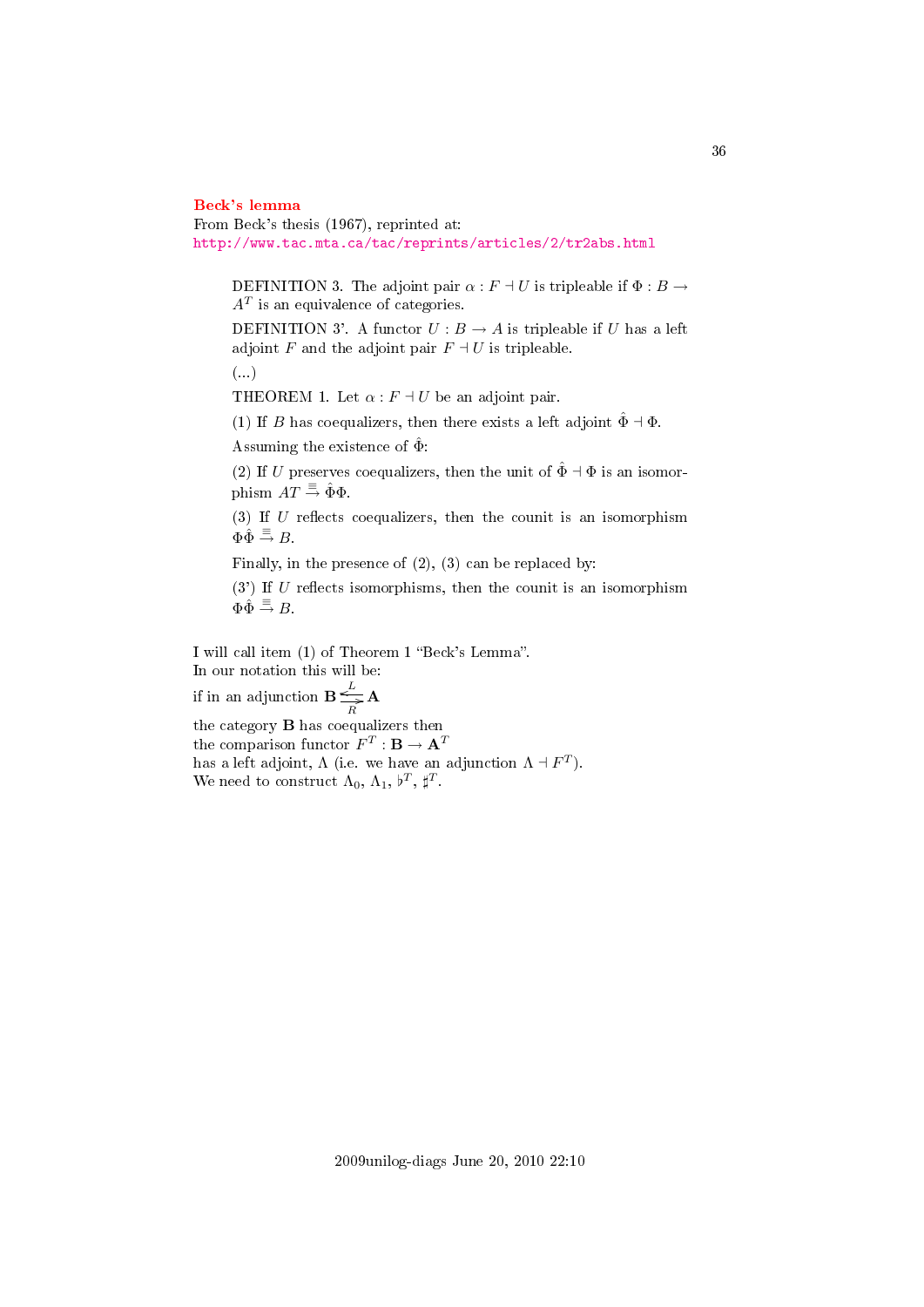### [Beck's lemma \(2\)](#page-1-0)

Sketch of the proof (a construction, actually): Let's will write  $\Lambda$  as  $[A \stackrel{\alpha}{\longleftarrow} TA] \mapsto \Lambda_{\alpha}$ .

The action of  $\Lambda$  on objects:

for each object  $[A \stackrel{\alpha}{\leftarrow} TA]$  in  $\mathbf{A}^T$  we need to produce an object  $\Lambda_{\alpha}$  in **B**.

We define it as the coequalizer of  $\epsilon_{LA}$  and  $L\alpha$ .

$$
\begin{array}{c|c}\nA & L & [A \stackrel{\alpha}{\longleftarrow} TA] \text{ ren} \\
\hline\n\frac{\epsilon_{LA}: LRLA \to LA}{\epsilon} & \frac{\alpha: RLA \to A}{L\alpha: LRLA \to LA} \stackrel{\tau}{L} \\
\frac{q_\alpha: LA \twoheadrightarrow \Lambda_\alpha}{\Lambda_\alpha} & \text{tgt}\n\end{array}
$$

The action of  $\Lambda$  on morphisms  $(\Lambda_h := (Lh; q_\alpha)/q_{\alpha'})$ , and the transpositions:



2009unilog-diags June 20, 2010 22:10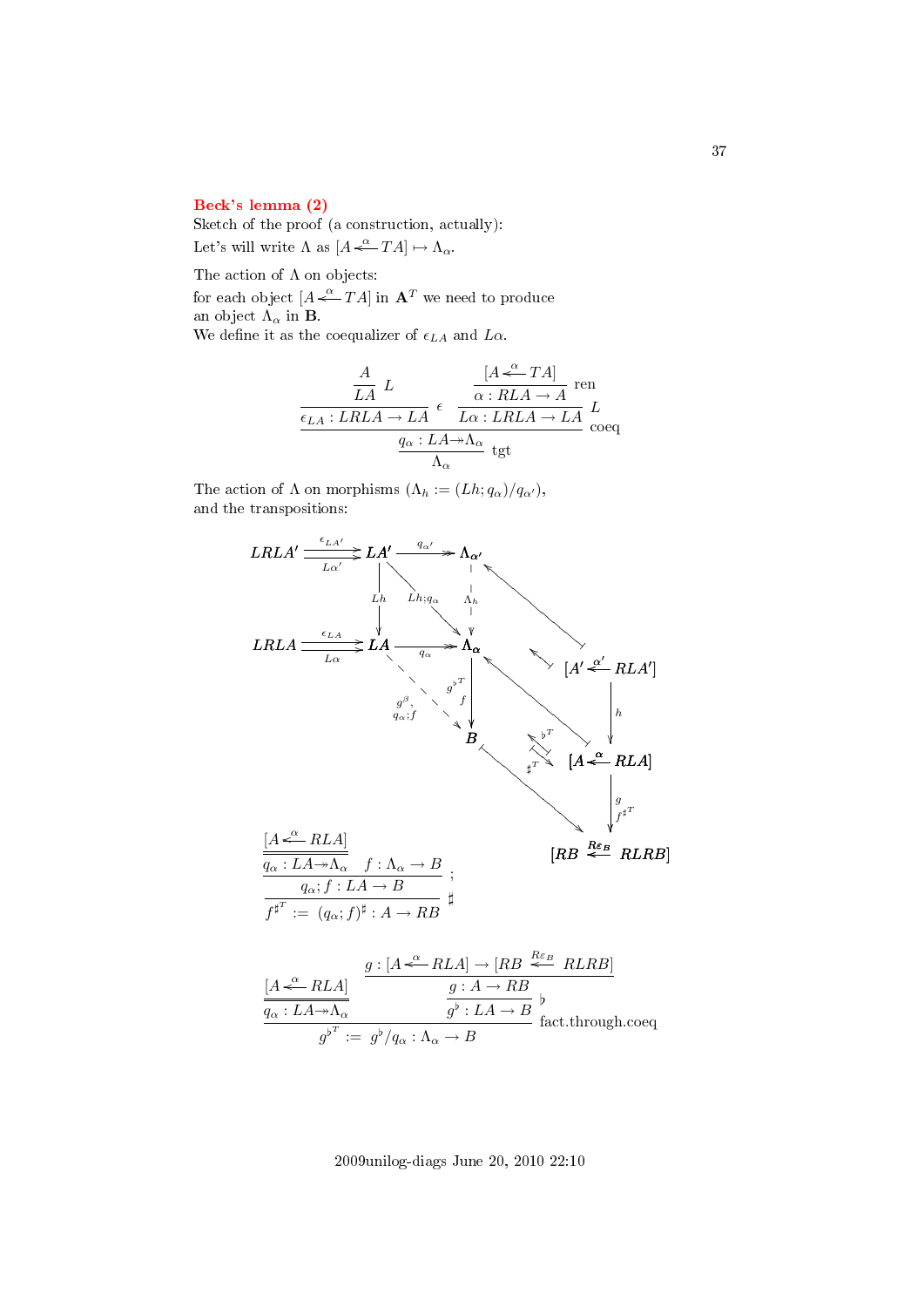#### [Monads and cohomology](#page-1-1)

Quoting again from Beck's thesis (p.12)...

#### 2. Cohomology

Adjoint functors, it is now well known, lead to cohomology ([Eilenberg & Moore (1965a), Godement (1958), Mac Lane (1963)] — or to homotopy [Huber (1961)]). If

$$
\underline{A} \xrightarrow{F} \underline{B} \xrightarrow{A} \underline{A} \qquad (F \dashv U)
$$

is an adjoint pair, objects of the form  $AF \in |B|$  are regarded as "free" relative to the underlying object functor  $U$ . The counit

$$
XUF \overset{X\epsilon}{\to} X
$$

is intuitively the first step of a functorial free resolution of any object  $X \in |B|$ . By iterating UF one extends X to a free simplicial resolution of  $X$ , and defines derived functors as usual in homological algebra. Here we only consider the simplest case, that of defining cohomology groups

$$
H^n(X, Y), \qquad n \ge 0,
$$

of an object  $X \in |B|$  with coefficients in an abelian group object  $Y \in |B|$ , relative to the given underlying object functor  $U : B \to A$ (having a left adjoint). Tripleableness of  $F \dashv U$  will not play any appreciable role until we discuss special properties of the cohomology in 3. We now recall the details of the construction of the cohomology groups. Some of the terms used are clarified in the proof of Theorem 2, which summarizes the main properties the cohomology possesses.

How much of that has nice syntactical proofs? (I don't know yet!)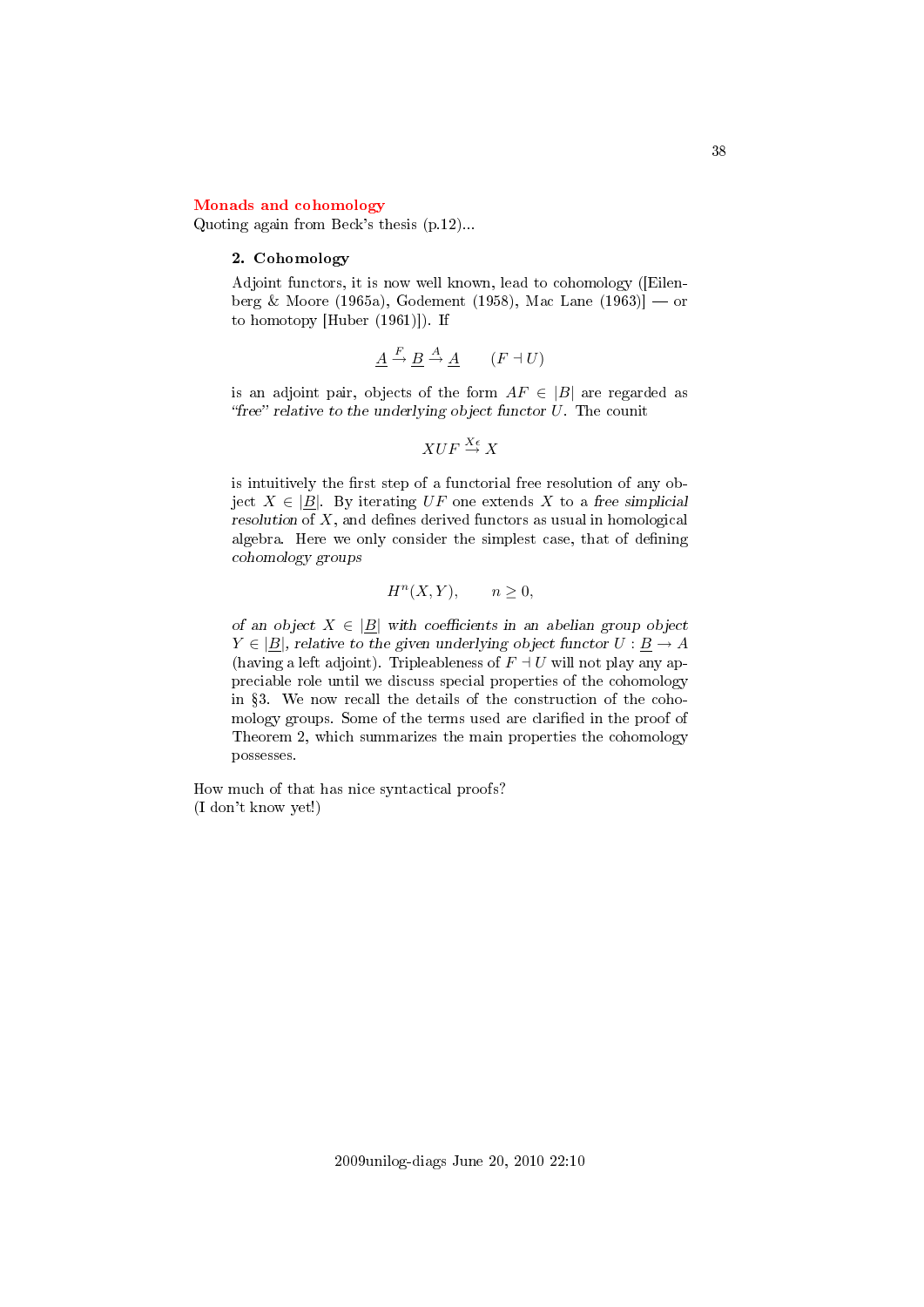## [Cartesian Closed Categories](#page-2-0)

A Cartesian Closed Category ("CCC")  $(C, \times, 1, \rightarrow)$ is a category **C** plus a "cartesian closed structure"  $(\times, 1, \rightarrow)$  on it. Again, we will have cheap ways and expensive ways to specify  $(x, 1, \rightarrow)$ . The cheap ways (there will be several of them) will appear from formalizing this diagram:



Another way — the "adjoint presentation" of a  $CCC$ will be by requiring that the functors  $A \mapsto (A \times A)$ ,  $A \mapsto \bullet$ , and  $A \mapsto A \times B$  (note that for each object B of C we have a different  $A \mapsto A \times B$ ) all have right adjoints:

$$
(A, A) \leftarrow A
$$
\n
$$
(h; \pi, h; \pi') \downarrow \qquad A
$$
\n
$$
(B, C) \mapsto B \times C
$$
\n
$$
(B, C) \mapsto B \times C
$$
\n
$$
(B, C) \mapsto B \times C
$$
\n
$$
(B, C) \mapsto B \times C
$$
\n
$$
(B, C) \mapsto B \times C
$$
\n
$$
(B, C) \mapsto B \times C
$$
\n
$$
(B, C) \mapsto B \times C
$$

The adjoint presentation is quite elegant, but if we expand all the details we see that it is much more expensive than the other ones.

By the way: a (cheap) topos,  $(C, \times, 1, \rightarrow, \Omega)$ , is a CCC plus a "classifier object",  $\Omega$ , where the  $\Omega$  obeys this magic axiom, that has lots of consequences:

$$
\begin{array}{c}\nB' \xrightarrow{!} & \downarrow \\
\uparrow \downarrow & \uparrow \\
\downarrow \searrow & \downarrow \\
B \xrightarrow{P} & \Omega\n\end{array}
$$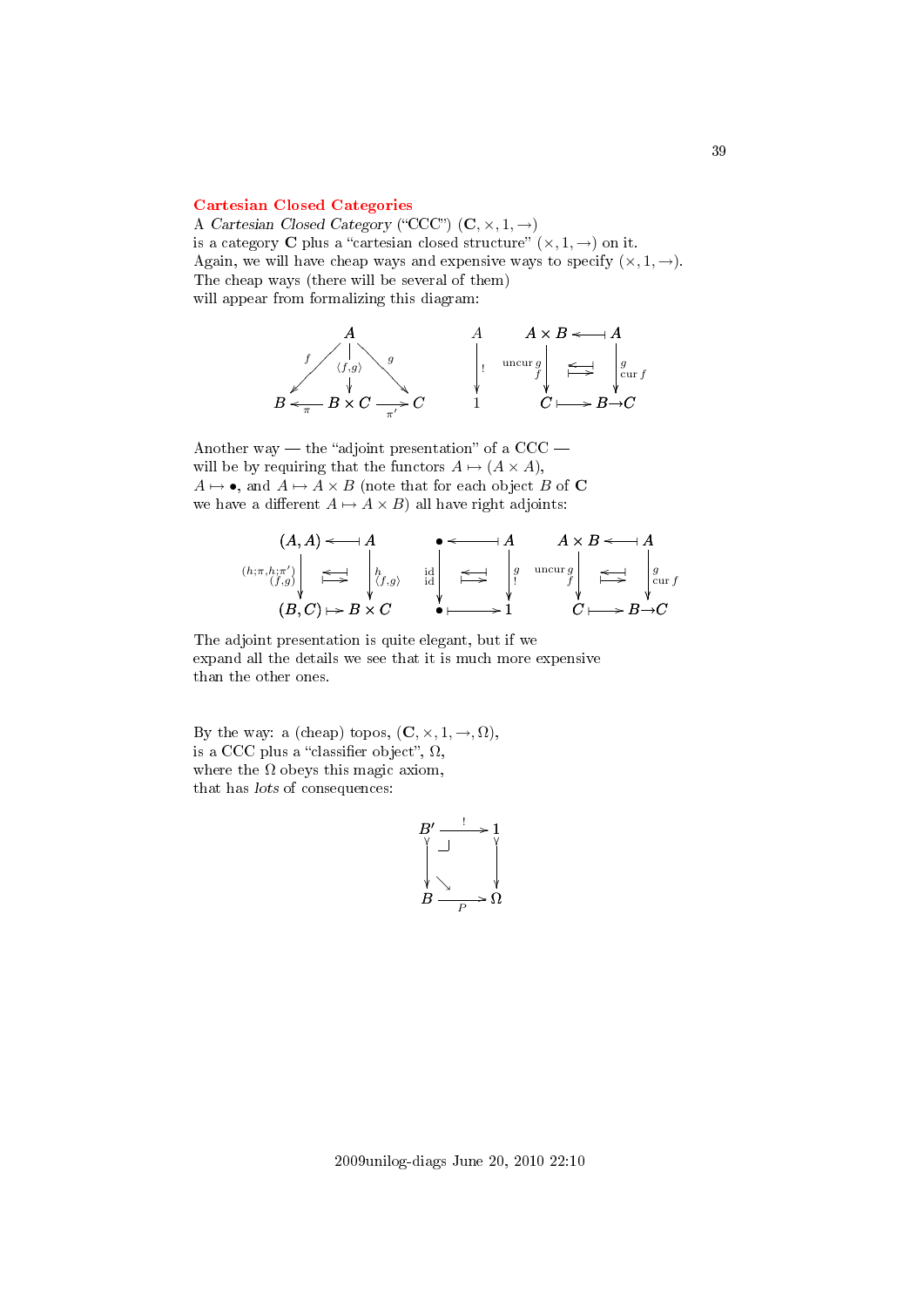# [Cheap and expensive toposes](#page-2-1)

What matters to us is: a CCC is a category in which we can interpret  $\lambda$ -calculus; a topos is a category in which we can interpret (a kind of) set theory; a hyperdoctrine is a category in which we can interpret first-order logic. (I'm simplifying things a little bit, but anyway).

When we buy a cheap topos it takes a lot of work to build the constructions that interpret first-order logic in it... in a hyperdoctrine they sort of come out-of-the-box.

An expensive topos has all the structure and properties of an expensive hyperdoctrine plus a few more.

The category of sets, Set, is a topos, and therefore if you go to the supermarket with the intent of buying the category of sets you will find it there in several different presentations... the more expensive ones have all the hyperdoctrine rules, all the topos rules, plus some.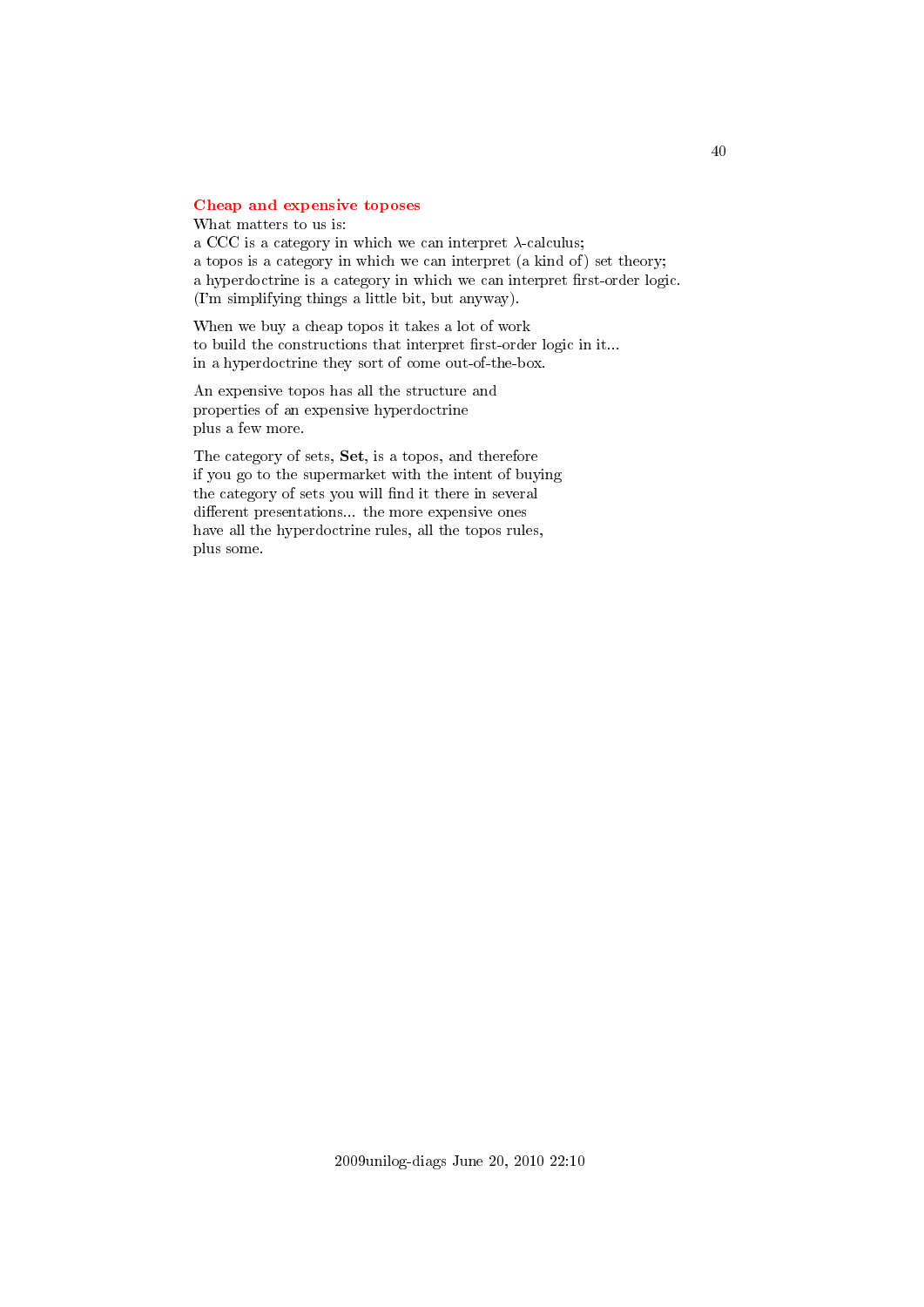# λ[-calculus in a CCC: an example](#page-2-2)

We can interpret the  $\lambda$ -construction

$$
\frac{A \quad f:B \to C}{\lambda d:(A \times B). \langle \pi d, f(\pi' d) \rangle : A \times B \to A \times C}
$$

in a Cartesian Closed Category as this diagram:



And we can interpret its "internalization",

$$
\frac{A \quad B \quad C}{\lambda f:(B \to C).\lambda d:(A \times B).\langle \pi d, f(\pi' d) \rangle : (B \to C) \to (A \times B \to A \times C)}
$$

using this diagram:

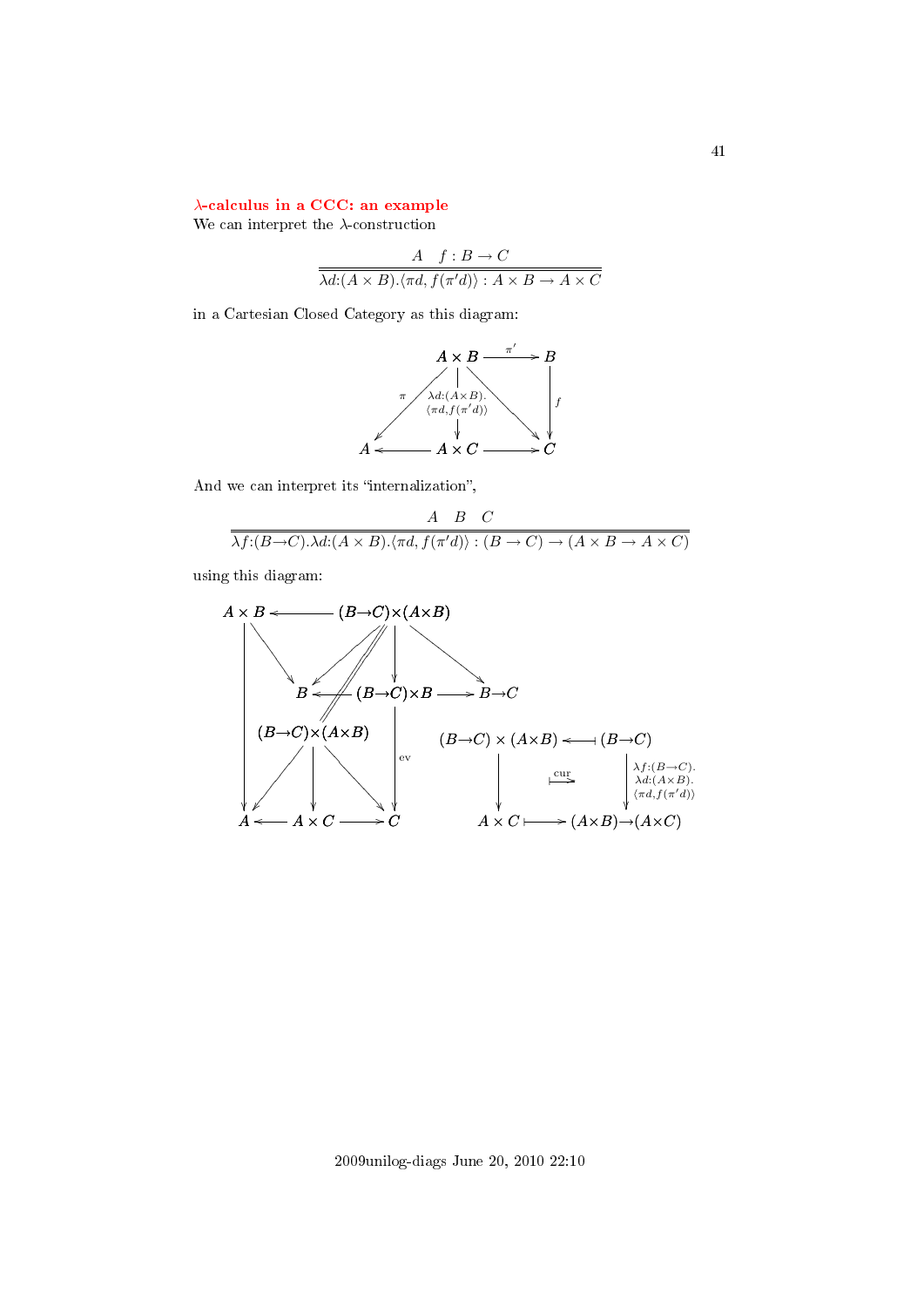# $\lambda$ [-calculus in a CCC: an example \(2\)](#page-2-3)

...but in a case like this the diagrams are secondary, and for most  $\lambda$ -terms they are unbearably big... we should focus on the trees.





2009unilog-diags June 20, 2010 22:10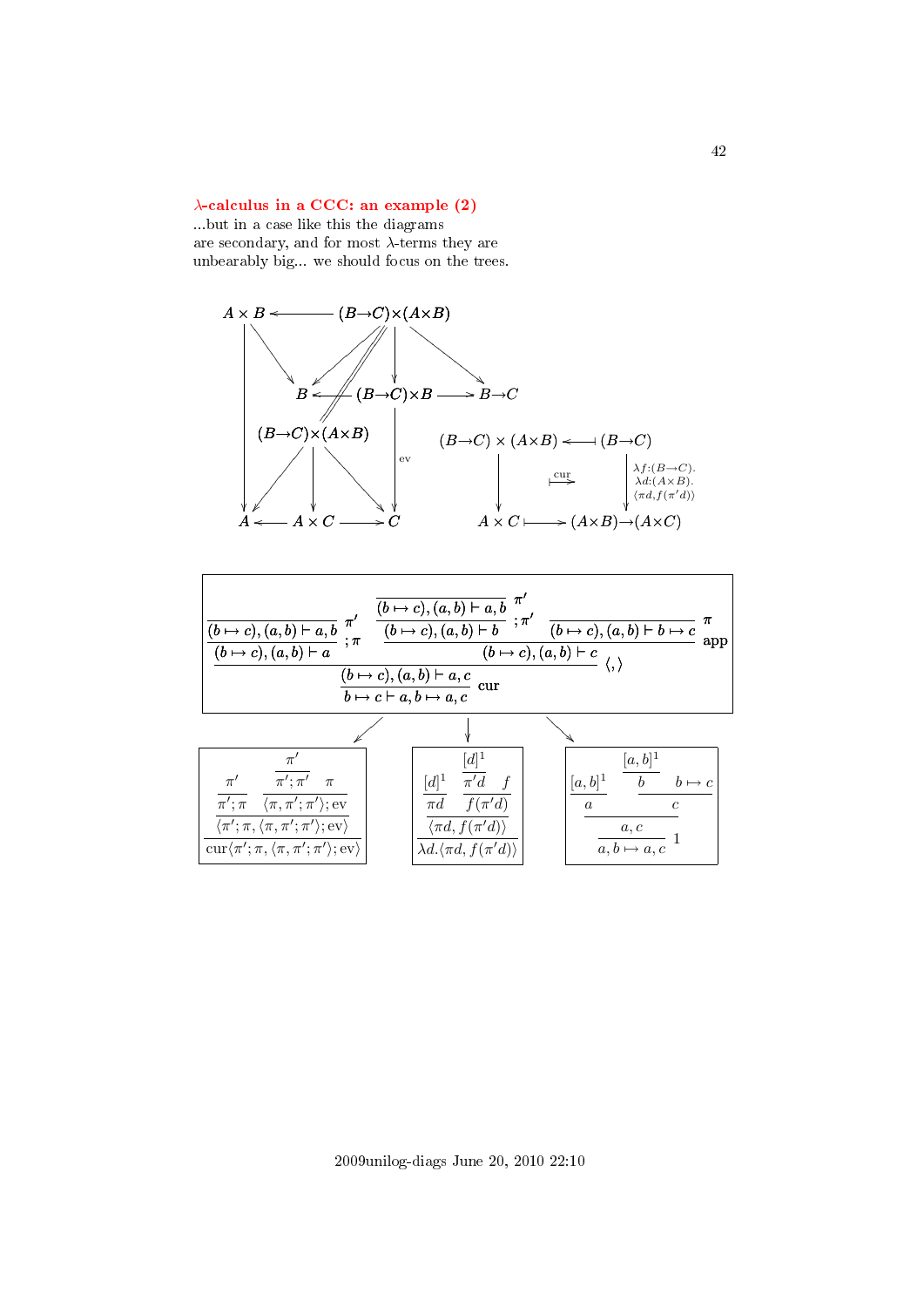# [The product property](#page-2-4)

For any diagram of the form  $B \stackrel{p}{\iff} P \stackrel{p'}{\Longrightarrow} C$  in a category C we have a natural operation,



Hom<sub>**C**</sub>(*A*, *P*)  $\longrightarrow$  Hom<sub>**C**</sub>(*A*, *B*)  $\times$  Hom<sub>**C**</sub>(*A*, *C*)  $h \mapsto (h; p, h; p')$ 

whose action is to compose any given  $h: A \to P$  with p and p'. Both  $\text{Hom}_{\mathbf{C}}(-, P)$  and  $\text{Hom}_{\mathbf{C}}(-, B) \times \text{Hom}_{\mathbf{C}}(-, C)$  are (contravariant) functors from  $\mathbf{C}^{\mathrm{op}}$  to **Set**, and the operation above is a natural transformation

$$
\mathsf{prod}^{\natural} : \mathrm{Hom}_{\mathbf{C}}(-, P) \to \mathrm{Hom}_{\mathbf{C}}(-, B) \times \mathrm{Hom}_{\mathbf{C}}(-, C)
$$

The product property for a diagram  $B \stackrel{p}{\leftarrow} P \stackrel{p'}{\rightarrow} C$ . is an inverse for the "natural" natural transformation above.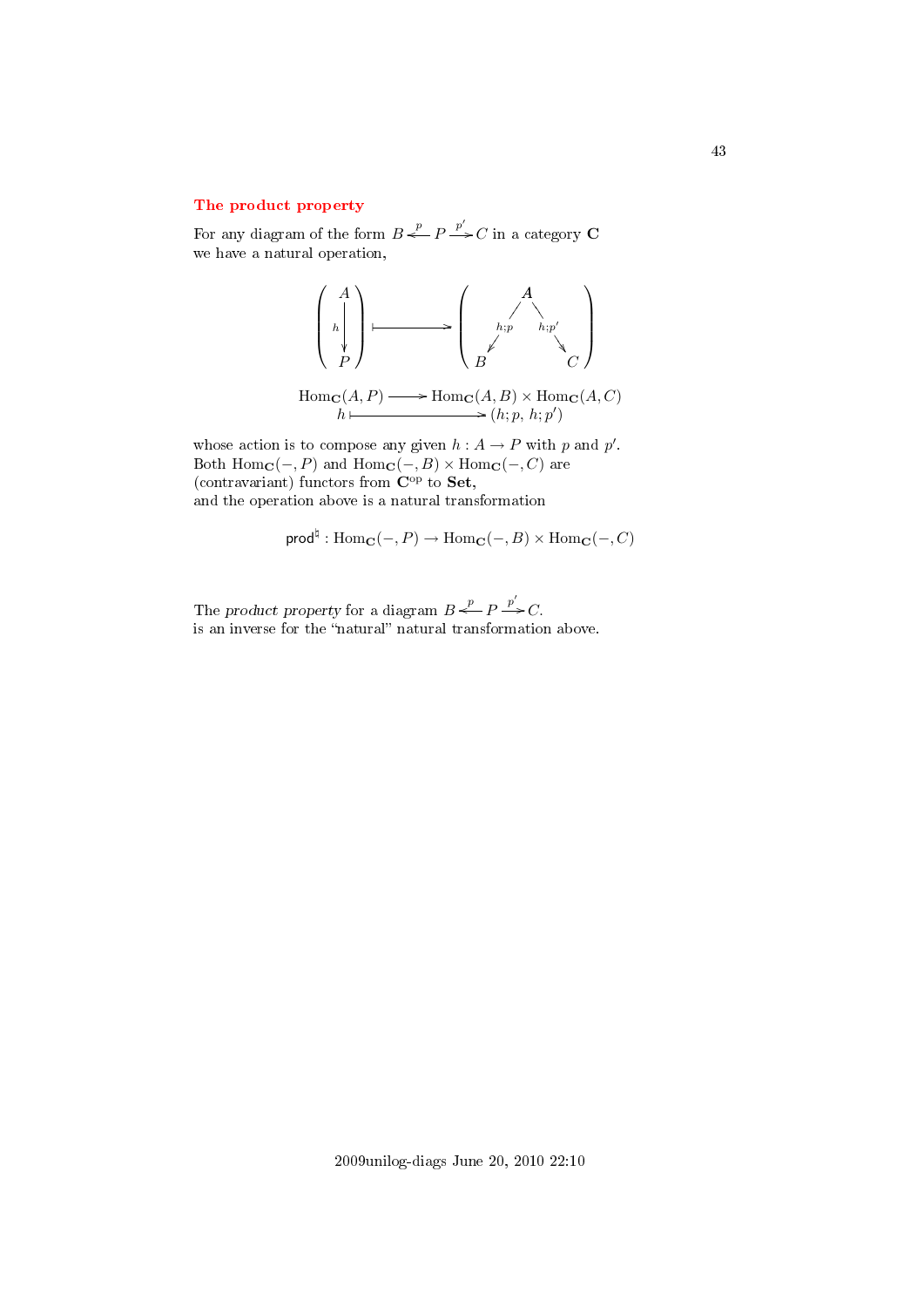# [Product diagrams](#page-2-5)

Whenever we write  $B \stackrel{\pi}{\iff} B \times C \stackrel{\pi'}{\Longrightarrow} C$ , using the product symbol in the middle object, it will be implicit

that the  $B \times C$  must "deserve its name": that is, we must have "projection maps"  $\pi$  and  $\pi'$  (here they were shown explicitly),

and the diagram  $B \stackrel{\pi}{\longleftarrow} B \times C \stackrel{\pi'}{\longrightarrow} C$ must have the product property.

We can draw the two natural transformations together as:

$$
A^{\mathrm{op}} \longrightarrow (\left(\begin{array}{c}A \\ \downarrow \\ B \times C\end{array}\right) \xrightarrow[\text{prod}]{\text{prod}}]{\text{prod}} \left(\begin{array}{c}A \\ \swarrow \\ C\end{array}\right))
$$

but note that the projection maps did not appear in the picture... As we can make diagram stand for whatever we want (because diagrams are valid as long names) we will take diagrams of this form as meaning:



a diagram  $B \stackrel{\pi}{\longleftarrow} B \times C \stackrel{\pi'}{\longrightarrow} C$ ,

plus the product property for it,

plus a syntactical cue for how to name the results of prod; in this case, this is: :

$$
\frac{f: A \to B \quad g: A \to C}{(f,g): \mathrm{Hom}_{\mathbf{C}}(A,B) \times \mathrm{Hom}_{\mathbf{C}}(A,C)} \cdot \frac{f}{(f,g): A \to B \times C} \text{prod}_{A}
$$

or, more briefly:

$$
\frac{f:A\to B\quad g:A\times C}{\langle f,g\rangle:A\to B\times C}\ \ \text{prod}
$$

although this will be an abuse of language, in a sense

2009unilog-diags June 20, 2010 22:10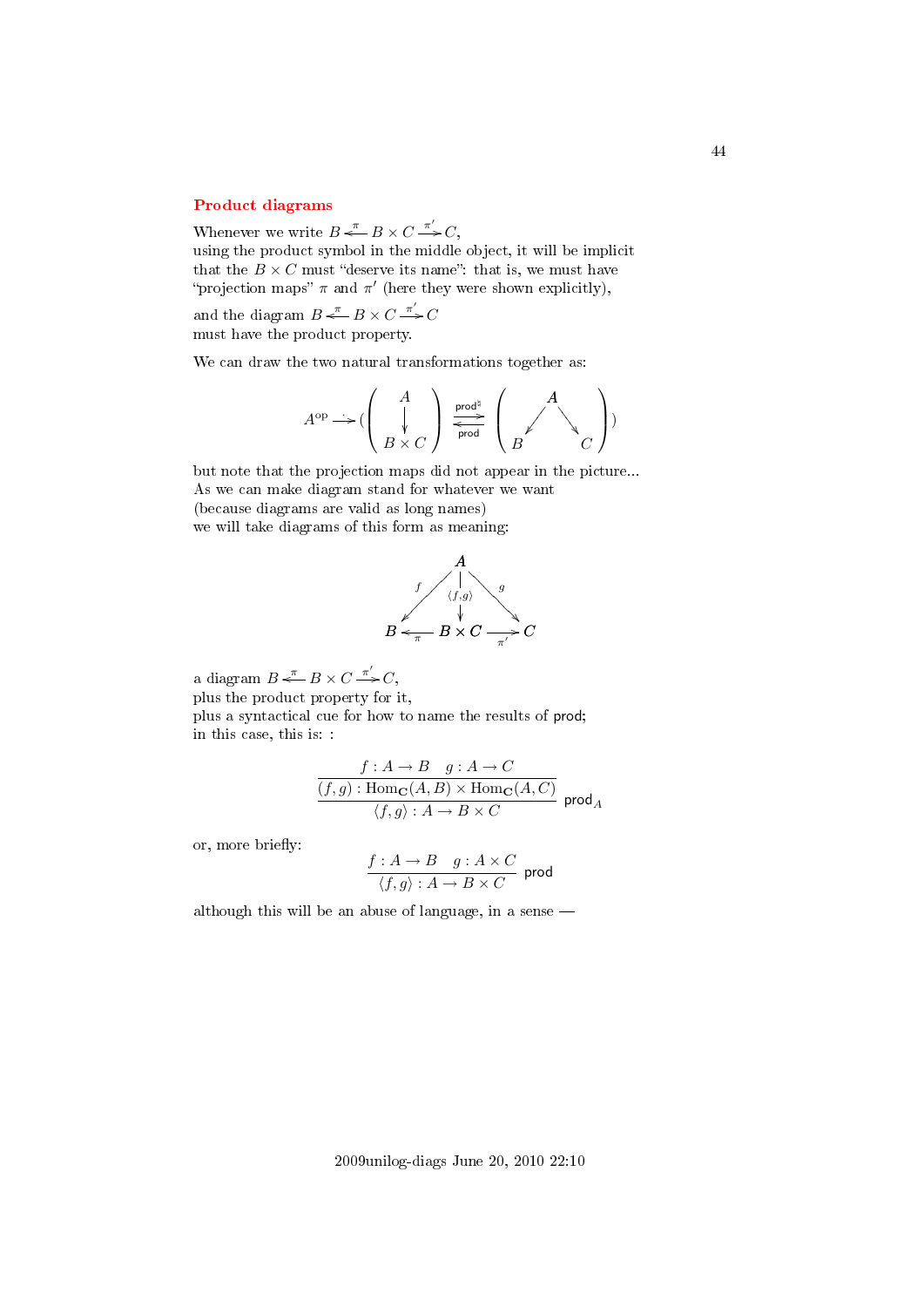[Product diagrams \(2\)](#page-2-6)



Note that if we write the rule prod as:

$$
\frac{(f:A\rightarrow B,\;g:A\rightarrow C)}{\langle f,g\rangle:A\rightarrow B\times C}\;\;\text{prod}
$$

then it is exactly the inverse of:

$$
\frac{h:A \to B \times C}{(h;\pi:A \to B, h;\pi:A \to C)} \text{ prod}^{\natural} \quad := \quad \frac{\frac{h:A \to B \times C}{h;\pi:A \to B} \quad \frac{h:A \to B \times C}{h;\pi:A \to B}}{(h;\pi:A \to B, h;\pi:A \to C)} \langle,\rangle
$$

We will repeat this pattern all over the place: for some derived rule, blah<sup>ḥ</sup>, an inverse blah.

Note that if you were given just  $B \stackrel{\pi}{\leftarrow} B \times C \stackrel{\pi'}{\rightarrow} C$  and

$$
A^{\mathrm{op}} \longrightarrow (\left(\begin{array}{c} A \\ \downarrow \\ B \times C \end{array}\right) \xrightarrow[\text{prod}]{\text{prod}}]{\text{prod}} \left(\begin{array}{c} A \\ \swarrow \\ B \end{array}\right))
$$

then you would have to figure out the "natural construction" for  $\mathsf{prod}^\natural$  yourself; and then  $\mathsf{prod}$  would be its inverse.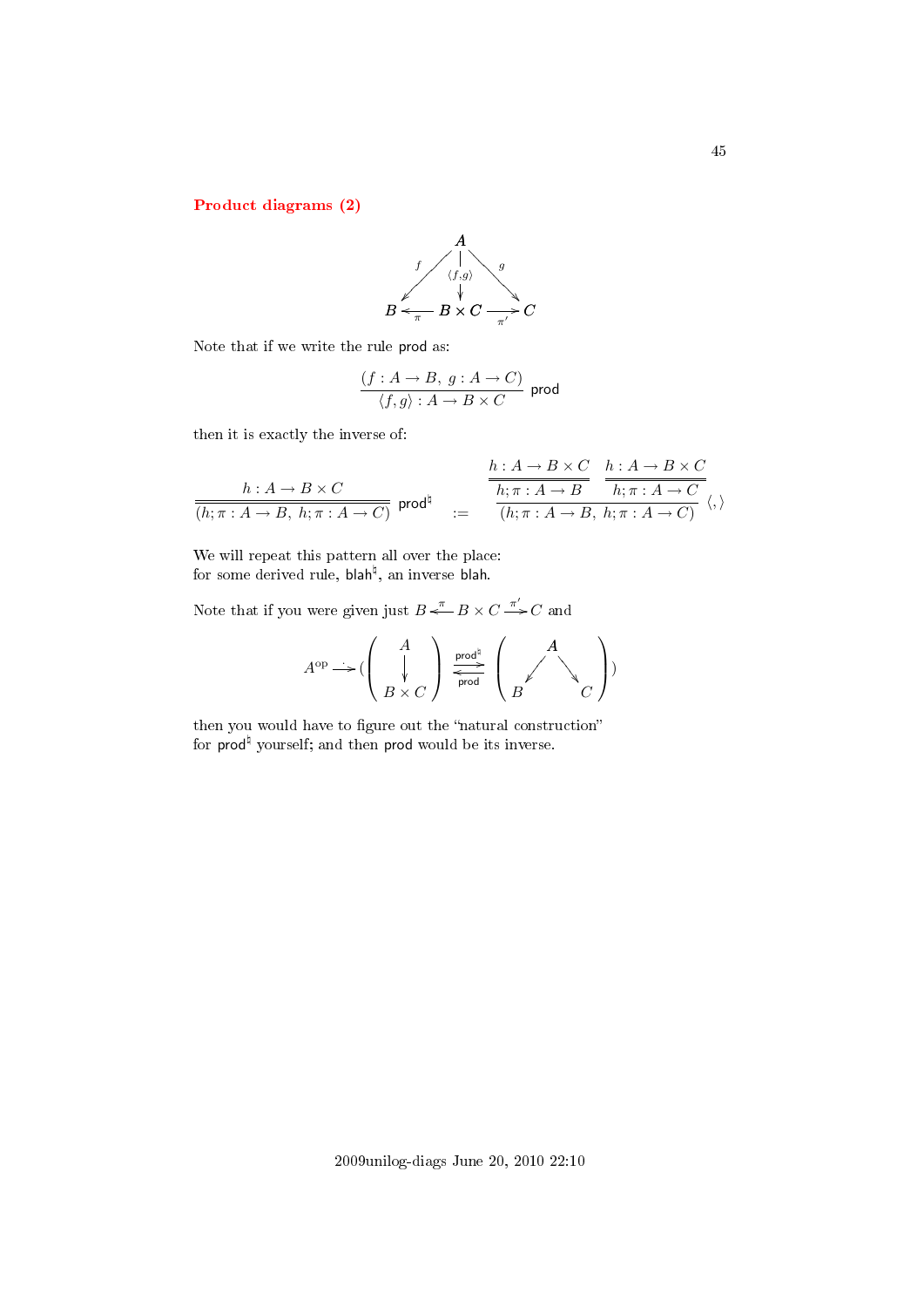# [Products as adjunctions](#page-2-7)

If we rewrite the previous NT using the category  $C \times C$ and we flip the positions of the two vertical arrows it becomes:

$$
A^{\rm op} \longrightarrow \left( \begin{array}{c} (A, A) & A \\ \downarrow & \xrightarrow{\text{prod} \\ \text{prod} \\ (B, C) & B \times C \end{array} \right)
$$

which looks almost like an adjunction... In fact, if for any two objects  $B$  and  $C$  of  $C$ we have a product object  $B \times C$  (that "deserves its name", i.e., comes with  $\pi$ ,  $\pi'$ , and the product property) then we have this adjunction,

$$
(B \times C, B \times C) \qquad (A, A) \leftarrow \Delta A
$$
  
\n
$$
(\pi, \pi') \left\| h^{\flat} := (h; \pi, h; \pi') \right\|_{\substack{\substack{b = \text{prod}^d \\ \text{if } b = \text{prod}^d \\ \text{if } b = \text{prod}^d \\ \text{if } b \text{ if } b = \text{prod}^d \\ \text{if } b \text{ if } b = \text{prod}^d \\ \text{if } b \text{ if } b = \text{if } b \text{ if } b = \text{if } b \text{ if } b = \text{if } b \text{ if } b = \text{if } b \text{ if } b = \text{if } b \text{ if } b = \text{if } b \text{ if } b = \text{if } b \text{ if } b = \text{if } b \text{ if } b = \text{if } b \text{ if } b = \text{if } b \text{ if } b = \text{if } b \text{ if } b = \text{if } b \text{ if } b = \text{if } b \text{ if } b = \text{if } b \text{ if } b = \text{if } b \text{ if } b = \text{if } b \text{ if } b = \text{if } b \text{ if } b = \text{if } b \text{ if } b = \text{if } b \text{ if } b = \text{if } b \text{ if } b = \text{if } b \text{ if } b = \text{if } b \text{ if } b = \text{if } b \text{ if } b = \text{if } b \text{ if } b = \text{if } b \text{ if } b = \text{if } b \text{ if } b = \text{if } b \text{ if } b = \text{if } b \text{ if } b = \text{if } b \text{ if } b = \text{if } b \text{ if } b = \text{if } b \text{ if } b = \text{if } b \text{ if } b = \text{if } b \text{ if } b = \text{if } b \text{ if } b = \text{if } b \text{ if } b \text{ if } b = \text{if } b \text{ if } b \text{ if } b = \text{if } b \text{ if } b \text{ if } b = \text{if } b \text{ if } b \text{ if } b \text{ if } b \text{ if } b \text{ if } b \text{ if } b \text{ if } b \text{ if } b \text{ if } b \text{ if } b \text{ if } b \text{ if } b \text{ if } b \text{ if } b
$$

where the action of  $\times$  on a morphism  $(\beta, \gamma) : (B, C) \to (B', C')$ of  $\mathbf{C} \times \mathbf{C}$  yields  $\beta \times \gamma := \langle \pi; \beta, \pi'; \gamma \rangle$ :

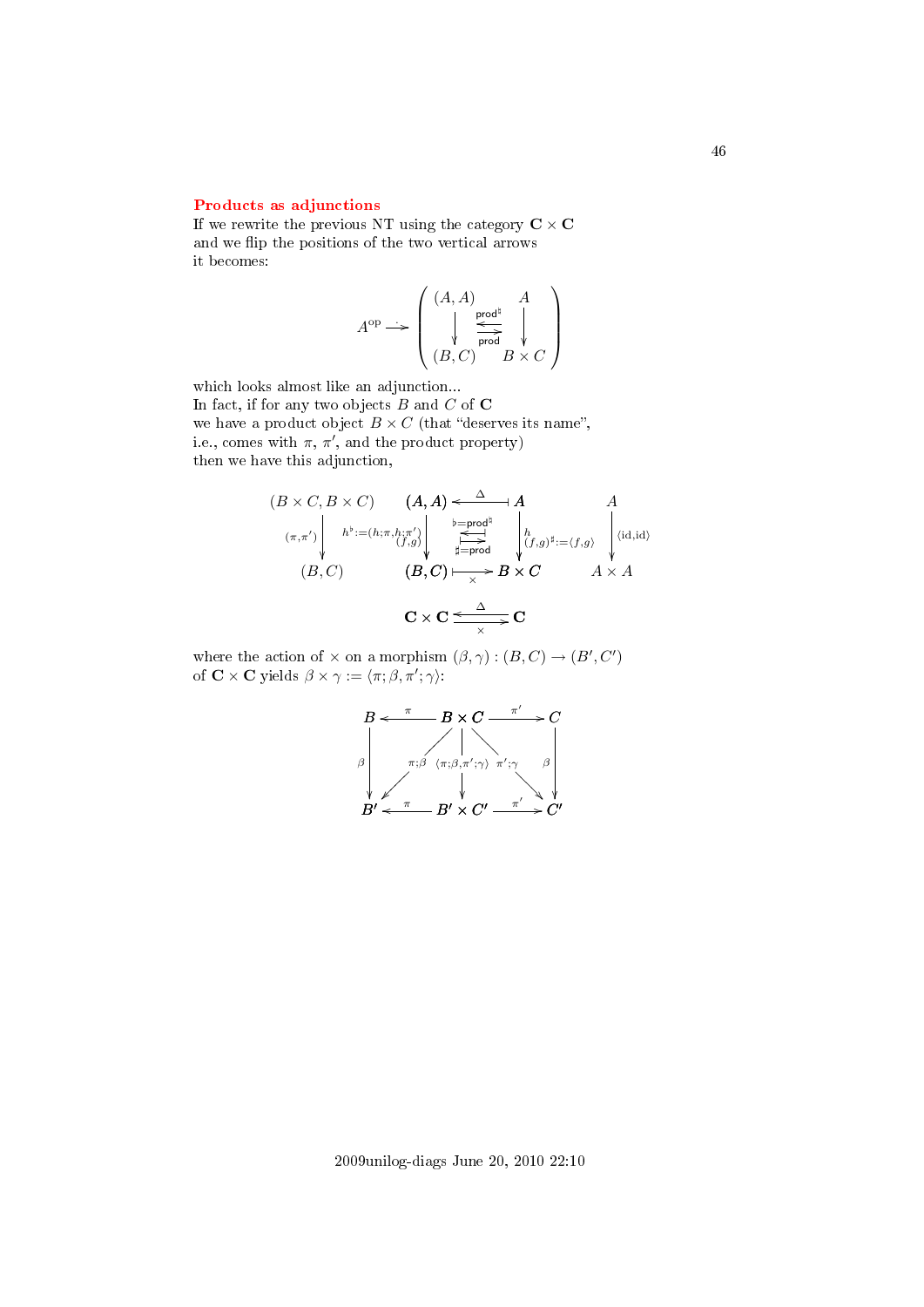# [Exponentials](#page-2-8)

In a category with binary products,  $(C, \times)$ , an object deserves the name  $B\rightarrow C$ if it comes with an evaluation map,  $ev : (B \rightarrow C) \times B \rightarrow C$ , and an inverse, cur, for the "uncurrying" operation:

$$
A \times B \longleftarrow A
$$
\n
$$
\begin{array}{c}\n\downarrow \\
\downarrow \\
\downarrow \\
\downarrow \\
\downarrow \\
\downarrow \\
\downarrow \\
\downarrow \\
C\n\end{array}
$$
\n
$$
AB \longleftarrow A
$$
\n
$$
\downarrow A
$$
\n
$$
\downarrow B
$$
\n
$$
\downarrow B
$$
\n
$$
\downarrow B
$$
\n
$$
\downarrow C
$$

This, again, looks like an adjunction:

$$
A^{\rm op} \longrightarrow \left( \begin{array}{c} A \times B & A \\ \downarrow & \xleftarrow{\text{uncur}} \\ C & B \rightarrow C \end{array} \right)
$$

where the top functor,  $A \mapsto A \times B$ , is known.

Let's fix the object  $B$ . If we have the action of  $C \mapsto B \rightarrow C$ on objects  $\frac{d}{dx}$  i.e., for each C we have  $B\rightarrow C$ , ev<sub>BC</sub> and cur<sub>BC</sub> – then we can build  $(B\rightarrow)_{1}$ . The trick comes from slide 21 (its bottom rectangle):

$$
(B\to C)\times B \leftarrow B\to C
$$
  
\n
$$
\begin{array}{c}\nC \\
C \\
\downarrow \\
\downarrow \\
\downarrow \\
C'\downarrow \\
C'\downarrow\n\end{array}\n\mapsto\n\begin{array}{c}\nB\to C \\
\downarrow \\
\downarrow \\
\downarrow \\
\downarrow \\
\downarrow \\
\downarrow \\
C'\downarrow\n\end{array}
$$

We have just built an andjunction  $(B\times) \dashv (B\rightarrow)$ from an operation  $C \mapsto B \rightarrow C$ .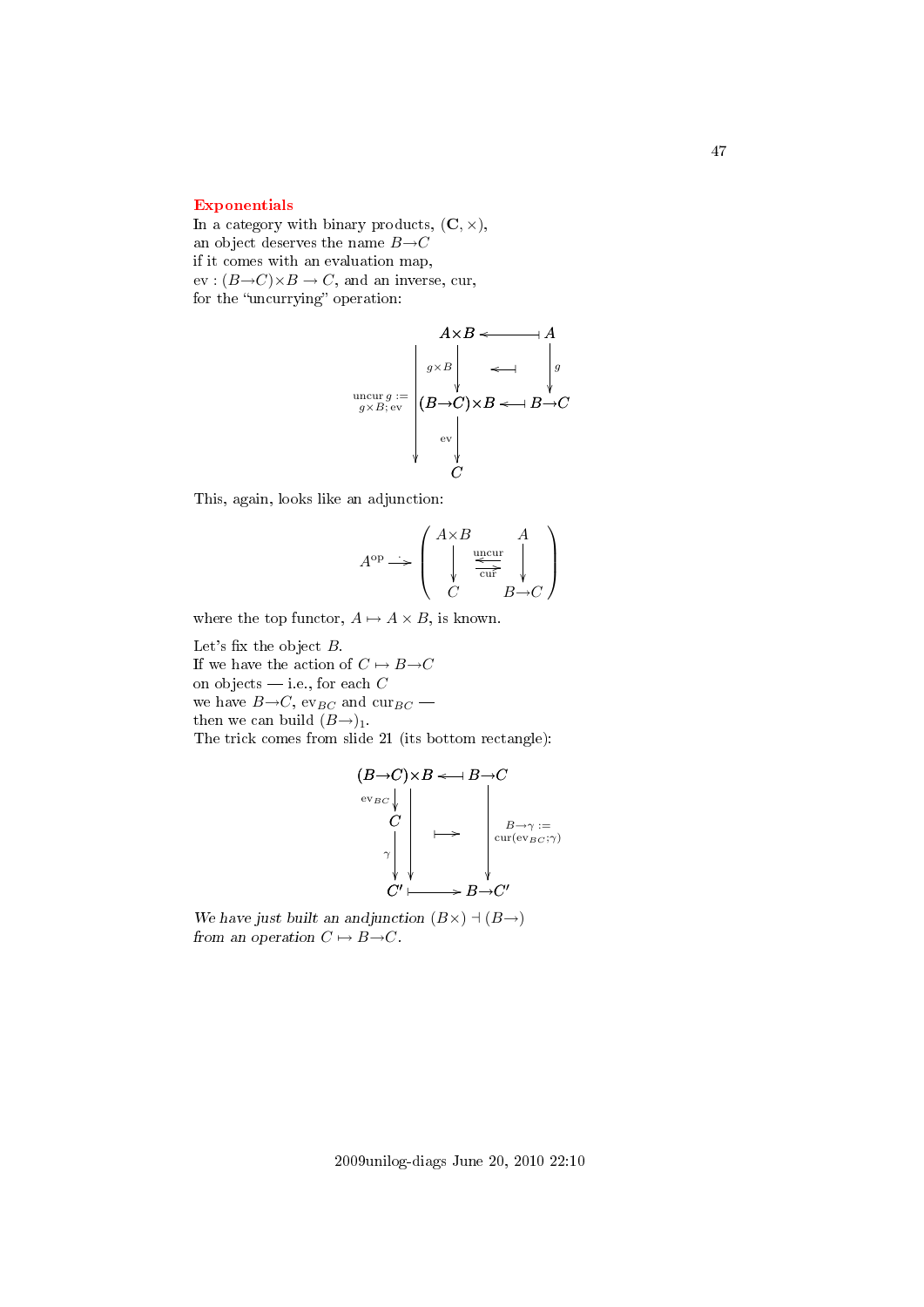# [Exponentials \(2\)](#page-2-9)

It turns out that we can also construct a functor  $(B^{\text{op}}, C) \mapsto B \rightarrow C$ . Its action on objects is obvious; its action on morphisms takes each  $(\beta^{\rm op}, \gamma) : (B^{\rm op}, C) \to (B'^{\rm op}, C')$ to  $(\beta \rightarrow \gamma) := (\rightarrow_1)(\beta^{\text{op}}, \gamma) := \text{cur}(\langle \pi, \pi'; \beta \rangle; \text{ev}; \gamma),$ 

$$
(B^{\mathrm{op}}, C) \longmapsto B \to C
$$
  

$$
(\beta^{\mathrm{op}}, \gamma) \downarrow \qquad \qquad \downarrow \qquad \qquad \downarrow \qquad \qquad (\beta \to \gamma) :=
$$
  

$$
(B'^{\mathrm{op}}, C') \longmapsto B' \to C'
$$
  

$$
(B'^{\mathrm{op}}, C') \longmapsto B' \to C'
$$

where  $\text{cur}(\langle \pi, \pi'; \beta \rangle; \text{ev}; \gamma)$  is:

$$
\frac{B \ C}{\frac{(b \rightarrow c), b' \vdash (b \rightarrow c), b}{(b \rightarrow c), b' \vdash (b \rightarrow c), b \vdash c} \quad c \vdash c'}{\frac{(b \rightarrow c), b' \vdash c'}{\frac{(b \rightarrow c), b' \vdash c'}}}{\frac{(b \rightarrow c) \vdash (b' \rightarrow c')}{(b \rightarrow c) \vdash (b' \rightarrow c')}
$$
\n
$$
\frac{B \ C}{\frac{B \rightarrow C}{\langle \pi_{(B \rightarrow C)B'}, \pi'_{(B \rightarrow C)B'}; \beta \rangle}} \quad \frac{B \ C}{\text{ev}_{BC}} \text{ev}_{\gamma : C \rightarrow C'} \quad ;\newline \frac{\langle \pi, \pi'; \beta \rangle; \text{ev}; \gamma}{\text{cur}(\langle \pi, \pi'; \beta \rangle; \text{ev}; \gamma)} \text{cur}
$$

But how can we find a definition like the one above for  $(\beta \rightarrow \gamma)$  without using brute force?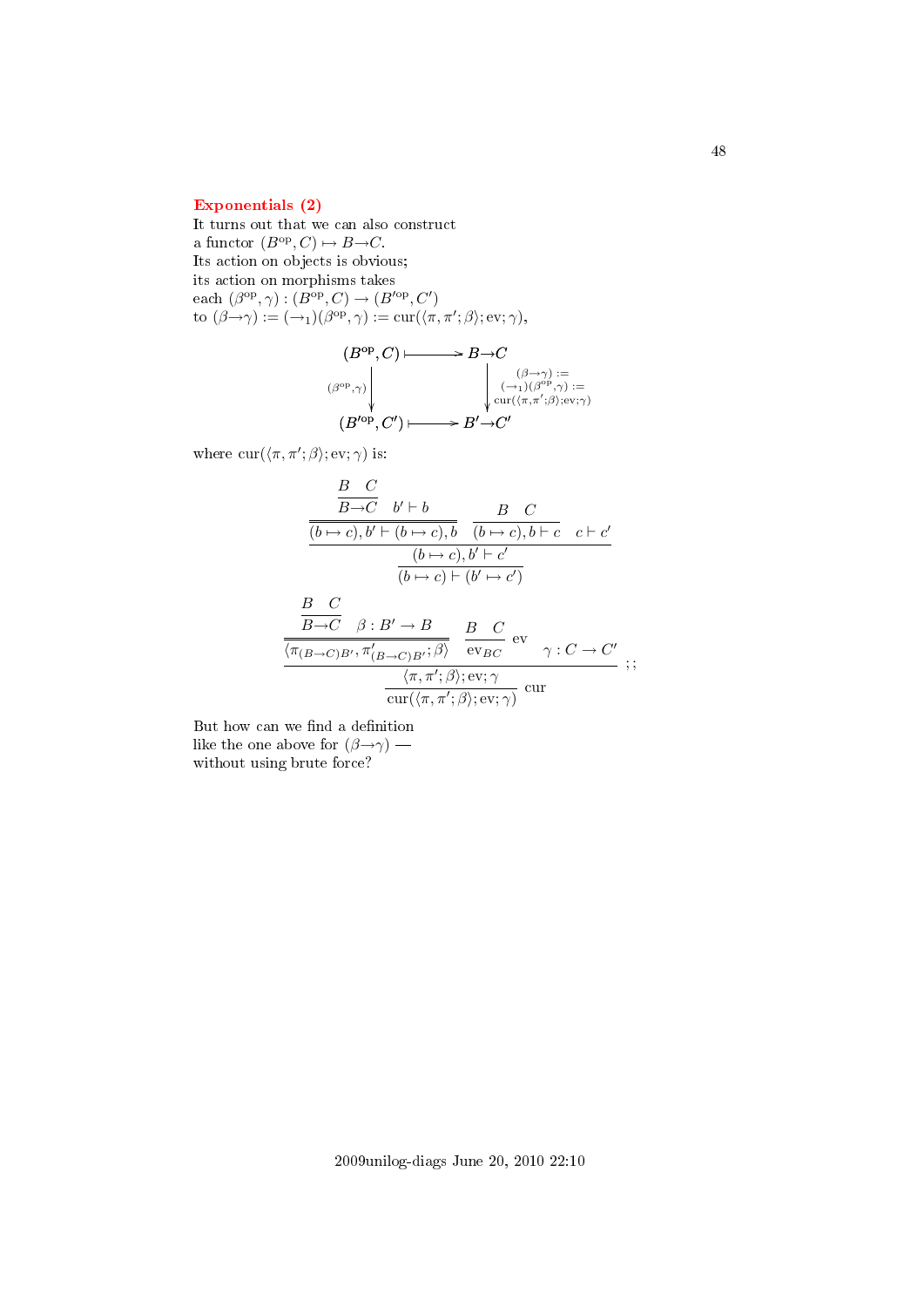# [Morphisms as sequents](#page-2-10)

We can lift the natural deduction tree

$$
\frac{[b']^1 \quad b' \mapsto b}{b} \qquad [b \mapsto c]^2
$$
\n
$$
\frac{c}{\frac{c'}{b' \mapsto c'}} \qquad 1
$$
\n
$$
\frac{b' \mapsto c'}{(b \mapsto c) \mapsto (b' \mapsto c')} \qquad 2
$$

to something that looks more like

sequent calculus, in the sense that the hypotheses are always listed explicitly before the  $\leftrightarrow$ , and names with  $\sum_{i=1}^{n} \frac{1}{i}$  stand for morphisms:

$$
\frac{\overline{(b \mapsto c), b' \vdash b'} \stackrel{\pi'}{\cdots} b' \vdash b}{\frac{(b \mapsto c), b' \vdash b}{\frac{(b \mapsto c), b' \vdash c}{\cdots}} \cdot \frac{\pi}{\text{app}} \cdot c \vdash c'}{\frac{(b \mapsto c), b' \vdash c}{\frac{(b \mapsto c), b' \vdash c'}{\cdots}} \cdot \frac{\pi}{\frac{(b \mapsto c) \vdash (b' \mapsto c')}{\cdots}} \cdot \frac{\pi}{\cdots}};
$$

I don't want to get into the details of this now...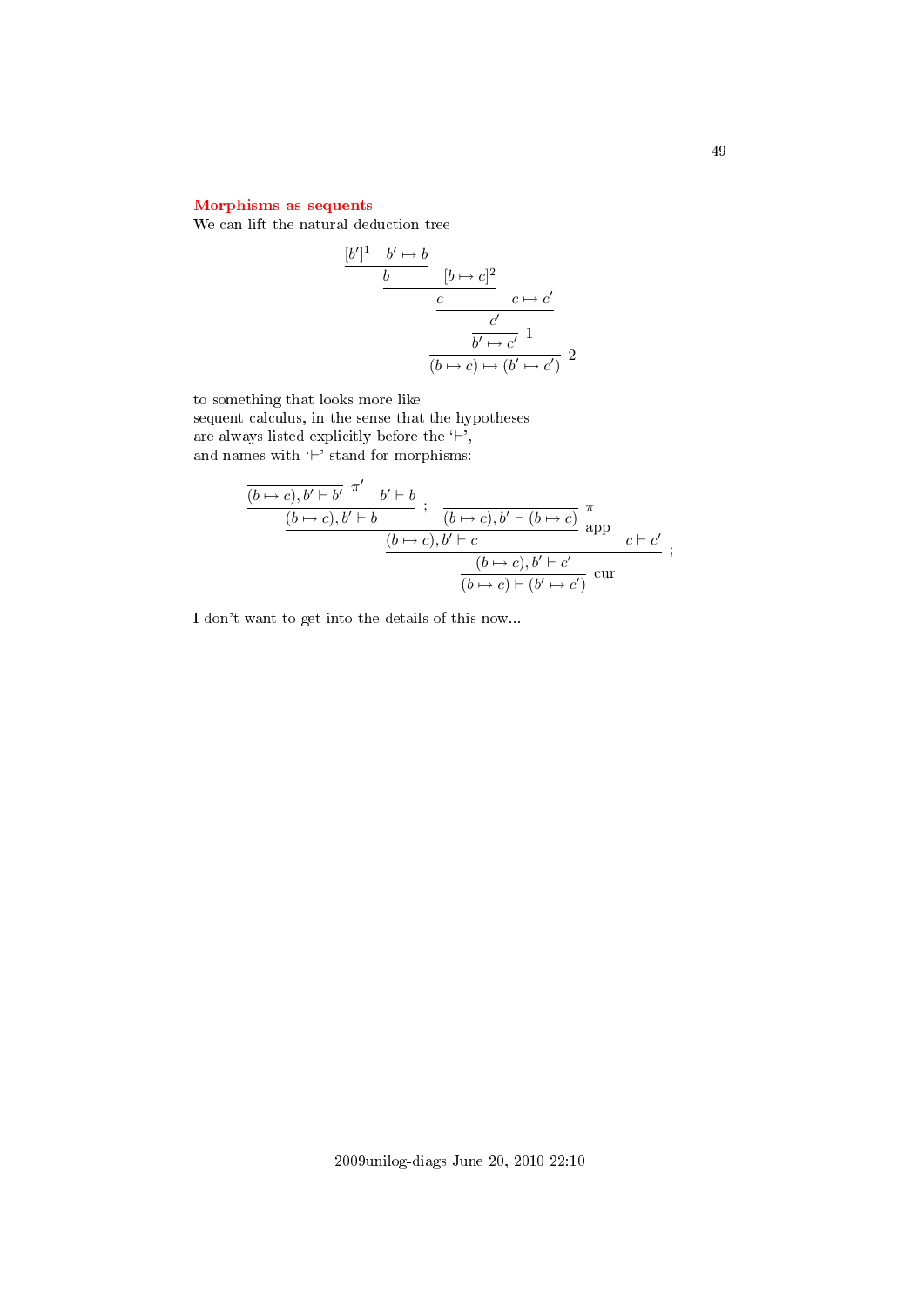#### [Hyperdoctrines](#page-2-11)

The following is the precise definition of a hyperdoctrine. It is too technical, so we will spend the next slides dissecting it.

A hyperdoctrine is a (cloven) fibration,  $p : \mathbb{E} \to \mathbb{B}$ ,

plus some extra structure:

- the base category  $\mathbb B$  is a CCC  $(i.e., (\mathbb{B}, \times, 1, \rightarrow)$  is a CCC))
- $\bullet$ each fiber $\mathbb{E}_B$  is a CCC (i.e., each  $(\mathbb{E}_B, \wedge, \top, \supset)$  is a CCC)
- $\bullet$  for each map  $g : B \rightarrow C$  in  $\mathbb B$ the change-of-base functor  $f^*$  has adjoints  $\exists_f \dashv f^* \dashv \forall_f$
- $\bullet$  change-of-base preserves  $\land,~\top,~\supset$  modulo iso  $(P \wedge, P \top, P \supset)$
- the left and right Beck-Chevalley conditions hold (BCCL, BCCR)
- the Frobenius condition holds (Frob)

The precise definition of what a fibration is is quite technical. I will give it in full here it will take several slides  $-$  but if you are a non-specialist you should only pay only attention to the last two operations: change-of-base functors and the isomorphism between two changes of base for the same  $g : B \to C$ .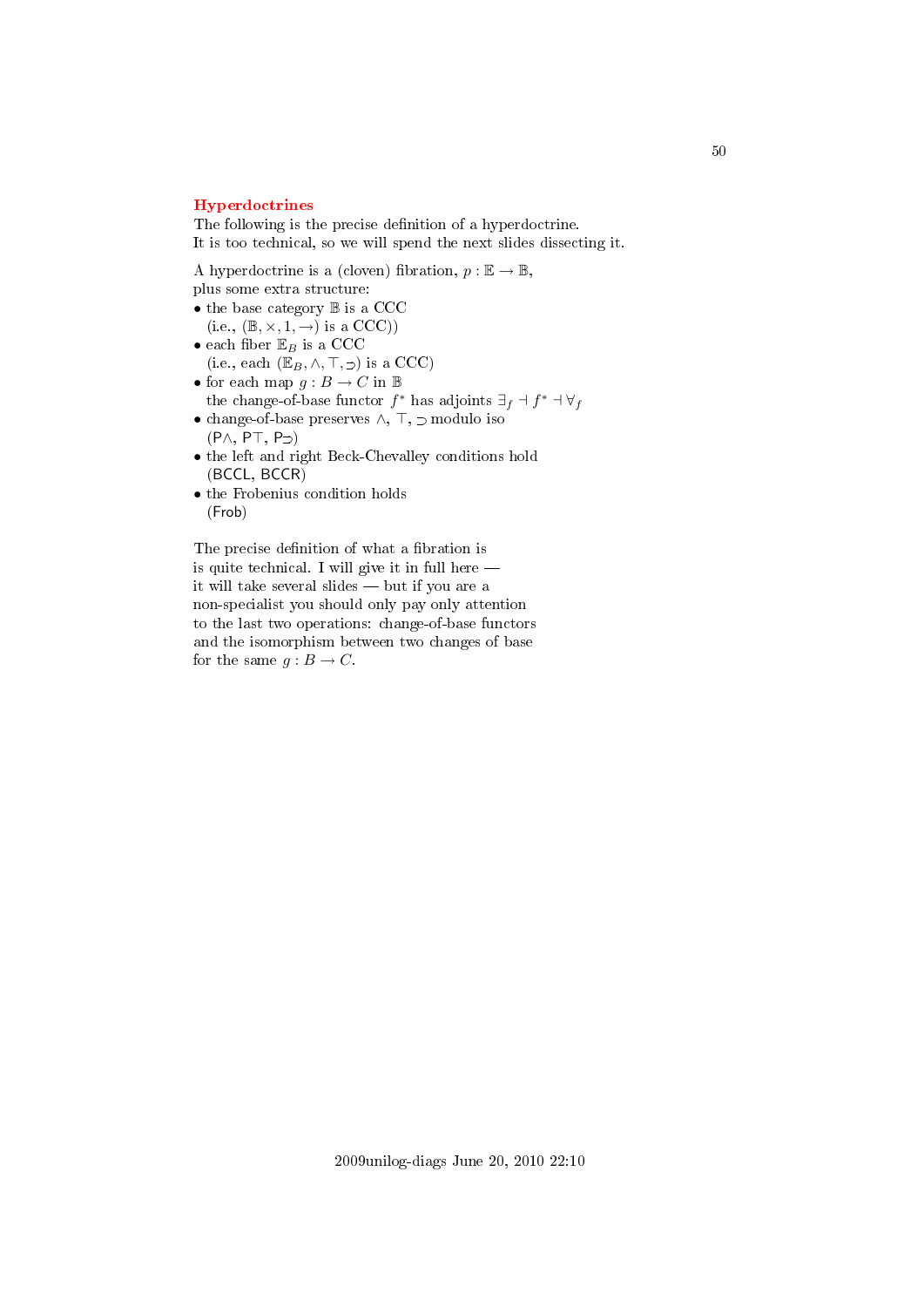#### [Subobjects](#page-2-12)

Our archetypical fibration will be  $\text{Cod}: \text{CanSub}(\textbf{Set}) \rightarrow \textbf{Set},$ where the "codomain functor", Cod, takes each "canonical subobject"  $P$  in  $\mathbf{Set}$ (where P is an inclusion map  $\{ b \in B \mid P(b) \} \hookrightarrow B$ ) and returns its codomain, B.

The categorical way to describe "injective maps" is via the notion of "monic". The monic arrows of Set are exactly the injective maps. In Set some injective maps are inclusions. Let's regard Set as category with a (given) distinguished class of monics — the "inclusions". A subobject of B is a monic  $A \rightarrow B$ with codomain B. A canonical subobject of B is an inclusion  $B' \hookrightarrow B$ with codomain B.

Two subobjects of B,  $B' \rightarrow B$  and  $B'' \rightarrow B$ are isomorphic when there is an iso  $B' \leftrightarrow B''$ making the obvious triangle commute:



Each subobject  $f : B' \rightarrow B$ is isomorphic to a unique canonical subobject of  $B$ :

$$
B' \leftrightarrow \text{Im}(\mathbf{f}) = \{ b \in B \mid f^{-1}(b) \neq \emptyset \}
$$
  

$$
f \qquad \qquad \downarrow
$$
  

$$
B
$$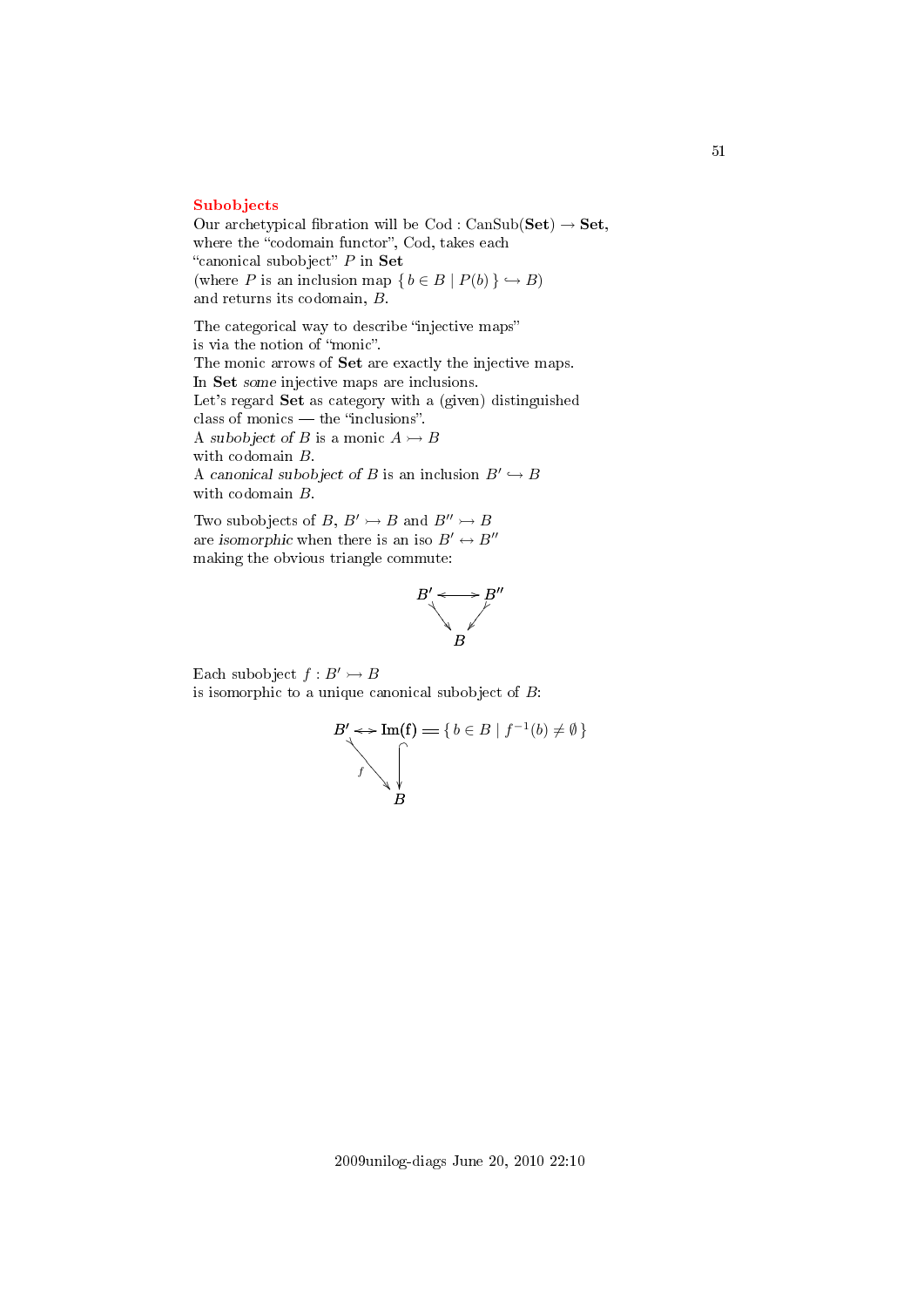# [Subobjects \(2\)](#page-2-13)

We will use the following notations for canonical subobjects. In the archetypal case,

explicit,  
\nlong form:  
\n
$$
\left\{\n\begin{array}{ccc}\n\{a \in A \mid P(a)\} \\
\uparrow \\
A\n\end{array}\n\right\}\n\quad\n\left\{\n\begin{array}{ccc}\na \mid\mid P(a)\n\end{array}\n\right\}\n\quad\n\mathbb{E} = \text{CanSub}(\mathbf{Set})
$$
\n
$$
\downarrow_{p=\text{Cod}}^{p=\text{Cod}}
$$
\n
$$
A\n\quad\nA\n\quad\n\mathbb{B} = \mathbf{Set}
$$

and in the generic/abstract case,

$$
\begin{array}{ccc}\nP & \mathbb{E} \\
& \downarrow^p \\
A & \mathbb{B}\n\end{array}
$$

 $E$  is the "entire category",  $\mathbb B$  is the "base category",  $p$  is the "projection",  $P$  is a "proposition over  $A$ ".

Note that instead of drawing a vertical arrow  $P \mapsto pP = A$  we just draw P over A. (We will do the same for morphisms, by the way).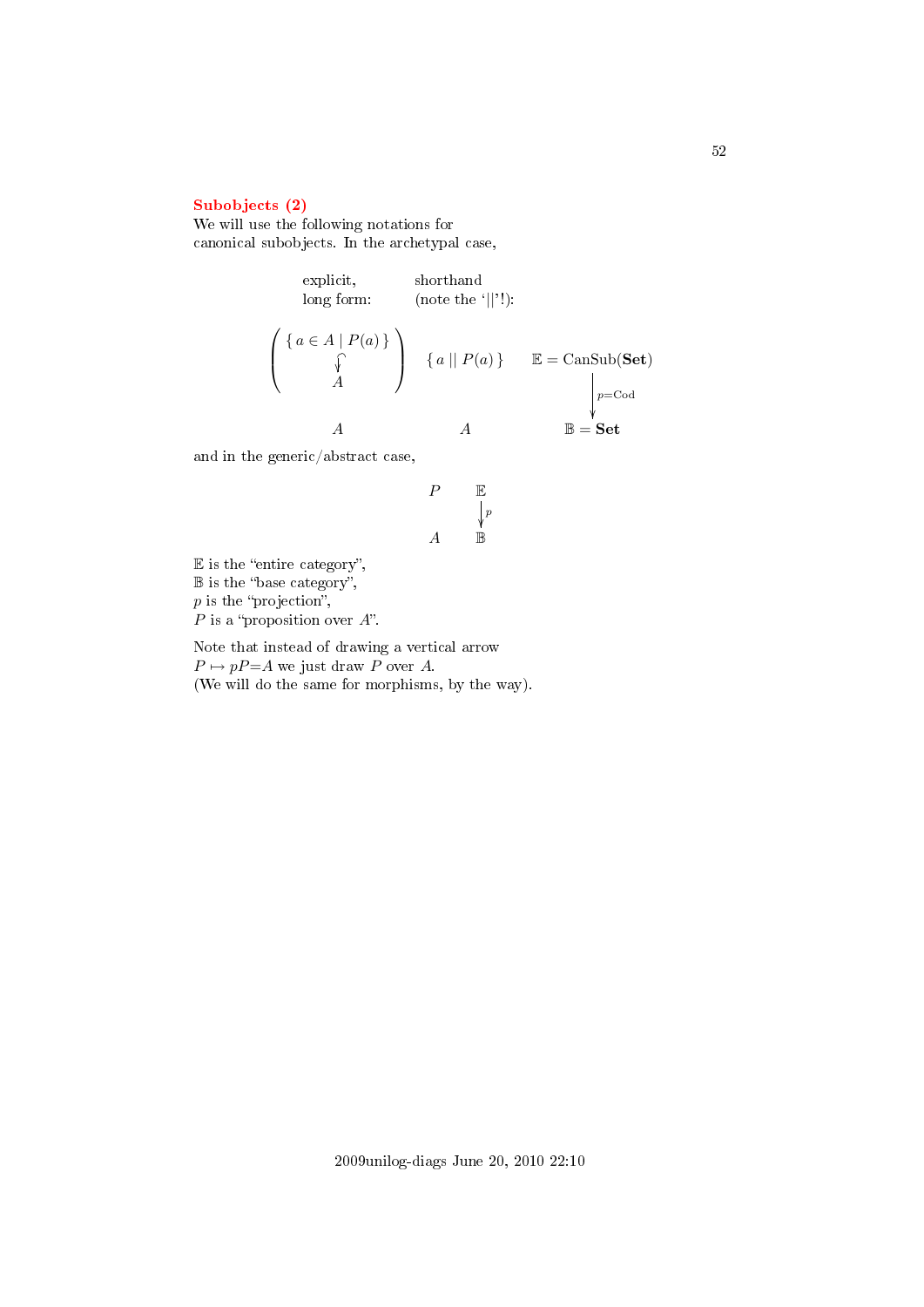#### [Subobjects \(3\)](#page-2-14)

If B is an object of  $\mathbb{B}$ , the fiber over B,  $\mathbb{E}_B$ , is the subcategory of  $E$  composed of the objects and morphisms of  $E$  that are taken to  $B$  and  $id_B$  by the projection  $p$ .

Being "over  $B$ " means "belonging to  $\mathbb{E}_{B}$ ". A morphism of  $E$  is said to be vertical if its image is an identity in B. We will have a notion of "horizontal morphisms" too, but it will be harder to formalize  $-$  it will involve cartesianness. Let's start with an example.

Every map  $g : B \to C$  in the base category induces a "change-of-base functor",  $g^* : \mathbb{E}_C \to \mathbb{E}_B$ , and a natural transformation  $\overline{g}: g^* \to id_{\mathbb{E}_C}$ , as in the diagram below:



The vertical map  $i : R \to S$  exists iff  $\{ c \mid R(c) \} \subseteq \{ c \mid S(c) \},\$ i.e., if  $\forall c. R(c) \supset S(c)$ .

The diagonal map  $j: Q \to S$  exists iff its factorization through  $\overline{g}_R$ , k, exists (because every map in  $E$  factors as "vertical map followed by an horizontal map", and we shall see), and:

the vertical map  $k: Q \to g^*R$  exists iff  $\{b \mid Q(b)\} \subseteq \{b \mid R(g(b))\},$ i.e., if  $\forall b. Q(b) \supset R(g(b))$  — so the vertical/horizontal factorization gives us a way to interpret diagonal morphisms "logically".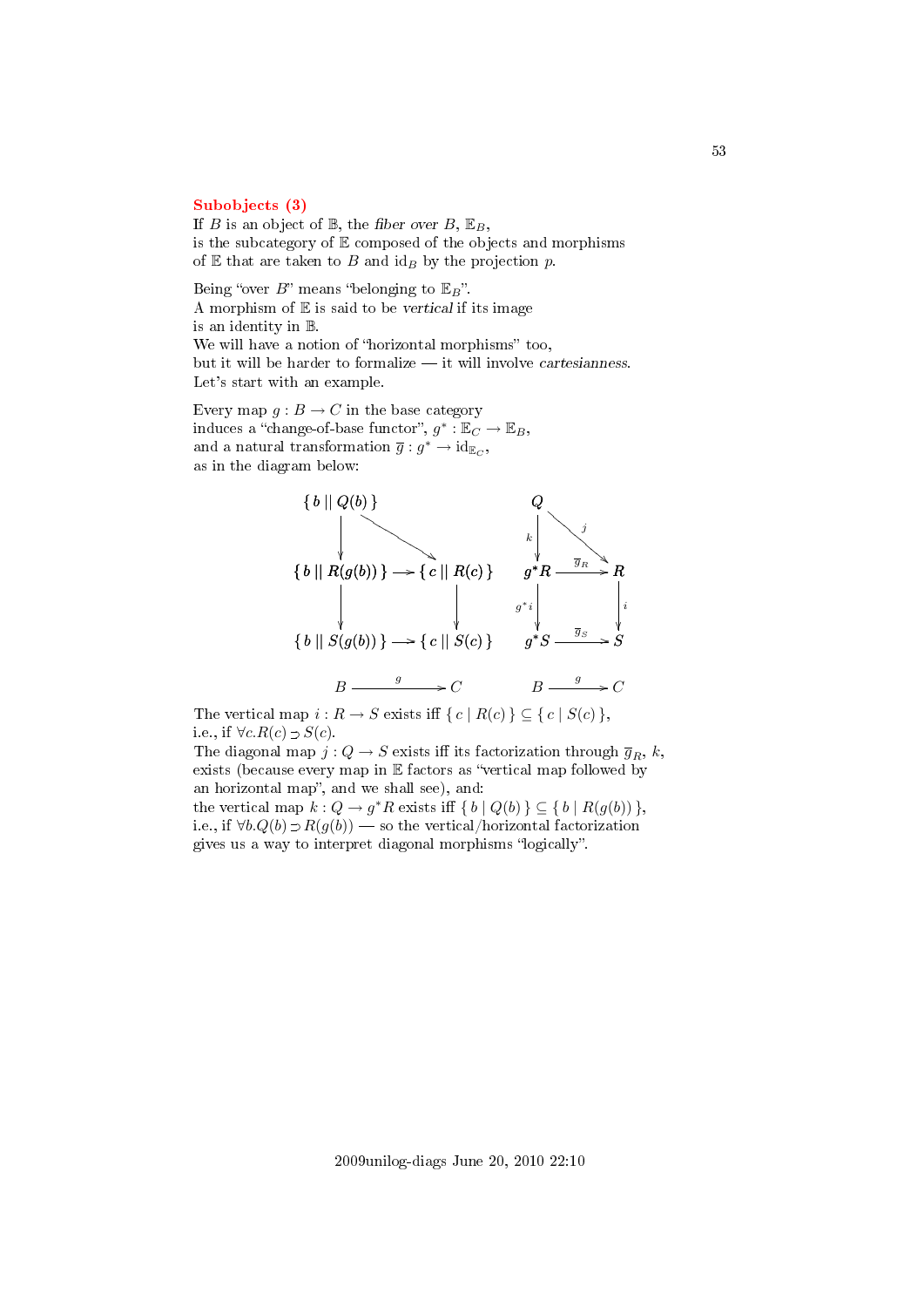# [Subobjects \(4\)](#page-2-15)

The horizontal maps of the diagram



are pullbacks in Set:

$$
\{b \mid R(g(b))\} \longrightarrow \{c \mid R(c)\}\
$$
  

$$
\downarrow \qquad \qquad \downarrow
$$
  

$$
B \longrightarrow C
$$
  

$$
\{b \mid S(g(b))\} \longrightarrow \{c \mid S(c)\}\
$$
  

$$
\downarrow \qquad \qquad \downarrow
$$
  

$$
B \longrightarrow C
$$

And so what?...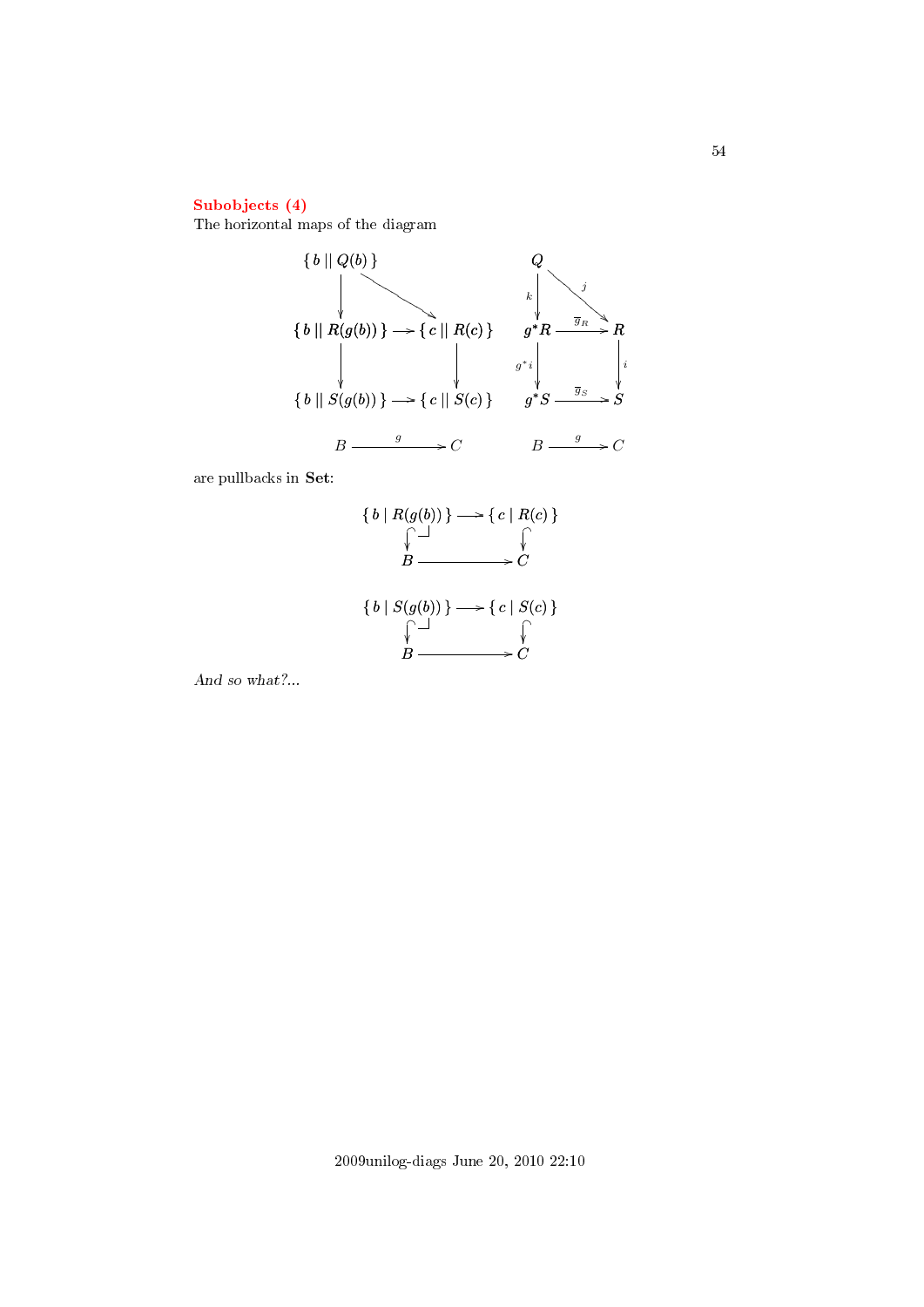#### **[Cartesianness](#page-2-16)**

A vee in a category E is a pair of morphisms in  $\mathbb{E}, (h': P \to R, g': Q \to R)$ with common codomain. A completion for a vee  $(h': P \to R, g': Q \to R)$ is an arrow  $f': P \to Q$  making the triangle commute. A functor  $p : \mathbb{E} \to \mathbb{B}$  takes completions of  $(h', g')$ to completions of  $(ph', pg')$ ; let's call this induced map  $p^{\nmid}_{h'g'}$ .

A vee  $(h', g')$  in E has unique liftings (for  $p : \mathbb{E} \to \mathbb{B}$ ) if the map  $p_{h'g'}$  induced by p is a bijection. A map  $g': Q \to R$  in E is cartesian if any vee  $(h', g')$  with g' as its "lower leg" has unique liftings.



To make things more manageable we will use some shorthands:  $A := pP$ ,  $B := pQ$ ,  $C := pR$ ,  $f := pf', g := pg', h := ph',$ Invertibility of  $p^{\natural}_{h'g'}$  means that for any completion f for the vee  $(h, g)$ there is exactly one completion  $f': P \to Q$  for  $(h', g')$ "over  $f$ ", i.e., such that  $f = pf'$ .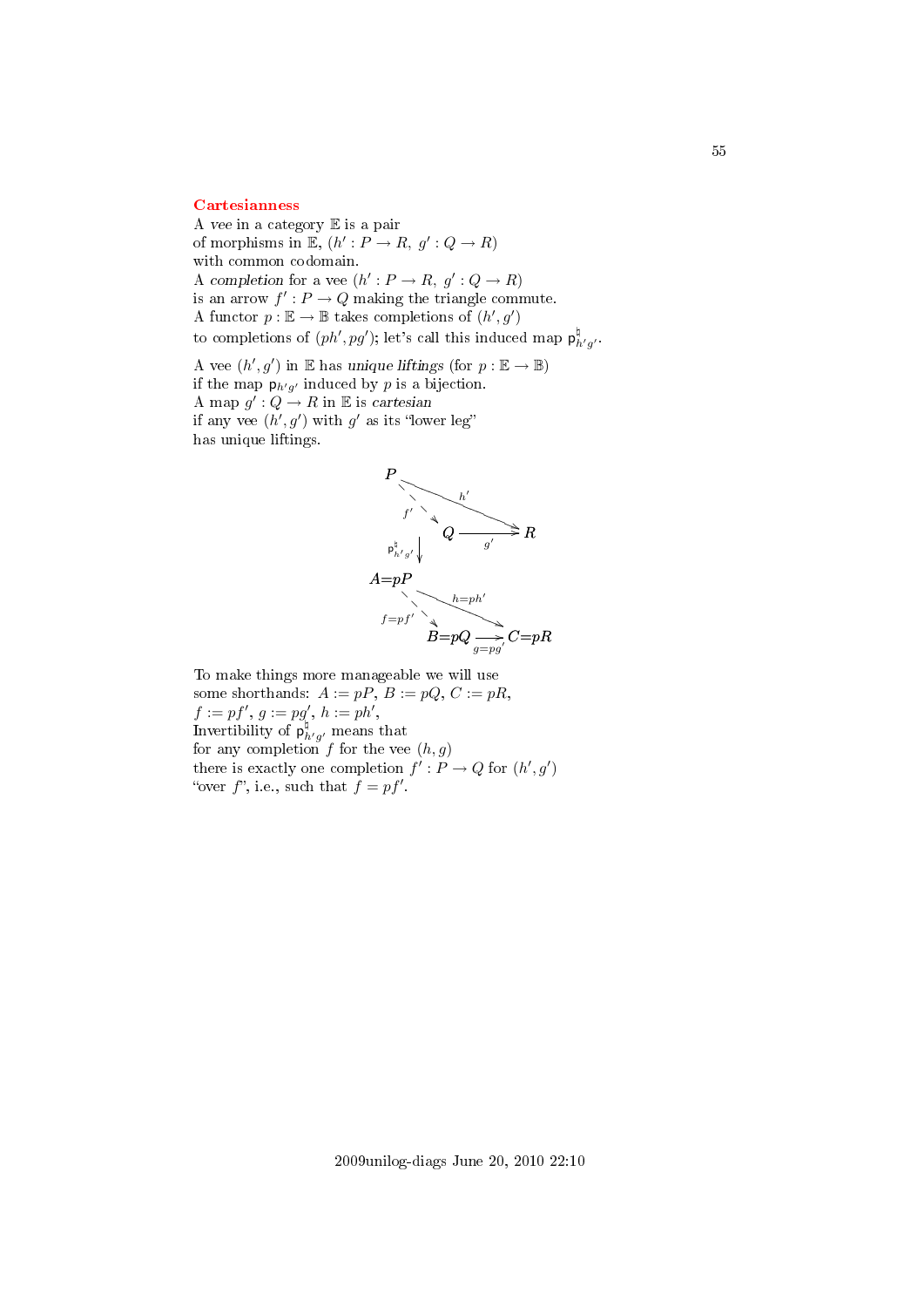#### [Cartesianness \(2\)](#page-2-17)

A proto-vee in a category E is a pair of morphisms in  $\mathbb{E}, (h': P \to R, g': Q \to R)$ with common codomain. A proto-completion for a vee  $(h': P \to R, g': Q \to R)$ is an arrow  $f' : P \to Q$  making the triangle commute. A functor  $p : \mathbb{E} \to \mathbb{B}$  takes proto-completions of  $(h', g')$ to proto-completions of  $(ph', pg')$ ; let's call this induced map  $\mathsf{p}^{\natural}_{h'g'}$ .

Note that this new induced map has a bigger domain... the old one had to act on all completions, the new one has to act on all proto-completions.

A vee with proto-unique liftings is a triple  $(h', g', \mathsf{p}_{h'g'})$ , where  $p_{h'g'}$  is a proto-inverse for  $p^{\nmid}_{h'g'}$ .



Proto-cartesianness for an arrow  $g'$ 

is the assurance that any vee  $(h', g')$  with lower leg g' has proto-unique liftings.

More formally:

a proto-cartesian morphism is a pair  $(g',$  cart), where cart  $\equiv (P, h' \mapsto p_{h'g'})$  is an operation that produces all the required proto-inverses.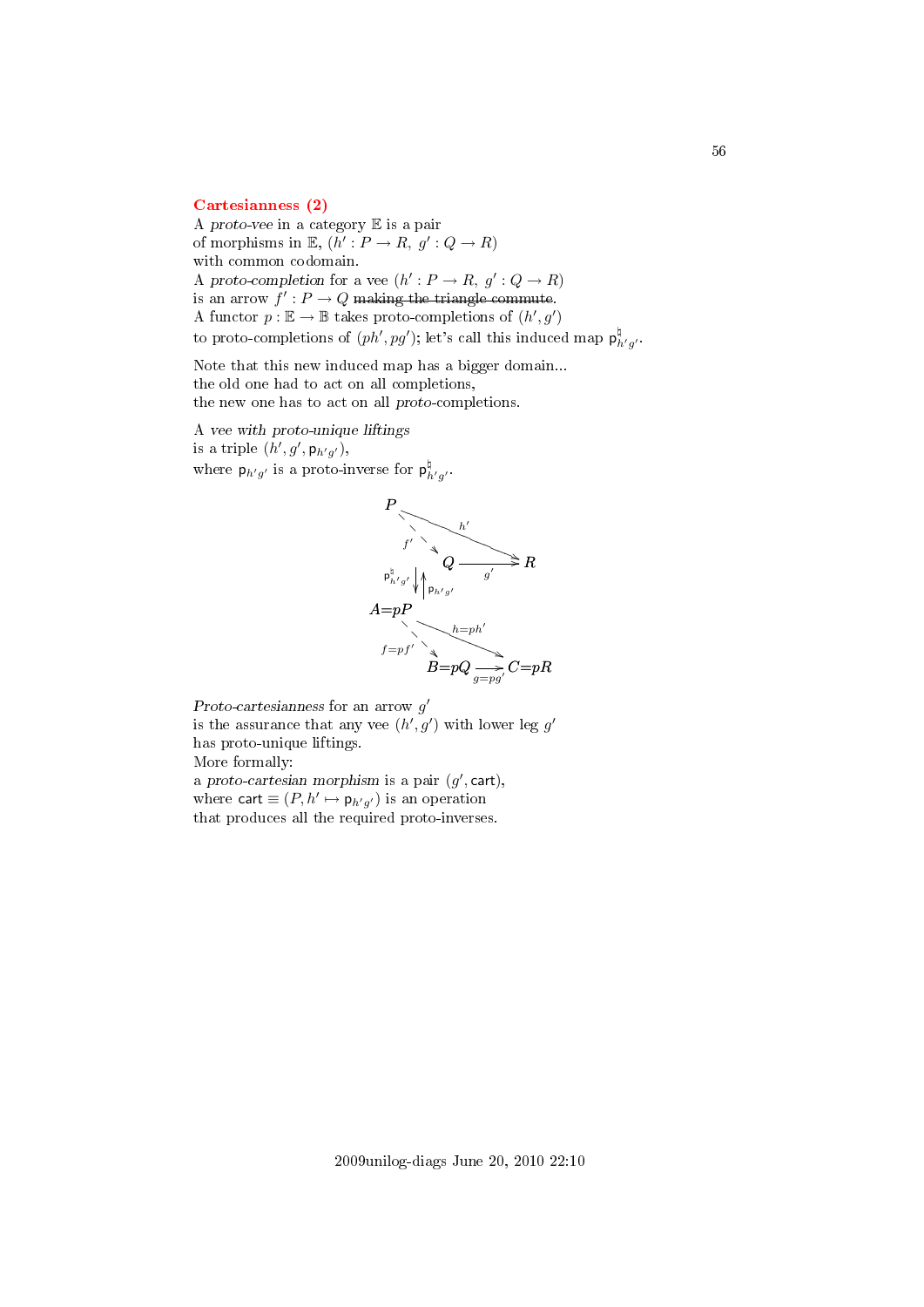#### [Pullbacks are cartesian](#page-2-18)

Cartesian maps are not so weird as the preceding definition suggests...

Fact. When  $p = \text{Cod}$ , "pullback squares are cartesian". The core of the proof is the following diagram.



The arrow  $g' = \begin{pmatrix} \pi' \\ g \end{pmatrix}$  is a "pullback square". Fix any  $h' = \left(\begin{array}{c} h'' \\ h \end{array}\right)$  with the same codomain as  $g'$ . For any completion f of the lower vee  $(h, g)$ , its lifting is  $f' = \left( \begin{smallmatrix} \langle a; f, h'' \rangle \\ f \end{smallmatrix} \right)$  $\left(\begin{array}{c} h^{\prime\prime}\rangle\ f^{\prime\prime} \end{array}\right).$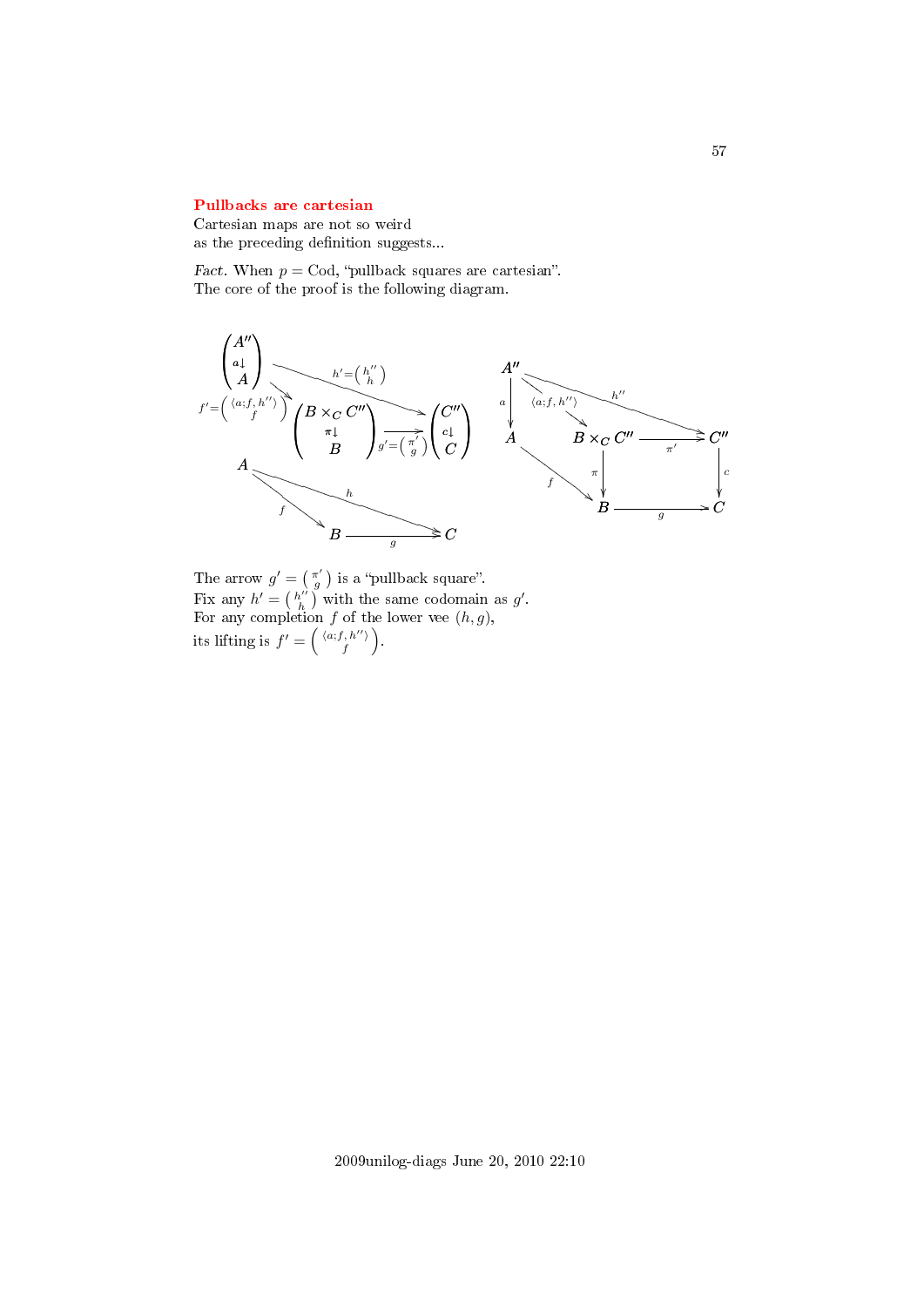#### [Cleavages](#page-2-19)

Here's the abstract view of cartesianness & friends formulated in a way that projects well into the syntactical world. Note that the conditions  $pR = C$ ,  $pg' = g$ , etc, are always implicit; the conditions  $h = f$ ; g and  $h' = f'$ ; g' are implicit whenever  $f, g$  (resp.  $f', g'$ ) are defined and when we are in the real world; in the syntactical world they are irrelevant.



Unique liftings for a vee  $(h', g')$  is an inverse  $p_{h'g'}$ for the natural operation  $p^{\natural}_{h'g'}$ . Cartesianness for an arrow  $g^{\prime}$ is an operation  $\text{cart}_{g'} \equiv (P, h' \mapsto \mathsf{p}_{h'g'}).$ A cartesian lifting for  $g : B \to C$  at R is a triple  $\text{clift}_{gR} \equiv (Q, g', \textsf{cart}_{g'}).$ A family of cartesian liftings for  $g: B \to C$ is an operation clifts<sub>g</sub>  $\equiv (R \mapsto \text{clift}_{gR})$ . A cleavage (for the functor  $p : \mathbb{E} \to \mathbb{B}$ ) is an operation cleavage  $\equiv (q \mapsto \text{clifts}_q)$ .

Or all at once: a cleavage (for the functor  $p : \mathbb{E} \to \mathbb{B}$ ) is an operation cleavage  $\equiv (g \mapsto (R \mapsto (Q, g', (P, h' \mapsto (f \mapsto f'))))),$ or, more detailedly, cleavage  $\equiv (B, C, g \mapsto (R \mapsto (Q, g', (A, P, h, h' \mapsto (f \mapsto f'))))).$ 

A cloven fibration is a 4-uple  $(\mathbb{B}, \mathbb{E}, p, \text{clearage})$ , where  $p : \mathbb{E} \to \mathbb{B}$  and cleavage is a cleavage for p.

One further subtlety is needed to make this work in the syntactical world: as we need a restricted version of equality to be able to say "P is over A", "f' is over f", etc,  $E$  should be a "category defined over  $\mathbb{B}$ ". (Details later!)

58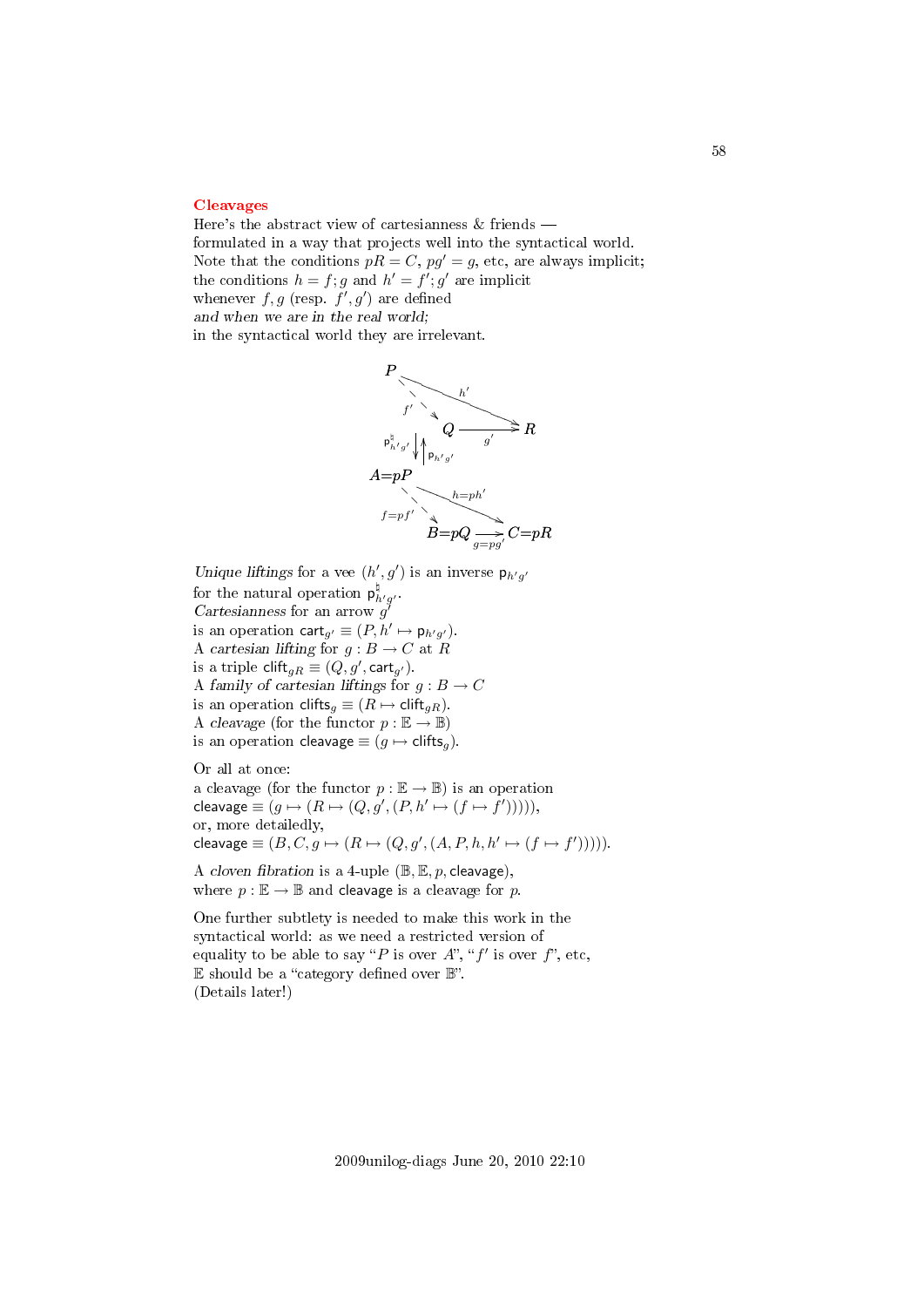## [Cleavage induces change-of-base](#page-2-20)

A cheap cloven fibration is just a 4-uple  $(\mathbb{B}, \mathbb{E}, p$ , cleavage); An expensive one also comes with change-of-base functions, factorization through cartesian morphisms,

rules that say that the composites of cartesians are cartesian, a family of adjunctions  $R \mapsto (p_R + \text{clift}_R)$  [← *complete this*], isos between different changes of base, etc.

Here's how to build the action on morphisms of a change-of-base functor  $g^*$  $((g^*)_0$  comes from cartesian liftings):

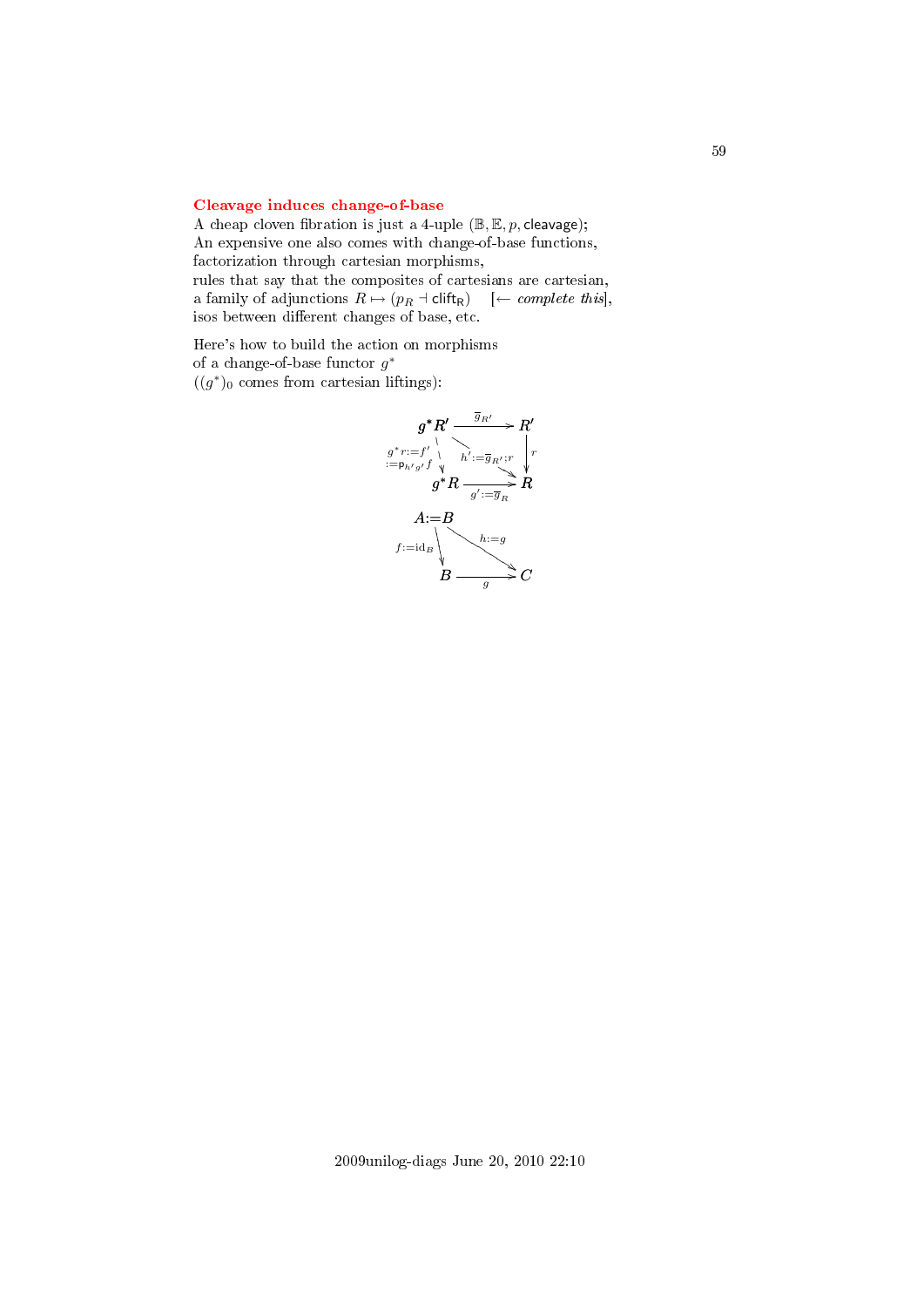# [Adjoints to change-of-base](#page-2-21)

In the archetypal case,  $p = \text{Cod} : \text{CanSub}(\textbf{Set}) \rightarrow \textbf{Set},$ every change-of-base functor  $f^*$  has both a left and a right adjoint. In some cases these adjoints have simple forms.

Some terminology...

a map  $\pi : A \times B \to A$  is a "projection", and the correspondent  $\pi^*: \mathbb{E}_A \to \mathbb{E}_{A \times B}$  is a "weakening functor"; a map  $\pi: A \times B \rightarrow A \times B \times B$  is a "diagonal", and the correspondent  $\delta^* : \mathbb{E}_{A \times B \times B} \to \mathbb{E}_{A \times B}$  is a "contraction functor". A  $\pi^*$  "introduces a dummy variable", a  $\delta^*$  "collapses two variables".

$$
\{a, b \mid P(a, b)\} \longmapsto \{a \mid \exists b.P(a, b)\} \quad P \longmapsto \exists_f P
$$
\n
$$
\downarrow \iff \qquad \qquad \downarrow \qquad \iff \qquad \downarrow
$$
\n
$$
\{a, b \mid Q(a)\} \iff \{a \mid Q(a)\} \quad f^*Q \iff \qquad \downarrow Q
$$
\n
$$
\downarrow \qquad \iff \qquad \qquad \downarrow \qquad \iff \qquad \downarrow
$$
\n
$$
\{a, b \mid R(a, b)\} \longmapsto \{a \mid \forall b.P(a, b)\} \quad R \longmapsto \forall_f R
$$
\n
$$
A \times B \xrightarrow{\pi} A \qquad A \xrightarrow{f} B
$$

$$
\begin{array}{ccc}\nPab \Longrightarrow \exists b.Pab & Pab \Longrightarrow b=b' \land Pabb & Pa \Longrightarrow \exists a.a = fb \land Pa \\
\downarrow & \longleftrightarrow & \downarrow & \downarrow & \longleftrightarrow & \downarrow \\
Qa \Longleftarrow & Qa & Qabb \Longleftarrow & Qabb & Qfa \Longleftarrow & Qb \\
\downarrow & \longleftrightarrow & \downarrow & \downarrow & \longleftrightarrow & \downarrow \\
Rab \Longrightarrow \forall b.Rab & Rab \Longrightarrow b=b' \supset Rab & Ra \Longrightarrow \forall a.a = fb \supset Pa \\
a, b \longmapsto a & a, b \longmapsto a, b, b' & a \longmapsto b\n\end{array}
$$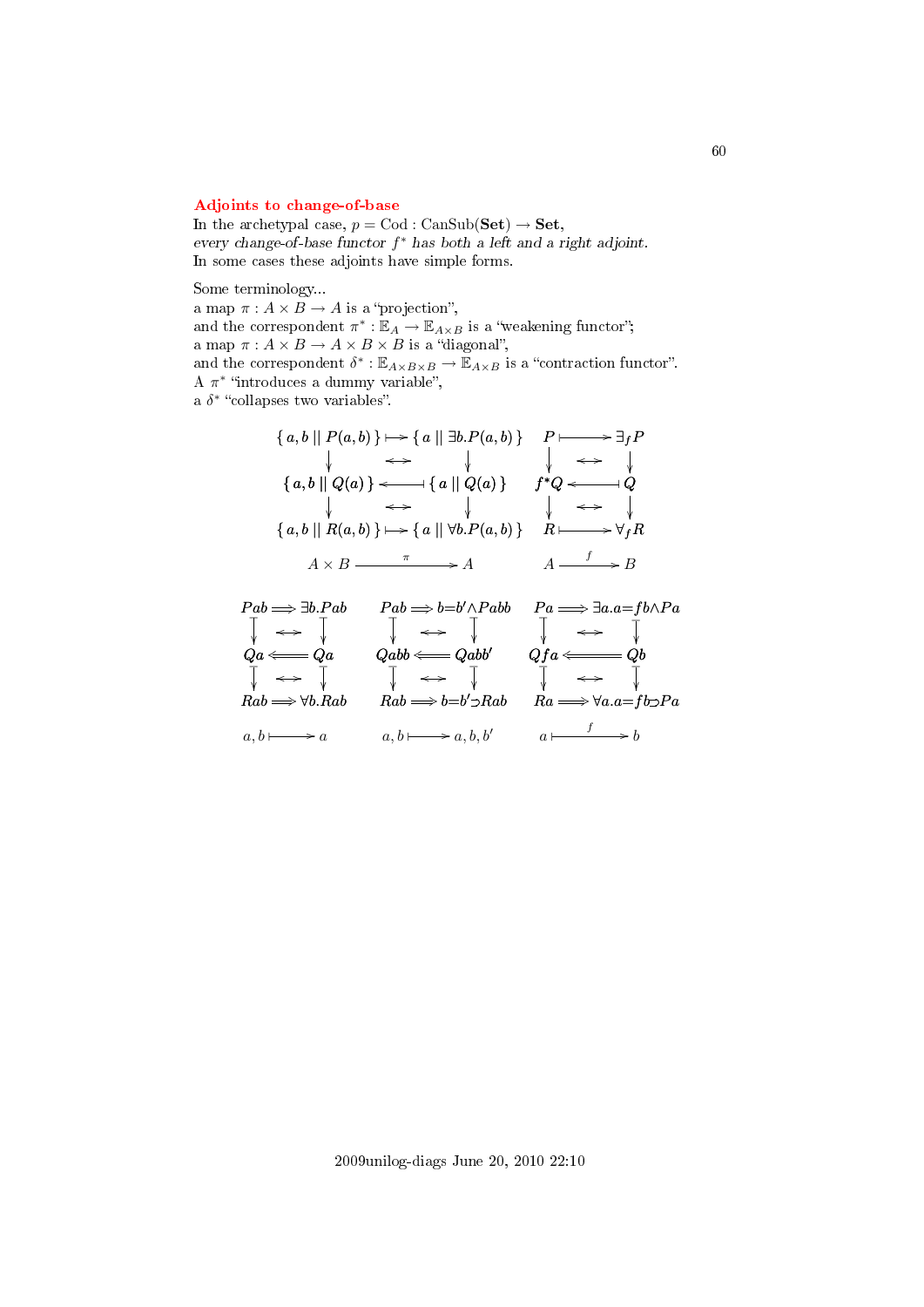#### Rules for the quantifiers

Now our task is to understand why, and in which sense, the adjoints to change-of-base that were just mentioned are "admissible".

In Natural Deduction we have six rules:  $\exists I, \exists E, \forall I, \forall E, =I, =E$ (a package with all six will be called  $\exists \forall = I E'$ ) and some of them only started to make sense to me (years ago!) when I saw how to translate them to a sequent-calculus like form, and how to interpret sequents as inclusions between subsets so we will see each of them in its ND form, in the corresponding SC form, and in a "set-like" form, involving functions, sets and subsets.

An important idea: any subtree of a derivation in natural deduction "has semantics", i.e., can be interpreted as an inclusion between subsets.

The rules are:



but each of these (apparently) small trees packs a huge amount of information.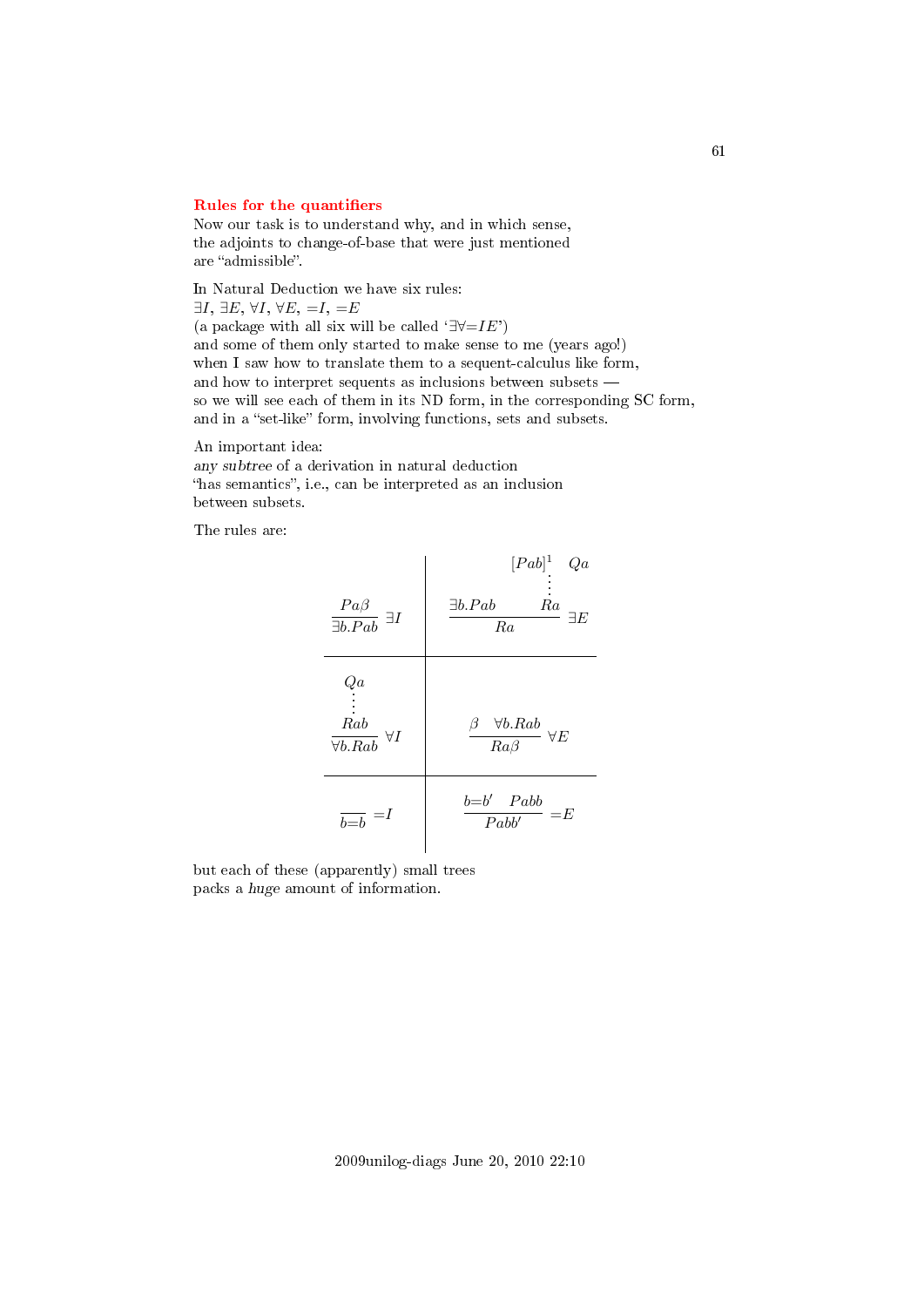## Rules for the quantifiers (2)

Here are the translations...

$$
\begin{array}{c|c|c}\n & \frac{Pa\beta}{\exists b.Pab} & \exists I & \frac{\exists b.Pab & Ra}{Ra} & \frac{\exists c}{\exists b.Pab} \\
 & \frac{(a \rightarrow \beta) : A \rightarrow B \{a, b \mid Pab \}}{\{a \mid Pa\beta\} \rightarrow \{a \mid \exists b.Pab \}} & \exists I & \frac{\{a, b \mid Pab \land Qa\} \rightarrow \{a, b \mid Ra\}}{\{a \mid (\exists b.Pab \land Qa) \rightarrow \{a \mid Ra\}} \exists E \\
 & \frac{a \vdash \beta \{a, b \mid Pab \}}{a; Pa\beta \vdash \exists b.Pab} & \exists I & \frac{a, b; Pab, Qa \vdash Ra}{a; \exists b.Pab, Qa \vdash Ra} \exists E \\
 & \frac{Rab}{\forall b.Rab} & \forall I & \frac{\beta \quad \forall b.Rab}{Ra\beta} \quad \forall E \\
 & \frac{\{a, b \mid Qa\} \rightarrow \{a, b \mid Rab\}}{\{a \mid Qa\} \rightarrow \{a \mid \forall b.Rab \}} & \forall I & \frac{(a \rightarrow \beta) : A \rightarrow B \{a, b \mid Rab\}}{\{a \mid \forall b.Rab \}} \quad \forall E \\
 & \frac{a, b; Qa \vdash Ra}{a; Qa \vdash \forall b.Rab} & \forall I & \frac{a \mapsto \beta \{a, b \mid Rab\}}{\{a \mid \forall b.Rab \vdash Ra\}} \quad \forall E \\
 & \frac{B}{b \rightarrow b} = I & \frac{b = b' \quad Pabb}{Pabb} = E \\
 & \frac{B}{\{b \mid T\} \rightarrow \{b \mid b = b\}} = I & \frac{\{a, b, b' \mid \mid Pabb\}}{a, b, b' \mid b = b' \land Pabb} \rightarrow \{a, b, b' \mid Pabb' \}} = E \\
 & \frac{B}{b \rightarrow T \rightarrow B} = I & \frac{\{a, b, b' \mid Pabb\}}{a, b, b' \mid b = b' \land Pabb} \rightarrow \{a, b, b' \mid Pabb' \}} = E\n \end{array}
$$

2009unilog-diags June 20, 2010 22:10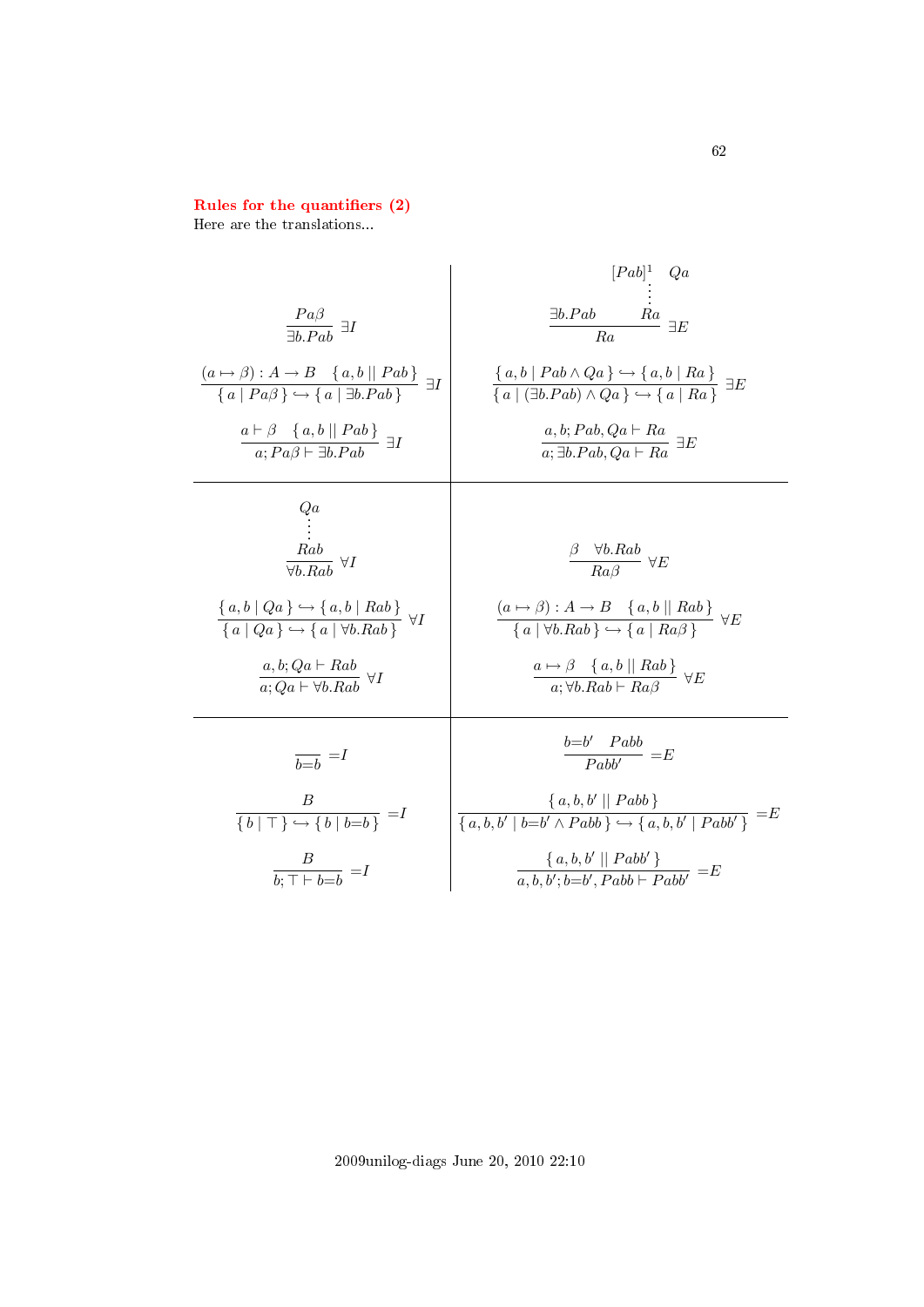# [Rules for equality](#page-2-24)

The three primitive rules for equality in Natural Deduction are:

$$
[Pabb']^{1}
$$
  

$$
\vdots
$$
  

$$
\frac{b=b'}{Pabb'} = E
$$
  

$$
\frac{Pabb}{Qabb} \text{subst}; 1
$$

The four derived rules below deserve proper names. Expensive ND systems come with them built-in, but in cheap ND system we have to build them ourselves.

$$
\overline{b=b} \text{ refl} := \overline{b=b} = I
$$
\n
$$
\frac{b=b'}{\overline{b'b}} \text{ sym} := \frac{b=b'}{b'b} = \frac{b=b'}{b'}
$$
\n
$$
\frac{b=b'}{b=b''} \text{ trans} := \frac{b' = b''}{b=b''} = E
$$
\n
$$
\frac{b=b'}{b=b''} \text{ trans} := \frac{b' = b''}{b=b''} = E
$$
\n
$$
\frac{[Qabb]^1}{Qabb} = E'
$$
\n
$$
\frac{b=b'}{Qabb} = E'
$$
\n
$$
\frac{Qabb'}{Qabb} = E
$$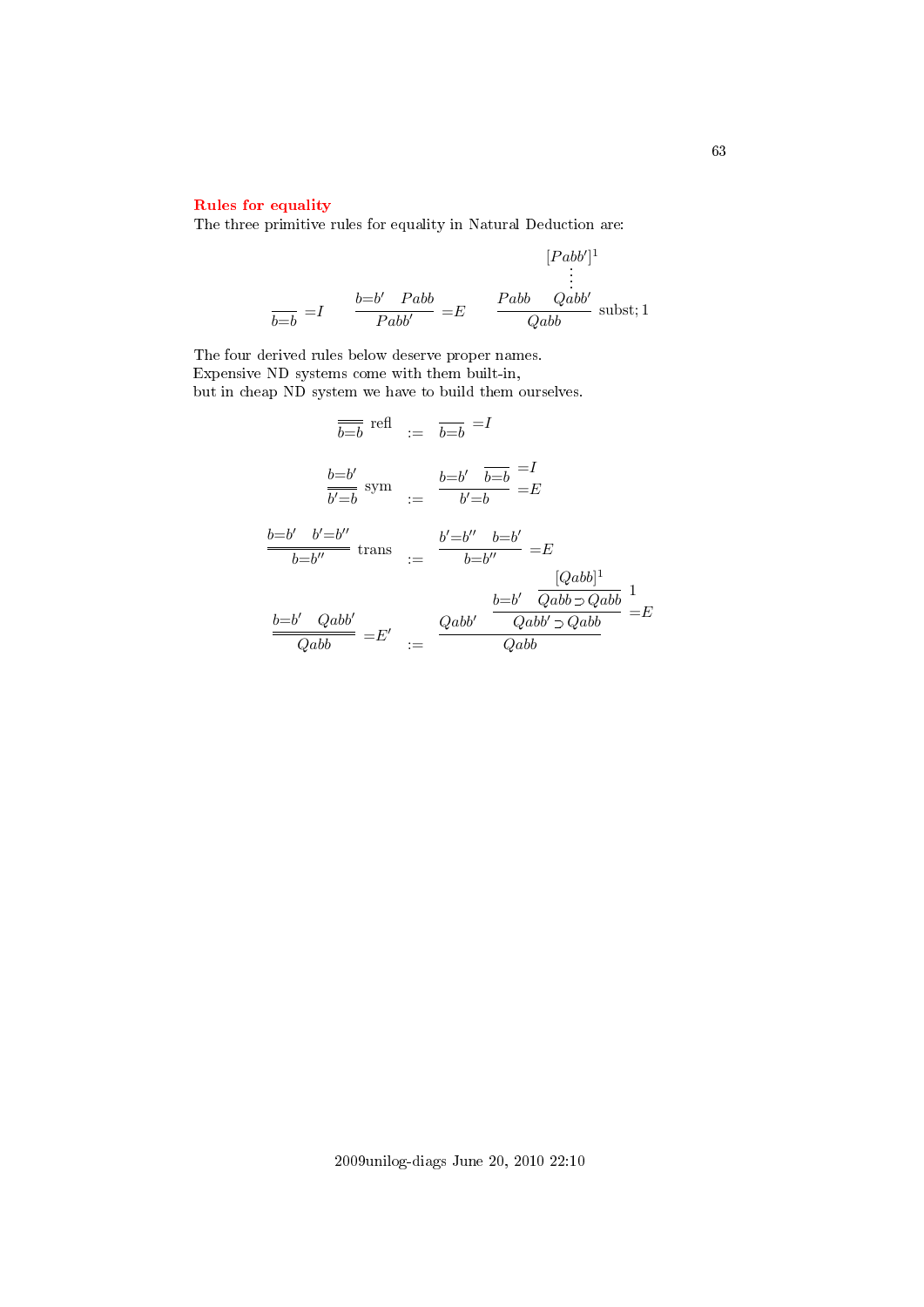Adjoints to change-of-base: quantifiers

$$
P'ab \implies \exists b. P'ab
$$
\n
$$
\downarrow \qquad \qquad \downarrow \qquad \qquad \downarrow \qquad \qquad [P'ab]^1
$$
\n
$$
\downarrow \qquad \qquad \downarrow \qquad \qquad [P'ab]^1
$$
\n
$$
\downarrow \qquad \qquad \downarrow \qquad \downarrow \qquad \qquad [P'ab]^1
$$
\n
$$
\downarrow \qquad \qquad \downarrow \qquad \downarrow \qquad \qquad [P'ab]^1
$$
\n
$$
\downarrow \qquad \downarrow \qquad \downarrow \qquad \downarrow \qquad \downarrow \qquad \downarrow \qquad \downarrow \qquad \downarrow \qquad \downarrow \qquad \downarrow \qquad \downarrow \qquad \downarrow \qquad \downarrow \qquad \downarrow \qquad \downarrow \qquad \downarrow \qquad \downarrow \qquad \downarrow \qquad \downarrow \qquad \downarrow \qquad \downarrow \qquad \downarrow \qquad \downarrow \qquad \downarrow \qquad \downarrow \qquad \downarrow \qquad \downarrow \qquad \downarrow \qquad \downarrow \qquad \downarrow \qquad \downarrow \qquad \downarrow \qquad \downarrow \qquad \downarrow \qquad \downarrow \qquad \downarrow \qquad \downarrow \qquad \downarrow \qquad \downarrow \qquad \downarrow \qquad \downarrow \qquad \downarrow \qquad \downarrow \qquad \downarrow \qquad \downarrow \qquad \downarrow \qquad \downarrow \qquad \downarrow \qquad \downarrow \qquad \downarrow \qquad \downarrow \qquad \downarrow \qquad \downarrow \qquad \downarrow \qquad \downarrow \qquad \downarrow \qquad \downarrow \qquad \downarrow \qquad \downarrow \qquad \downarrow \qquad \downarrow \qquad \downarrow \qquad \downarrow \qquad \downarrow \qquad \downarrow \qquad \downarrow \qquad \downarrow \qquad \downarrow \qquad \downarrow \qquad \downarrow \qquad \downarrow \qquad \downarrow \qquad \downarrow \qquad \downarrow \qquad \downarrow \qquad \downarrow \qquad \downarrow \qquad \downarrow \qquad \downarrow \qquad \downarrow \qquad \downarrow \qquad \downarrow \qquad \downarrow \qquad \downarrow \qquad \downarrow \qquad \downarrow \qquad \downarrow \qquad \downarrow \qquad \downarrow \qquad \downarrow \qquad \downarrow \qquad \downarrow \qquad \downarrow \qquad \downarrow \qquad \downarrow \qquad \downarrow \qquad \downarrow \qquad \down
$$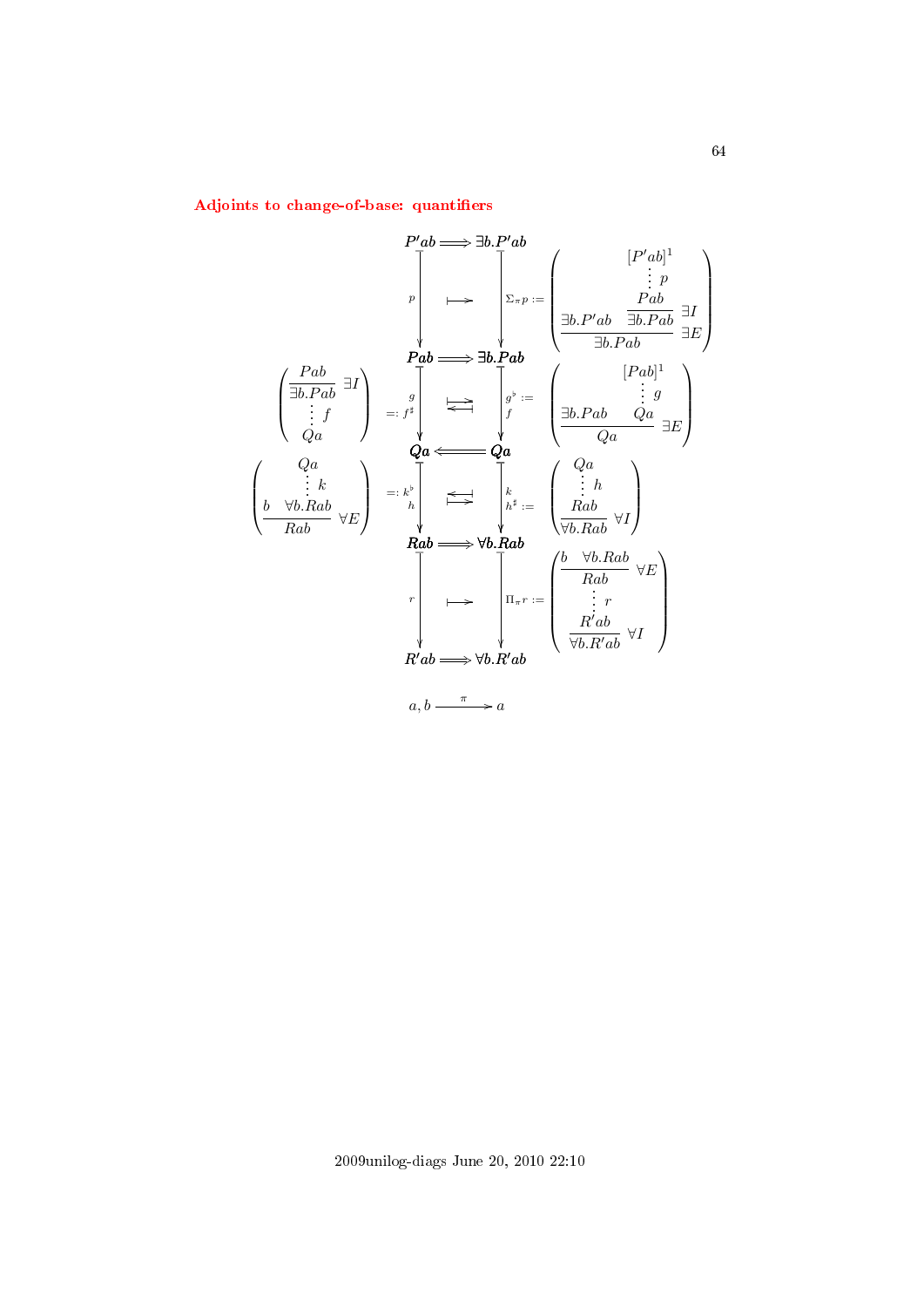$$
P'ab \longrightarrow b=b' \wedge P'ab
$$
\n
$$
\downarrow \qquad p \qquad \downarrow \qquad p \qquad \downarrow \qquad p \qquad \downarrow \qquad p \qquad \downarrow \qquad p \qquad \downarrow \qquad p \qquad \downarrow \qquad p \qquad \downarrow \qquad p \qquad \downarrow \qquad p \qquad \downarrow \qquad p \qquad \downarrow \qquad p \qquad \downarrow \qquad p \qquad \downarrow \qquad p \qquad \downarrow \qquad p \qquad \downarrow \qquad p \qquad \downarrow \qquad p \qquad \downarrow \qquad p \qquad \downarrow \qquad p \qquad \downarrow \qquad p \qquad \downarrow \qquad p \qquad \downarrow \qquad p \qquad \downarrow \qquad p \qquad \downarrow \qquad p \qquad \downarrow \qquad p \qquad \downarrow \qquad p \qquad \downarrow \qquad p \qquad \downarrow \qquad p \qquad \downarrow \qquad p \qquad \downarrow \qquad p \qquad \downarrow \qquad p \qquad \downarrow \qquad p \qquad \downarrow \qquad p \qquad \downarrow \qquad p \qquad \downarrow \qquad p \qquad \downarrow \qquad p \qquad \downarrow \qquad p \qquad \downarrow \qquad p \qquad \downarrow \qquad p \qquad \downarrow \qquad p \qquad \downarrow \qquad p \qquad \downarrow \qquad p \qquad \downarrow \qquad p \qquad \downarrow \qquad p \qquad \downarrow \qquad p \qquad \downarrow \qquad p \qquad \downarrow \qquad p \qquad \downarrow \qquad p \qquad \downarrow \qquad p \qquad \downarrow \qquad p \qquad \downarrow \qquad p \qquad \downarrow \qquad p \qquad \downarrow \qquad p \qquad \downarrow \qquad p \qquad \downarrow \qquad p \qquad \downarrow \qquad p \qquad \downarrow \qquad p \qquad \downarrow \qquad p \qquad \downarrow \qquad p \qquad \downarrow \qquad p \qquad \downarrow \qquad p \qquad \downarrow \qquad p \qquad \downarrow \qquad p \qquad \downarrow \qquad p \qquad \downarrow \qquad p \qquad \downarrow \qquad p \qquad \downarrow \qquad p \qquad \downarrow \qquad p \qquad \downarrow \qquad p \qquad \downarrow \qquad p \qquad \downarrow \qquad p \qquad \downarrow \qquad p \qquad \downarrow \qquad p \qquad \downarrow \qquad p \qquad \downarrow \qquad
$$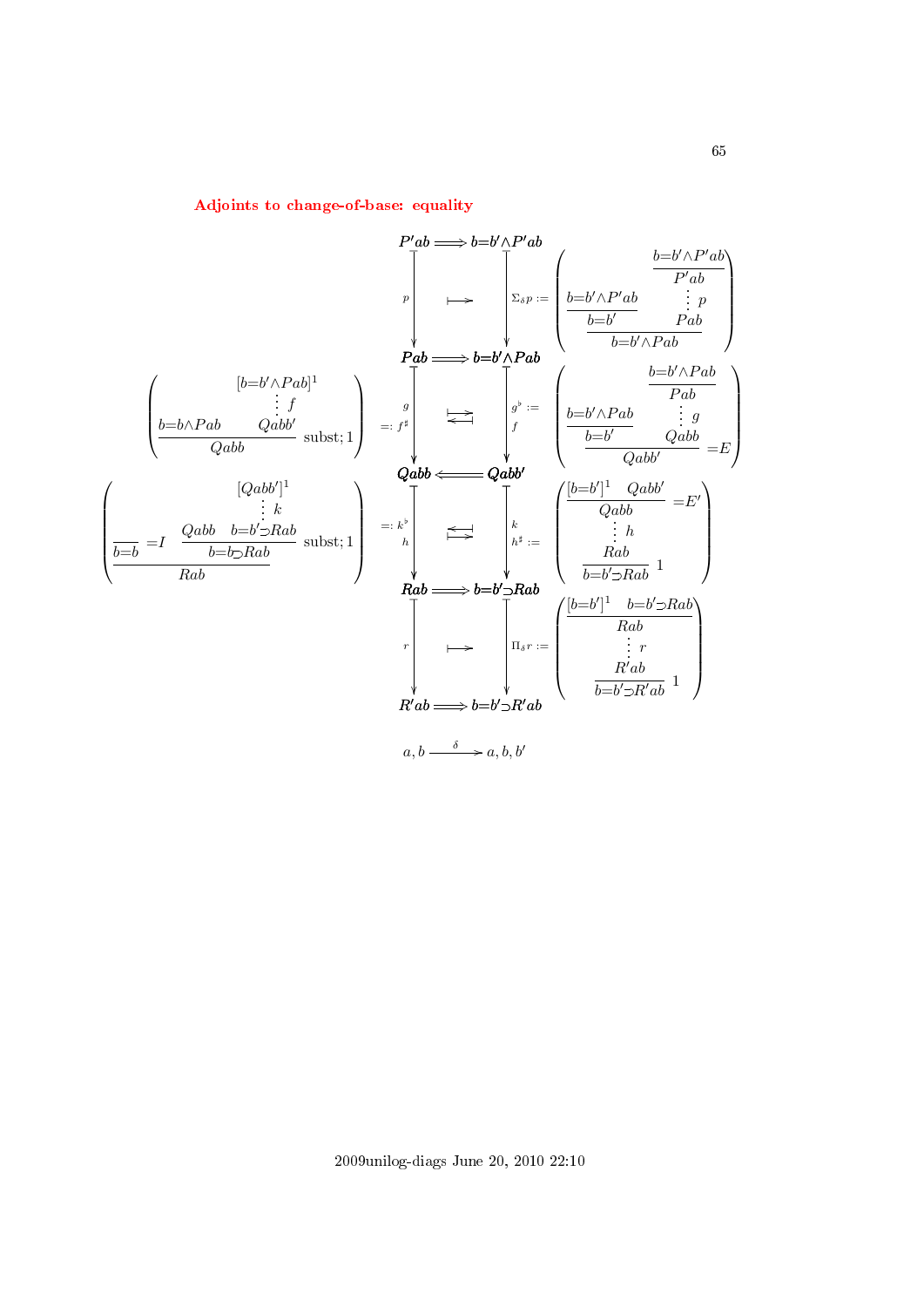# [Adjoints to change-of-base: candidates](#page-2-27)

# Remember that:  $\Delta_B := \langle \mathrm{id}_B, \mathrm{id}_B \rangle : B \to B \times B,$  $\delta_{AB} := \langle \mathrm{id}_{A \times B}, \pi'_{AB} \rangle : A \times B \to (A \times B) \times B.$

If  $f: A \to B$  and  $P \in \mathbb{E}_A$  then we can define  $\exists_f P := \exists_{\pi_{BA}} ((id_B \times f)^* \mathop{\mathrm{Eq}}\nolimits_{\Delta_B} \top_B \wedge \pi_{BA}^{\prime *} P).$ 

$$
\begin{array}{c|c|c} & A \xrightarrow{f} & B & B \\ \hline B \times A \to B \times B & \{b,b'\mid b=b'\} & \{a\mid\mid Pa\} & \text{if } \\ \hline & \{b,a\mid\mid b=fa\} & \{b,a\mid\mid Pa\} & \text{if } \\ \hline & \{b,a\mid\mid b=fa \land Pa\} & \text{if } \\ \hline & \{b\mid\mid \exists a.b = fa \land Pa\} & \text{if } \\ \hline \end{array} \hspace{1cm} \begin{array}{c} f & B \\ \hline \text{id}_B \times f & \overline{\text{Eq}_{\Delta_B} \top_B} & P \\ \hline & \text{id}_B \times f)^* \text{Eq}_{\Delta_B} \overline{\text{Eq}} & \pi_{BA}^{**} P \\ \hline & \text{id}_B \times f)^* \text{Eq}_{\Delta_B} \overline{\text{Eq}} \wedge \pi_{BA}^{**} P \\ \hline \exists_{\pi_{BA}} ((\text{id}_B \times f)^* \text{Eq}_{\Delta_B} \overline{\text{Eq}} \wedge \pi_{BA}^{**} P) \\ \end{array}
$$

If  $P \in \mathbb{E}_{A \times B}$  then we can define  $\operatorname{Eq}_{\delta_{AB}} P := (\pi'_{AB} \times \mathrm{id}_B)^* \operatorname{Eq}_{\Delta_B} \top_B \wedge \pi^*_{(A \times B)B} P$ 

$$
\frac{B}{\{b,b'\mid b=b'\}} \quad \frac{\{a,b\mid Pab\}}{\{(a,b),b'\mid b=b'\}} \quad \frac{\{a,b\mid Pab\}}{\{(a,b),b'\mid b=b'\}} \quad \frac{\overline{\text{Eq}_{\Delta_B}T_B}}{\{\pi'_{AB} \times \text{id}_B\}^* \text{Eq}_{\Delta_B}T_B} \quad \frac{P}{\pi^*_{(A \times B)B}P} \quad \frac{\{\pi^*_{(A \times B)B}B}{\{a,b\}\}^* \text{Eq}_{\Delta_B}T_B \times \pi^*_{(A \times B)B}P}}{\{\pi'_{AB} \times \text{id}_B\}^* \text{Eq}_{\Delta_B}T_B \times \pi^*_{(A \times B)B}P}
$$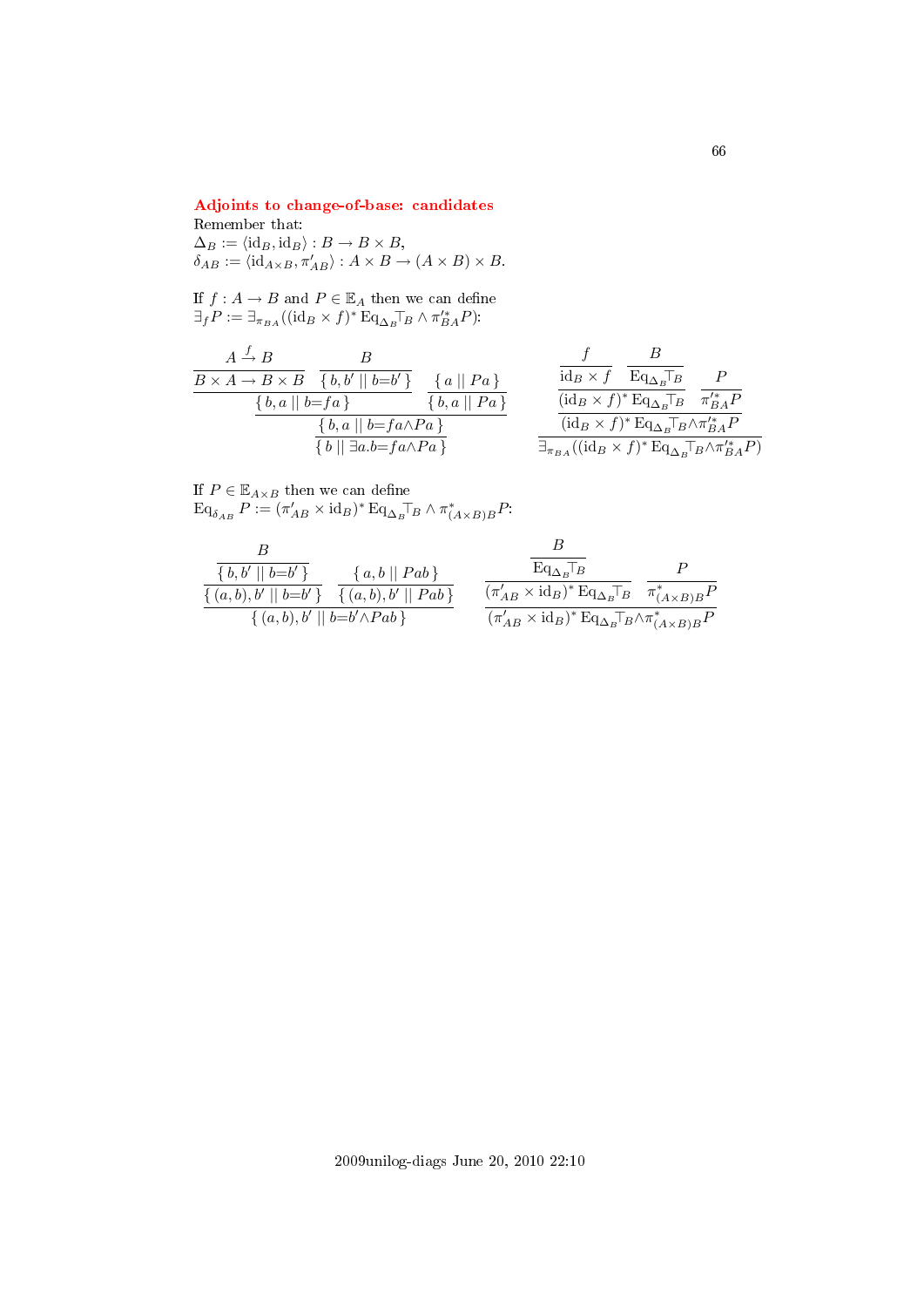Preservation of 'and'

$$
f^*P \leftarrow
$$
\n
$$
f^*P \wedge f^*Q \xrightarrow{\frac{h}{P} f^* (P \wedge Q) \longleftarrow P \wedge Q}
$$
\n
$$
f^*Q \xleftarrow{\qquad \qquad \downarrow \qquad \qquad \downarrow \qquad \qquad \downarrow}
$$
\n
$$
A \xrightarrow{\qquad \qquad f \qquad \qquad \downarrow \qquad \qquad \downarrow}
$$
\n
$$
B
$$
\n
$$
\frac{f}{f^*(P \wedge Q) \vdash f^* P \wedge f^* Q} P \wedge^{\frac{h}{h}} \xrightarrow{\qquad \qquad f^*(P \wedge Q) \vdash f^* P} \cdot^* \frac{P \wedge Q}{f^*(P \wedge Q) \vdash f^* Q} \xleftarrow{\qquad \qquad \downarrow \qquad \qquad \downarrow}
$$
\n
$$
\frac{f}{f^*(P \wedge Q) \vdash f^* P \wedge f^* Q} P \wedge^{\frac{h}{h}} \xleftarrow{\qquad \qquad f^*(P \wedge Q) \vdash f^* P \wedge f^* Q} \langle, \rangle
$$
\n
$$
\frac{f}{f^* P \wedge f^* Q \vdash f^*(P \wedge Q)} P \wedge
$$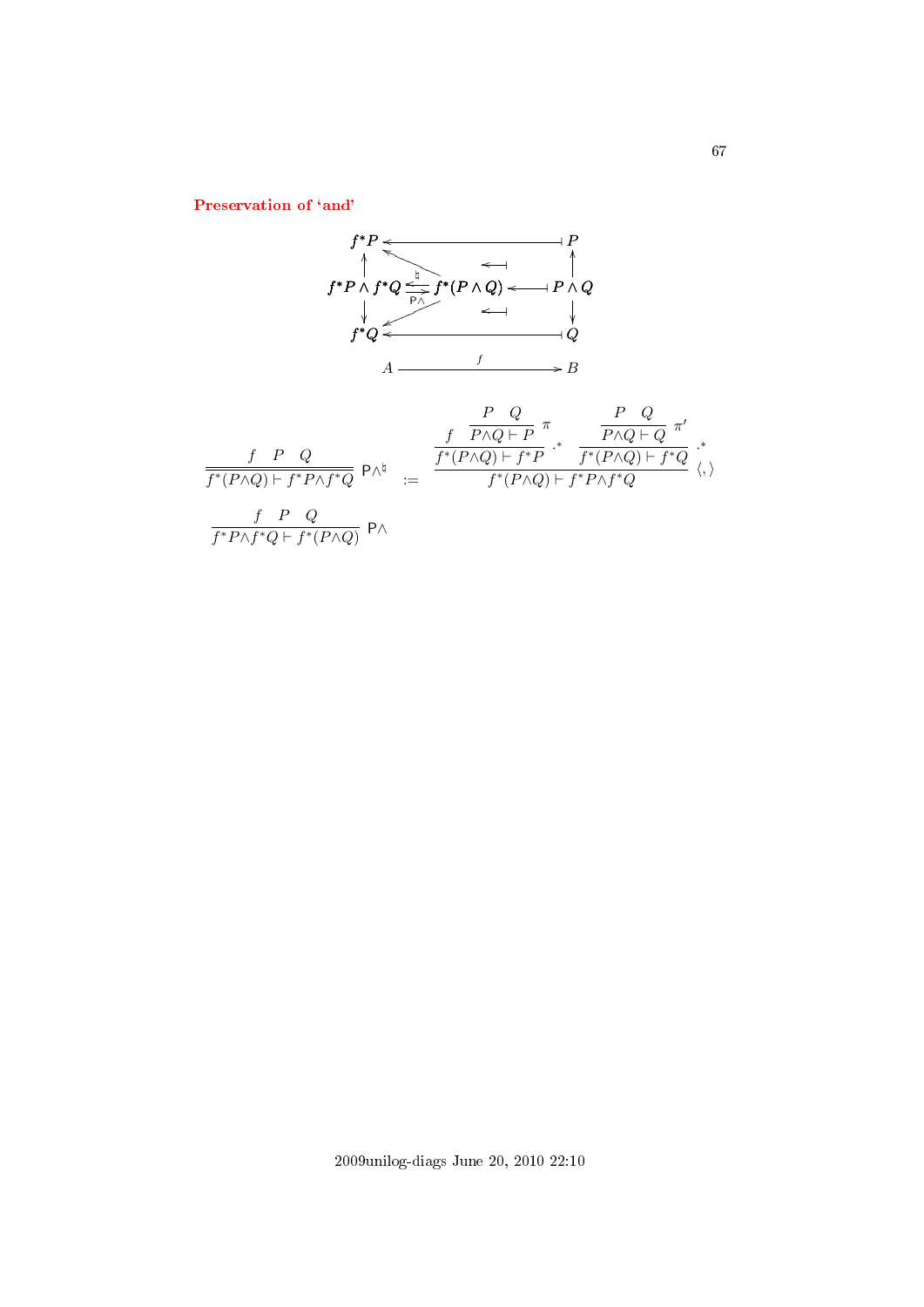#### Preservation of 'and' (2)

In the archetypal model, CanSub(Set), the arrows  $P \wedge^{\natural}$  and  $P \wedge$  exist for trivial reasons:  $f^*P \wedge f^*Q = \{ a \mid Pfa \wedge Qfa \} = \{ a \mid P(f(a)) \wedge Q(f(a)) \}$  and  $f^*(P \wedge Q) = \{ a \mid Pfa \wedge Qfa \} = \{ a \mid P(f(a)) \wedge Q(f(a)) \}$ are the same subobject.



The same will happen for  $PT$  and  $P\supset$ , and for some forms of Frob, BCCL and BCCR (the details for Frob, BCCL and BCCR are in [Seely83])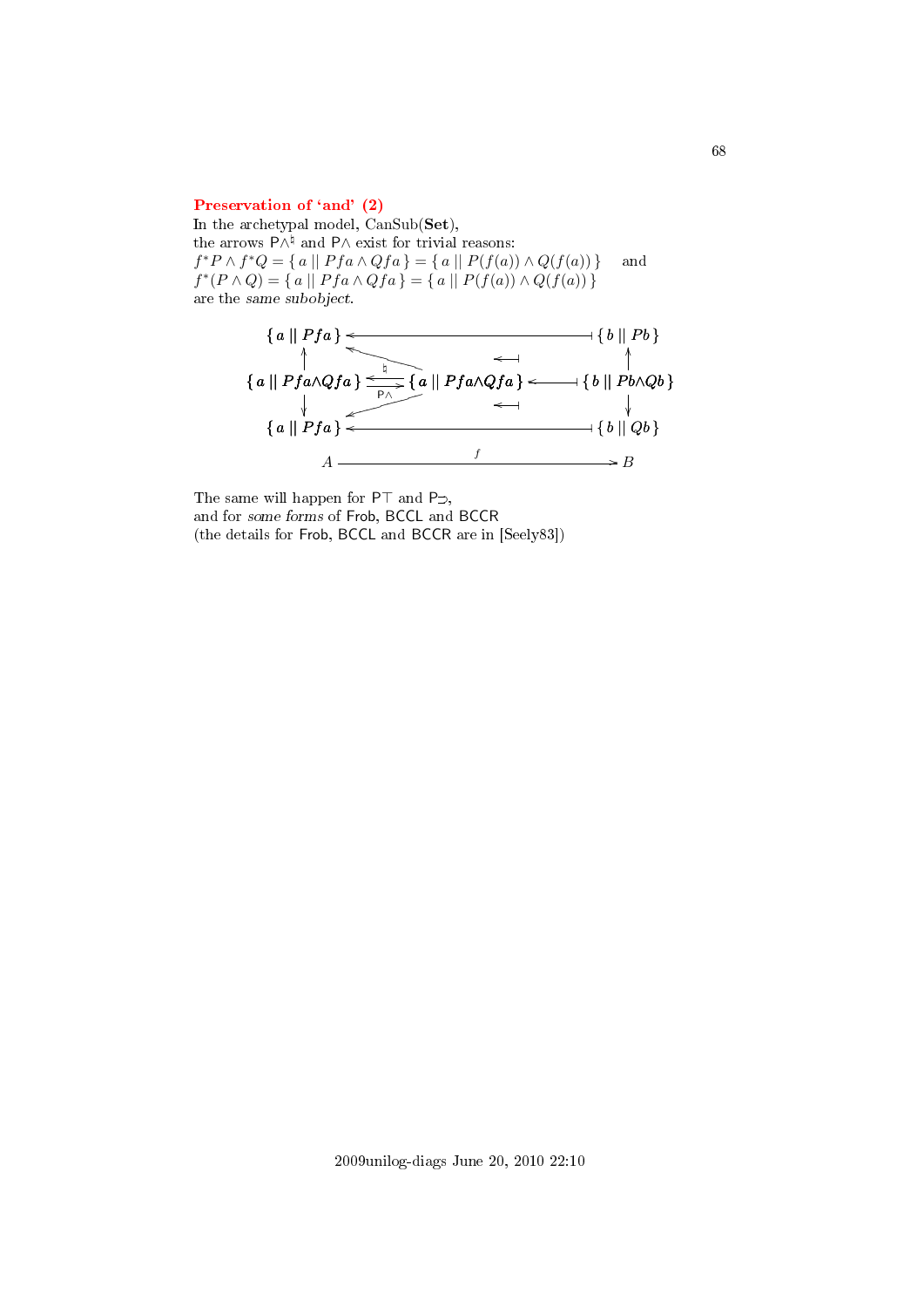Preservation of 'true'

$$
f^*T_B \leftarrow T_B
$$
\n
$$
\begin{array}{ccc}\n & & & \uparrow^* \uparrow^* & & \uparrow^* \\
 & & & \uparrow^* & & \uparrow^* \\
 & & & \uparrow^* & & \uparrow^* \\
 & & & A & \xrightarrow{f} & & \downarrow^* \\
 & & & A & \xrightarrow{f} & & \uparrow^* \\
 & & & & \uparrow^* \uparrow^* & & \uparrow^* \\
 & & & & \uparrow^* \uparrow^* & & \uparrow^* \\
 & & & & \uparrow^* \uparrow^* & & \uparrow^* \\
 & & & & \uparrow^* & & \uparrow^* \\
 & & & & \uparrow^* & & \uparrow^* \\
 & & & & \uparrow^* & & \uparrow^* & & \uparrow^* \\
 & & & & & \uparrow^* & & \uparrow^* \\
 & & & & & \uparrow^* & & \uparrow^* & & \uparrow^* \\
 & & & & & \uparrow^* & & & \uparrow^* & & \uparrow^* \\
 & & & & & & \uparrow^* & & & \uparrow^* & & \uparrow^* \\
 & & & & & & \uparrow^* & & & \uparrow^* & & \uparrow^* & & \uparrow^* & & \uparrow\n\end{array}
$$

2009unilog-diags June 20, 2010 22:10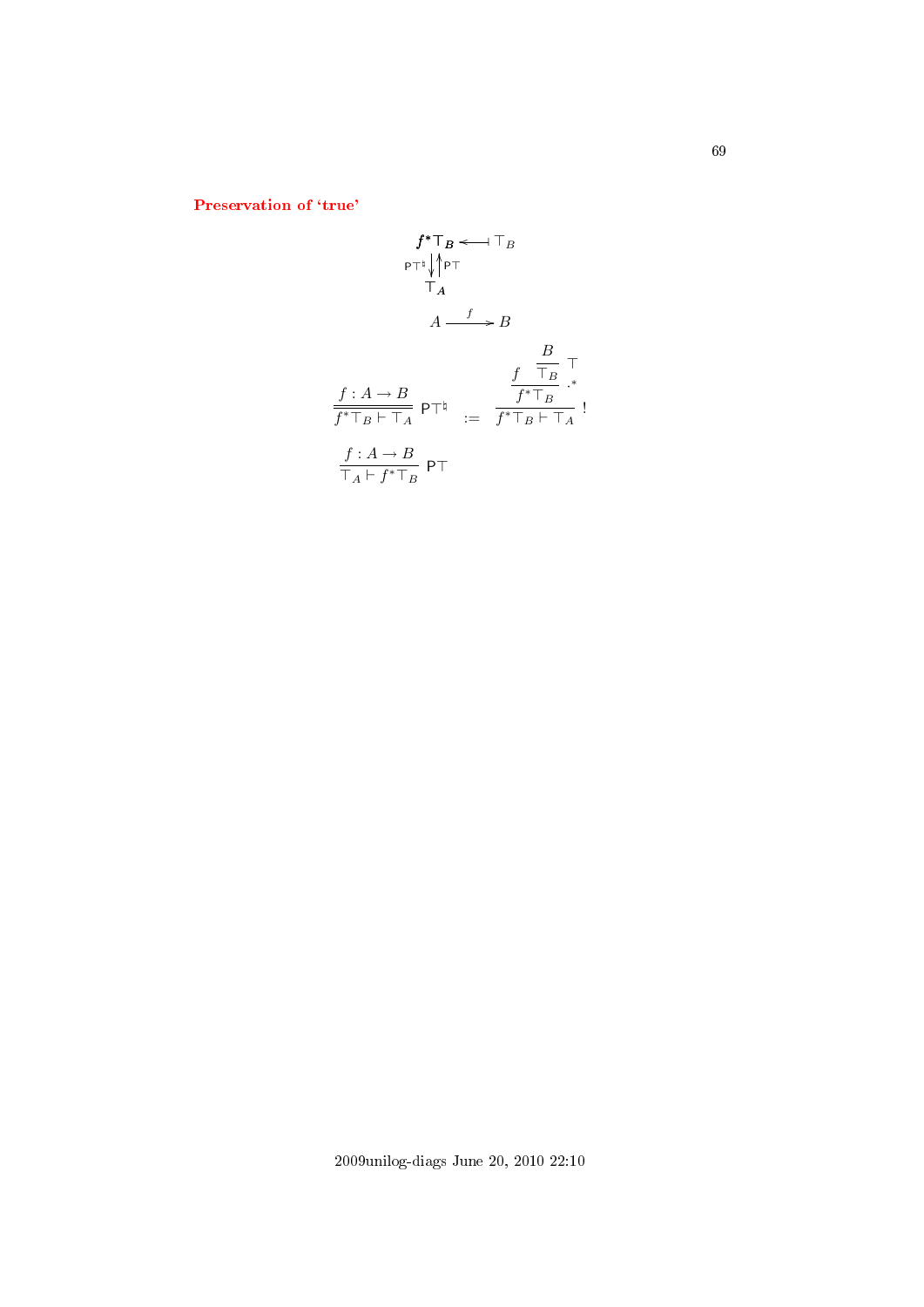# Preservation of 'implies'

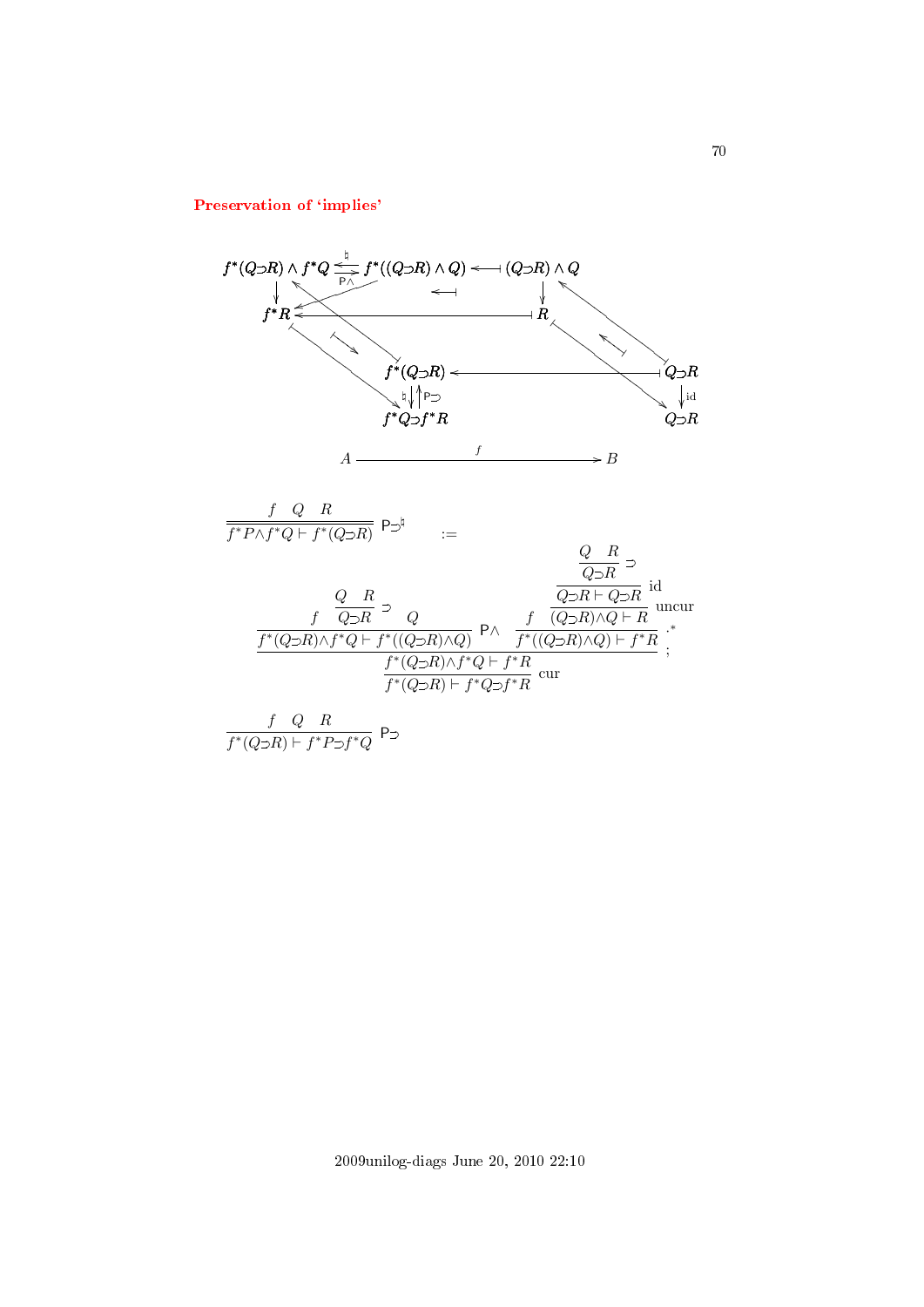[Beck-Chevalley for the left adjoint](#page-2-32)



2009unilog-diags June 20, 2010 22:10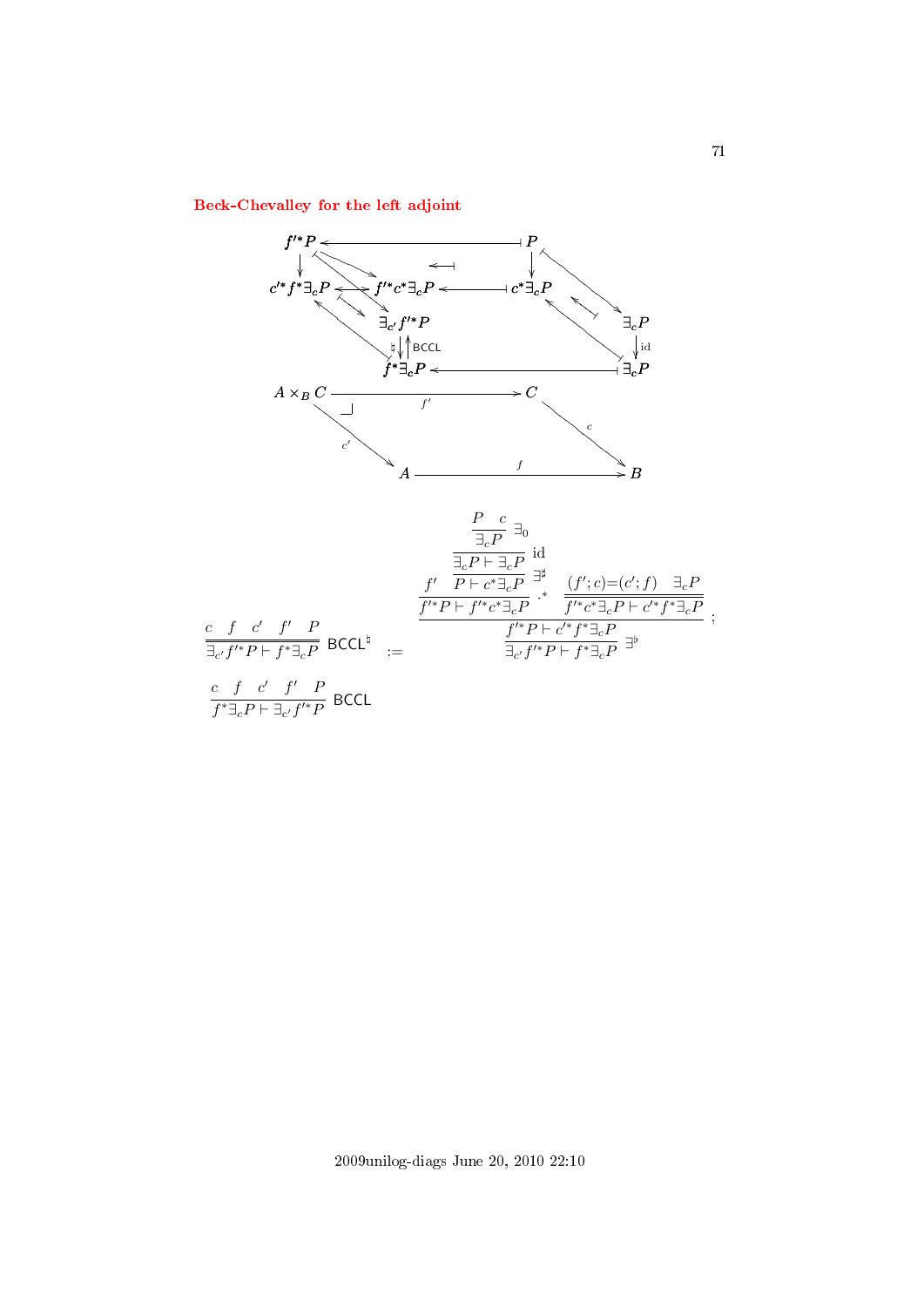[Beck-Chevalley for the right adjoint](#page-2-33)

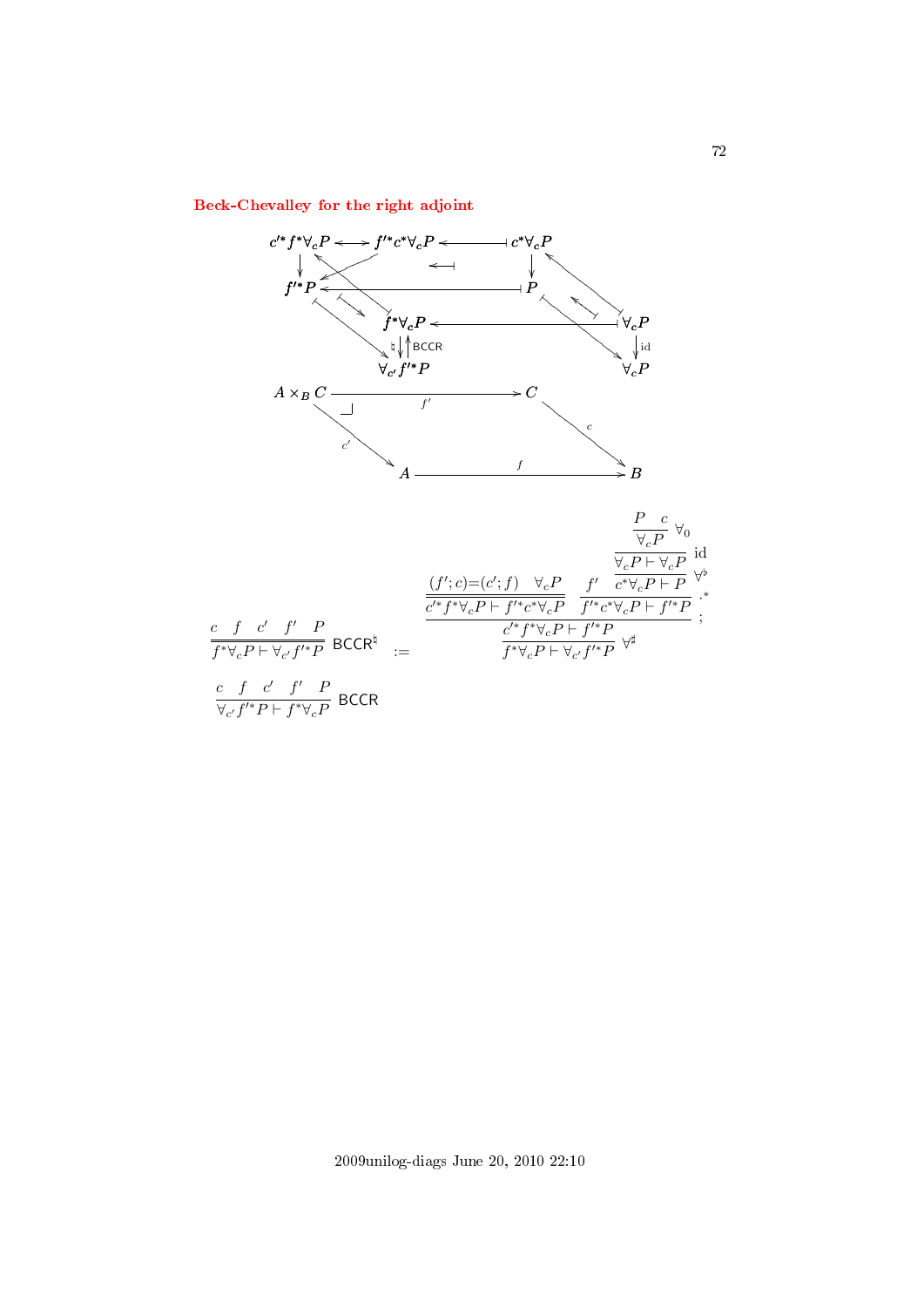[Frobenius](#page-2-0)

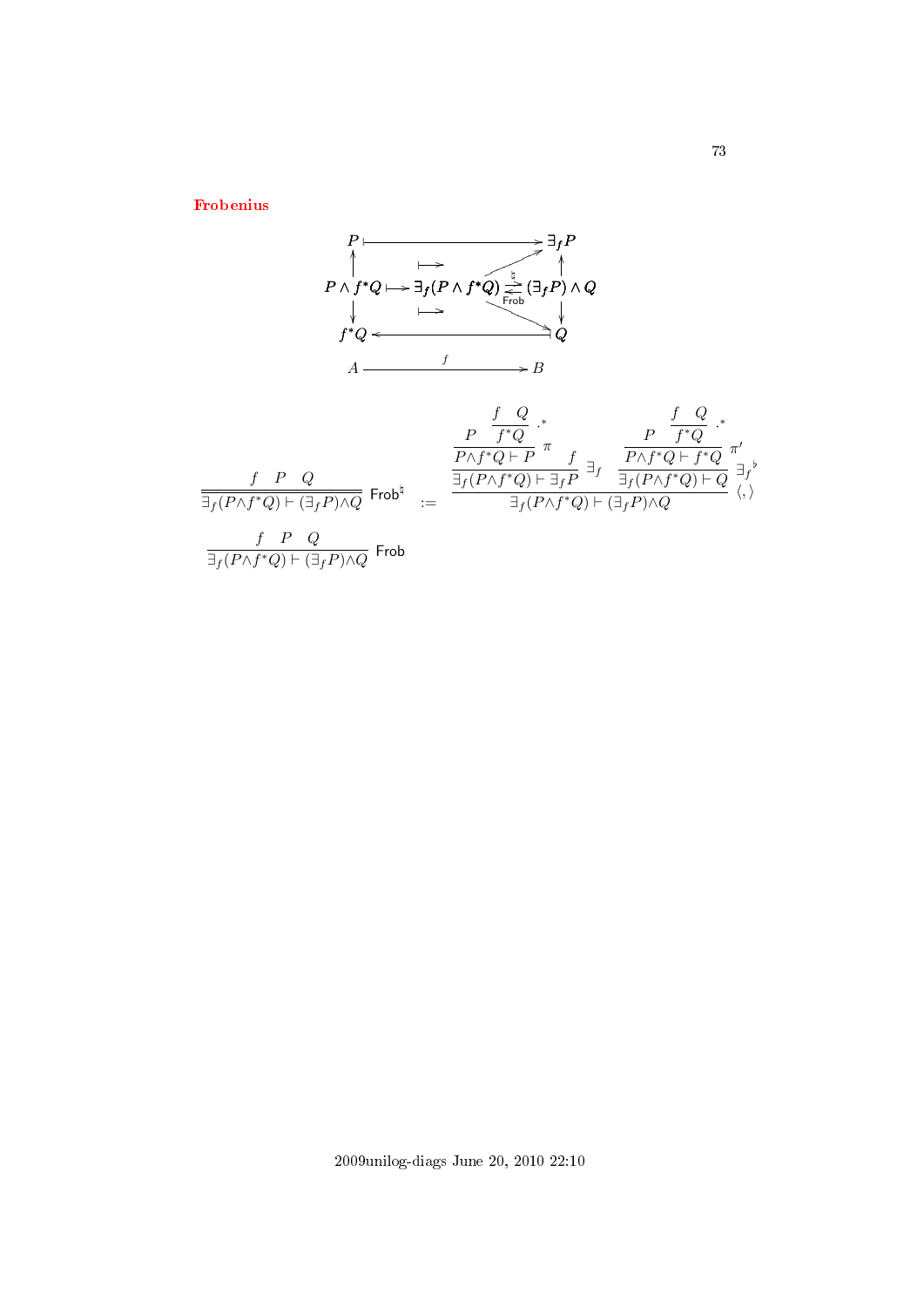## [Cheap hyperdoctrines](#page-2-1)

A cheap hyperdoctrine is a structure like this:

$$
\mathbb{H} = (\mathbb{B}, \times, 1, \rightarrow, \mathbb{E}, \land, \top, \supset, \n p, cleavage, \n P\land, PT, P\supset, \n \exists_{\pi} \neg \pi * \neg \forall_{p}, \n \quad \mathbf{Eq}_{\Delta} \neg \Delta^*, \n \quad \mathbf{BCC} \exists_{\pi}, \mathbf{BCC} \forall_{\pi})
$$

Note that Frob does not appear, and that BCCL and BCCR are stated only for very special cases — BCC∃, BCC∀, BCC= (details soon!)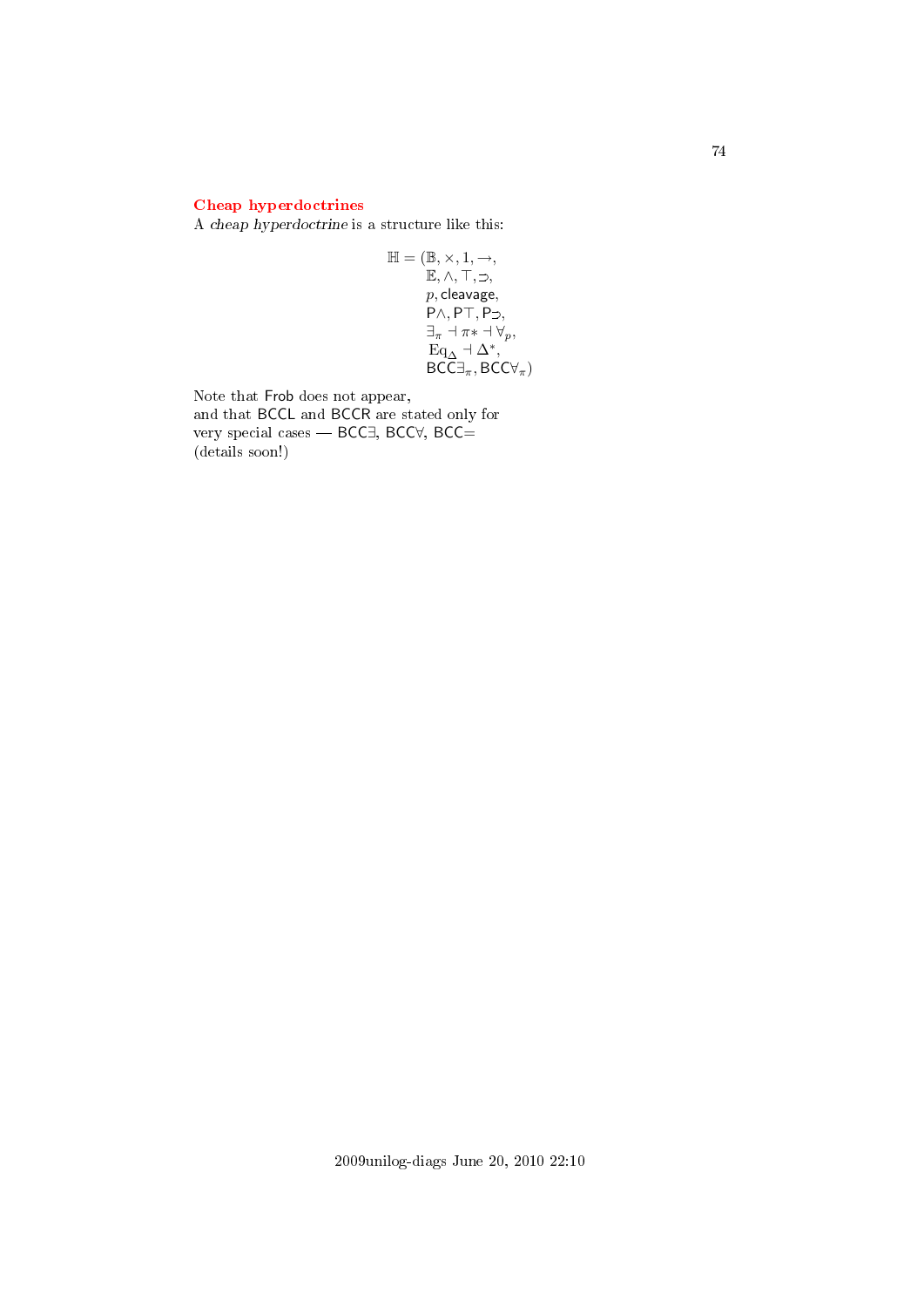### [Pimp implies Frob](#page-2-2)

Fact: we can reconstruct Frob from  $P_{\supset}$ . (Note: this is a yellow-belt categorical proof, but for some reason I find it difficult) First we need a derived rule:

$$
\frac{\exists_{f}(P \land f^*Q) \vdash R}{\frac{P \land f^*Q \vdash f^*R}{P \vdash f^*Q \supset f^*R}} \overset{\exists}{\exists^{\sharp}} \quad \frac{\overline{P \vdash f^*Q \supset f^*R}}{\frac{P \vdash f^*Q \supset f^*R}{\frac{P \vdash f^*(Q \supset R)}{\frac{1}{\exists_{f}P \vdash Q \supset R}}}} \overset{\exists}{\Rightarrow^{\sharp}} \quad \frac{\exists_{f}P \land Q \vdash R}{\exists_{f}P \land Q \vdash R} \Rightarrow^{\flat}
$$

where ';  $P \supset'$  is composition with ' $P \supset'$ , as below. Note that all the bars in the derivation at the right above are bijections; the inverse of ';  $P \supset '$  is ';  $P \supset^{\natural}$ '.

$$
\begin{array}{ccc} \frac{P\vdash f^{*}Q\supset f^{*}R}{P\vdash f^{*}(Q\supset R)}\ ;\textsf{P}\supset&:=&\frac{P\vdash f^{*}Q\supset f^{*}R\quad \overline{f^{*}Q\supset f^{*}R\vdash f^{*}(Q\supset R)}}{P\vdash f^{*}(Q\supset R)}\ ;\\ \\ \frac{P\vdash f^{*}(Q\supset R)}{P\vdash f^{*}Q\supset f^{*}R}\ ;\textsf{P}\supset ^{\natural} &:=&\frac{P\vdash f^{*}(Q\supset R)\quad \overline{f^{*}(Q\supset R)\vdash f^{*}Q\supset f^{*}R}}{P\vdash f^{*}Q\supset f^{*}R}\ ; \end{array}
$$

Now make  $R := \exists_f (P \wedge f^*Q).$ We get the tree at the right, below, that becomes our definition of Frob as a derived rule (involving  $P \supset$ ).

$$
\begin{array}{ccccc}&&\frac{f&P&Q\\\hline\hline\exists_f(P\wedge f^*Q)&&\exists_f(P\wedge f^*Q)\\ \hline\hline\exists_fP\wedge Q\vdash\exists_f(P\wedge f^*Q)&\equiv&\frac{\overline{\exists}_f(P\wedge f^*Q)\vdash\exists_f(P\wedge f^*Q)}{\exists_fP\wedge Q\vdash\exists_f(P\wedge f^*Q)}\text{ P$\supset$}'\end{array}
$$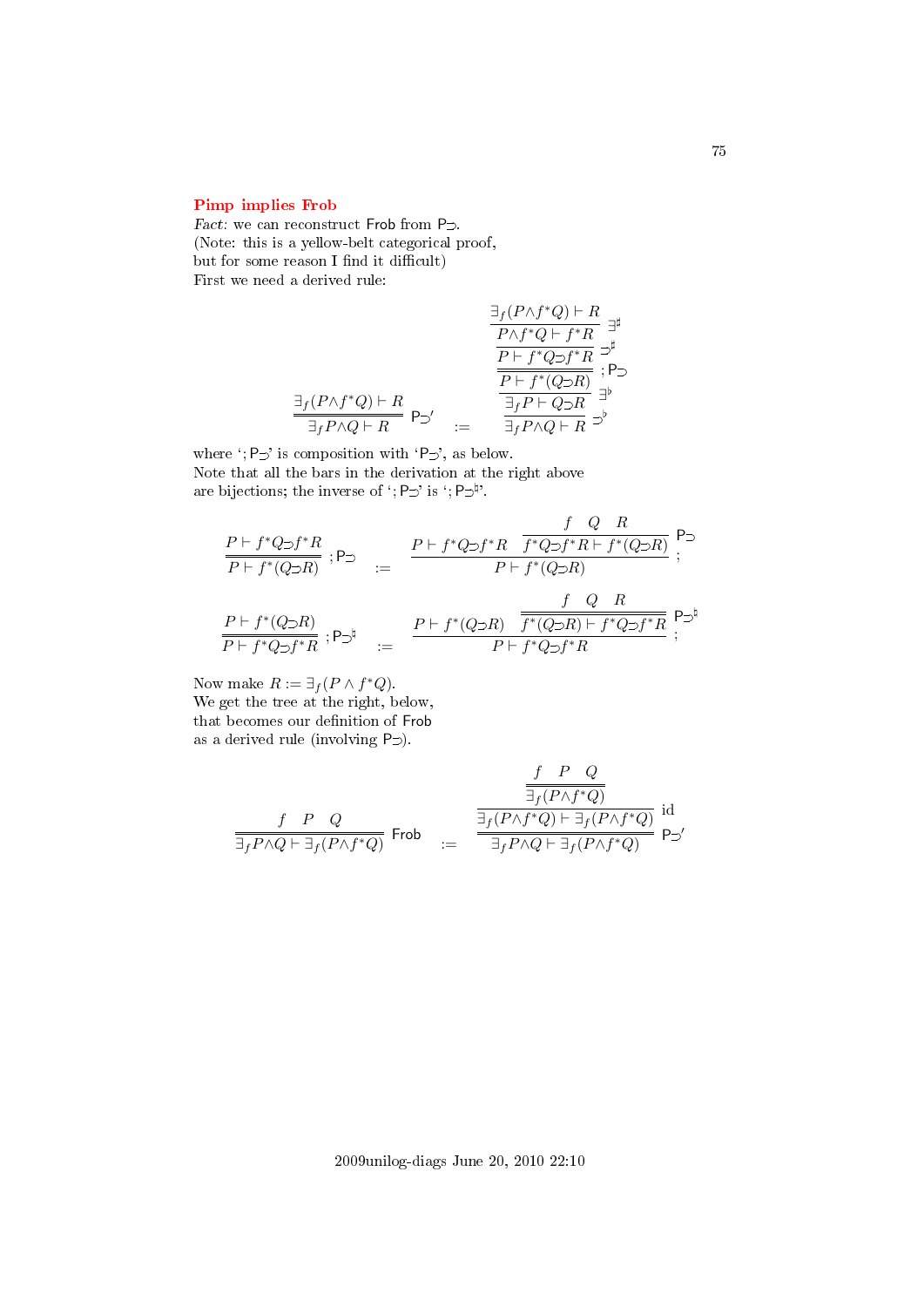## [Pimp implies Frob \(2\)](#page-2-3)

Here is the construction as a diagram.

We start with  $R := \exists_f (P \wedge f^*Q)$  and with the arrow marked '(id)', and we build the arrow  $\exists_f P \land Q \vdash R = \exists_f (P \land f^*Q)$ , that is 'Frob'.

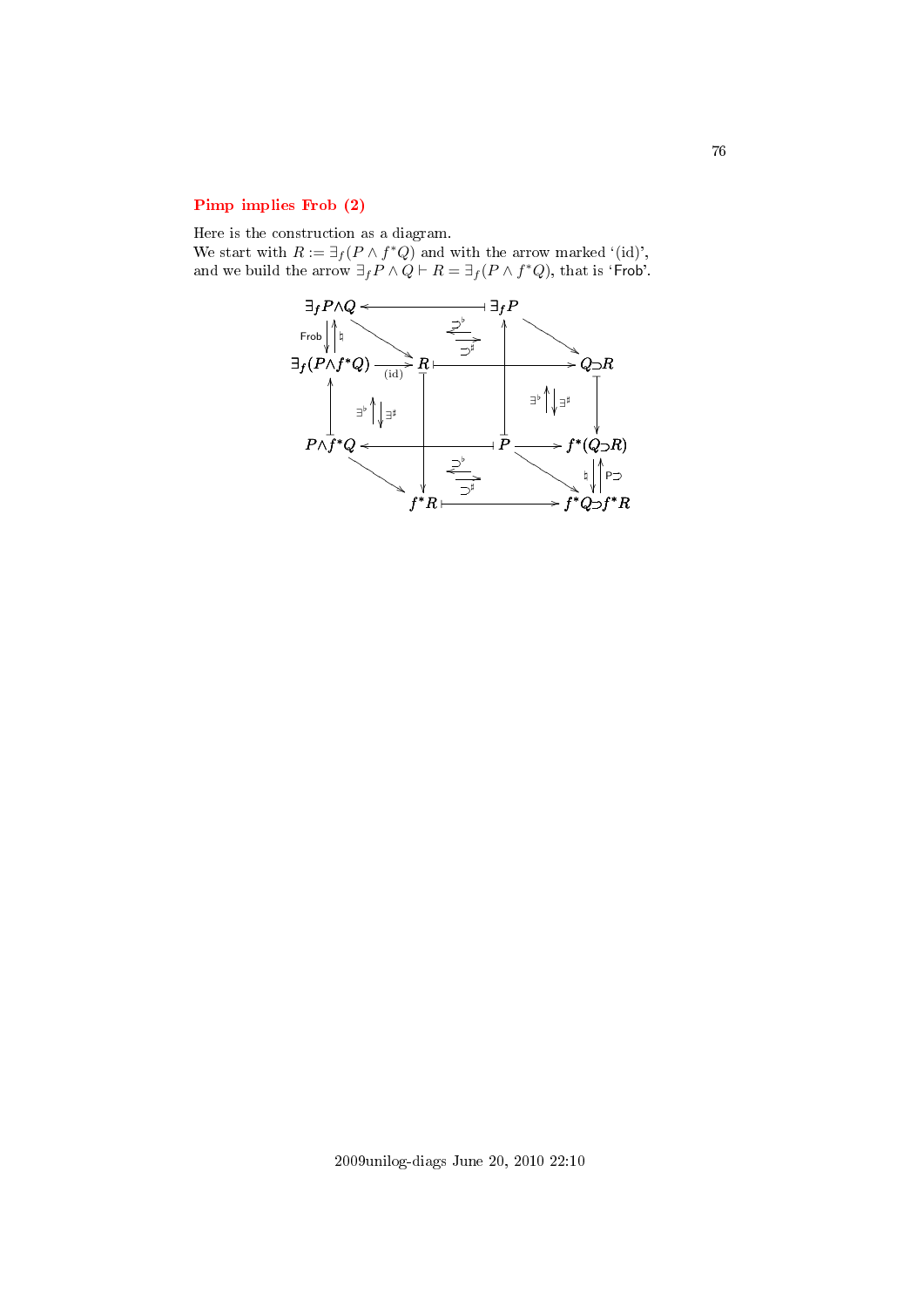#### [Pimp implies Frob \(3\)](#page-2-4)

In the notation of [Lawvere70] (p.6), this is stated and proved as:

DEFINITION-THEOREM. In any eed, the following are equivalent:

(1) Frobenius Reciprocity holds,

(2) For any  $f: X \to Y$ ,  $\alpha$ ,  $\psi$  in  $P(Y)$   $f \cdot (\alpha \Rightarrow \psi) \stackrel{\approx}{\longrightarrow} f \cdot \alpha \Rightarrow f \cdot \psi$ (3) For any  $f: X \to Y, \psi \in P(X), \alpha \in P(Y)$   $((f \cdot \alpha) \wedge \varphi) \Sigma f \xrightarrow{\approx} \alpha \wedge (\varphi \Sigma f)$ 

PROOF. The second conditions means that the diagram of functors  $(**)$  commutes up to natural equivalence. Hence replacing each functor by its left adjoint also yields a diagram which commutes up to canonical natural equivalence: (\*). But the latter is just the third condition. Conversely if the third condition holds, we can replace the functors in the latter diagram by their right adjoints, yielding the second condition.



Note that he only draws the squares  $(*)$  and  $(**)$ . with the categories and the functors; the cube with objects, morphisms, and  $\rightarrow$ 's for functors is a kind of "internal view" of the categories and functors involved  $$ and such "internal views" are only very rarely drawn in the (standard?) Category Theory literature.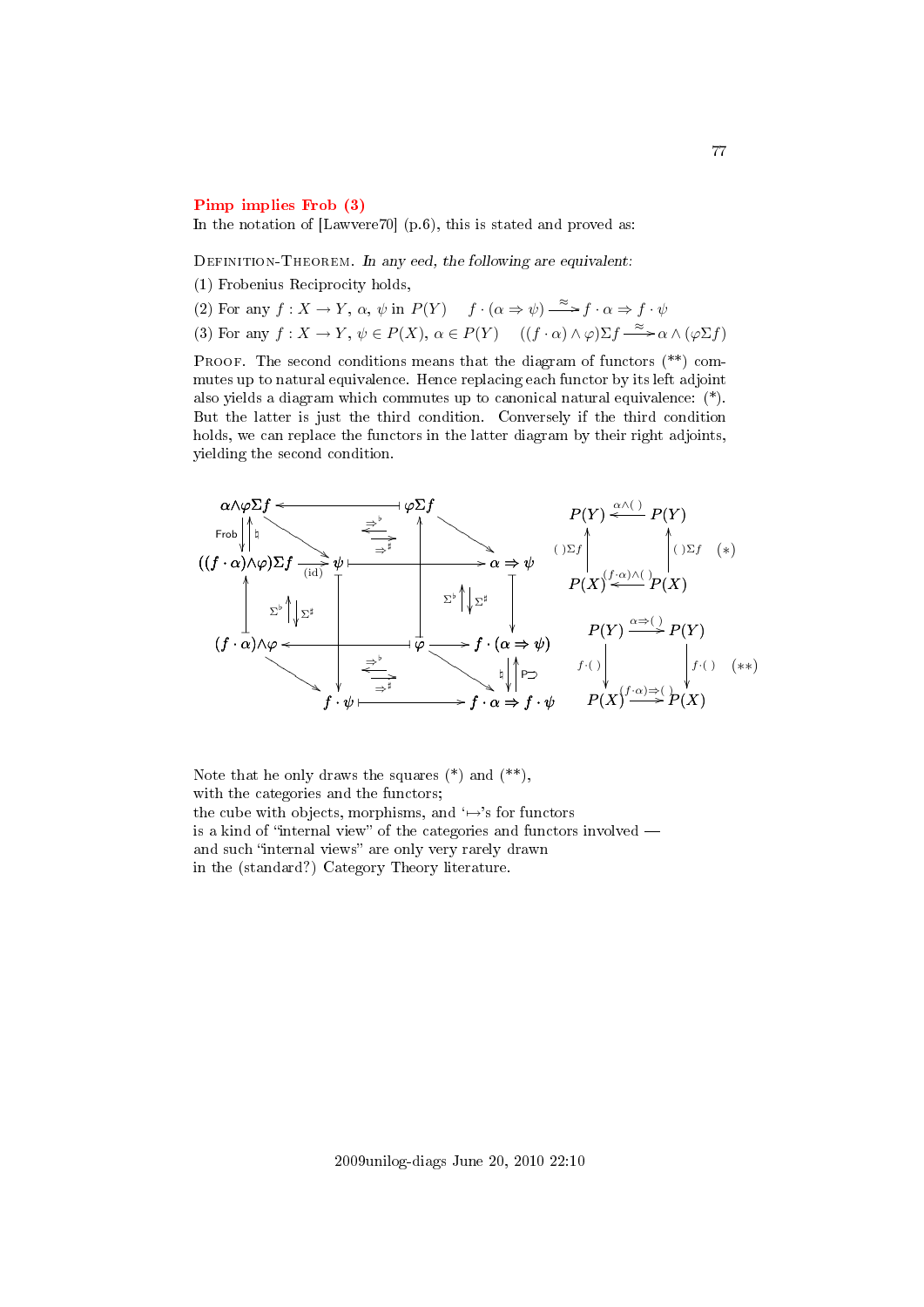## [BCCL implies BCCR](#page-2-5)

Also, BCCL implies BCCR (and vice-versa), by an argument similar to the previous one. Here are the diagrams; we won't get into the details.

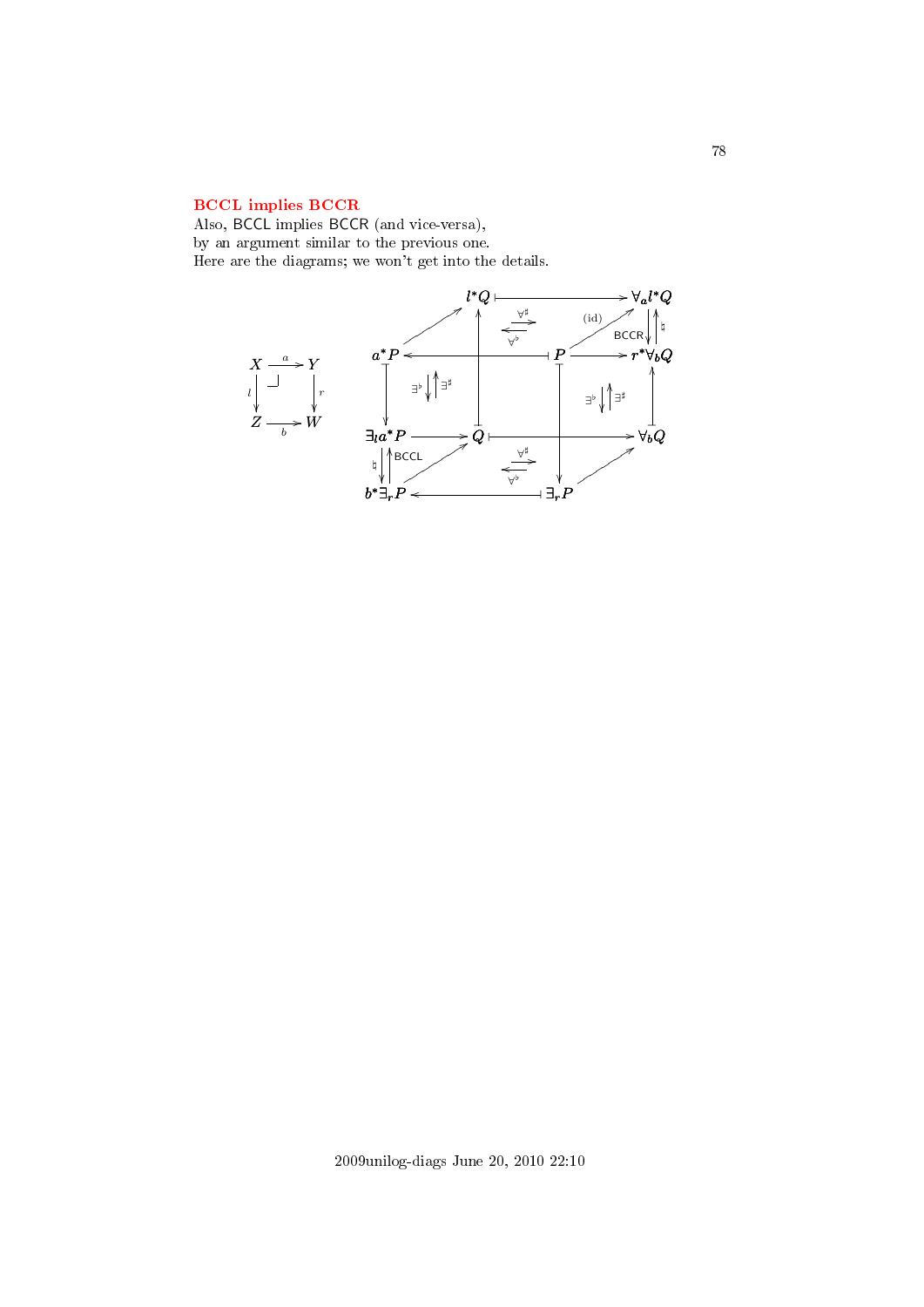### λ[-calculus in a hyperdoctrine](#page-2-6)

As the base category  $\mathbb B$  of a hyperdoctrine is a CCC we can interpret  $\lambda$ -calculus in it. In diagrams:



In a sequent-calculus-like form:

$$
\frac{B}{B \times C} \times_0 \frac{a \vdash b \quad a \vdash c}{a \vdash \langle b, c \rangle} \langle, \rangle \qquad \frac{B}{p \vdash \pi p} \pi \qquad \frac{B}{p \vdash \pi' p} \pi'
$$
  

$$
\frac{1}{1} \qquad \frac{A}{a \vdash *}!
$$
  

$$
\frac{B}{B \rightarrow C} \rightarrow_0 \qquad \frac{B}{b, f \vdash fb} \text{ and } \qquad \frac{a, b \vdash c}{a \vdash \lambda b : B.c} \text{ cur}
$$

In natural deduction form (in downcased notation):

$$
\begin{array}{cccc}\n a & a \\
 \vdots & \vdots \\
 b & c \\
 \hline\n b, c & \langle, \rangle\n \end{array}\n \qquad\n \begin{array}{cccc}\n b, c \\
 \hline\n b & \pi & \frac{b, c}{c} \pi\n \end{array}\n \qquad\n \begin{array}{cccc}\n \hline\n b, c \\
 \hline\n \pi & \frac{b, c}{c} \pi\n \end{array}
$$
\n
$$
\begin{array}{cccc}\n a & a & [b]^1 \\
 \vdots & \vdots & \vdots \\
 c & \frac{b & b \mapsto c}{c} \text{ app} & \frac{c}{b \mapsto c} \lambda; 1\n \end{array}
$$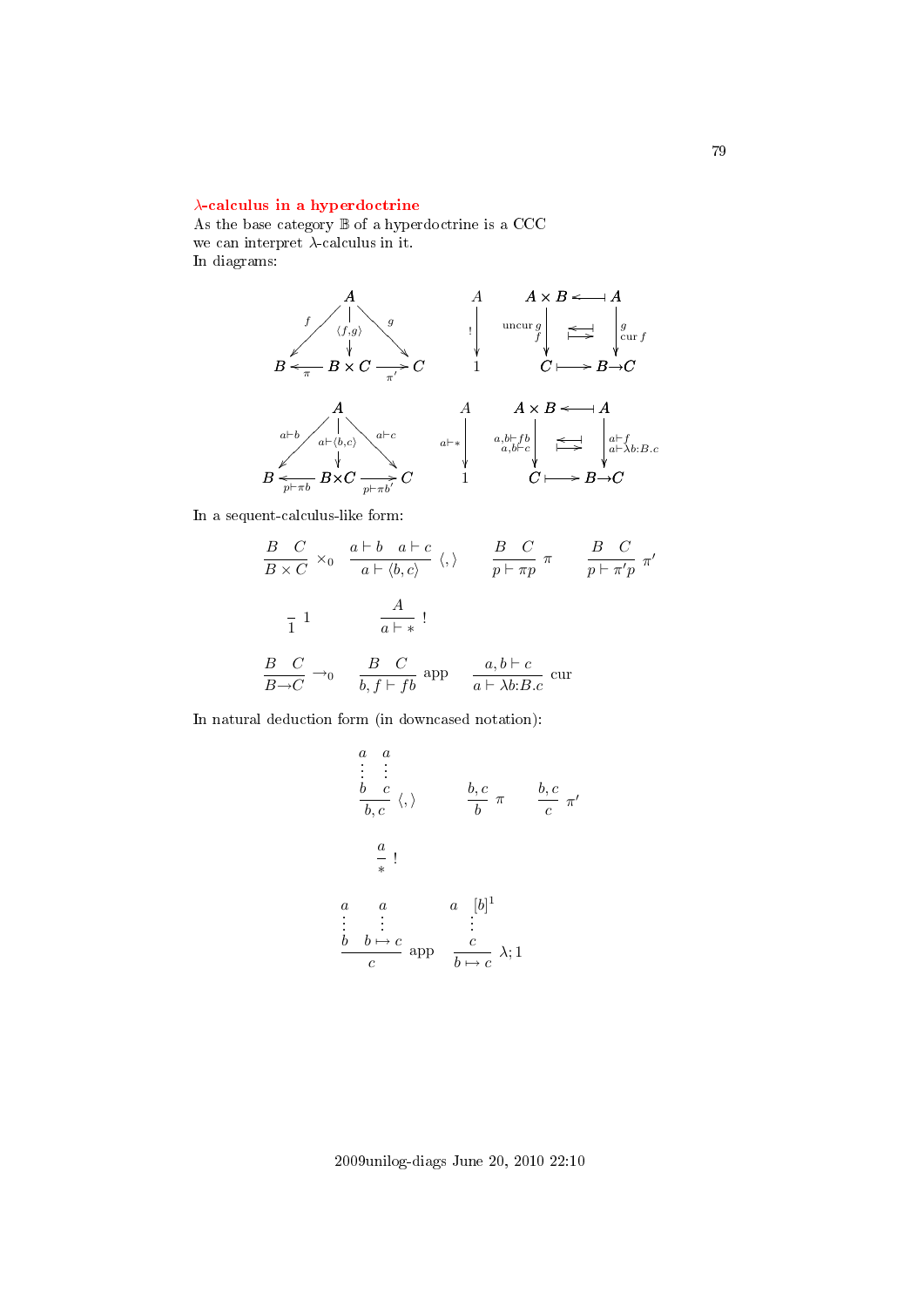### [Propositional calculus in a hyperdoctrine](#page-2-7)

As each fiber  $\mathbb{E}_B$  of a hyperdoctrine is a CCC we can interpret propositional calculus in it. In diagrams:



In a sequent-calculus-like form:

$$
\frac{Q-R}{Q\wedge R} \wedge \frac{P\vdash Q \quad P\vdash R}{P\vdash Q\wedge R} \wedge I \quad \frac{Q-R}{Q\wedge R\vdash Q} \wedge E_1 \quad \frac{Q-R}{Q\wedge R\vdash R} \wedge E_2
$$
\n
$$
\frac{P}{\top_B} 1 \qquad \frac{P}{P\vdash \top_B} \top I
$$
\n
$$
\frac{Q-R}{Q\supset R} \supset \frac{Q-R}{(Q\supset R)\wedge Q\vdash R} \text{ev} \quad \frac{P,Q\vdash R}{P\vdash Q\supset R} \supset I
$$

In natural deduction form (in downcased notation):

$$
\begin{array}{ccc}\nP & P \\
\vdots & \vdots \\
Q & R \\
\hline\nQ \wedge R & \wedge I\n\end{array}\n\quad\n\begin{array}{ccc}\nQ \wedge R & & Q \wedge R \\
\hline\nQ & \wedge E_1 & \frac{Q \wedge R}{R} \wedge E_2\n\end{array}
$$
\n
$$
\begin{array}{ccc}\nP & P & P & [Q]^1 \\
\vdots & \vdots & \vdots \\
Q & Q \supset R & \supset E & \frac{R}{Q \supset R} \supset I;1\n\end{array}
$$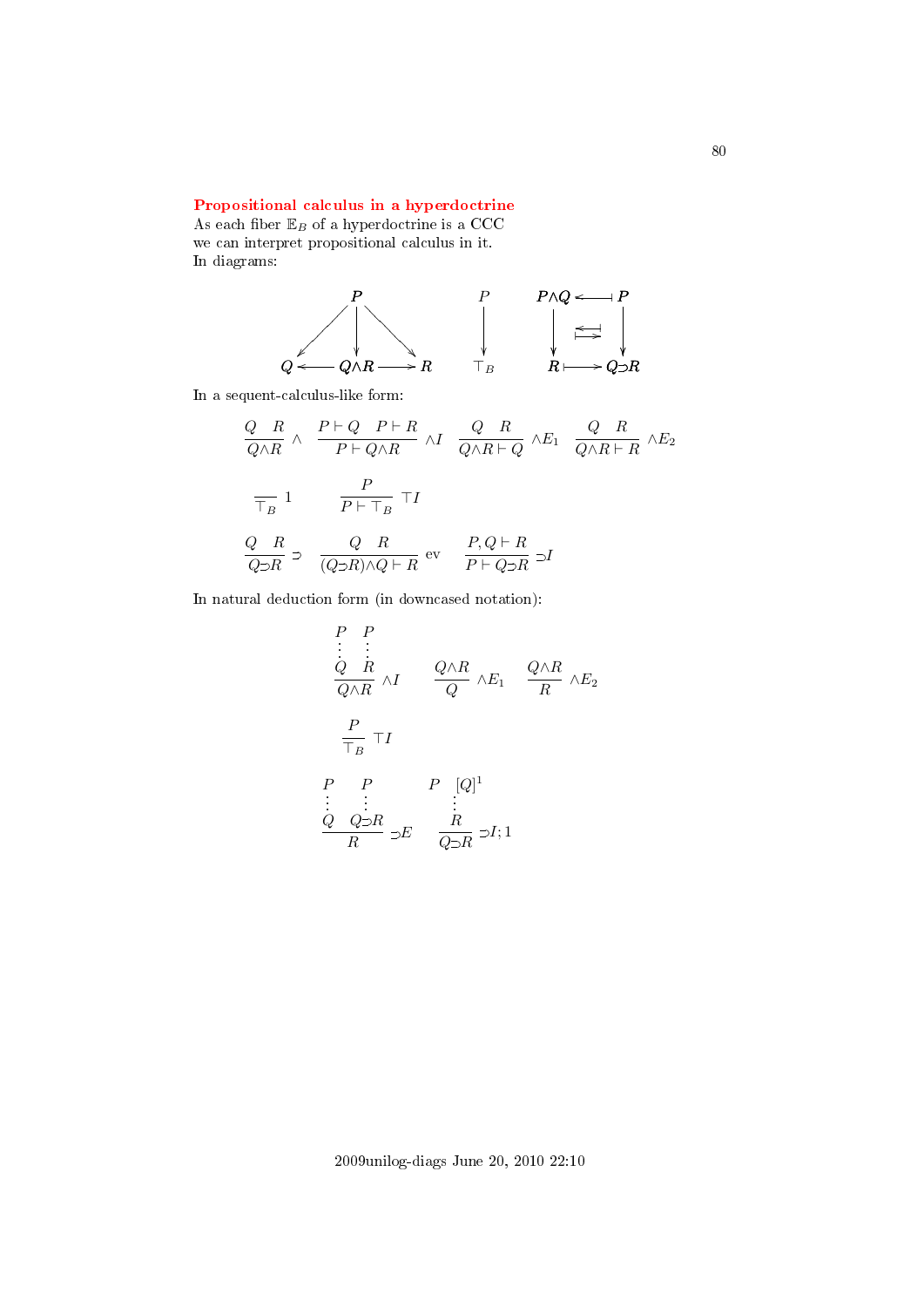# Interpreting  $\forall I$ [' in a hyperdoctrine](#page-2-8)

$$
\pi^*Q \longleftarrow Q
$$
\n
$$
\pi^*Q \longleftarrow R
$$
\n
$$
\downarrow \longleftarrow \downarrow
$$
\n
$$
\downarrow \longleftarrow \downarrow
$$
\n
$$
\downarrow \longleftarrow \downarrow
$$
\n
$$
R \longmapsto \forall_{\pi}R
$$
\n
$$
A \times B \xrightarrow{\pi} A
$$
\n
$$
Qa
$$
\n
$$
\vdots
$$
\n
$$
Rab
$$
\n
$$
\forall I \qquad \begin{array}{c} a, b; Qa \longleftarrow Rab \\ \hline a; Qa \longleftarrow \forall I \end{array} \qquad \begin{array}{c} Qa \longleftarrow Qa \\ \hline a \longleftarrow Qa \\ \hline a; Qa \longleftarrow \forall I \end{array} \qquad \begin{array}{c} Qa \longleftarrow Qa \\ \hline a; Qa \longleftarrow \forall I \end{array} \qquad \begin{array}{c} Qa \longleftarrow Qa \\ \hline a; Qa \longleftarrow \forall I \end{array} \qquad \begin{array}{c} Qa \longleftarrow \forall I \\ \hline a; Qa \longleftarrow \forall I \end{array} \qquad \begin{array}{c} Qa \longleftarrow \forall I \\ \hline a; Qa \longleftarrow \forall I \end{array} \qquad \begin{array}{c} Qa \longleftarrow \forall I \\ \hline a; Qa \longleftarrow \forall I \end{array} \qquad \begin{array}{c} Qa \longleftarrow \forall I \\ \hline a; Qa \longleftarrow \forall I \end{array} \qquad \begin{array}{c} Qa \longleftarrow \forall I \\ \hline a; Qa \longleftarrow \forall I \end{array} \qquad \begin{array}{c} Qa \longleftarrow \forall I \\ \hline a; Qa \longleftarrow \forall I \end{array} \qquad \begin{array}{c} Qa \longleftarrow \forall I \\ \hline a; Qa \longleftarrow \forall I \end{array} \qquad \begin{array}{c} Qa \longleftarrow \forall I \\ \hline a; Qa \longleftarrow \forall I \end{array} \qquad \begin{array}{c} Qa \longleftarrow \forall I \\ \hline a; Qa \longleftarrow \forall I \end{array} \qquad \begin{array}{c} Qa \longleftarrow \forall I \\ \hline a; Qa \longleftarrow \forall I \end{array} \qquad \begin{array}{c} Qa \longleftarrow \forall I \\ \hline a; Q
$$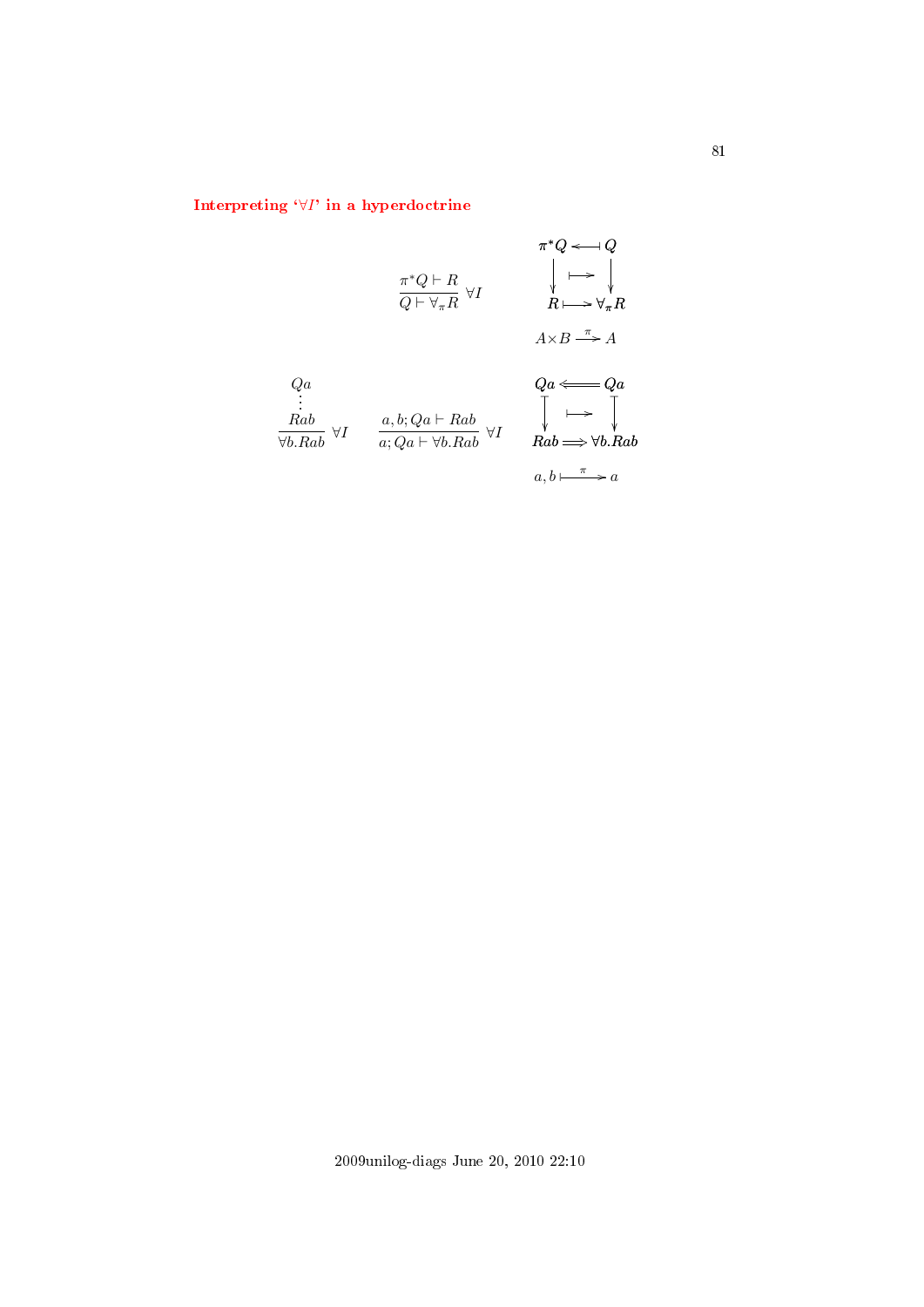# Interpreting  $\forall E'$  in a hyperdoctrine

Q  
\n{
$$
\langle id, f \rangle^* \pi^* Q \leftarrow \pi^* Q \leftarrow Q
$$
  
\n{ $\langle id, f \rangle^* \pi^* Q \leftarrow \pi^* Q \leftarrow Q$   
\n{ $\langle id, f \rangle^* R \leftarrow R \leftarrow \downarrow \leftarrow \downarrow \downarrow$   
\n{ $\langle id, f \rangle^* R \leftarrow R \leftarrow \forall R$   
\n{ $\langle id, f \rangle^* R \leftarrow R \leftarrow \forall R$   
\n{ $\langle id, f \rangle^* R \leftarrow R \leftarrow \forall R$   
\n{ $\langle id, f \rangle^* R \leftarrow R \leftarrow \forall R$   
\n{ $\langle id, f \rangle^* R \leftarrow \forall R$   
\n{ $\langle id, f \rangle^* R \leftarrow \forall R$   
\n{ $\langle id, f \rangle^* R \leftarrow \forall R$   
\n{ $\langle id, f \rangle^* R \leftarrow \forall R$   
\n{ $\langle id, f \rangle^* R \leftarrow Qa$   
\n{ $\langle id, f \rangle^* R \leftarrow Qa$   
\n{ $\langle id, f \rangle^* R \leftarrow Qa$   
\n{ $\langle id, f \rangle^* R \leftarrow Qa$   
\n{ $\langle id, f \rangle^* R \leftarrow Qa$   
\n{ $\langle id, f \rangle^* R \leftarrow Qa$   
\n{ $\langle id, f \rangle^* R \leftarrow Qa$   
\n{ $\langle id, f \rangle^* R \leftarrow Qa$   
\n{ $\langle id, f \rangle^* R \leftarrow Qa$   
\n{ $\langle id, f \rangle^* R \leftarrow \forall R$   
\n{ $\langle id, f \rangle^* R \leftarrow \forall R$   
\n{ $\langle id, f \rangle^* R \leftarrow \forall R$   
\n{ $\langle id, f \rangle^* R \leftarrow \forall R$   
\n{ $\langle id, f \rangle^* R \leftarrow \forall R$   
\n{ $\langle id, f \rangle^* R \leftarrow \forall R$   
\n{ $\langle id, f \rangle^* R \leftarrow \forall R$   
\n{ $\langle id, f \rangle^* R \leftarrow \forall R$   
\n{ $\langle id, f \rangle^* R \leftarrow \forall R$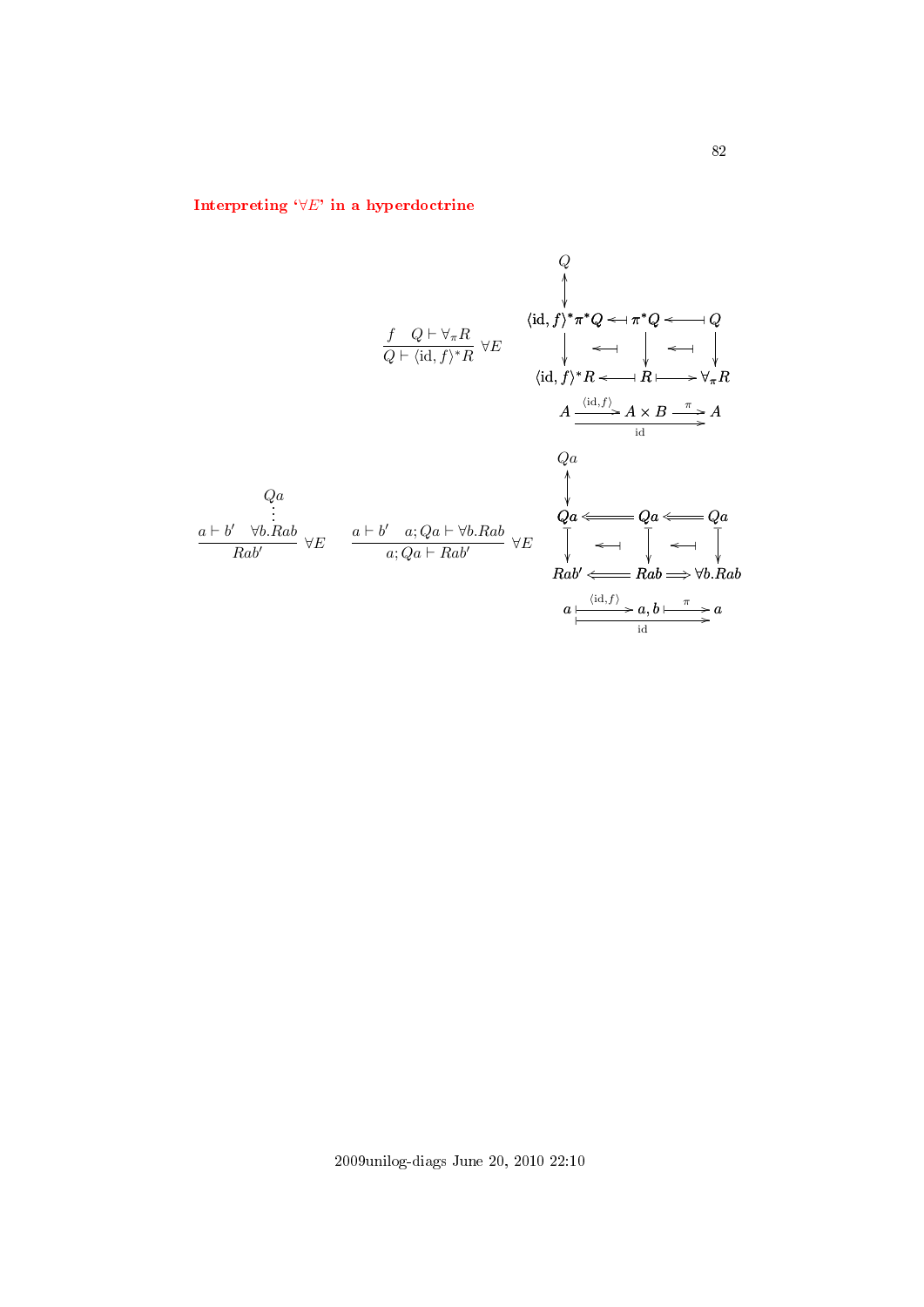# Interpreting `∃I[' in a hyperdoctrine](#page-2-10)

$$
\langle id, f \rangle^* P \longleftarrow \longrightarrow P \longleftarrow \exists_{\pi} P
$$
\n
$$
\downarrow \longleftarrow \longrightarrow \longrightarrow \exists_{\pi} P
$$
\n
$$
\downarrow \longleftarrow \longrightarrow \longrightarrow \exists_{\pi} P
$$
\n
$$
\downarrow \longleftarrow \longrightarrow \longrightarrow \exists_{\pi} P
$$
\n
$$
\downarrow \longleftarrow \longrightarrow \exists_{\pi} P
$$
\n
$$
\downarrow \longleftarrow \longrightarrow \exists_{\pi} P
$$
\n
$$
\downarrow \longleftarrow \longrightarrow \exists_{\pi} P
$$
\n
$$
A \xrightarrow{\langle id, f \rangle} \pi^* \exists_{\pi} P \longleftarrow \pi^* \exists_{\pi} P \longmapsto \exists_{\pi} P
$$
\n
$$
A \xrightarrow{\langle id, f \rangle} A \times B \xrightarrow{\pi} A
$$
\n
$$
\downarrow \longrightarrow \exists_{\pi} P
$$
\n
$$
\downarrow \longrightarrow \exists_{\pi} P
$$
\n
$$
\downarrow \longrightarrow \exists_{\pi} P
$$
\n
$$
\downarrow \longrightarrow \exists_{\pi} P
$$
\n
$$
\downarrow \longrightarrow \exists_{\pi} P
$$
\n
$$
\downarrow \longrightarrow \exists_{\pi} P
$$
\n
$$
\downarrow \longrightarrow \exists_{\pi} P
$$
\n
$$
\downarrow \longrightarrow \exists_{\pi} P
$$
\n
$$
\downarrow \longrightarrow \exists_{\pi} P
$$
\n
$$
\downarrow \longrightarrow \exists_{\pi} P
$$
\n
$$
\downarrow \longrightarrow \exists_{\pi} P
$$
\n
$$
\downarrow \longrightarrow \exists_{\pi} P
$$
\n
$$
\downarrow \longrightarrow \exists_{\pi} P
$$
\n
$$
\downarrow \longrightarrow \exists_{\pi} P
$$
\n
$$
\downarrow \longrightarrow \exists_{\pi} P
$$
\n
$$
\downarrow \longrightarrow \exists_{\pi} P
$$
\n
$$
\downarrow \longrightarrow \exists_{\pi} P
$$
\n
$$
\downarrow \longrightarrow \exists_{\pi} P
$$
\n
$$
\downarrow \longrightarrow \exists_{\pi} P
$$
\n
$$
\downarrow \longrightarrow \exists_{\pi} P
$$
\n
$$
\downarrow \longrightarrow \exists_{\pi} P
$$
\n
$$
\downarrow \longrightarrow \exists_{\pi} P
$$
\n
$$
\downarrow \longleftarrow \exists_{\pi}
$$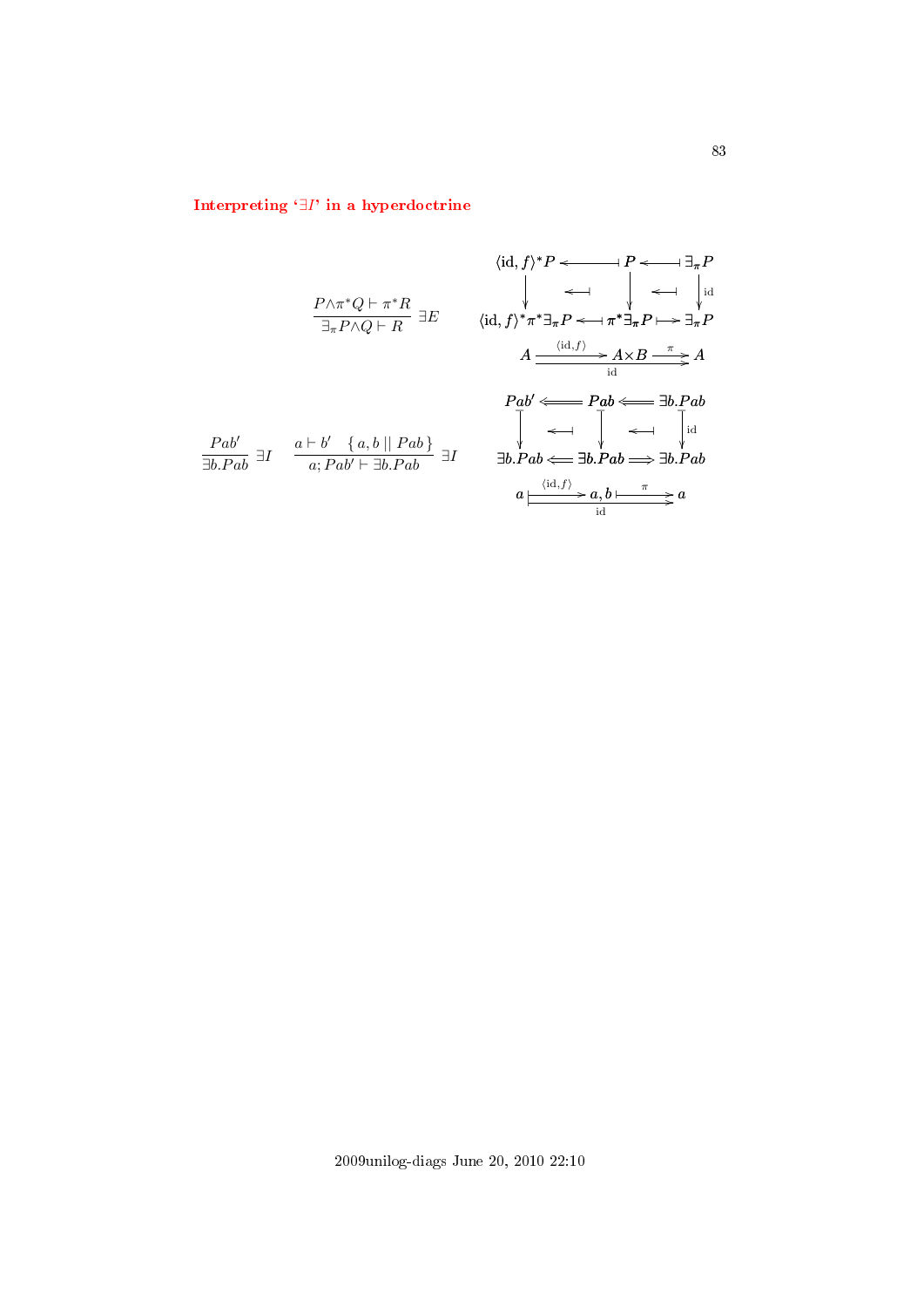## Interpreting `∃E[' in a hyperdoctrine](#page-2-11)

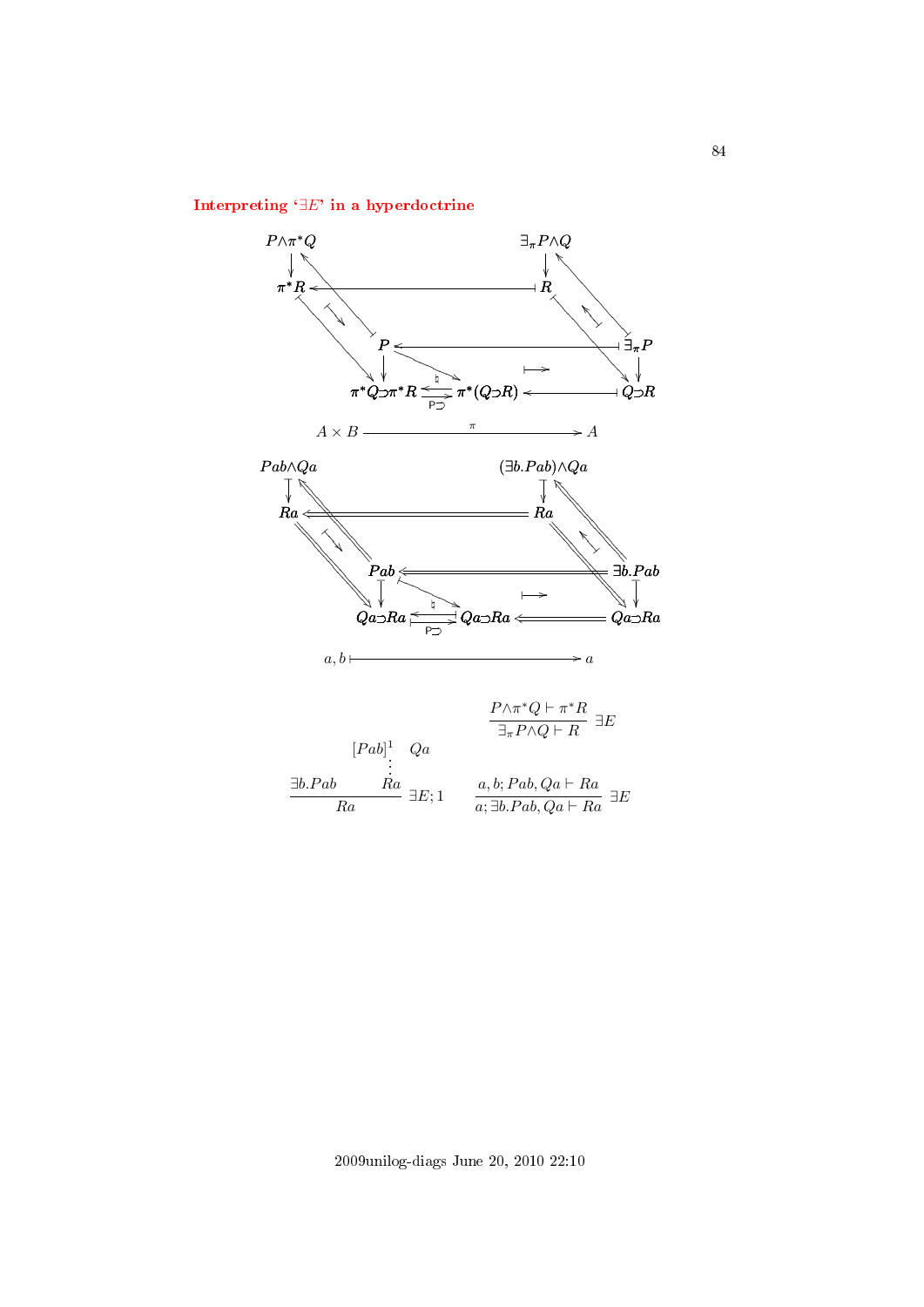#### [PL categories](#page-3-0)

The paper [Seely87] ("Categorical Semantics for Higher Order Polymorphic Lambda Calculus"), shows how to interpret polymorphic  $\lambda$ -calculus in a hyperdoctrine with a universal object. Its rules  $(\Sigma I)$ ,  $(\Sigma E)$ ,  $(\Pi I)$ ,  $(\Pi E)$ correspond (very roughly) to our  $(\forall I)$ ,  $(\forall E)$ ,  $(\exists I)$ ,  $(\exists E)$ , and are stated as this in the paper (in the section (1.1.4)):

(ΣI) If  $\alpha$  is an indeterminate of order  $A, \sigma \in \Omega, \tau \in A$ , then  $I_{\Sigma\alpha\cdot\sigma,\tau} \in \sigma[\tau/\alpha] \supset \Sigma\alpha \in A\cdot\sigma$ . When clear from the context, we shall denote this term by  $I_{\tau}$ , or even by I; in particular, if  $b \in \sigma[\tau/\alpha]$ , then  $I(b) \in \Sigma \alpha \in A \cdot \sigma$ .

( $\Sigma E$ ) If  $a \in \sigma \supset \rho$ ,  $\alpha$  an indeterminate of order A which is not free in  $\rho$  nor in the type of any free variable in a, then  $\forall \alpha \in A \cdot a \in (\Sigma \alpha \in A \cdot \sigma) \supset \rho$ .

(ΠI) If  $a \in \sigma$ ,  $\alpha$  an indeterminate of order A which is not free in the type of any free variable in a, then  $\Lambda \alpha \in A \cdot a \in \Pi \alpha \in A \cdot \sigma$ .

(ΠE) If  $a \in \Pi \alpha \in A \cdot a, \tau \in A$ , then  $a\{\tau\} \in \sigma[\tau/\alpha]$ , where  $\sigma[\tau/aa$  is  $\sigma$  with  $\tau$  replacing  $\alpha$ .

In a diagram:

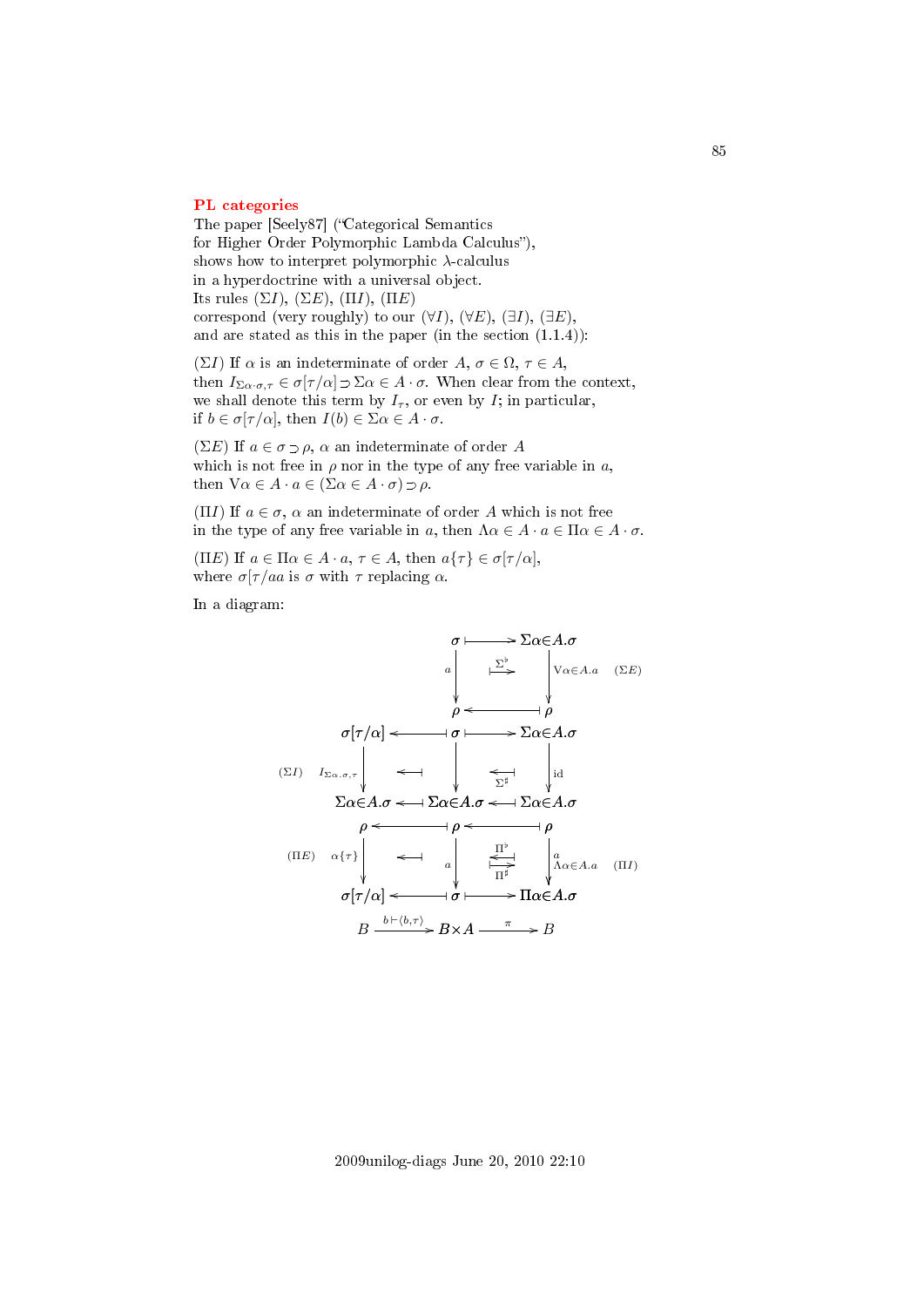#### [PL categories \(2\)](#page-3-1)

Here is a Rosetta stone for translating between the paper's notation and the ("standard") notation for hyperdoctrines that we use here. In the middle rectangle the iso  $\langle id, \tau \rangle^* \pi^* \exists_{\pi} P \leftrightarrow \exists_{\pi} P$ has been collapsed — we show only the object  $\exists_{\pi} P$ .

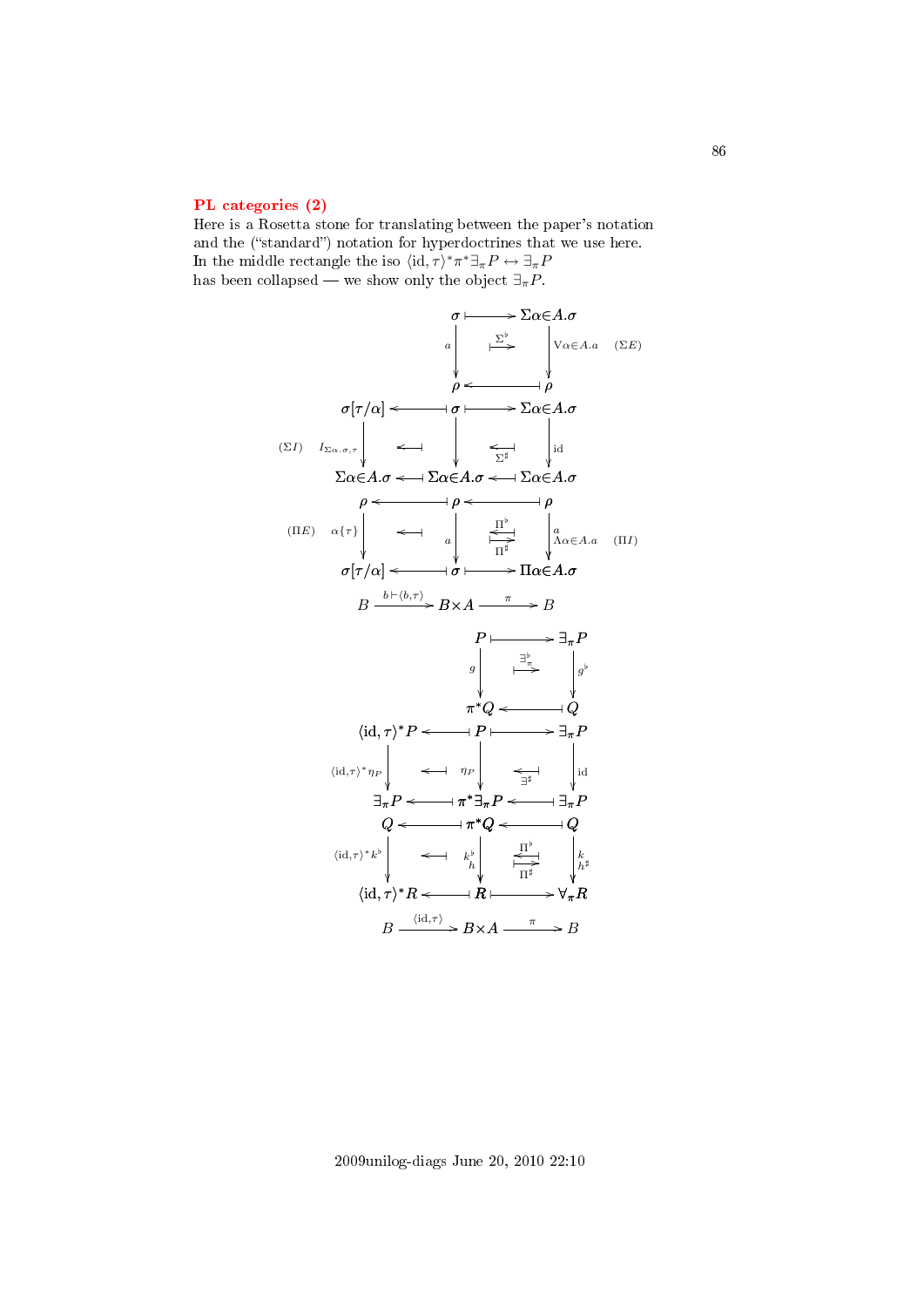### [Uppercasing names](#page-3-2)

When I defined a (proto-)cleavage, several slides ago, I said that it was:



cleavage ≡  $B, C, R, g \mapsto Q, g', (A, P, f \mapsto f')$ 

Let's formalize this.

A (proto-)cleavage (for a projection functor  $p : \mathbb{E} \to \mathbb{B}$ ) is anything that "deserves the name"  $B, C, R, g \mapsto Q, g', (A, P, f \mapsto f')$ that is, a cleavage for  $p : \mathbb{E} \to \mathbb{B}$ is any object of a certain type where that type is the uppercasing of  $B, C, R, g \mapsto Q, g', (A, P, f \mapsto f').$ 

How do we uppercase names as complex as that? How do we extract the necessary "hints" from the accompanying diagrams? Can this always be done unambiguosly?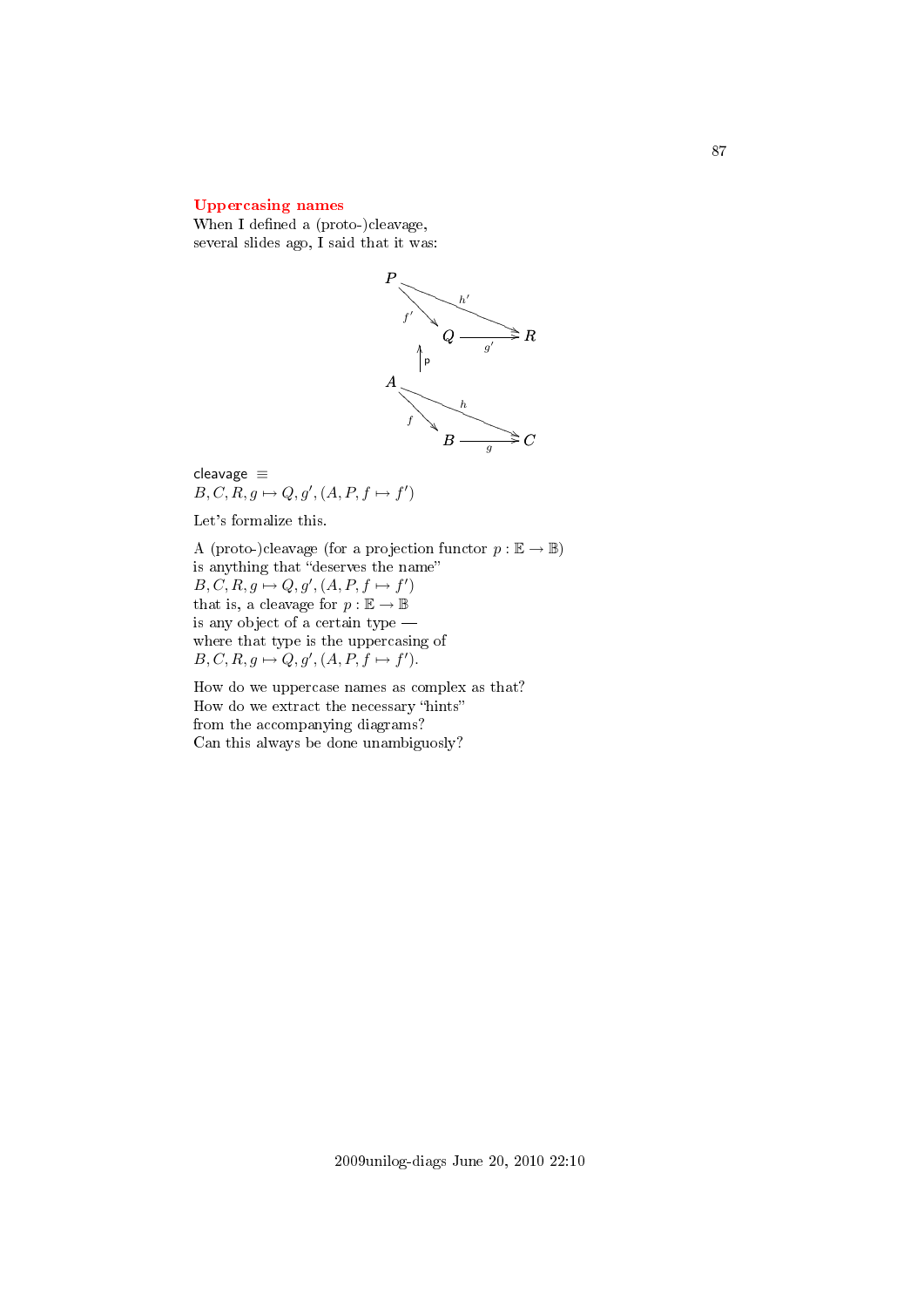## [Uppercasing names \(2\)](#page-3-3)

Let's start with a simpler problem. We have a set  $A$  and families of sets

$$
a:A \vdash B_a a:A, b:B_a \vdash C_{ab} a:A, b:B_a, c:C_{ab} \vdash D_{abc} a:A, b:B_a, c:C_{ab}, d:D_{abc} \vdash E_{abcd}
$$

and we want to find the type  $-\;$ written in standard notation for  $\lambda$ -calculus with dependent types (i.e., with 'Σ's and 'Π's) of:

$$
a, b, c \vdash d, e.
$$

A convention: ' $\mathbf{E}[\alpha]$ ' will mean "the space of ' $\alpha$ 's". We will add lots of  $'E[...]$  entries to our dictionary to keep track of the types.

Remember:

$$
(a, b) : \Sigma a:A.B_a
$$

$$
(a \mapsto b) : \Pi a:A.B_a
$$

So:

$$
\begin{array}{rcl}\n\mathbf{E}[a] & \equiv & A \\
\mathbf{E}[b] & \equiv & B_a \quad (\leftarrow \text{ which depends on } a) \\
\mathbf{E}[a, b] & \equiv & \Sigma a : \mathbf{E}[a] . \mathbf{E}[b] & \equiv & \Sigma a : A . B_a \\
\mathbf{E}[a \mapsto b] & \equiv & \Pi a : \mathbf{E}[a] . \mathbf{E}[b] & \equiv & \Pi a : A . B_a\n\end{array}
$$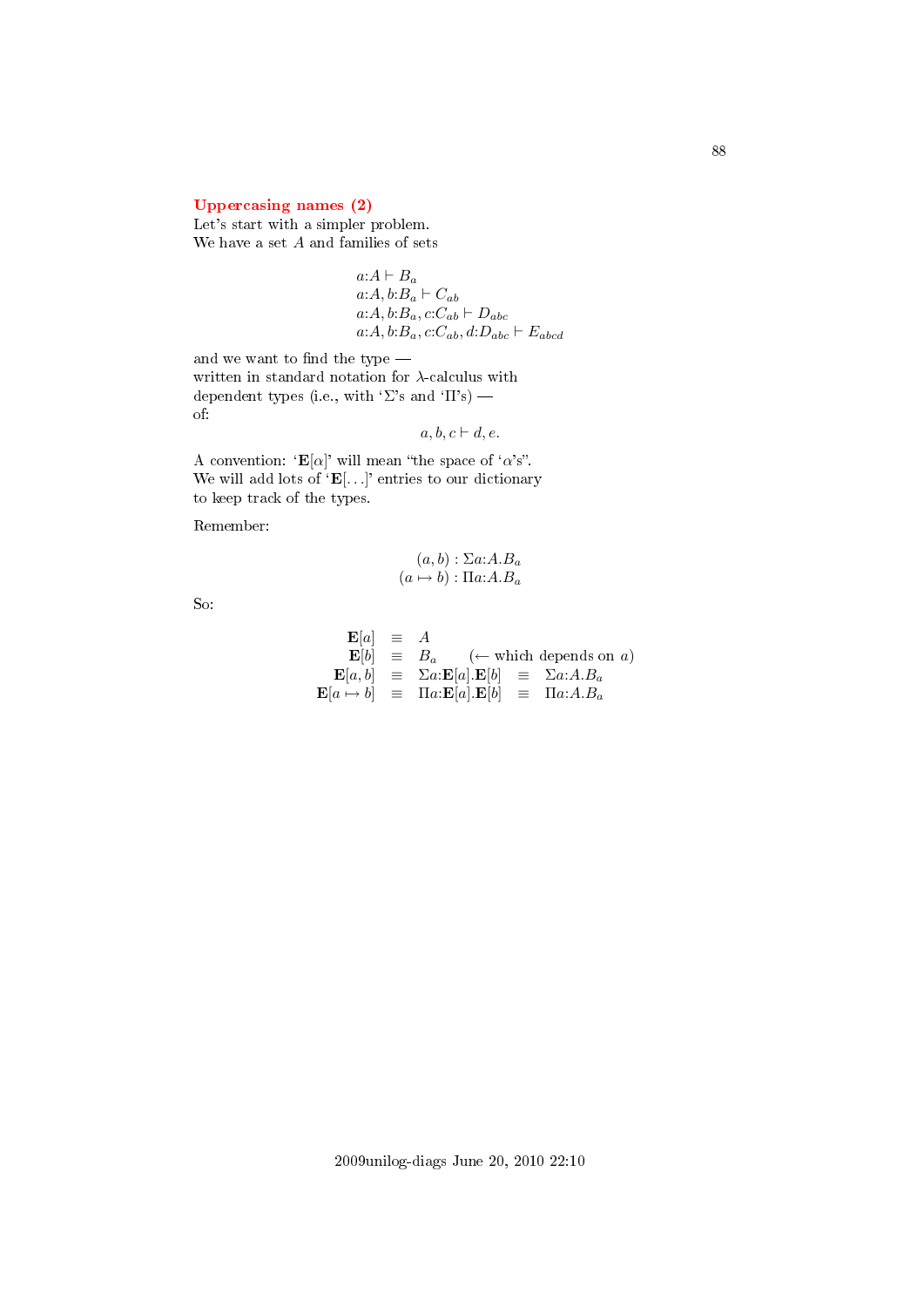### [Uppercasing names \(3\)](#page-3-4)

We want to uppercase

$$
a, b, c \mapsto d, e.
$$

We start by adding the missing parentheses:

$$
(a,(b,c)) \mapsto (d,e)
$$

Then:

$$
\mathbf{E}[a, (b, c)] \equiv \Sigma a : \mathbf{E}[a] \cdot (\Sigma b : \mathbf{E}[b] \cdot \mathbf{E}[c])
$$
  
\n
$$
\equiv \Sigma a : A \cdot (\Sigma b : B_a \cdot C_{ab})
$$
  
\n
$$
\equiv \Sigma a : A \cdot \Sigma b : B_a \cdot C_{ab}
$$
  
\n
$$
\mathbf{E}[d, e] \equiv \Sigma d : \mathbf{E}[d] \cdot \mathbf{E}[e]
$$
  
\n
$$
\equiv \Sigma d : D_{abc} \cdot E_{abcd}
$$
  
\n
$$
\mathbf{E}[(a, (b, c)) \mapsto (d, e)] \equiv \Pi(a, (b, c)) : \mathbf{E}[a, (b, c)] \cdot \mathbf{E}[d, e]
$$
  
\n
$$
\equiv \Pi(a, (b, c)) : (\Sigma a : A \cdot \Sigma b : B_a \cdot C_{ab}) \cdot (\Sigma d : D_{abc} \cdot E_{abcd})
$$
  
\n
$$
\equiv \Pi t : (\Sigma a : A \cdot \Sigma b : B_a \cdot C_{ab}) \cdot ((\Sigma d : D_{abc} \cdot E_{abcd}) \begin{bmatrix} a : = \pi t \\ b : = \pi r' t \\ c : = \pi' r' t \end{bmatrix})
$$

where the  $'$ [ $\dots$ ]' on the last line is a substitution box, and:

$$
(\Sigma d: D_{abc}.E_{abcd})\begin{bmatrix}a:=\pi t, \\ b:=\pi\pi't, \\ c:=\pi'\pi't \end{bmatrix} = \Sigma d: D_{(\pi t)(\pi\pi' t)(\pi'\pi' t)} \cdot E_{(\pi t)(\pi\pi' t)(\pi'\pi' t)d}
$$

when we use then name  $(a, (b, c))$  for 't' then it is obvious that:

$$
\begin{array}{rcl}\langle\!\langle a\rangle\!\rangle&:=&\pi\langle\!\langle a,(b,c)\rangle\!\rangle\\\langle\!\langle b,c\rangle\!\rangle&:=&\pi'\langle\!\langle a,(b,c)\rangle\!\rangle\\\langle\!\langle b\rangle\!\rangle&:=&\pi\langle\!\langle b,c\rangle\!\rangle\\\langle\!\langle c\rangle\!\rangle&:=&\pi'\langle\!\langle b,c\rangle\!\rangle\end{array}
$$

and so we can avoid choosing a name for the  $t \equiv a,(b,c)$ , and we can omit the substitution box... Long names save the day! 8-)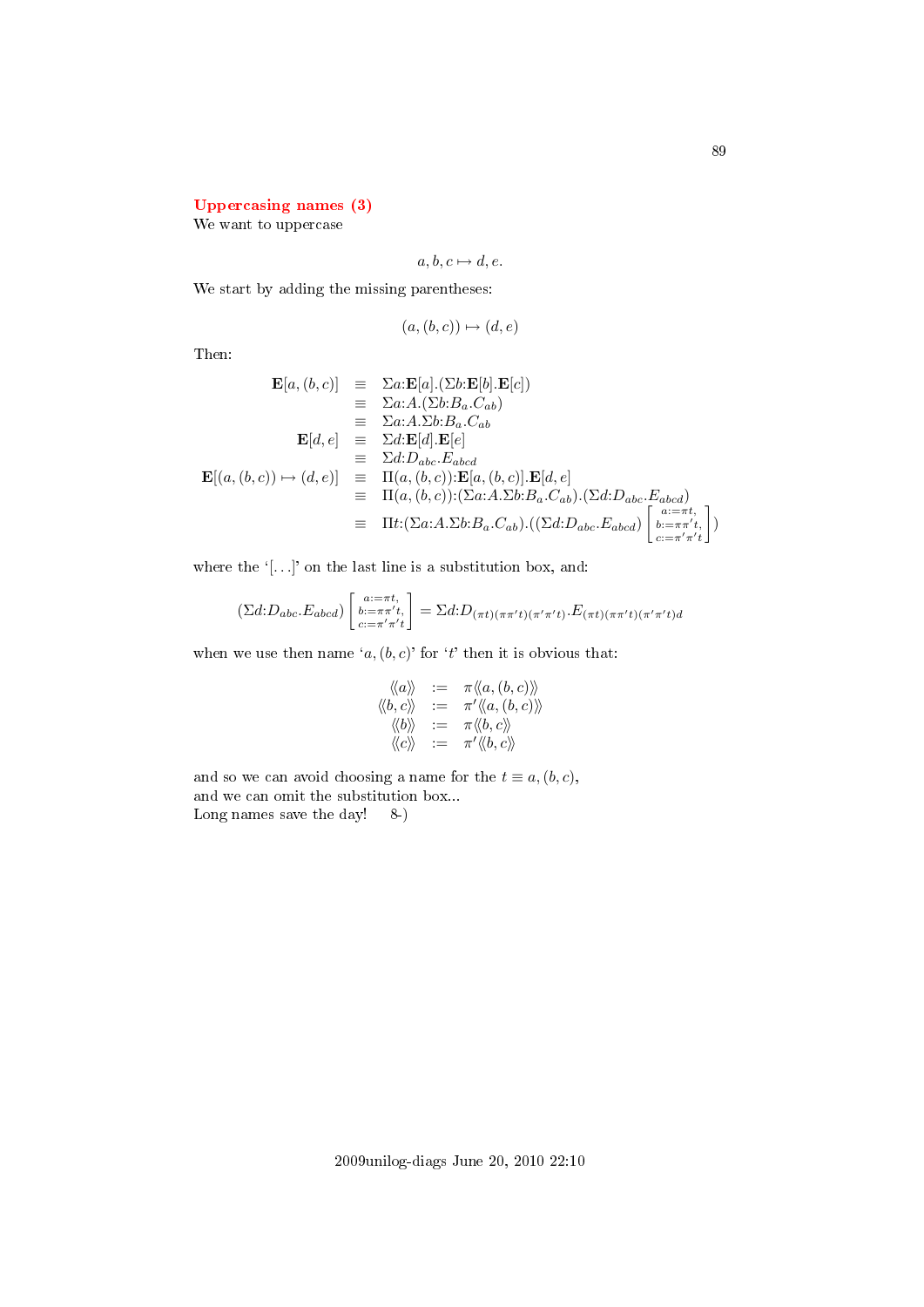### [Uppercasing names \(4\)](#page-3-5)

To summarize:

$$
\langle \langle \mathbf{E}[a] \rangle \rangle := A
$$
  
\n
$$
\langle \langle \mathbf{E}[b] \rangle \rangle := B_a
$$
  
\n
$$
\langle \langle \mathbf{E}[c] \rangle \rangle := C_{ab}
$$
  
\n
$$
\langle \langle \mathbf{E}[d] \rangle \rangle := D_{abc}
$$
  
\n
$$
\langle \langle \mathbf{E}[e] \rangle \rangle := E_{abcd}
$$
  
\n
$$
\langle \langle a, (b, c) \rangle \rangle := t
$$
  
\n
$$
\langle \langle \mathbf{E}[b, c] \rangle \rangle := \sum b : \langle \langle \mathbf{E}[b] \rangle \rangle \langle \langle \mathbf{E}[c] \rangle \rangle
$$
  
\n
$$
\langle \langle \mathbf{E}[a, (b, c)] \rangle \rangle := \sum a : \langle \langle \mathbf{E}[a] \rangle \rangle \langle \langle \mathbf{E}[b, c] \rangle \rangle
$$
  
\n
$$
\langle \langle a \rangle \rangle := \pi \langle \langle a, (b, c) \rangle \rangle
$$
  
\n
$$
\langle \langle b \rangle \rangle := \pi \langle \langle a, (b, c) \rangle \rangle
$$
  
\n
$$
\langle \langle c \rangle \rangle := \pi' \langle \langle b, c \rangle \rangle
$$
  
\n
$$
\langle \langle \mathbf{E}[d, e] \rangle \rangle := \sum d : \langle \langle \mathbf{E}[d] \rangle \rangle \langle \langle \mathbf{E}[e] \rangle \rangle
$$
  
\n
$$
\langle \langle \mathbf{E}[a, (b, c) \rangle \rangle \rangle := \Pi \langle \langle a, (b, c) \rangle \rangle : \langle \langle \mathbf{E}[a, (b, c)] \rangle \rangle \cdot \langle \langle \langle \mathbf{E}[d, e] \rangle \rangle \rangle \begin{bmatrix} a := \langle \langle a \rangle, b = a \rangle b = b \rangle c = b \rangle c \rangle c \rangle
$$

New terminology: a thing like  $\langle \langle a, b \rangle \rangle$  a long name within double angle brackets is bracketed long name, or, for short, a blong name.

The dictionary treats blong names as macros. The dictionary above has two parts. In the top part we have the "terminals". In the bottom part we have "(real) macros" (non-terminals).

The definition for  $\langle\langle a, (b, c)\rangle\rangle$  could have been omitted – the preprocessor would then substitute  $\langle\langle a, (b, c)\rangle\rangle$  by dnc006, which would be a perfectly acceptable name for a variable (in, say, Coq).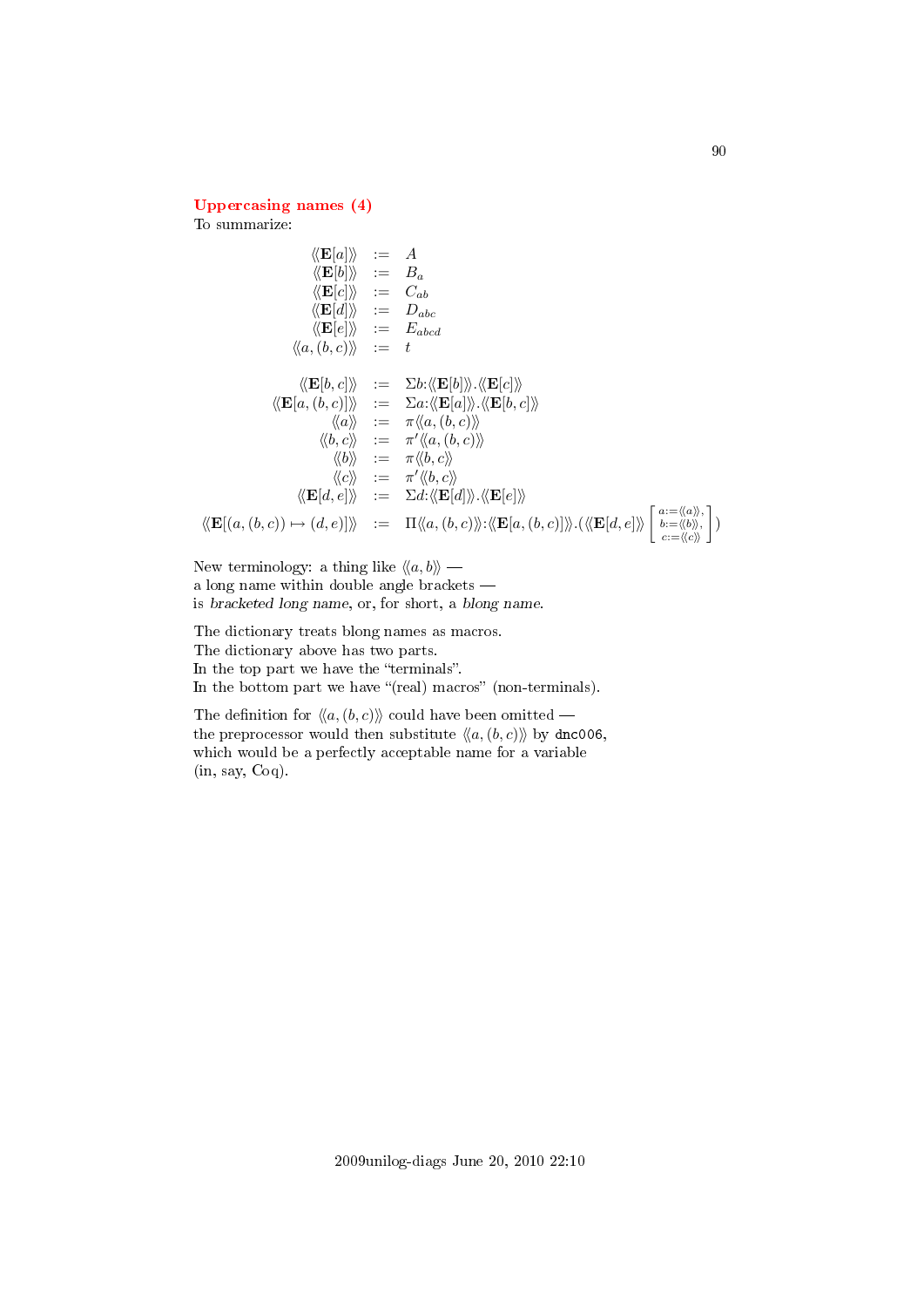### [Currying long names](#page-3-6)

There are natural bijections

$$
(a, (b, c)) \mapsto (d, e) \longrightarrow f_1
$$
\n
$$
\uparrow
$$
\n
$$
a \mapsto ((b, c) \mapsto (d, e)) \longrightarrow f_2
$$
\n
$$
\uparrow
$$
\n
$$
a \mapsto (b \mapsto (c \mapsto (d, e))) \longrightarrow f_3
$$
\n
$$
(a, b) \mapsto (c \mapsto (d, e)) \longrightarrow f_4
$$
\n
$$
\uparrow
$$
\n
$$
((a, b), c) \mapsto (d, e) \longrightarrow f_5
$$

and usually when we are speaking with humans we can gloss over the details, and say just:

$$
\frac{a \quad b \quad c \quad f}{d, e}
$$
 apps

For f being any of the  $f_i$ 's above.

 $f_3$  — the "totally curried" version of  $f$  has the simplest type:

$$
f_3: \Pi a: A_a.\Pi b: B_a.\Pi c: C_{ab}.\Sigma d: D_{abc}.\mathbb{E}_{abcd}
$$

and the way to obtain  $d, e$  from  $a, b, c, f_3$  is the shortest:

$$
(d, e) = f_1 \langle a, \langle b, c \rangle \rangle
$$
  
\n
$$
(d, e) = f_2 a \langle b, c \rangle
$$
  
\n
$$
(d, e) = f_3 a b c
$$
  
\n
$$
(d, e) = f_4 \langle a, b \rangle c
$$
  
\n
$$
(d, e) = f_5 \langle \langle a, b \rangle, c \rangle
$$

so the "totally curried versions" are usually preferred in implementations (where we cannot gloss over those details)...

Usually in mathematical practice we say  $\text{Hom}_{\mathbf{C}}(A, B)$  (=  $\text{Hom}_{\mathbf{C}}(A, B)$ ) but in our implementation of (proto-)CT in type theory we will use Hom<sub>c</sub>  $A B$ .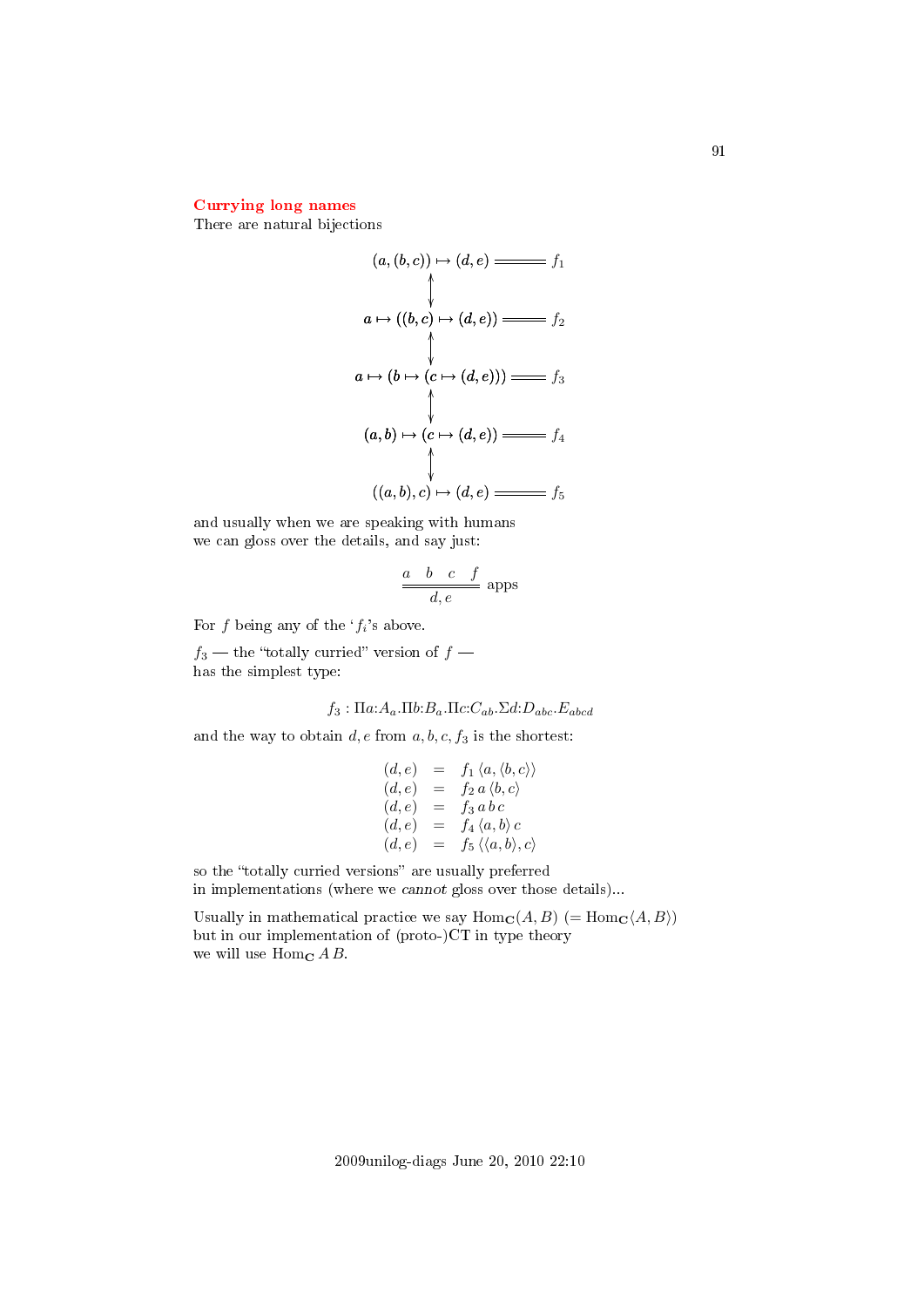### [Typing proto-categories](#page-3-7)

It should be possible to type

$$
\mathbf{C} \equiv (\mathbf{C}_0, \mathrm{Hom}_\mathbf{C}, \mathrm{id}_\mathbf{C}, \circ_\mathbf{C})
$$

from the equations:

 $A, B, C \quad : \quad \mathbf{C}_0$  $A \rightarrow A$  := Hom<sub>c</sub>  $A A$  : Sets  $A \rightarrow B$  := Hom<sub>c</sub>  $AB$  : Sets  $B \to C$  := Hom<sub>C</sub> B C  $A \rightarrow C$  := Hom<sub>c</sub>  $AC$ Hom<sub>c</sub> :  $\mathbf{E}[\lambda A. \lambda B.$  Hom<sub>c</sub> A B  $id_A := id_C A : A \rightarrow A$ id<sub>C</sub> :  $\mathbf{E}[\lambda A. \text{id}_A]$  $g\circ f$  :=  $\circ_{\mathbf{C}} \newcommand{\FF}{\mathbf{C}}\text{C} \newcommand{\FF}{\mathbf{F}}\!0 \hspace{0.1 cm} g\,f$  :  $A\to C$  $\circ_{\mathbf{C}}$  :  $\mathbf{E}[\lambda A.\lambda B.\lambda C\lambda g.\lambda f.(g \circ f)]$ 

And it should be possible to extract some of them from this diagram:

$$
\overbrace{A \xrightarrow{f} B \xrightarrow{g} C}^{id_A} C
$$

(Note: I'm ignoring all questions of size, and I'm not saying where  $C_0$  lives).

After that we should have a constant,  $\mathbf{E}[\mathbf{C}]$ , that we can use to declare arbitrary (proto-)categories: a proto-category is an element of  $E[C]$ .

The result should be something like:

$$
\begin{array}{rcl}\n\mathbf{E}[\mathbf{C}_0] & := & \text{Classes} \\
\mathbf{E}[\text{Hom}_{\mathbf{C}}] & := & \mathbf{C}_0 \rightarrow (\mathbf{C}_0 \rightarrow \text{Sets}) \\
\mathbf{E}[\text{id}_{\mathbf{C}}] & := & \Pi A : \mathbf{C}_0. \text{ Hom}_{\mathbf{C}} A A \\
\mathbf{E}[\circ_{\mathbf{C}}] & := & \Pi A : \mathbf{C}_0. \Pi B : \mathbf{C}_0. \Pi C : \mathbf{C}_0. \\
& & (\text{Hom}_{\mathbf{C}} B C \rightarrow (\text{Hom}_{\mathbf{C}} A B \rightarrow \text{Hom}_{\mathbf{C}} A C)) \\
\mathbf{E}[\mathbf{C}] & := & \mathbf{E}[\mathbf{C}_0, \text{Hom}_{\mathbf{C}}, \text{id}_{\mathbf{C}}, \circ_{\mathbf{C}}]\n\end{array}
$$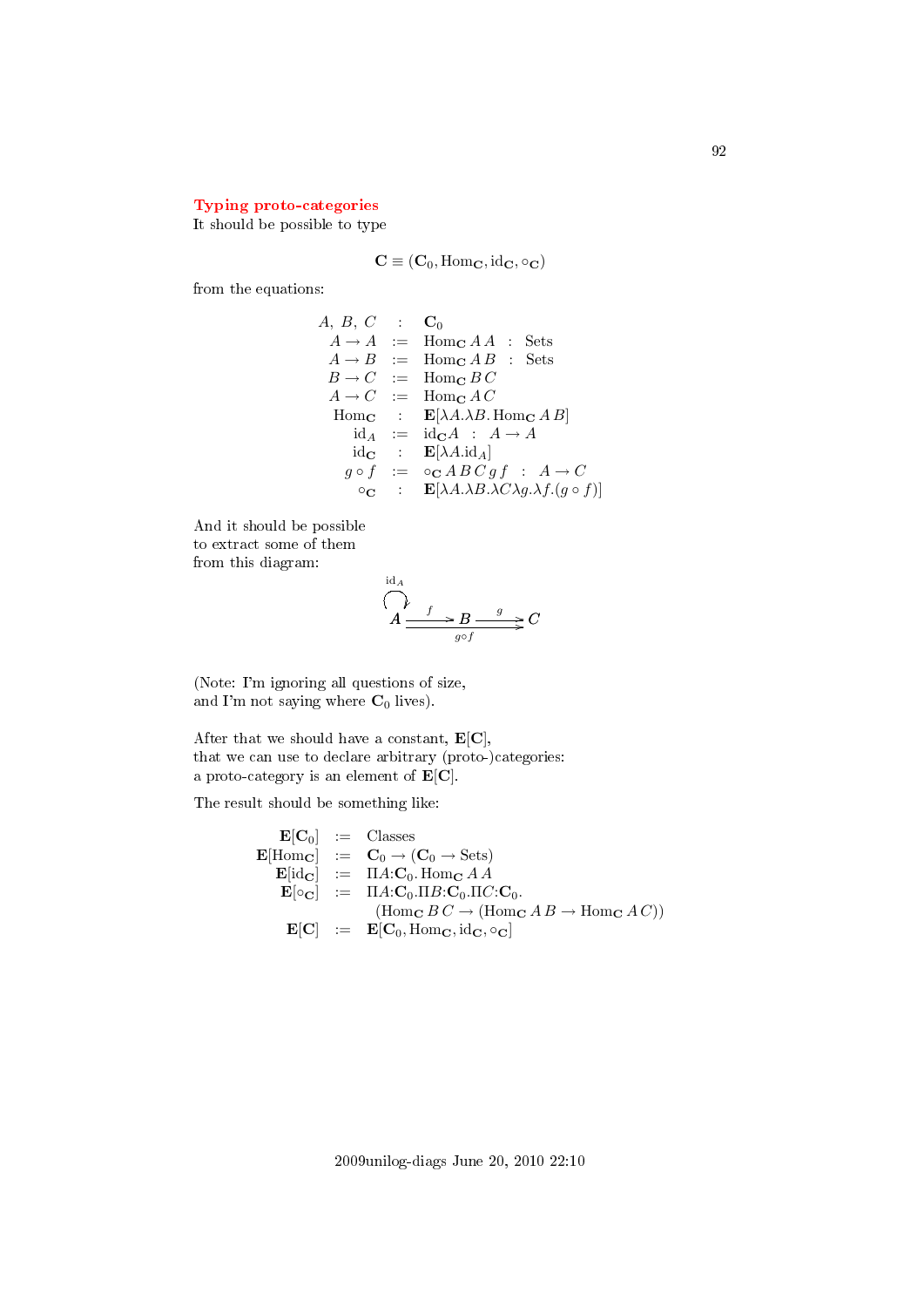### [Introduction to Heyting Algebras](#page-3-8)

Let's identify 'true' with with 1 and with the singleton set, and 'false' with 0 and with the empty set. Now all our truth-values (i.e., 0 and 1) are subsets of a "top" set,  $\top$ , and we have an arrow  $0 \to 1$ , but there's no arrow  $1 \rightarrow 0$ . The arrows are "non-decreasing". In the category  $Set^{\bullet\bullet\bullet}$  we have 8 truth-values, and in the category  $\mathbf{Set}^{\mathbb{V}}$  just five:



V is the DAG

$$
\mathbb{V} := (W, R) := (\{ \alpha, \beta, \gamma \}, \{ \alpha \to \gamma, \beta \to \gamma \})
$$

regarded as a category:



In each category  $\mathbf{Set}^{\mathbb{D}}$ , where  $\mathbb D$  is a DAG, the structure  $(Sub(1_{\mathbb{D}}), \wedge, \top, \supset)$  is a CCC, and even more:  $(Sub(1_{\mathbb{D}}), \wedge, \top, \supset, \vee, \bot)$  a (bi-)Heyting Algebra. Its objects behave as intuitionistic truth-values... In  $\mathbf{Set}^{\mathbb{V}},$  if we take  $P = \mathbb{S}^0$  we have  $\neg\neg P = (P \supset \bot) \supset \bot = \frac{11}{1} = \top$ , so  $P \neq \neg \neg P$ .

93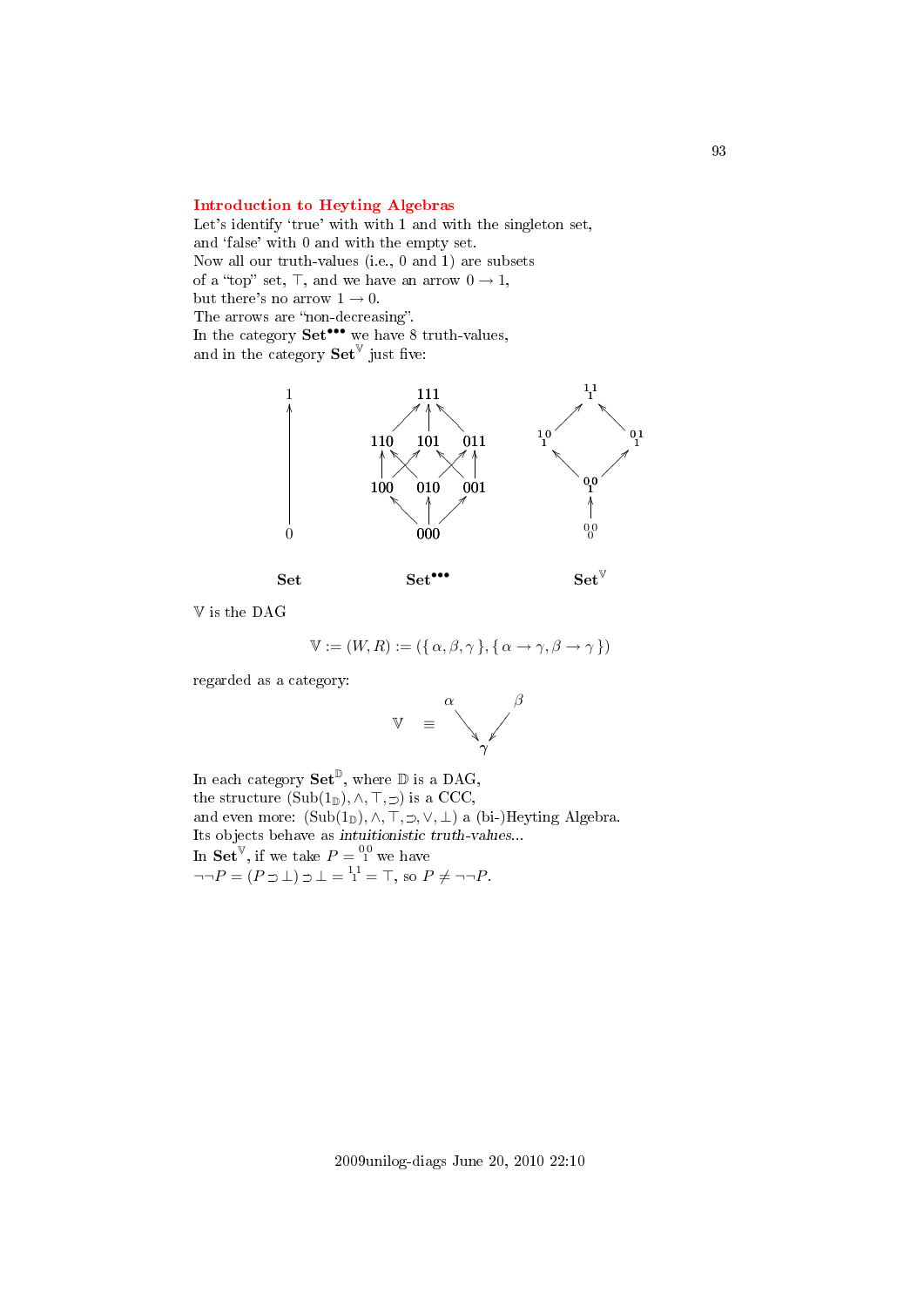### [Introduction to Lawvere-Tierney Topologies](#page-3-9)

The operation  $P \mapsto P^* := \neg \neg P$  on a HA obeys these three rules:

$$
\frac{}{\vdash \top^\ast}\qquad \frac{P\vdash Q}{P^\ast\vdash Q^\ast}\qquad \frac{}{P^{\ast\ast}\vdash P^\ast}
$$

Anything obeying these three rules [in the HA of a topos] is called a Lawvere-Tierney topology.

These three rules are the cheap presentation, of course. The nicer equivalent expensive presentations for LT-topologies include how the <sup>\*\*</sup>' interacts with  $\wedge$ ,  $\top$ ,  $\supset$ ,  $\vee$ ,  $\bot$ ,



2009unilog-diags June 20, 2010 22:10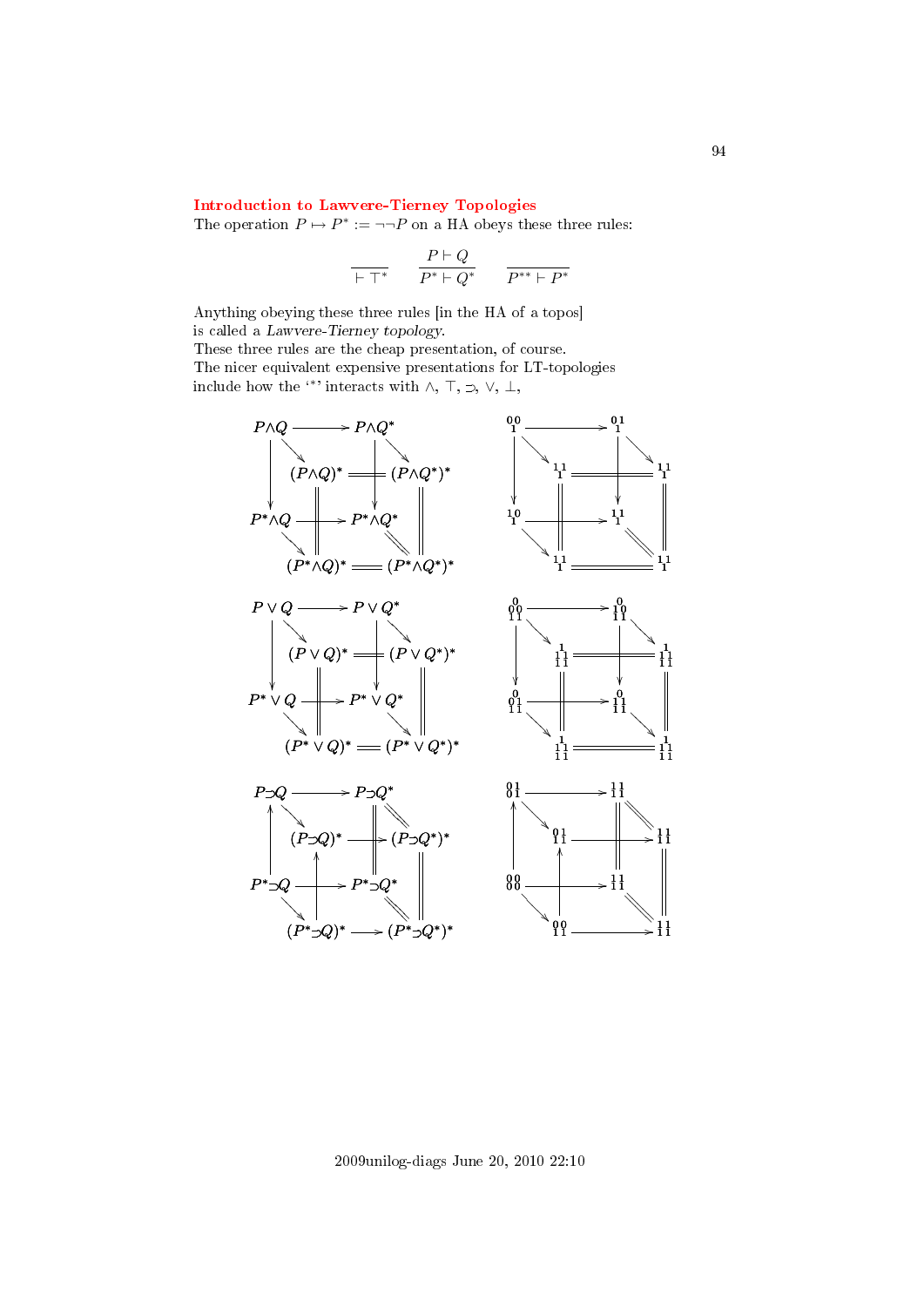## [Introduction to Lawvere-Tierney Topologies \(2\)](#page-3-10)

...plus how the  $\cdot\cdot\cdot$  interacts with  $\forall$  and  $\exists$ , plus the notions of \*-sheaf and sheafification, among lots of other things. With just a little bit more we get forcing and geometric maps between toposes.

This all looks very technical, and it is. However toposes of the form  $\mathbf{Set}^{\mathbb{D}}$ , where  $\mathbb D$  is a small DAG, seem to be archetypal, in a sense...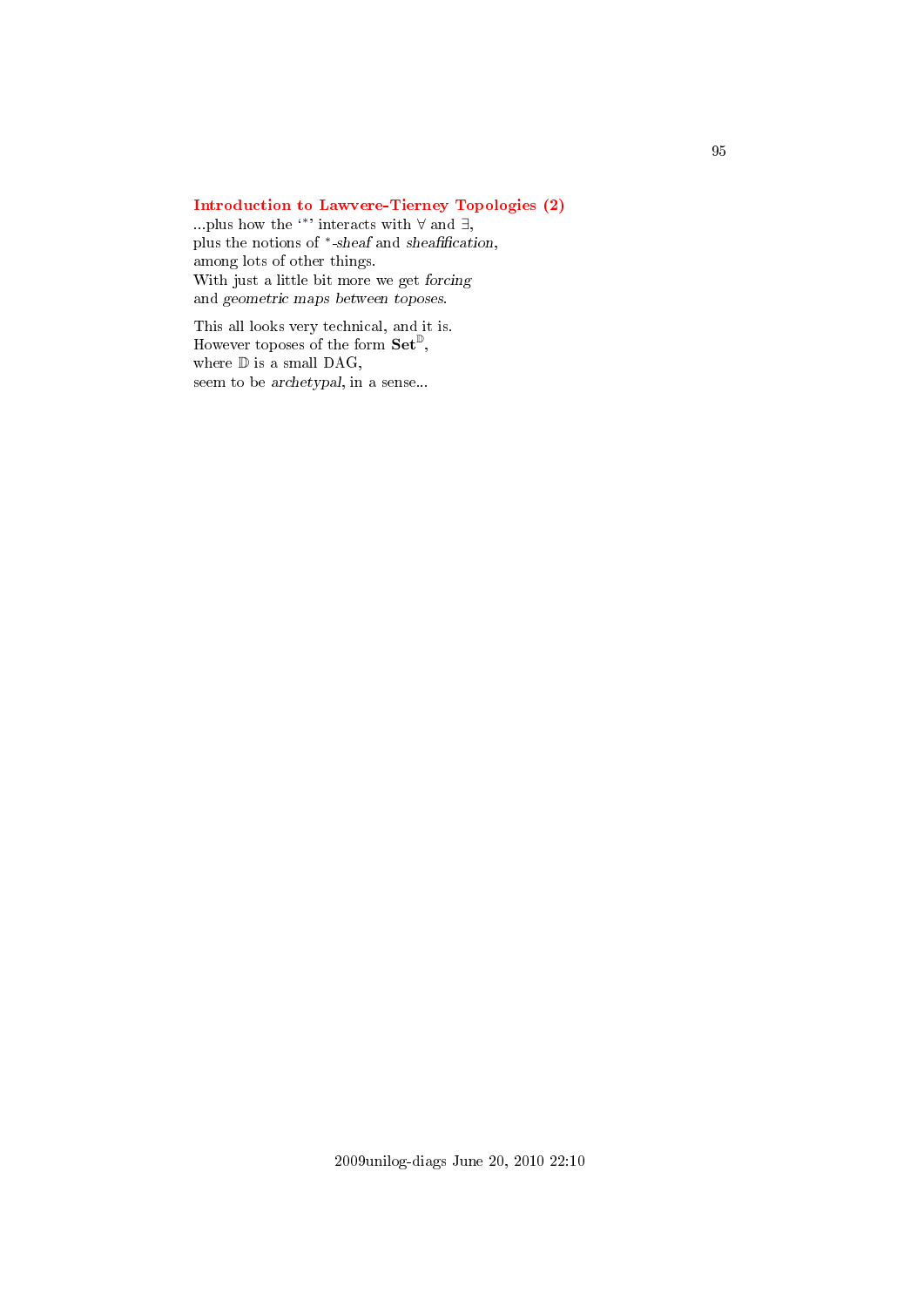### [Map of the world](#page-3-11)

This is the map of the "obvious" places where my work can be presented.

| $_{\rm CT}$                                                                                    | CompSci                                             | Alg                                   | Logic                      |                           |
|------------------------------------------------------------------------------------------------|-----------------------------------------------------|---------------------------------------|----------------------------|---------------------------|
| journals                                                                                       |                                                     | journals journals                     | journals                   |                           |
| CT<br>books                                                                                    | $\text{CS}/\text{TT}$<br>books                      | $\rm{Alg}$<br>books                   | Logic<br>books             |                           |
| international<br>conferences<br>(papers)                                                       | national<br>conferences<br>(papers)                 |                                       |                            |                           |
| international<br>conferences<br>(tutorial)                                                     |                                                     | national<br>conferences<br>(tutorial) |                            | proof<br>assistants       |
| math<br>$\mathop{\rm math}$<br>seminars<br>seminars<br>PUC/IMPA/<br>at UFF<br>${\rm UFRJ/etc}$ |                                                     |                                       |                            |                           |
| local<br>$_{\rm CT}$<br>seminars                                                               | local<br>comspci algebra<br>seminars                | local<br>seminars                     | local<br>logic<br>seminars |                           |
| local<br>categor-<br>ists                                                                      | local<br>CompScis                                   | local<br>algebra-<br>ists             | local<br>logic-<br>ians    | local<br>topolog-<br>ists |
|                                                                                                | grad students<br>iniciação científica<br>undergrads |                                       |                            |                           |

However it makes more sense to use it to connect these "places" than to think of it as belonging to one or a few of them in particular... For example, it can be used to discuss, in local seminar with non-CT-ists, how CT and Type Theory texts are written, and how to approach them.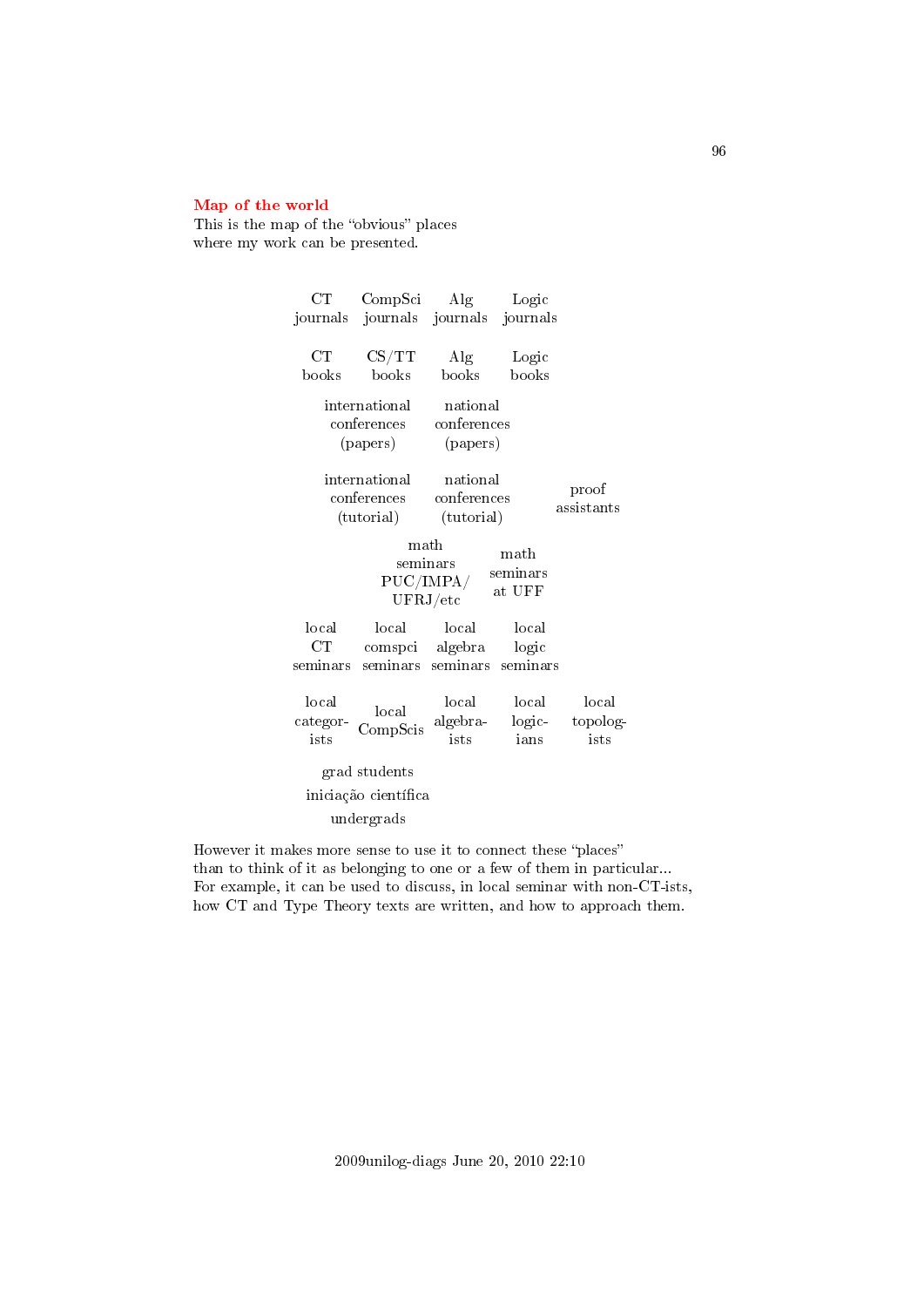#### [There are no \(new\) theorems in these slides](#page-3-12)

...because the things that we usually call "theorems" in Category Theory belong to the real world they are a construction plus something more.

Take for example the Yoneda Lemma. It says that given a functor  $R : \mathbf{B} \to \mathbf{Set}$ and an object  $B$  of  $\bf{B}$  we have a bijection between the set  $RB$ and the set of natural transformations  $C \to ((B \to C) \to RC)$ . Here we are working in the syntactical world only  $\frac{1}{x}$  we mention liftings to the real world, but we don't do any such liftings explicitly, and so what we get is just the projection of that bijection, which is a proto-iso between  $RB$ and the set of proto-NTs  $C \rightarrow ((B \rightarrow C) \rightarrow RC)$ . Usually a "theorem" involving a such construction would have to either show that it is always a bijection, or to show a case where it is not a bijection.

What we do have here is the definition of the two worlds (mostly via examples, but whatever...), of the projections, of the liftings, some ideas of how to work with this splitting of worlds, and examples.

This is not the kind of work that usually gets published.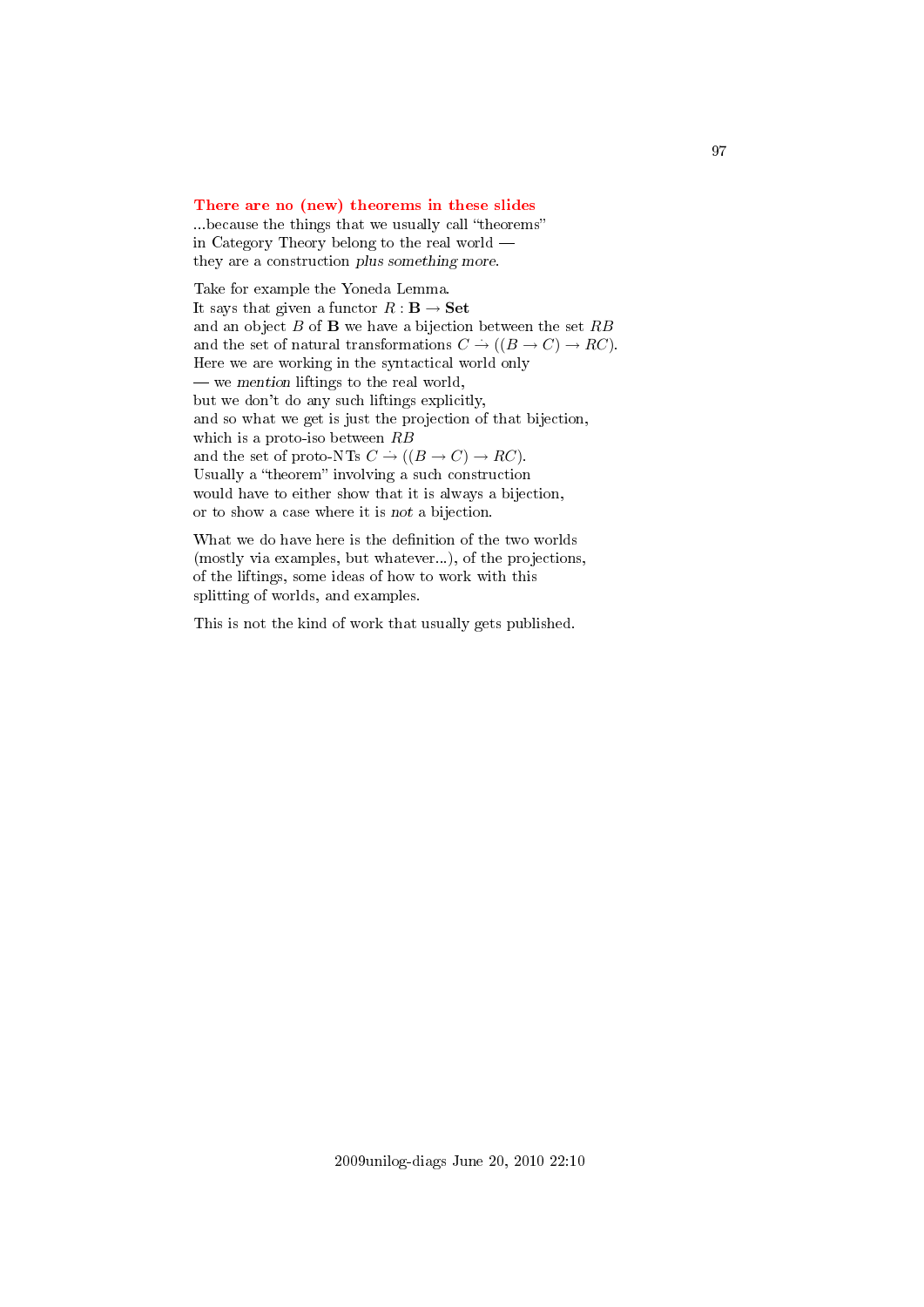# [Typing proto-adjunctions](#page-3-13)

Hom<sub>C</sub> := A, B \mapsto (A \rightarrow B)  
\nid<sub>C</sub> := A \mapsto id<sub>A</sub>  
\n
$$
\circ
$$
<sub>C</sub> := A, B, C, f, g \mapsto h  
\nC := (C<sub>0</sub>, Hom<sub>C</sub>, id<sub>C</sub>,  $\circ$ <sub>C</sub>)  
\nF<sub>0</sub> := A \mapsto FA  
\nF<sub>1</sub> := A, B, f \mapsto Ff  
\nF := (F<sub>0</sub>, F<sub>1</sub>)  
\nT<sub>0</sub> := A \mapsto T<sub>A</sub>  
\nT := (T<sub>0</sub>)  
\n $\flat$ <sub>AB</sub> := g \mapsto f  
\n $\sharp$ <sub>AB</sub> := f \mapsto g  
\n $\flat$  := A, B \mapsto \sharp<sub>AB</sub>  
\n $\sharp$  := A, B \mapsto \sharp<sub>AB</sub>  
\n $\eta$  := A \mapsto \eta<sub>A</sub>  
\n $\epsilon$  := B \mapsto \epsilon<sub>B</sub>  
\n(L  $\dash$  R) := (\flat, \sharp, \eta, \epsilon)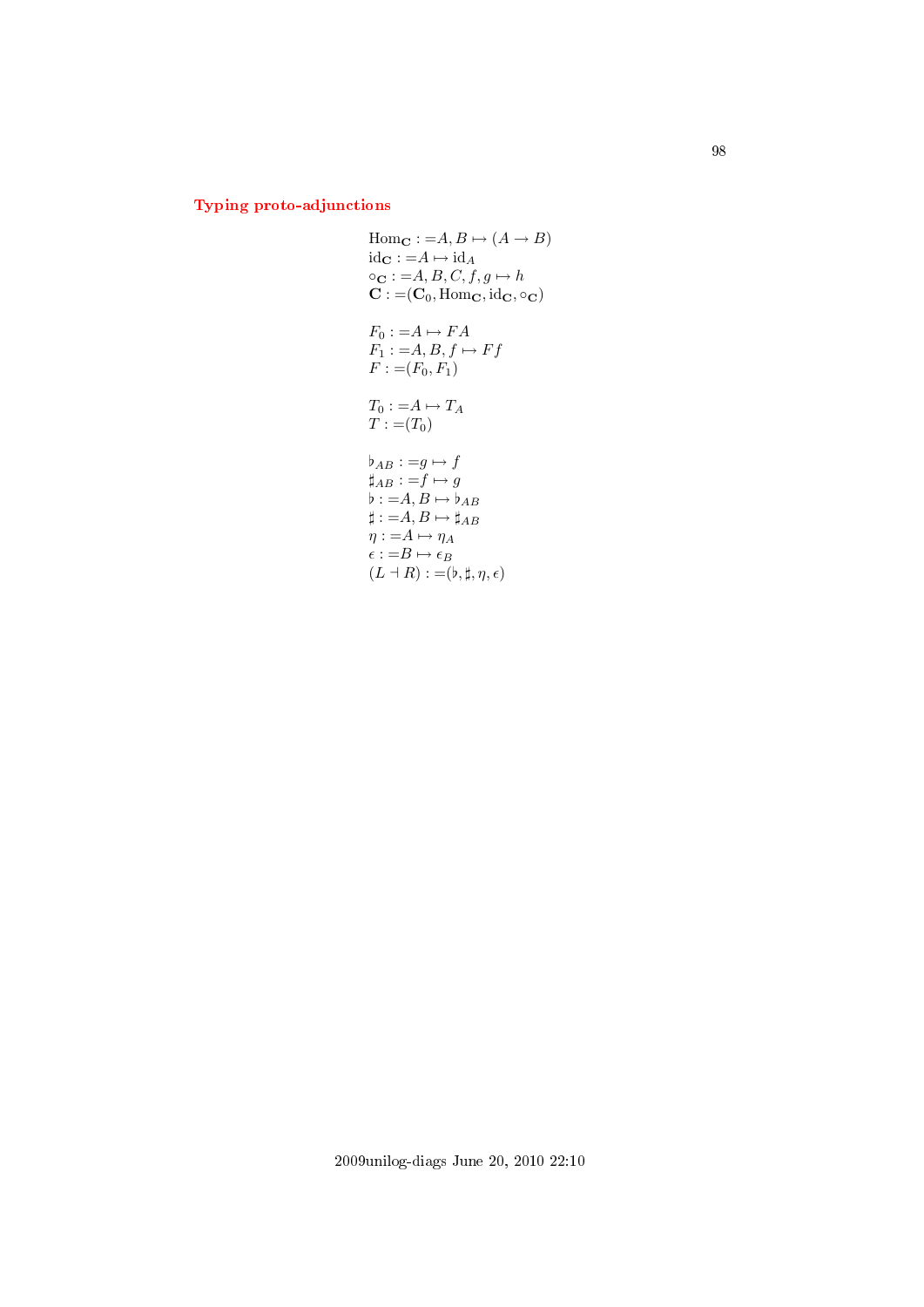# [Typing proto-CCCs](#page-3-14)

$$
\text{prod}^{\natural} := A, h \vdash f, g
$$
\n
$$
\text{prod} := A, f, g \mapsto h
$$
\n
$$
B \times C := (P, \pi, \pi', \text{prod})
$$
\n
$$
\times_0 := B, C \mapsto B \times C
$$
\n
$$
\times_1 := B, C, B', C', \beta, \gamma \mapsto \beta \times \gamma
$$
\n
$$
\times := (\times_0, \times_1)
$$
\n
$$
! := A \mapsto t
$$
\n
$$
1 := (T, !)
$$
\n
$$
\text{uncur}_{BC} := A, g \mapsto f
$$
\n
$$
\text{cur}_{BC} := A, f \mapsto g
$$
\n
$$
B \rightarrow C := E, \text{ev}_{BC}, \text{cur}_{BC}
$$
\n
$$
\rightarrow_0 := B, C \mapsto B \rightarrow C
$$
\n
$$
(\times B)_0 := A \mapsto A \times B
$$
\n
$$
(\times B)_1 := A', A, \alpha \mapsto \alpha \times B
$$
\n
$$
(B \rightarrow)_0 := C \mapsto (B \rightarrow C)
$$
\n
$$
(B \rightarrow)_1 := C, C', \gamma \mapsto (B \rightarrow \gamma)
$$
\n
$$
\text{uncur}_{B} := A, C, g \mapsto f
$$
\n
$$
\text{cur}_{B} := A, C, f \mapsto g
$$
\n
$$
(\times B) := ((\times B)_0, (\times B)_1)
$$
\n
$$
(B \rightarrow) := ((B \rightarrow)_0, (B \rightarrow)_1)
$$
\n
$$
\eta_B := A \mapsto \text{coev}_{AB}
$$
\n
$$
\epsilon_B := C \mapsto \text{ev}_{BC}
$$
\n
$$
((\times B) \dash (\text{B} \rightarrow)) := (\text{uncur}_{B}, \text{cur}_{B}, \eta_B, \epsilon_B)
$$
\n
$$
\rightarrow := B \mapsto (B \rightarrow), ((\times B) \dash (\text{B} \rightarrow))
$$

$$
(\mathbf{C},\times,1,\rightarrow)
$$